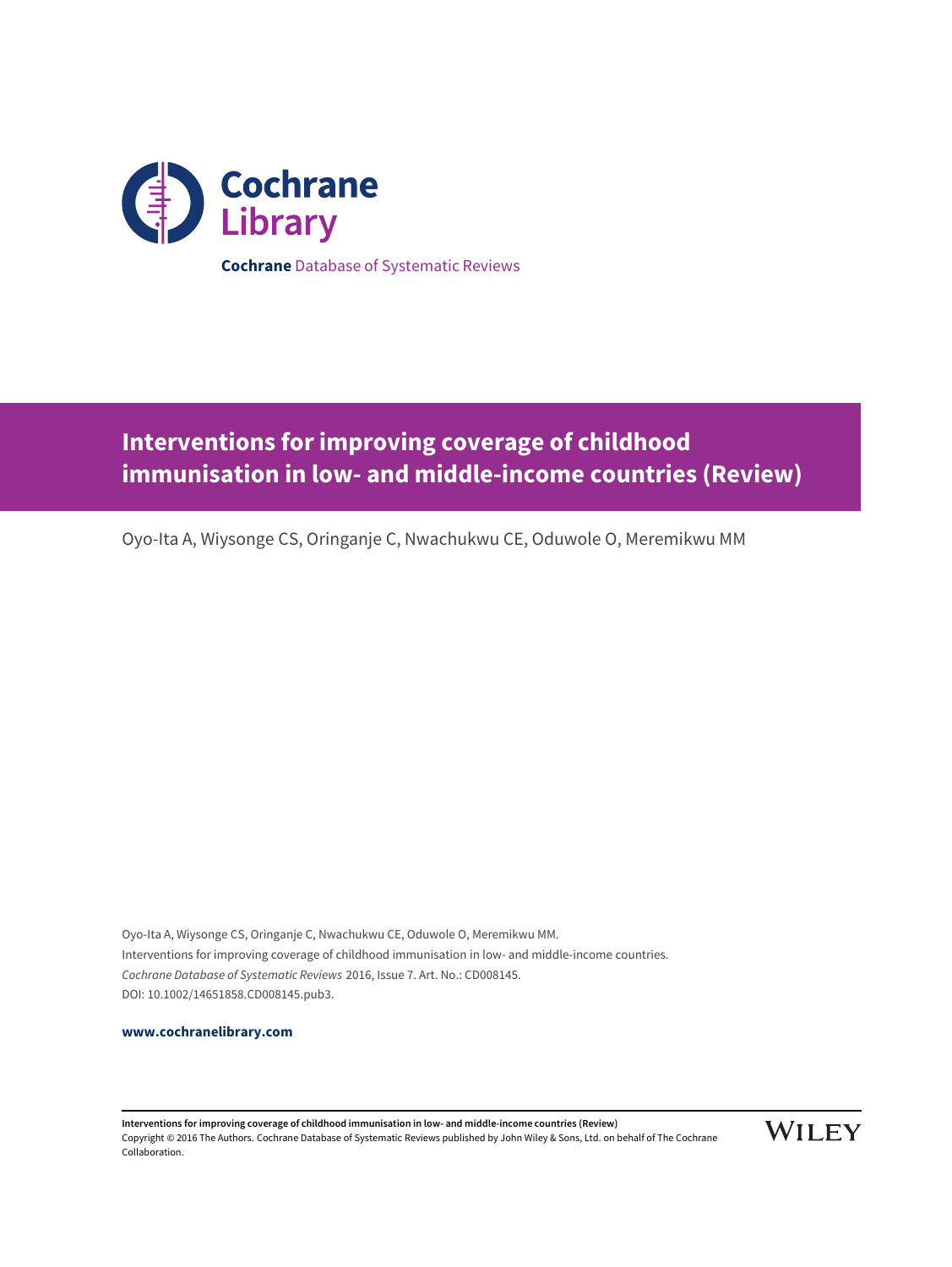# **TABLE OF CONTENTS**

| $\mathbf{1}$                                                                                                                                                                                                                                              |
|-----------------------------------------------------------------------------------------------------------------------------------------------------------------------------------------------------------------------------------------------------------|
| $\mathbf{1}$                                                                                                                                                                                                                                              |
| $\overline{2}$                                                                                                                                                                                                                                            |
| 4                                                                                                                                                                                                                                                         |
| 5                                                                                                                                                                                                                                                         |
| 6                                                                                                                                                                                                                                                         |
| 6                                                                                                                                                                                                                                                         |
| $\mathbf{Q}$                                                                                                                                                                                                                                              |
| 10                                                                                                                                                                                                                                                        |
| 11                                                                                                                                                                                                                                                        |
| 12                                                                                                                                                                                                                                                        |
| 18                                                                                                                                                                                                                                                        |
| 24                                                                                                                                                                                                                                                        |
| AUTHORS' CONCLUSIONS research and the contract of the contract of the contract of the contract of the contract of the contract of the contract of the contract of the contract of the contract of the contract of the contract<br>27                      |
| 27                                                                                                                                                                                                                                                        |
| 28                                                                                                                                                                                                                                                        |
| 35                                                                                                                                                                                                                                                        |
| 64                                                                                                                                                                                                                                                        |
| Analysis 1.1. Comparison 1 Health education, Outcome 1 Measles vaccine.<br>65                                                                                                                                                                             |
| 66                                                                                                                                                                                                                                                        |
| Analysis 1.3. Comparison 1 Health education, Outcome 3 Received at least 1 vaccine.<br>67                                                                                                                                                                 |
| Analysis 2.1. Comparison 2 Health education plus redesigned reminder card, Outcome 1 DTP3.<br>67                                                                                                                                                          |
| Analysis 3.1. Comparison 3 Household monetary incentive, Outcome 1 Measles.<br>68                                                                                                                                                                         |
| Analysis 3.2. Comparison 3 Household monetary incentive, Outcome 2 Fully immunised children.<br>68                                                                                                                                                        |
| Analysis 3.3. Comparison 3 Household monetary incentive, Outcome 3 BCG.<br>69                                                                                                                                                                             |
| Analysis 3.4. Comparison 3 Household monetary incentive, Outcome 4 MMR.<br>69                                                                                                                                                                             |
| Analysis 3.5. Comparison 3 Household monetary incentive, Outcome 5 DTP1.<br>70                                                                                                                                                                            |
| 70                                                                                                                                                                                                                                                        |
| 71                                                                                                                                                                                                                                                        |
| Analysis 5.1. Comparison 5 Regular immunisation outreach, Outcome 1 Fully immunised children.<br>71                                                                                                                                                       |
| Analysis 6.1. Comparison 6 Integration of immunisation to other health services, Outcome 1 BCG.<br>72                                                                                                                                                     |
| Analysis 6.2. Comparison 6 Integration of immunisation to other health services, Outcome 2 DTP3.<br>72                                                                                                                                                    |
| Analysis 6.3. Comparison 6 Integration of immunisation to other health services, Outcome 3 Measles.<br>73                                                                                                                                                 |
| 73                                                                                                                                                                                                                                                        |
| 74                                                                                                                                                                                                                                                        |
| WHAT'S NEW responsive to the contract of the contract of the contract of the contract of the contract of the contract of the contract of the contract of the contract of the contract of the contract of the contract of the c<br>93                      |
| CONTRIBUTIONS OF AUTHORS (CONTRIBUTIONS CONTRIBUTIONS OF AUTHORS)<br>93                                                                                                                                                                                   |
| 94                                                                                                                                                                                                                                                        |
| 94                                                                                                                                                                                                                                                        |
| 94                                                                                                                                                                                                                                                        |
| 94<br><b>INDEX TERMS</b><br>and a constitution of the constitution of the constitution of the constitution of the constitution of the constitution of the constitution of the constitution of the constitution of the constitution of the constitution of |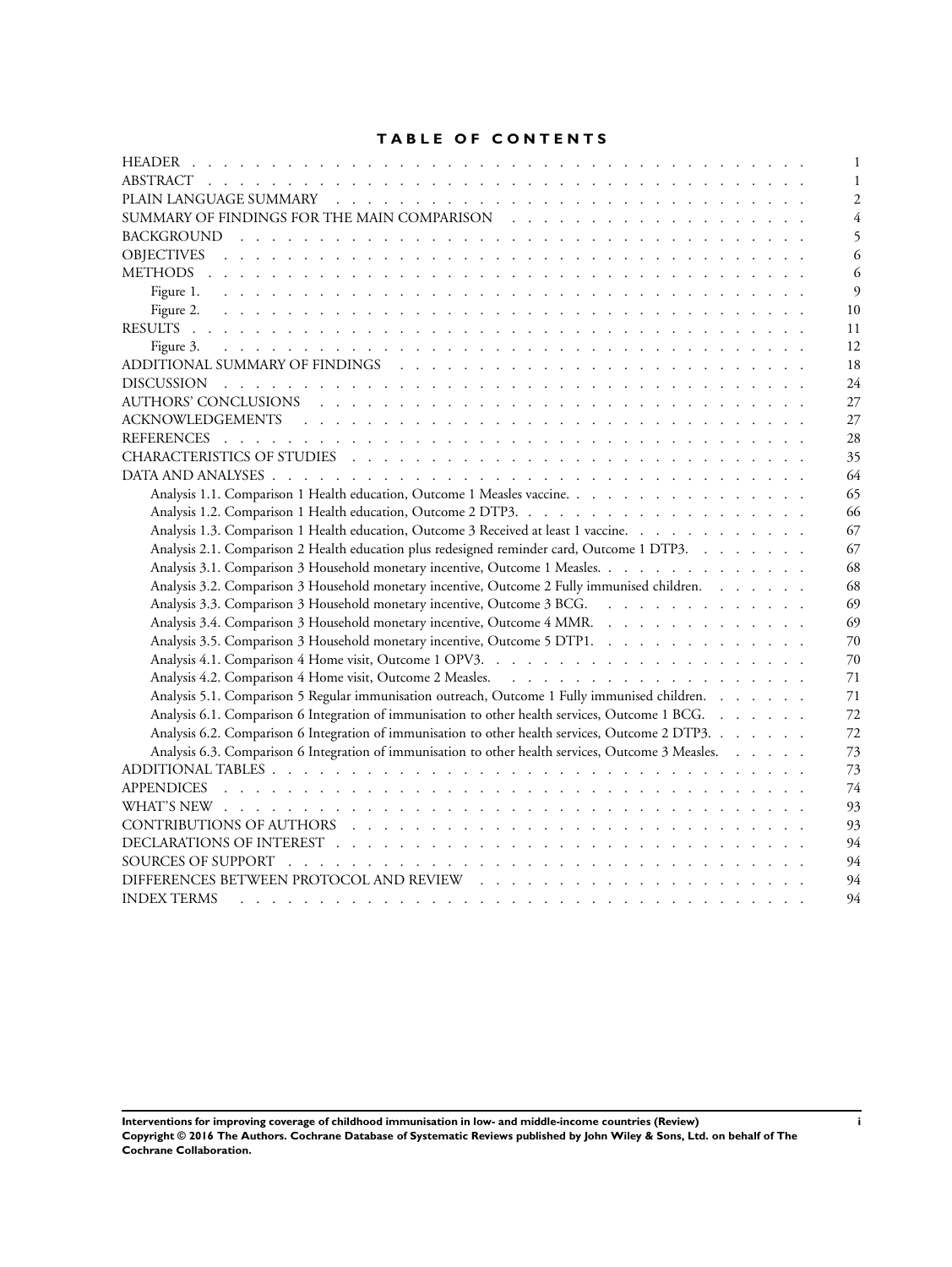**[Intervention Review]**

# **Interventions for improving coverage of childhood immunisation in low- and middle-income countries**

Angela Oyo-Ita<sup>1</sup>, Charles S Wiysonge<sup>2,3</sup>, Chioma Oringanje<sup>4</sup>, Chukwuemeka E Nwachukwu<sup>5</sup>, Olabisi Oduwole<sup>6</sup>, Martin M Meremikwu<sup>7</sup>

<sup>1</sup>Department of Community Health, University of Calabar Teaching Hospital, Calabar, Nigeria. <sup>2</sup>Centre for Evidence-based Health Care, Faculty of Medicine and Health Sciences, Stellenbosch University, Cape Town, South Africa. <sup>3</sup>Cochrane South Africa, South African Medical Research Council, Cape Town, South Africa. <sup>4</sup>GIDP Entomology and Insect Science, University of Tucson, Tucson, Arizona, USA. <sup>5</sup>Excellence & Friends Management Consult (EFMC), Abuja, Nigeria. <sup>6</sup>Institute of Tropical Diseases Research and Prevention, University of Calabar Teaching Hospital (ITDR/P), Calabar, Nigeria. <sup>7</sup>Department of Paediatrics, University of Calabar Teaching Hospital, Calabar, Nigeria

Contact address: Angela Oyo-Ita, Department of Community Health, University of Calabar Teaching Hospital, PMB 1278, Calabar, Nigeria. [oyo\\_ita@yahoo.com](mailto:oyochar "A8penalty z@ ita@yahoo.com).

**Editorial group:** Cochrane Effective Practice and Organisation of Care Group. **Publication status and date:** New search for studies and content updated (conclusions changed), published in Issue 7, 2016.

**Citation:** Oyo-Ita A, Wiysonge CS, Oringanje C, Nwachukwu CE, Oduwole O, Meremikwu MM. Interventions for improving coverage of childhood immunisation in low- and middle-income countries. *Cochrane Database of Systematic Reviews* 2016, Issue 7. Art. No.: CD008145. DOI: 10.1002/14651858.CD008145.pub3.

Copyright © 2016 The Authors. Cochrane Database of Systematic Reviews published by John Wiley & Sons, Ltd. on behalf of The Cochrane Collaboration. This is an open access article under the terms of the [Creative Commons Attribution-Non-Commercial-No-Derivatives](http://creativecommons.org/licenses/by-nc-nd/4.0/) Licence, which permits use and distribution in any medium, provided the original work is properly cited, the use is non-commercial and no modifications or adaptations are made.

# **A B S T R A C T**

#### **Background**

Immunisation is a powerful public health strategy for improving child survival, not only by directly combating key diseases that kill children but also by providing a platform for other health services. However, each year millions of children worldwide, mostly from low- and middle-income countries (LMICs), do not receive the full series of vaccines on their national routine immunisation schedule. This is an update of the Cochrane review published in 2011 and focuses on interventions for improving childhood immunisation coverage in LMICs.

#### **Objectives**

To evaluate the effectiveness of intervention strategies to boost and sustain high childhood immunisation coverage in LMICs.

#### **Search methods**

We searched the Cochrane Central Register of Controlled Trials (CENTRAL) 2016, Issue 4, part of *The Cochrane Library*. www.cochranelibrary.com, including the Cochrane Effective Practice and Organisation of Care (EPOC) Group Specialised Register (searched 12 May 2016); MEDLINE In-Process and Other Non-Indexed Citations, MEDLINE Daily and MEDLINE 1946 to Present, OvidSP (searched 12 May 2016); CINAHL 1981 to present, EbscoHost (searched 12 May 2016); Embase 1980 to 2014 Week 34, OvidSP (searched 2 September 2014); LILACS, VHL (searched 2 September 2014); Sociological Abstracts 1952 - current, ProQuest (searched 2 September 2014). We did a citation search for all included studies in Science Citation Index and Social Sciences Citation Index, 1975 to present; Emerging Sources Citation Index 2015 to present, ISI Web of Science (searched 2 July 2016). We also searched the two Trials Registries: ICTRP and ClinicalTrials.gov (searched 5 July 2016)

**Interventions for improving coverage of childhood immunisation in low- and middle-income countries (Review) 1 Copyright © 2016 The Authors. Cochrane Database of Systematic Reviews published by John Wiley & Sons, Ltd. on behalf of The Cochrane Collaboration.**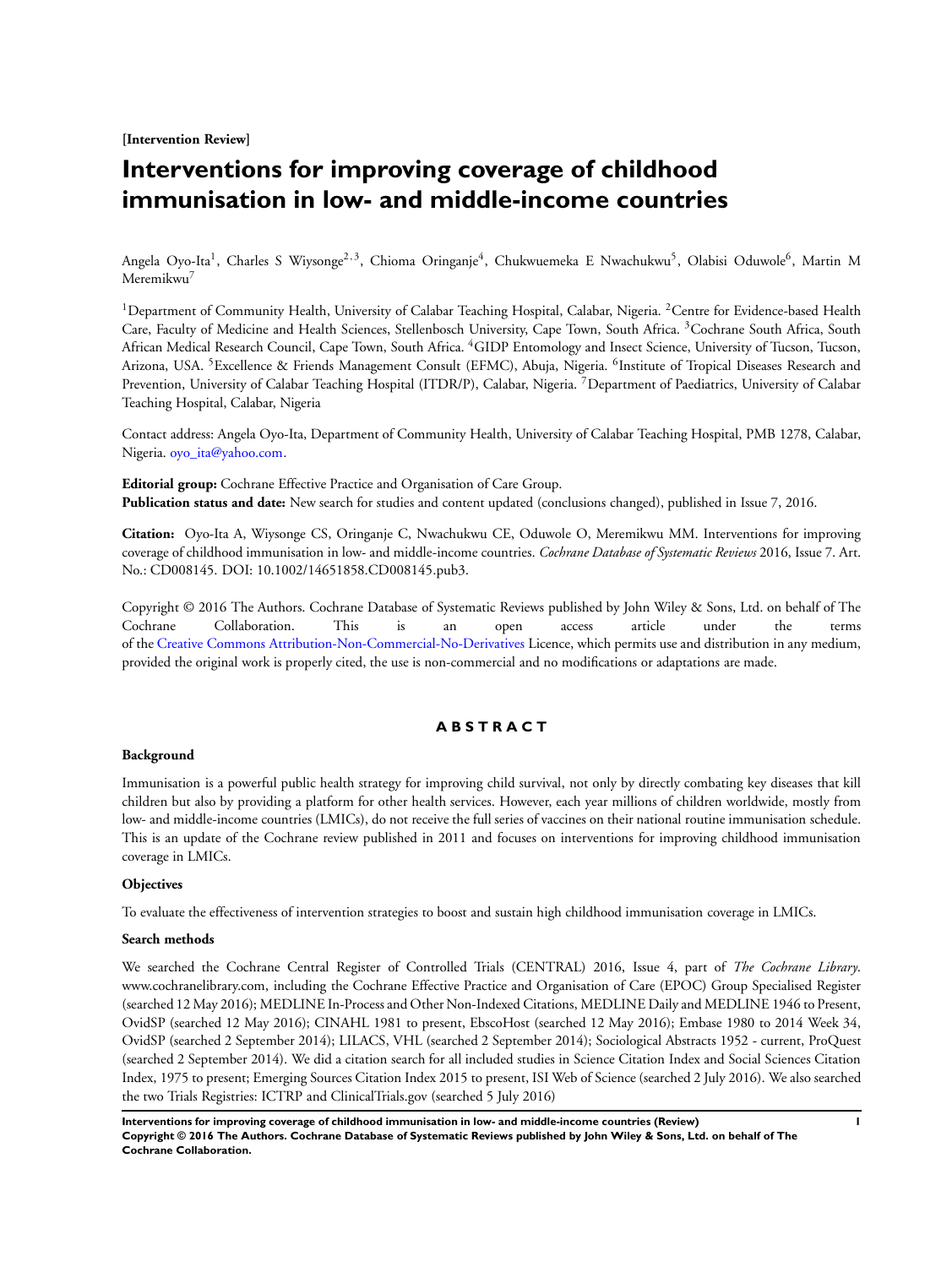# **Selection criteria**

Eligible studies were randomised controlled trials (RCT), non-RCTs, controlled before-after studies, and interrupted time series conducted in LMICs involving children aged from birth to four years, caregivers, and healthcare providers.

#### **Data collection and analysis**

We independently screened the search output, reviewed full texts of potentially eligible articles, assessed risk of bias, and extracted data in duplicate; resolving discrepancies by consensus. We then conducted random-effects meta-analyses and used GRADE to assess the certainty of evidence.

#### **Main results**

Fourteen studies (10 cluster RCTs and four individual RCTs) met our inclusion criteria. These were conducted in Georgia (one study), Ghana (one study), Honduras (one study), India (two studies), Mali (one study), Mexico (one study), Nicaragua (one study), Nepal (one study), Pakistan (four studies), and Zimbabwe (one study). One study had an unclear risk of bias, and 13 had high risk of bias. The interventions evaluated in the studies included community-based health education (three studies), facility-based health education (three studies), household incentives (three studies), regular immunisation outreach sessions (one study), home visits (one study), supportive supervision (one study), information campaigns (one study), and integration of immunisation services with intermittent preventive treatment of malaria (one study).

We found moderate-certainty evidence that health education at village meetings or at home probably improves coverage with three doses of diphtheria-tetanus-pertussis vaccines (DTP3: risk ratio (RR) 1.68, 95% confidence interval (CI) 1.09 to 2.59). We also found low-certainty evidence that facility-based health education plus redesigned vaccination reminder cards may improve DTP3 coverage (RR 1.50, 95% CI 1.21 to 1.87). Household monetary incentives may have little or no effect on full immunisation coverage (RR 1.05, 95% CI 0.90 to 1.23, low-certainty evidence). Regular immunisation outreach may improve full immunisation coverage (RR 3.09, 95% CI 1.69 to 5.67, low-certainty evidence) which may substantially improve if combined with household incentives (RR 6.66, 95% CI 3.93 to 11.28, low-certainty evidence). Home visits to identify non-vaccinated children and refer them to health clinics may improve uptake of three doses of oral polio vaccine (RR 1.22, 95% CI 1.07 to 1.39, low-certainty evidence). There was low-certainty evidence that integration of immunisation with other services may improve DTP3 coverage (RR 1.92, 95% CI 1.42 to 2.59).

#### **Authors' conclusions**

Providing parents and other community members with information on immunisation, health education at facilities in combination with redesigned immunisation reminder cards, regular immunisation outreach with and without household incentives, home visits, and integration of immunisation with other services may improve childhood immunisation coverage in LMIC. Most of the evidence was of low certainty, which implies a high likelihood that the true effect of the interventions will be substantially different. There is thus a need for further well-conducted RCTs to assess the effects of interventions for improving childhood immunisation coverage in LMICs.

### **P L A I N L A N G U A G E S U M M A R Y**

#### **Interventions that will increase and sustain the uptake of vaccines in low- and middle-income countries**

#### **What is the aim of this review?**

The aim of this Cochrane review was to evaluate the effect of different strategies to increase the number of children in low-and-middleincome countries who are vaccinated to prevent infection by a disease. Researchers in Cochrane collected and analysed all relevant studies to answer this question and found 14 relevant studies.

#### **Do strategies to improve childhood vaccination work?**

Giving information about vaccination to parents and community members, handing out specially designed vaccination reminder cards, offering vaccines through regular immunisation outreach with and without household incentives (rewards), identifying unvaccinated children through home visits and referring them to health clinics, and integrating vaccination services with other services may lead to more children getting vaccinated. However, offering parents money to vaccinate their children may not improve vaccination uptake. Most of these findings were of low-certainty, and we need more well-conducted research in this area.

#### **What was studied in the review?**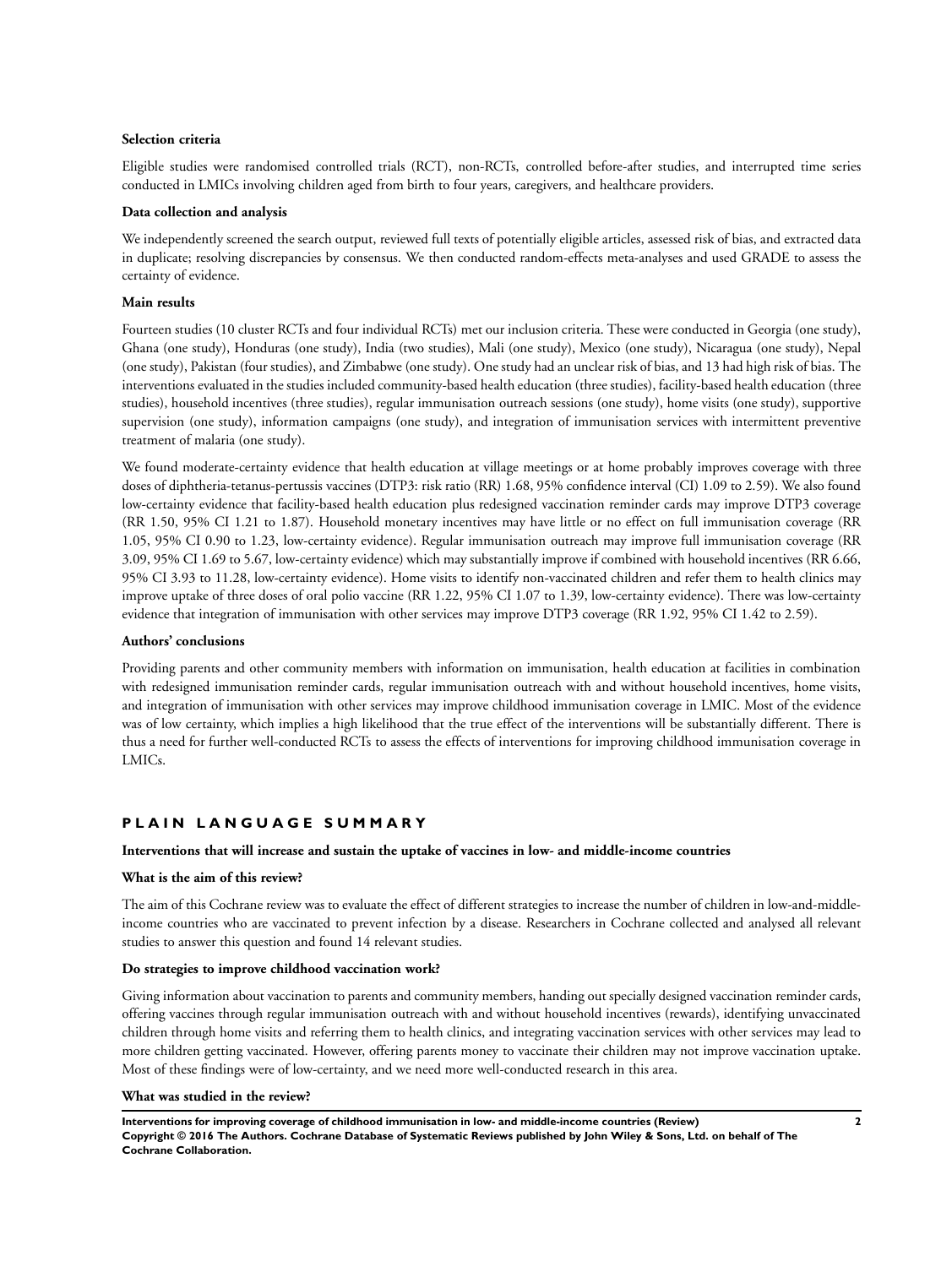Millions of children in low-and-middle-income countries still die from diseases that could have been prevented with vaccines. There are a number of reasons for this. Governments and others have tried different strategies to increase the number of children vaccinated.

### **What are the main results of the review?**

The review authors found 14 relevant studies from Georgia, Ghana, Honduras, India, Mali, Mexico, Nicaragua, Nepal, Pakistan, and Zimbabwe. The studies compared people receiving these strategies to people who only received the usual healthcare services. The studies showed the following:

**Giving information and discussing vaccination with parents and other community members at village meetings or at home** probably leads to more children receiving three doses of diphtheria-tetanus-pertussis vaccine (moderate-certainty evidence).

**Giving information to parents about the importance of vaccinations during visits to health clinics combined with a specially designed participant reminder card and integration of vaccination services with other health services** may improve the uptake of three doses of diphtheria-tetanus-pertussis vaccine (low-certainty evidence).

**Offering money to parents on the condition that they vaccinate their children** may make little or no difference to the number of children that are fully vaccinated (low-certainty evidence).

**Using vaccination outreach teams to offer vaccination to villages** on fixed times monthly may improve coverage for full vaccination (low-certainty evidence).

#### **How up-to-date is this review?**

The review authors searched for studies that were published up to May 2016.

**Interventions for improving coverage of childhood immunisation in low- and middle-income countries (Review) 3 Copyright © 2016 The Authors. Cochrane Database of Systematic Reviews published by John Wiley & Sons, Ltd. on behalf of The Cochrane Collaboration.**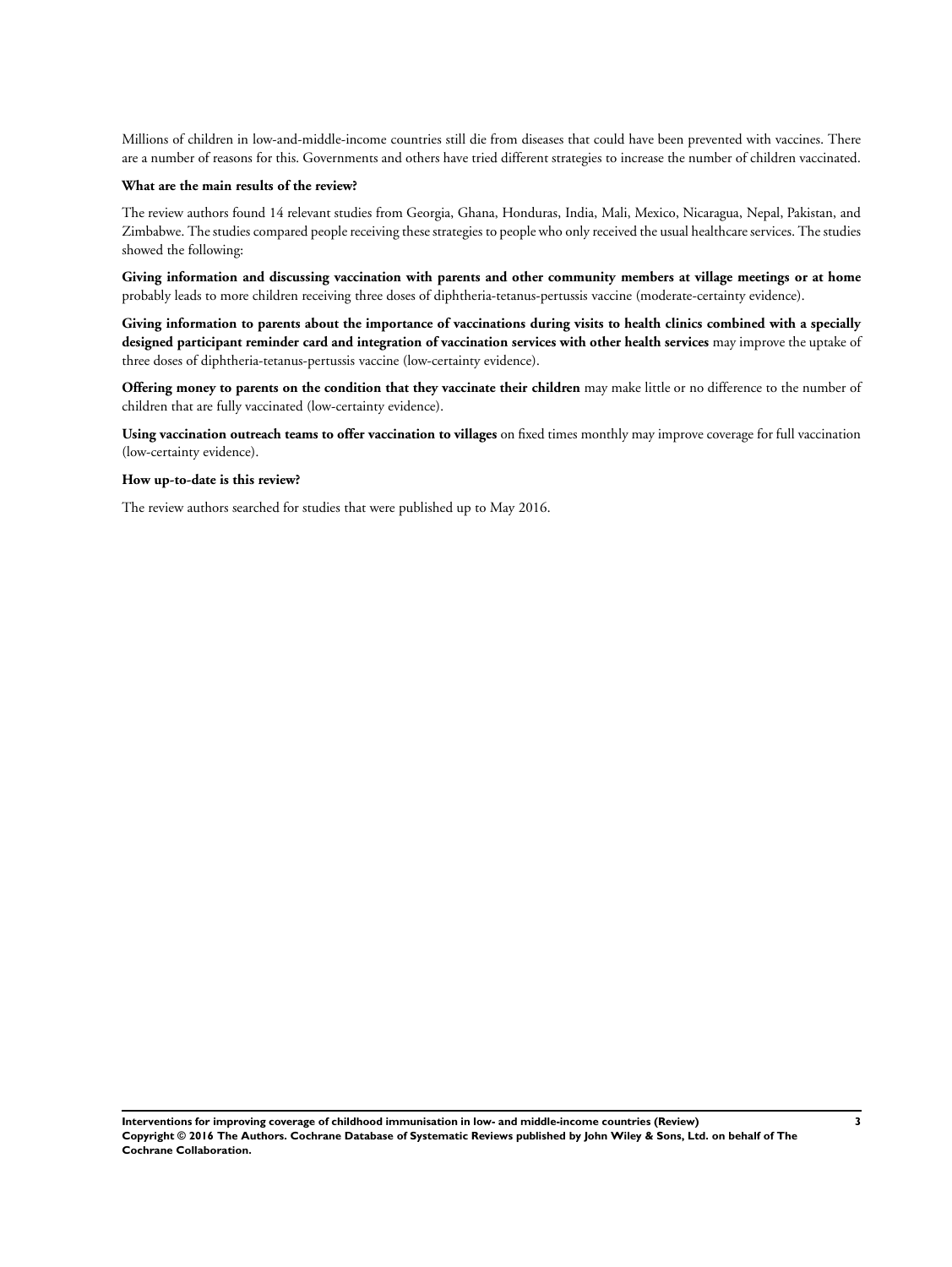# <span id="page-5-0"></span>SUMMARY OF FINDINGS FOR THE MAIN COMPARISON *[\[Explanation\]](http://www.thecochranelibrary.com/view/0/SummaryFindings.html)*

**Population:** children aged <sup>&</sup>lt; <sup>24</sup> months **Setting:** Pakistan (2 studies)

**Intervention:** health education in the community (2 studies)

**Comparison:** standard care

| <b>Outcomes</b>                             | Anticipated absolute effects (95% CI)* |                               | <b>Relative effect</b><br>$(95\% \, \text{Cl})$ | No of participants<br>(studies) | Certainty of the evidence<br>(GRADE)                 |
|---------------------------------------------|----------------------------------------|-------------------------------|-------------------------------------------------|---------------------------------|------------------------------------------------------|
|                                             | <b>Standard care</b>                   | <b>Health education</b>       |                                                 |                                 |                                                      |
| DTP <sub>3</sub><br>(Follow-up: 4-9 months) | 577 per 1000                           | 969 per 1000<br>(629 to 1000) | RR 1.68<br>$(1.09 \text{ to } 2.59)$            | 1692<br>$(2 \text{ studies})^3$ | $\oplus \oplus \oplus \bigcirc$<br>$M$ oderate $1,2$ |

\***The effect in the 'health education' group** (and its 95%Cl) was based on the assumed risk in the 'standard care' group and the **relative effect** of the intervention (and its 95%<br>Cl\ CI).

**CI:** Conf idence interval;**DTP3:** <sup>3</sup> doses of diphtheria-tetanus-pertussis containing vaccines; **RR:** risk ratio.

# **GRADE Working Group grades of evidence**

**High certainty:** This research provides <sup>a</sup> very good indication of the likely effect. The likelihood that the effect will be substantially different is low **<sup>M</sup> oderate certainty:** This research provides <sup>a</sup> good indication of the likely effect. The likelihood that the effect will be substantially different is moderate **Low certainty:** This research provides some indication of the likely effect. However, the likelihood that it will be substantially different is high Very low certainty: This research does not provide a reliable indication of the likely effect. The likelihood that the effect will be substantially different is very high 'Substantially different' implies <sup>a</sup> large enough difference that it <sup>m</sup> ight affect <sup>a</sup> decision

 $^{\rm 1}$  We rated down by 1 level because we judged the included studies at high risk of bias.

 $^2$  We rated down by 1 level because of unexplained heterogeneity of effects across studies, P value < 0.00001, l<sup>2</sup> = 68%.

3 [Andersson](#page-29-0) [2009](#page-29-0); [Owais](#page-29-0) [2011](#page-29-0).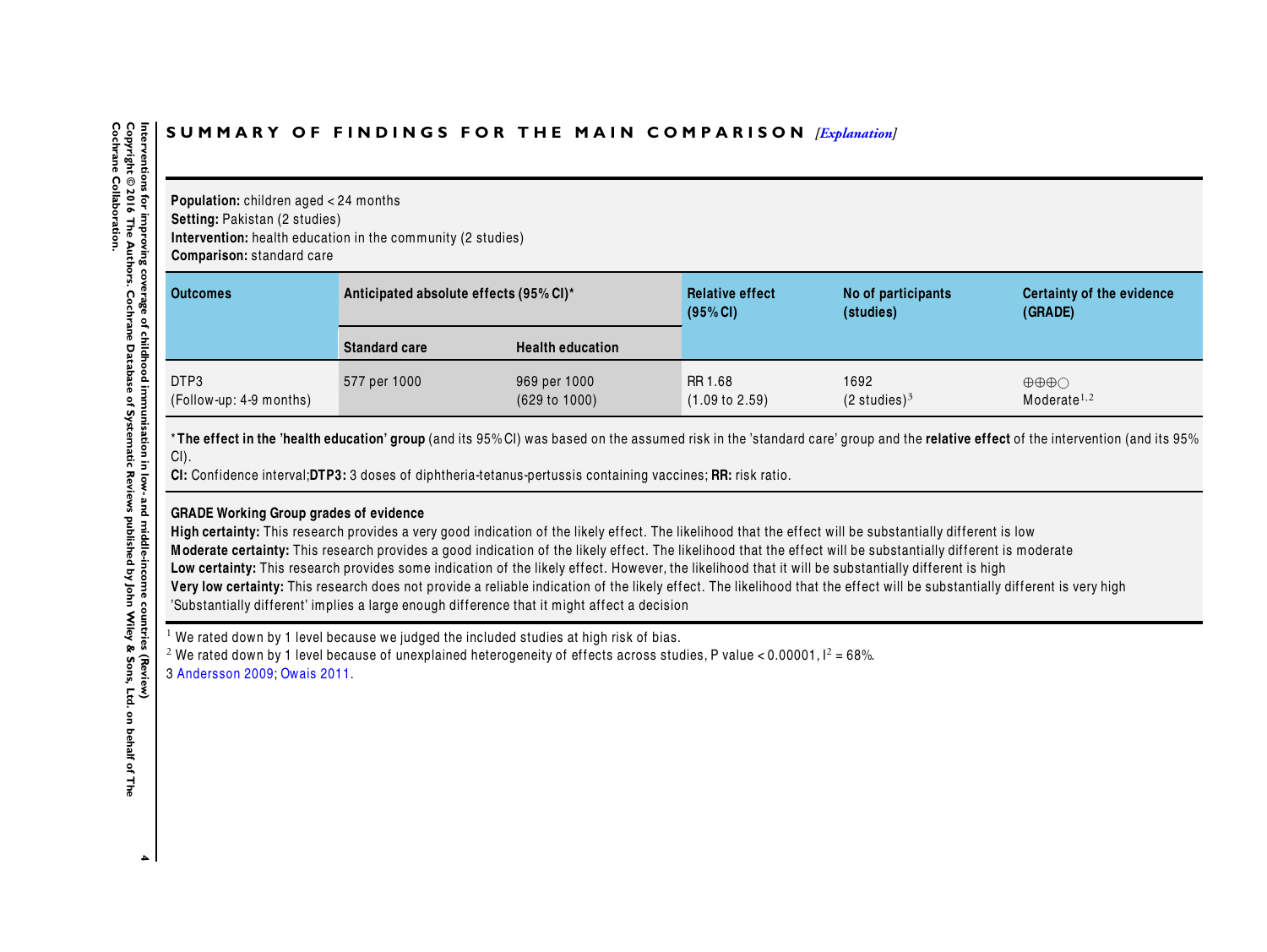# **B A C K G R O U N D**

Immunisation is a powerful public health tool for improving child survival, not only by directly combating some of the key diseases and causes of child mortality, but also by providing a platform for broader health services [\(Andre 2008](#page-29-0); [Bloom 2011;](#page-29-0) [CDC](#page-29-0) [1999](#page-29-0); [Clements 2008;](#page-29-0) [JAMA 2006;](#page-29-0) [Okwo-Bele 2012](#page-29-0); [Wiysonge](#page-29-0) [2006](#page-29-0)). The concerted global effort to use immunisation as a public health strategy began when the World Health Organization (WHO) launched the Expanded Programme on Immunization (EPI) in 1974, following the successful global smallpox eradication programme ([Wiysonge 2013\)](#page-29-0). When the EPI was launched, WHO recommended a standard immunisation schedule covering six basic antigens (i.e. tuberculosis (Bacille Calmette-Guérin (BCG)), polio, diphtheria, tetanus, pertussis, and measles), which are generally referred to as traditional EPI vaccines. With the emergence of new vaccines, more killer diseases can be prevented in infancy and adolescence. These vaccines include (but are not limited to) hepatitis B, *Haemophilus influenzae* type b (Hib), human papilloma virus, pneumococcal conjugate, rotavirus, yellow fever, meningococcal meningitis A, Japanese encephalitis, and rubella vaccines ([WHO 2012a](#page-29-0)).

The proportion of children who receive the full series of three doses of diphtheria-tetanus-pertussis containing vaccines (DTP3) by 12 months of age is traditionally used as a standard measure of the programme's ability to reach the target population, and is used as an indicator of the overall performance of EPI programmes ([Okwo-Bele 2011;](#page-29-0) [WHO-UNICEF 2009\)](#page-29-0). The traditional EPI vaccines are estimated to prevent 2.5 million child deaths annually (mainly from measles, pertussis, tetanus, and diphtheria), as well as to prevent severe morbidity for millions more children around the world from devastating diseases such as poliomyelitis and tuberculous meningitis [\(CDC 1999](#page-29-0); [Liu 2012;](#page-29-0) [Machingaidze 2013a;](#page-29-0) [Okwo-Bele 2011](#page-29-0); [Rainey 2011](#page-29-0); [Wiysonge](#page-29-0) [2005](#page-29-0)). However, immunisation has the potential to do more; increasing coverage with existing vaccines, as well as the introduction and increased uptake of a portfolio of newly available vaccines in EPI programmes in low- and middle-income countries (LMICs), could save the lives of millions more children each year [\(Andre 2008;](#page-29-0) [Brown 2011](#page-29-0);[Chopra 2013](#page-29-0); [Duclos 2009;](#page-29-0) [Liu 2012;](#page-29-0) [Machingaidze 2013a;](#page-29-0) [WHO-UNICEF 2009;](#page-29-0) [Wiysonge 2012a](#page-29-0)). Despite these huge potentials, the vaccination achievements so far have been described as 'fragile', given the outbreaks of some of these infectious diseases in LMICs ([Duclos 2009;](#page-29-0) [SAGE 2015;](#page-29-0) [Siegfried 2010\)](#page-29-0), and in high-income countries [\(Dubé 2013;](#page-29-0) [SAGE](#page-29-0) [2015](#page-29-0)). These outbreaks reflect the existence of communities with partially vaccinated or unvaccinated children [\(Dubé 2013](#page-29-0); [SAGE](#page-29-0) [2015](#page-29-0)), which are communities whose herd immunity is not high enough to stall the transmission of these diseases.

In order to overcome these weaknesses and realise the full potential of immunisation, the 'Decade of Vaccines Collaboration' developed the Global Vaccine Action Plan (GVAP), which was endorsed by the World Health Assembly in May 2012. The plan envisions "a world in which all individuals and communities enjoy lives free from vaccine-preventable diseases". The mission of the GVAP is to extend, by 2020 and beyond, the full benefit of immunisation to all people, regardless of where they are born, who they are, or where they live [\(WHO 2012a](#page-29-0)).

# **Description of the condition**

Global DTP3 coverage hovered around 5% in 1974, when EPI was launched, and increased very slowly to 17% in 1980 [\(WHO](#page-29-0) [2012b\)](#page-29-0). Through the 1980s, WHO and the United Nations Children Fund (UNICEF) led an aggressive global campaign to achieve universal childhood immunisation, by vaccinating at least 80% of all children with the six traditional EPI vaccines by 1990 [\(Machingaidze 2013a](#page-29-0); [Okwo-Bele 2011](#page-29-0)). The global DTP3 coverage reached 76% in 1990 ([WHO 2015](#page-29-0)). However, the progress in LMICs was slow as DTP3 coverage was only 57% in Africa and 70% in South-East Asia ([UNICEF 2015a\)](#page-29-0). Up to 2006, only 27% of LMICs had DTP3 coverage above the 80% target [\(Rainey](#page-29-0) [2011](#page-29-0)). A significant improvement was reported in 2007 in LMICs, particularly in sub-Saharan Africa and South-East Asia although these two regions did not reach the 80% DTP3 coverage ([Duclos](#page-29-0) [2009](#page-29-0)). WHO and UNICEF estimated that DTP3 coverage increased to 86% globally in 2014 [\(WHO 2015\)](#page-29-0).

In spite of this improvement, about 18.7 million children under one year of age were said to be unvaccinated with DTP3 globally in 2014. Close to 70% of these children live in just 10 LMICs in Africa and South-East Asia: Democratic Republic of Congo, Ethiopia, India, Indonesia, Kenya, Mexico, Nigeria, Pakistan, South Africa, and Viet Nam ([WHO 2015\)](#page-29-0). As a consequence of this continued failure to reach optimal immunisation coverage, 1.5 million children die each year from diseases preventable by vaccines currently recommended by WHO. These include 476,000 deaths from pneumococcal disease, 453,000 from rotavirus diarrhoea, 199,000 from Hib, 195,000 from pertussis, 118,000 from measles, and 59,000 from neonatal tetanus [\(WHO](#page-29-0) [2015](#page-29-0)). Factors associated with low immunisation coverage are linked to the health system, healthcare providers, and healthcare recipients [\(Bloom 2005](#page-29-0); [Rainey 2011;](#page-29-0) [Wiysonge 2012b\)](#page-29-0).

Some experts have observed growing concerns about vaccines, which has influenced vaccine acceptance [\(Bloom 2005](#page-29-0); [Dubé](#page-29-0) [2013](#page-29-0); [Feemster 2013](#page-29-0); [Larson 2014](#page-29-0)). Vaccine acceptance spans a spectrum from complete rejection to total acceptance [\(Feemster](#page-29-0) [2013](#page-29-0)). Along the spectrum is an emerging phenomenon: vaccine hesitancy ([Larson 2014](#page-29-0)). The Strategic Advisory Group of Experts on Immunisation (SAGE) defines vaccine hesitancy as a behaviour that includes confidence, complacency, and convenience. According to SAGE, vaccine-hesitant people may accept all vaccines but with concerns, may accept only some vaccines or delay in taking up vaccines, or may totally reject all vaccines ([Larson 2014](#page-29-0)).

**Interventions for improving coverage of childhood immunisation in low- and middle-income countries (Review) 5 Copyright © 2016 The Authors. Cochrane Database of Systematic Reviews published by John Wiley & Sons, Ltd. on behalf of The Cochrane Collaboration.**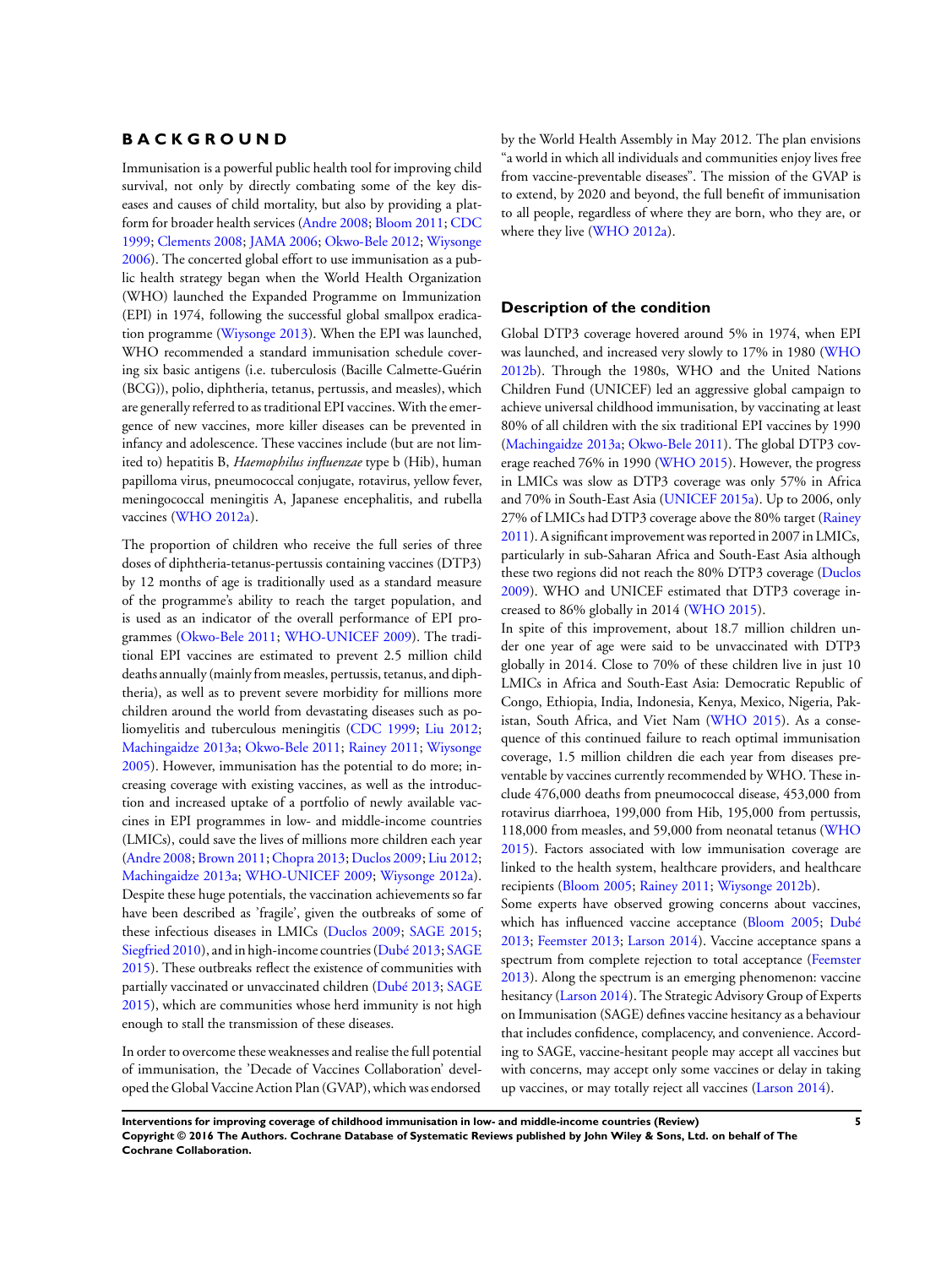There are varied reasons for failing to achieve universal coverage in different settings. Such reasons span from inaccessible services and poor logistic support, to political instability, including wars and public perceptions [\(Bloom 2005\)](#page-29-0). Evidence is required to inform strategies to reach partially vaccinated and unvaccinated people in these countries. Such strategies also need to be tailored to local issues, needs, and conditions.

# **Description of the intervention**

Several experts have highlighted the wide range of issues affecting uptake of vaccines in various settings ([Bloom 2005;](#page-29-0) [Dubé](#page-29-0) [2013](#page-29-0); [Mills 2005; Munoz 2015](#page-29-0)). The issues vary between and within settings due to social, economic, cultural, geographical, political, and religious factors. Therefore, potential interventions are also likely to vary across different settings. Based on the findings from reviews on this, [Table 1](#page-74-0) presents a matrix of interventions to address the issues. Broadly, these strategies could include recipient-oriented interventions, for example, recipient recalls and reminders, health education of clients, teaching recipients skills; provider-oriented interventions, such as audit and feedback and chart-based or computerised provider reminders; and health system interventions, such as outreach programmes and improved quality of delivery of care ([Lewin 2011](#page-29-0)). These could be delivered as single or multi-faceted interventions.

#### **How the intervention might work**

The various interventions serve different purposes. [Table 1](#page-74-0) presents this matrix. Some interventions can be used for both recipients and providers, for example, remind/recall interventions could target both caregivers and healthcare providers.

#### **Why it is important to do this review**

In many LMICs, immunisation coverage is low [\(WHO 2012b;](#page-29-0) [UNICEF 2015b\)](#page-29-0), routine immunisation systems are weak ( [Machingaidze 2013a\)](#page-29-0), and community knowledge of immunisation is low [\(Zipursky 2010](#page-29-0)). The target of GVAP was to achieve DTP3 coverage of at least 90% in all countries by 2015. While 129 countries achieved the 90% coverage target by 2014, the 10 countries with the largest numbers of unimmunised children are all low-income or lower- to middle-income countries [\(SAGE 2015;](#page-29-0) **[WHO 2015\)](#page-29-0)**.

Making well-informed decisions about how best to achieve and sustain high and equitable immunisation coverage in these countries will depend partly on decision makers accessing the best scientific evidence about what interventions work, and integrating this evidence into their national health systems ([Lewin 2008](#page-29-0)). One previous Cochrane review assessed recipient-oriented reminders and recalls ([Jacobson Vann 2005](#page-29-0)). The evidence indicated that reminding people to receive vaccinations through postcards, letters, or telephone calls increased immunisation uptake. This strategy generally relies on setting up an efficient computerised vaccination registry or other practice-based information systems to track clients' vaccination status and eligibility for recommended vaccines, and also an efficient communication system to send reminders to clients. These technologies are lacking in many LMICs. This review examines the effects of strategies that utilise available resources in LMICs for improving vaccination coverage in the bid to provide evidence on appropriate strategies to improve and sustain immunisation coverage in these settings. In addition, it also explores provider-oriented interventions [\(Djibuti 2009](#page-29-0)), and health system interventions ([Brugha 1996](#page-29-0)), towards improving immunisation coverage.

This is the first update of the Cochrane review published in 2011 [\(Oyo-Ita 2011\)](#page-29-0), and complements two other Cochrane reviews conducted under the auspices of the 'Communicate to Vaccinate' project [\(Lewin 2011\)](#page-29-0), which have a worldwide focus and assess the effects of face-to-face ([Kaufman 2013](#page-29-0)) and community-directed interventions [\(Saeterdal 2014\)](#page-29-0) to inform or educate about childhood vaccination. It also complements Jacobson Vann's review on participant reminder and recall systems to improve immunisation rates [\(Jacobson Vann 2005](#page-29-0)) by providing evidence on the wide range of interventions covering recipients, providers, and the health system that can be used to improve vaccination coverage.

# **O B J E C T I V E S**

To evaluate the effectiveness of intervention strategies to boost and sustain high childhood immunisation coverage in LMICs.

# **M E T H O D S**

# **Criteria for considering studies for this review**

#### **Types of studies**

We included:

1. randomised controlled trials (RCTs), with randomisation at either individual or cluster level. For cluster RCTs, we only included those with at least two intervention and two control clusters.

2. non-randomised controlled trials (nRCTs), with allocation at either individual or cluster level. We included studies that allocated by alternation between groups, by the use of birth dates or weekdays, or by other non-random methods. For cluster trials, we only included those with at least two intervention and two control clusters.

**Interventions for improving coverage of childhood immunisation in low- and middle-income countries (Review) 6 Copyright © 2016 The Authors. Cochrane Database of Systematic Reviews published by John Wiley & Sons, Ltd. on behalf of The Cochrane Collaboration.**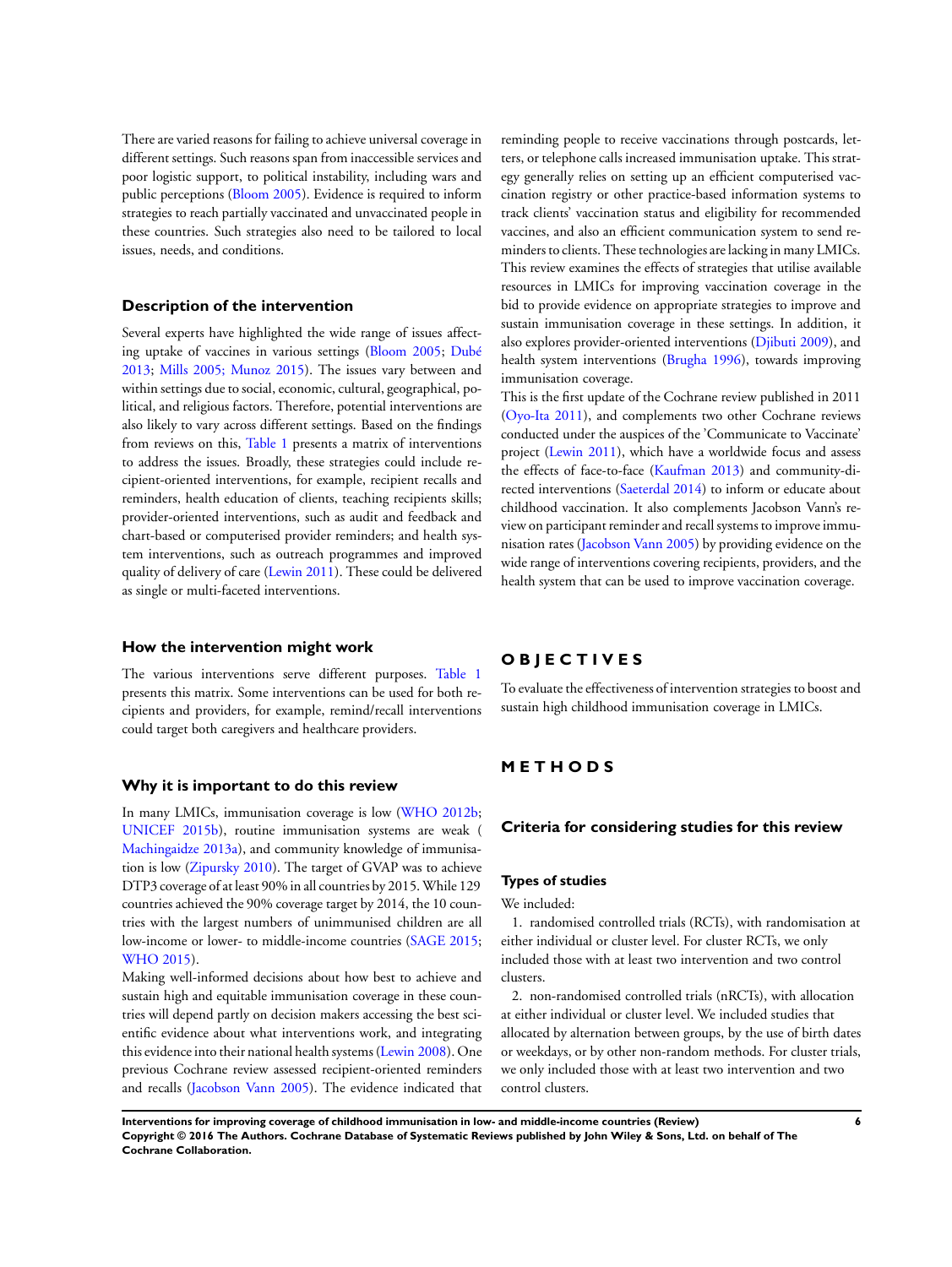3. interrupted time series studies (ITS) and repeated measures studies, with a clearly defined time point when the intervention occurred and at least three data points before and three after the intervention.

4. controlled before-after (CBA) studies with a minimum of two intervention and two control sites; comparable timing of the periods of study for the control and intervention groups; and comparability of the intervention and control groups on key characteristics.

We excluded:

CBA studies, cluster RCTs, and nRCTs that had only two study locations, in accordance with Effective Practice and Organisation of Care (EPOC) criteria for inclusion of studies [\(EPOC 2015a\)](#page-29-0).

#### **Types of participants**

Studies conducted in LMICs ([World Bank 2016](#page-29-0)) that included:

1. children under five years of age receiving WHOrecommended vaccines through routine childhood immunisation services;

2. caregivers of children who were receiving vaccines through routine childhood immunisation services;

3. healthcare workers administering vaccines through routine childhood immunisation services;

4. or a combination of these.

For the purposes of this review, we defined routine childhood immunisation services as regularly scheduled immunisation services to children under five years of age, whether these services were offered at healthcare facilities, at fixed outreach sites, or by mobile health teams in communities ([Machingaidze 2013b](#page-29-0)).

We limited the review to LMICs because of the continued failure to meet immunisation target and the weak routine immunisation system in this setting.

# **Types of interventions**

### **Interventions**

1. Recipient-oriented interventions, for example:

i) interventions to improve communication about childhood immunisation, including to ([Willis 2013](#page-29-0)):

- a) inform or educate;
- b) remind or recall;
- c) teach skills;
- d) provide support;
- e) facilitate decision making;
- f) enable communication;
- g) enhance community ownership;
- h) meet vaccination requirement for school entry;
- i) use recipient incentives.

2. Provider-oriented interventions, for example:

i) any intervention to reduce missed opportunities for childhood vaccination (e.g. audit and feedback, provider reminders, supportive supervision);

ii) health education, training, and refresher courses for providers.

3. Health system interventions, for example:

i) interventions to improve the quality of services, such as provision of a reliable cold chain system, provision of transport for vaccination, vaccine stock management;

ii) outreach programmes (e.g. school immunisation outreach programmes, door-to-door canvassing (channeling);

iii) expanded services (e.g. extended hours for immunisation);

iv) increases in budgets for immunisation;

v) integration of immunisation services with other services;

vi) plans of action for immunisation coverage and disease reduction goals.

4. Multi-faceted (i.e. any combination of the above categories of) interventions.

5. Other interventions intended to improve immunisation coverage.

# **Comparisons**

1. Standard immunisation practices in the study setting.

2. Different interventions, or similar interventions

implemented with different degrees of intensity.

#### **Types of outcome measures**

#### **Primary outcomes**

1. Proportion of children who received DTP3 by one year of age.

2. Proportion of children who received all recommended vaccines by two years of age.

#### **Secondary outcomes**

1. Proportion of children who received the vaccine under study.

2. Number of children under five years of age fully immunised with all scheduled vaccines.

- 3. Occurrence of vaccine preventable diseases.
- 4. Costs of the intervention.
- 5. Attitudes of caregivers and clients towards immunisation.
- 6. Adverse events following immunisation (AEFI).

**Interventions for improving coverage of childhood immunisation in low- and middle-income countries (Review) 7 Copyright © 2016 The Authors. Cochrane Database of Systematic Reviews published by John Wiley & Sons, Ltd. on behalf of The Cochrane Collaboration.**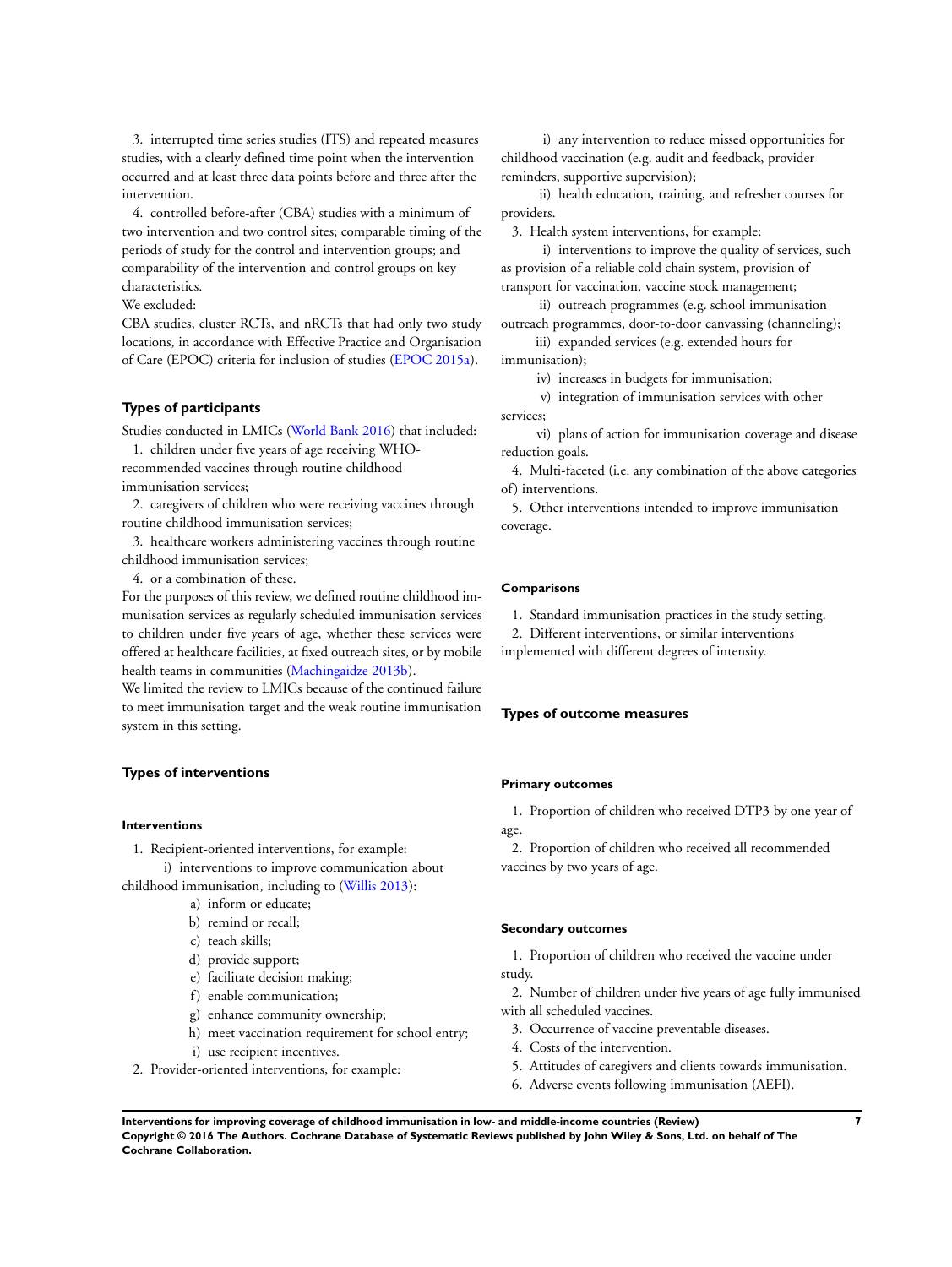# **Search methods for identification of studies**

#### **Electronic searches**

We placed no language or date restrictions on the search strategy. We translated the MEDLINE (Ovid) search strategy into the other databases using the appropriate controlled vocabulary.

We searched the following electronic databases on the dates indicated:

1. Cochrane Central Register of Controlled Trials (CENTRAL), 2016, Issue 4, including the Cochrane EPOC Group Specialized Register (searched 12 May 2016)

2. MEDLINE In-Process and Other Non-Indexed Citations, MEDLINE Daily and MEDLINE 1946 to Present, OvidSP (searched 12 May 2016)

3. CINAHL 1981 to present, EbscoHost (searched 12 May 2016)

4. Embase 1980 to 2014 Week 34, OvidSP (searched 2 September 2014)

5. LILACS (VHL) (searched 2 September 2014)

6. Sociological Abstracts 1952 - current, ProQuest (searched 2 September 2014)

On 12 May 2016 we searched only CENTRAL, MEDLINE, and CINAHL. Embase, Socioligical Abstracts, and LILACs were not searched for the following reasons. All 14 studies included in the review after the 2014 searches are indexed in CENTRAL, and 11 of the 14 studies are indexed in MEDLINE. The three studies not indexed in MEDLINE are not indexed in EMBASE. None of the 14 studies are indexed in Sociological Abstarcts. The three studies not indexed in MEDLINE are not indexed in LILACS. All of the search strategies are in [Appendix 1](#page-75-0).

#### **Searching other resources**

We also searched the Cochrane Database of Systematic Reviews (CDSR) and the Database of Abstracts of Reviews of Effectiveness (DARE) for related reviews. We searched the reference lists of relevant reviews for potentially eligible studies [\(Batt 2004](#page-29-0); [Bordley](#page-29-0) [2000](#page-29-0); [Glenton 2011](#page-29-0); [Harvey 2015;](#page-29-0) [Jacobson Vann 2005;](#page-29-0) [Johri](#page-29-0) [2015b;](#page-29-0) [Kaufman 2013](#page-29-0); [Kendrick 2000](#page-29-0); [Lagarde 2009a](#page-29-0); [Lagarde](#page-29-0) [2009b;](#page-29-0) [Pegurri 2005;](#page-29-0) [Ryman 2008;](#page-29-0) [Saeterdal 2014\)](#page-29-0). We also searched the reference lists of included studies for potentially eligible studies. We did a citation search for all included studies in Science Citation Index and Social Sciences Citation Index, 1975 to present; Emerging Sources Citation Index 2015 to present, ISI Web of Science (searched 2 July 2016)

We searched the following Trials Registries

· International Clinical Trials Registry Platform (ICTRP), Word Health Organization (WHO) [http://www.who.int/ictrp/](http://www.who.int/ictrp/en/) [en/](http://www.who.int/ictrp/en/) (searched 5 July 2016)

· ClinicalTrials.gov, US National Institutes of Health (NIH) [http:/](http://clinicaltrials.gov/) [/clinicaltrials.gov/](http://clinicaltrials.gov/) (searched 5 July 2016)

# **Data collection and analysis**

#### **Selection of studies**

At least two review authors independently screened the titles and abstracts of papers identified in the search output for potentially eligible studies. We retrieved full texts of potentially eligible studies for further assessment, and two review authors independently applied the inclusion criteria to these publications. We resolved disagreements about the inclusion of studies through discussion and consensus between the two review authors; and involved a third review author if the disagreement was not resolved. We obtained methodological advice from the EPOC editorial base for unresolved issues. The [Characteristics of excluded studies](#page-58-0) presents reasons for excluding studies.

#### **Data extraction and management**

All review authors developed and reviewed a data extraction form. Two review authors independently carried out data extraction and risk of bias assessment. We resolved disagreements in data extraction by consensus between the two review authors, with arbitration by a third author as required. The data extracted into an Excel spreadsheet included the following:

1. Setting of the study.

2. Type of study: distinguishing between individual RCTs, cluster RCTs, nRCTs, CBA studies, and ITS studies.

3. Type of participants: children, caregivers, and providers.

4. Type of interventions: categorised into participant and

community, provider, health system, and multi-faceted.

5. Types of outcomes measured: data on outcome measures such as proportion of children immunised with different antigens based on the different interventions.

#### **Assessment of risk of bias in included studies**

Two review authors applied the EPOC risk of bias criteria for RCTs, nRCTs, CBAs, and ITS studies to determine the risk of bias in included studies [\(EPOC 2015b\)](#page-29-0). We resolved disagreements by discussion and consensus, with arbitration by a third review author as required.

Each criterion was scored as 'low risk', 'unclear risk', or 'high risk' [\(Characteristics of included studies](#page-37-0) table). [Figure 1](#page-10-0) and [Figure 2](#page-11-0) present the risk of bias for each included study. We considered a study as having a 'low risk of bias' if all criteria prescribed by EPOC were scored as 'Yes'; 'unclear risk of bias' if one or more criteria were scored as 'Unclear'; and 'high risk of bias' if one or more key criteria scored as 'No'. The key criteria included allocation concealment, completeness of outcome data, blinding of outcome assessors, and protection against contamination for RCTs and NRCTs; and independence of intervention from other changes, possibility of intervention affecting data collection, completeness of outcome data, and blinding of outcome assessors for ITS studies.

**Interventions for improving coverage of childhood immunisation in low- and middle-income countries (Review) 8 Copyright © 2016 The Authors. Cochrane Database of Systematic Reviews published by John Wiley & Sons, Ltd. on behalf of The Cochrane Collaboration.**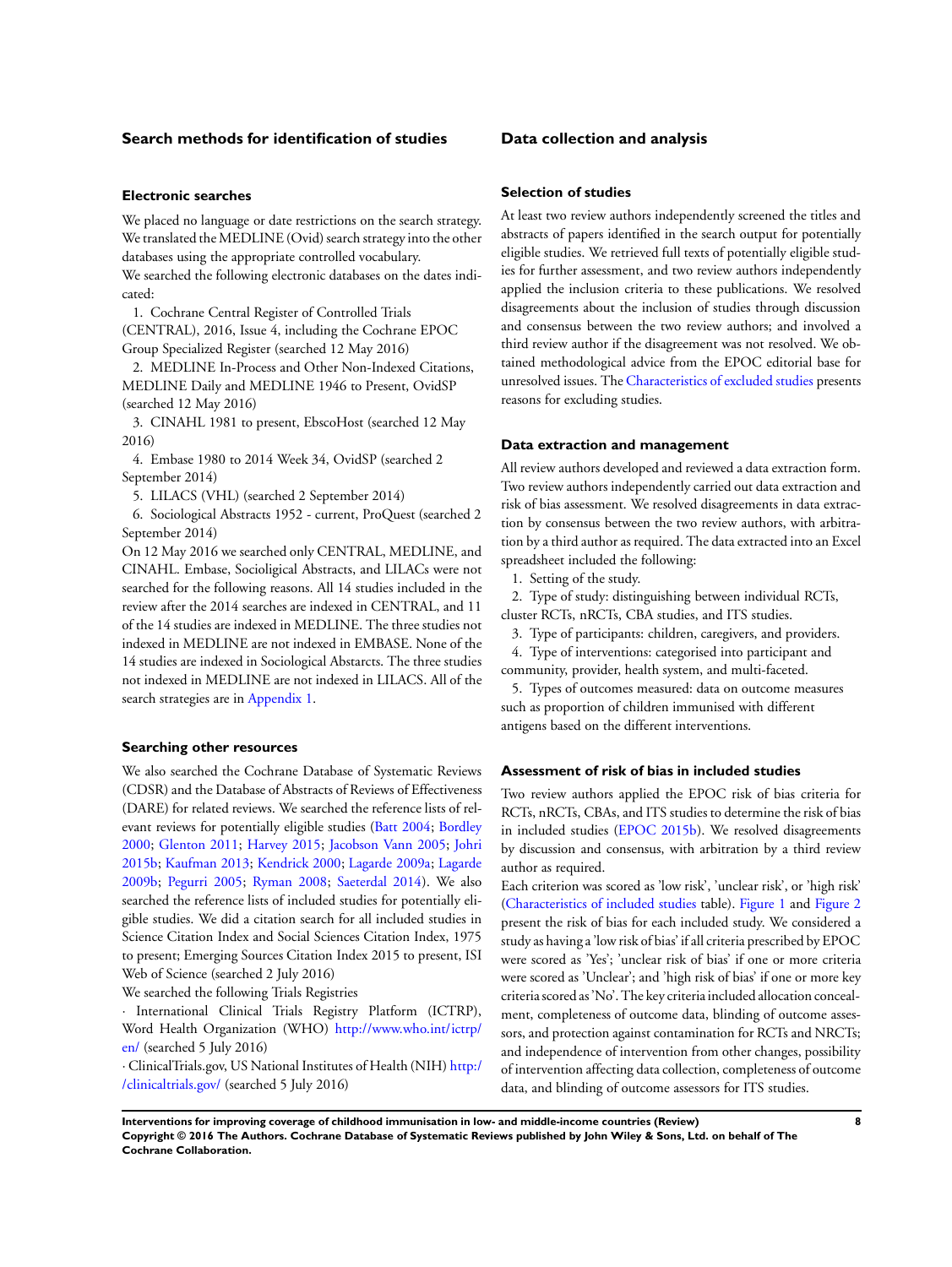Blinding (performance bias and detection bias) Random sequence generation (selection bias) Adequate protection against contamination? Baseline outcome measurements similar? Incomplete outcome data (attrition bias) Allocation concealment (selection bias) Selective reporting (reporting bias) Baseline characteristics similar? Other bias  $\overline{?}$ Andersson 2009  $\overline{\mathbf{r}}$ Ŧ Œ Ŧ ÷  $\color{red}+$ ÷ Banerjee 2010  $\overline{\mathbf{r}}$ ٠ Ŧ  $\ddot{}$  $\ddot{}$ Ŧ ÷ ÷ Barham 2005  $\overline{?}$  $\overline{r}$  $\overline{\mathbf{r}}$  $\overline{ }$ 7 Ŧ **Bolam 1998**  $\overline{?}$  $\overline{\mathbf{r}}$  $\ddot{}$  $\ddot{}$ ÷ ÷ ٠  $\overline{\mathbf{r}}$ Ÿ, Brugha 1996 ? 3  $\overline{\mathbf{r}}$ Ŧ Dicko 2011  $\pm$ Ð ÷ ٠ ٠ Djibuti 2009 7  $\color{red}+$ 3 3  $\pm$ 3 ÷ ¥ Maluccio 2004 ÷ ? 3 ? Morris 2004 <sup>2</sup> 7 ÷ Owais 2011 3 ? ÷ ٠ Pandey 2007 3 7 7  $\color{red}+$  $\ddot{}$ ÷. ÷ ÷ Robertson 2013 ? ÷  $\left| \cdot \right|$ 3 Usman 2009 3 3 7  $\color{red}+$  $\ddot{\phantom{1}}$ ÷ Usman 2011  $\overline{?}$ <sub>2</sub> ÷

<span id="page-10-0"></span>**Figure 1. Methodological quality summary: review authors' judgements about each methodological quality item for each included study.**

**Interventions for improving coverage of childhood immunisation in low- and middle-income countries (Review) 9 Copyright © 2016 The Authors. Cochrane Database of Systematic Reviews published by John Wiley & Sons, Ltd. on behalf of The Cochrane Collaboration.**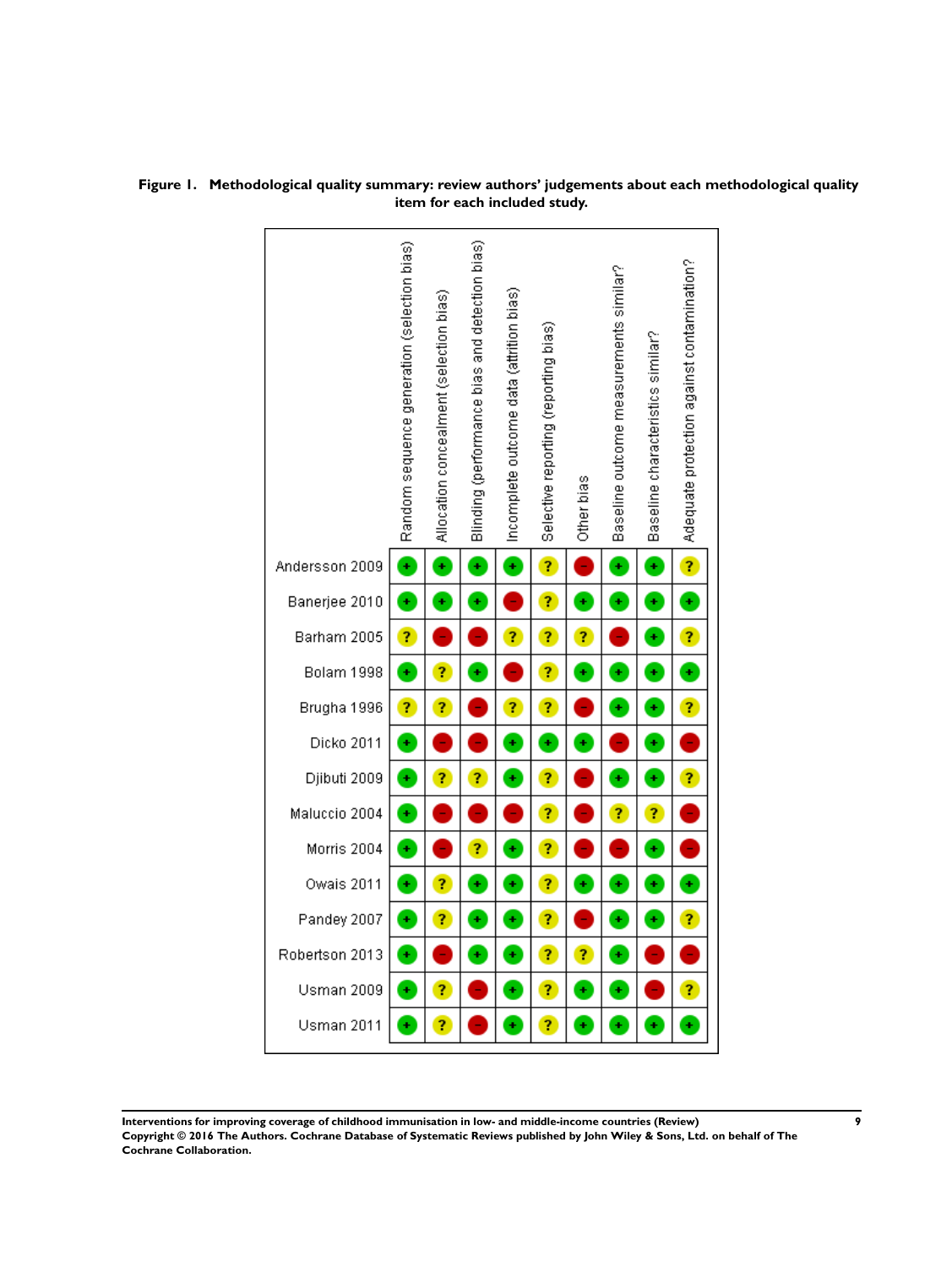# <span id="page-11-0"></span>**Figure 2. Methodological quality graph: review authors' judgements about each methodological quality item presented as percentages across all included studies.**



#### **Measures of treatment effect**

We used the risk ratio (RR) for dichotomous data. We planned to calculate the mean difference (MD) for costs and any other analysis of continuous data but none of the included studies reported these types of data. We reported 95% confidence intervals (CI) for all measures.

# **Unit of analysis issues**

We included cluster RCTs in the meta-analysis after making ad-justments for design effect using standard procedures [\(Rao 1992](#page-29-0)), and the formula: design effect =  $1 + (m - 1)r$ , where m was the mean cluster size and r was the intra-cluster correlation coefficient (ICC). Using data from [Andersson 2009,](#page-29-0) we calculated the ICC for measles to be 0.25 and for DTP3 to be 0.14. We used this to estimate the adjusted standard error for the data of [Andersson](#page-29-0) [2009](#page-29-0); [Banerjee 2010](#page-29-0); [Barham 2005;](#page-29-0) [Brugha 1996](#page-29-0); [Dicko 2011;](#page-29-0) [Maluccio 2004](#page-29-0); and [Robertson 2013](#page-29-0) none of the data from the cluster RCTs were appropriately adjusted for clustering. We entered data from [Dicko 2011](#page-29-0) as absolute figures into Review Manager 5 (RevMan 2014) and calculated RRs; consequently, we applied the ICC to adjust for cluster effect.

# We contacted the authors of two studies to obtain missing data [\(Djibuti 2009](#page-29-0); [Morris 2004\)](#page-29-0). [Morris 2004](#page-29-0) responded, and we used the additional data to estimate the ICC for the study. Additional data received included the absolute number of events in each arm of the study for the [Morris 2004](#page-29-0) study; we estimated the ICC for mumps, measles, rubella (MMR) (0.013) and DTP1 (0.0377) for the post-intervention assessment only. We then used the ICC to adjust the standard error for the two outcomes from this study that we included in this review.

Five studies followed up the same set of participants post-intervention ([Bolam 1998](#page-29-0); [Brugha 1996;](#page-29-0) [Owais 2011;](#page-29-0) [Usman 2009;](#page-29-0) [Usman 2011\)](#page-29-0). There were no missing data in three of these studies [\(Brugha 1996;](#page-29-0) [Usman 2009](#page-29-0); [Usman 2011](#page-29-0)), and missing data were minimal (2%) in one study [\(Owais 2011\)](#page-29-0) and high (greater than 20%) in [Bolam 1998](#page-29-0) study. [Robertson 2013](#page-29-0) accounted for missing data and applied intention-to-treat analysis. The remaining studies had independent sampling at pre- and post-intervention stages so missing data from loss to follow-up was not applicable in these studies ([Andersson 2009;](#page-29-0) [Banerjee 2010](#page-29-0); [Barham 2005;](#page-29-0) [Dicko 2011;](#page-29-0) [Djibuti 2009;](#page-29-0) [Maluccio 2004](#page-29-0); [Morris 2004;](#page-29-0) [Pandey](#page-29-0) [2007](#page-29-0)).

#### **Assessment of heterogeneity**

**Dealing with missing data**

We reviewed heterogeneity in the setting, interventions, and outcomes of included studies in order to make a qualitative assessment

**Interventions for improving coverage of childhood immunisation in low- and middle-income countries (Review) 10 Copyright © 2016 The Authors. Cochrane Database of Systematic Reviews published by John Wiley & Sons, Ltd. on behalf of The Cochrane Collaboration.**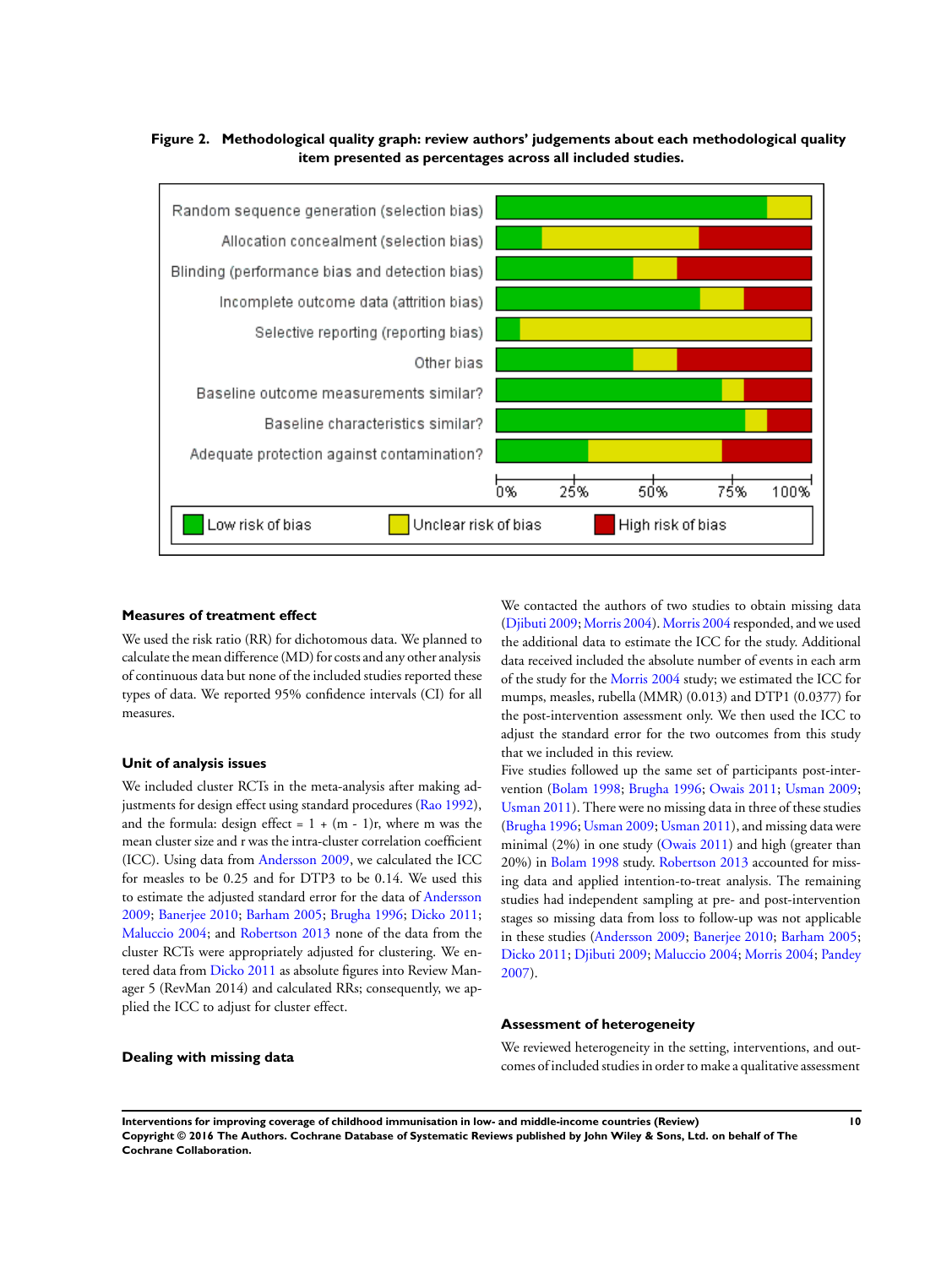of the extent to which the included studies were similar to each other. We examined the forest plots visually to assess the levels of heterogeneity. We considered meta-analyses with a P value for the Chi<sup>2</sup> test of less than 0.1 to have considerable statistical heterogeneity. We used an  $I^2$  statistic of 50% or more to quantity the level of statistical heterogeneity. We planned to subject such metaanalyses to subgroup analyses for investigation of heterogeneity (see [Subgroup analysis and investigation of heterogeneity\)](#page-11-0). However, due to the paucity of data, such subgroup analysis was not feasible.

# **Assessment of reporting biases**

Test for asymmetry with a funnel plot was not feasible because the number of included studies for meta-analysis was too few.

#### **Data synthesis**

We planned to pool data from studies with similar interventions (participant or community, provider, health system, multifaceted), grouped by study design (RCTs, nRCTs, CBAs, ITS studies), in a meta-analysis using the random-effects model. For studies that reported only effect estimates with the measures of uncertainty, but without numbers of participants and numbers of events, we planned to analyse the effect estimate using the generic inverse variance approach. ITS studies were to be reported as changes in level and slope. We selected the random-effects model as the default procedure in the analysis due to heterogeneity, based on the assumption of random distribution of the variation in the effects of interventions in the different studies.

#### **Subgroup analysis and investigation of heterogeneity**

We planned to explore anticipated differences in the impact of interventions across settings and mode of delivery of the interventions. We planned the following subgroup analyses:

- 1. Setting of the study (rural, urban).
- 2. Individual or group intervention.
- 3. Single or multi-faceted/integrated intervention.
- 4. Conditional or non-conditional incentive.
- 5. Facility- or community-based intervention.

Due to paucity of data subgroup analysis was only possible for facility- versus community-based health education.

#### **Sensitivity analysis**

We planned to perform a sensitivity analysis based on risk of bias and missing data if we found sufficient data: however, available data were insufficient to perform this analysis. Due to diversity in the reported outcomes across studies, we pooled data for only three interventions, namely health education for DTP3, health education plus redesigned cards for DTP3, and monetary incentive for full immunisation. There was heterogeneity in the pooled data on health education and health education plus redesigned card interventions. This could be attributed to the high risk of bias of included studies and the difference in the mode of delivery of the interventions.

#### **Assessment of certainty of evidence**

We assessed certainty of the evidence using GRADE (Grading of Recommendations, Assessment, Development, and Evaluation) [\(Guyatt 2008;](#page-29-0) [Higgins 2011](#page-29-0)). We entered data for key interventions into the Grade Profiler and graded the certainty of evidence for the outcomes as 'high', 'moderate', 'low', and 'very low', defined as follows:

**High certainty:** this research provided a very good indication of the likely effect. The likelihood that the effect will be substantially different was low.

**Moderate certainty:** this research provided a good indication of the likely effect. The likelihood that the effect will be substantially different was moderate.

**Low certainty:**this research provided some indication of the likely effect. However, the likelihood that it will be substantially different was high.

**Very low certainty:** this research did not provide a reliable indication of the likely effect. The likelihood that the effect will be substantially different was very high.

'Substantially different' implies a large enough difference that it might affect a decision.

# **R E S U L T S**

# **Description of studies**

# **Results of the search**

The electronic and supplementary searches yielded 10158 records, after removing duplicates. Following screening of titles and abstracts, we selected 79 studies for full text screening; 14 were eligible for inclusion in the review; we excluded 54, and 11 studies are awaiting assessment ([Figure 3](#page-13-0)). In this update, we added an additional eight studies [\(Banerjee 2010](#page-29-0); [Barham 2005;](#page-29-0) [Bolam](#page-29-0) [1998](#page-29-0); [Dicko 2011;](#page-29-0) [Maluccio 2004;](#page-29-0) [Owais 2011;](#page-29-0) [Robertson 2013;](#page-29-0) [Usman 2011\)](#page-29-0) to the six studies included in the first version of the review ([Oyo-Ita 2011](#page-29-0)).

**Interventions for improving coverage of childhood immunisation in low- and middle-income countries (Review) 11 Copyright © 2016 The Authors. Cochrane Database of Systematic Reviews published by John Wiley & Sons, Ltd. on behalf of The Cochrane Collaboration.**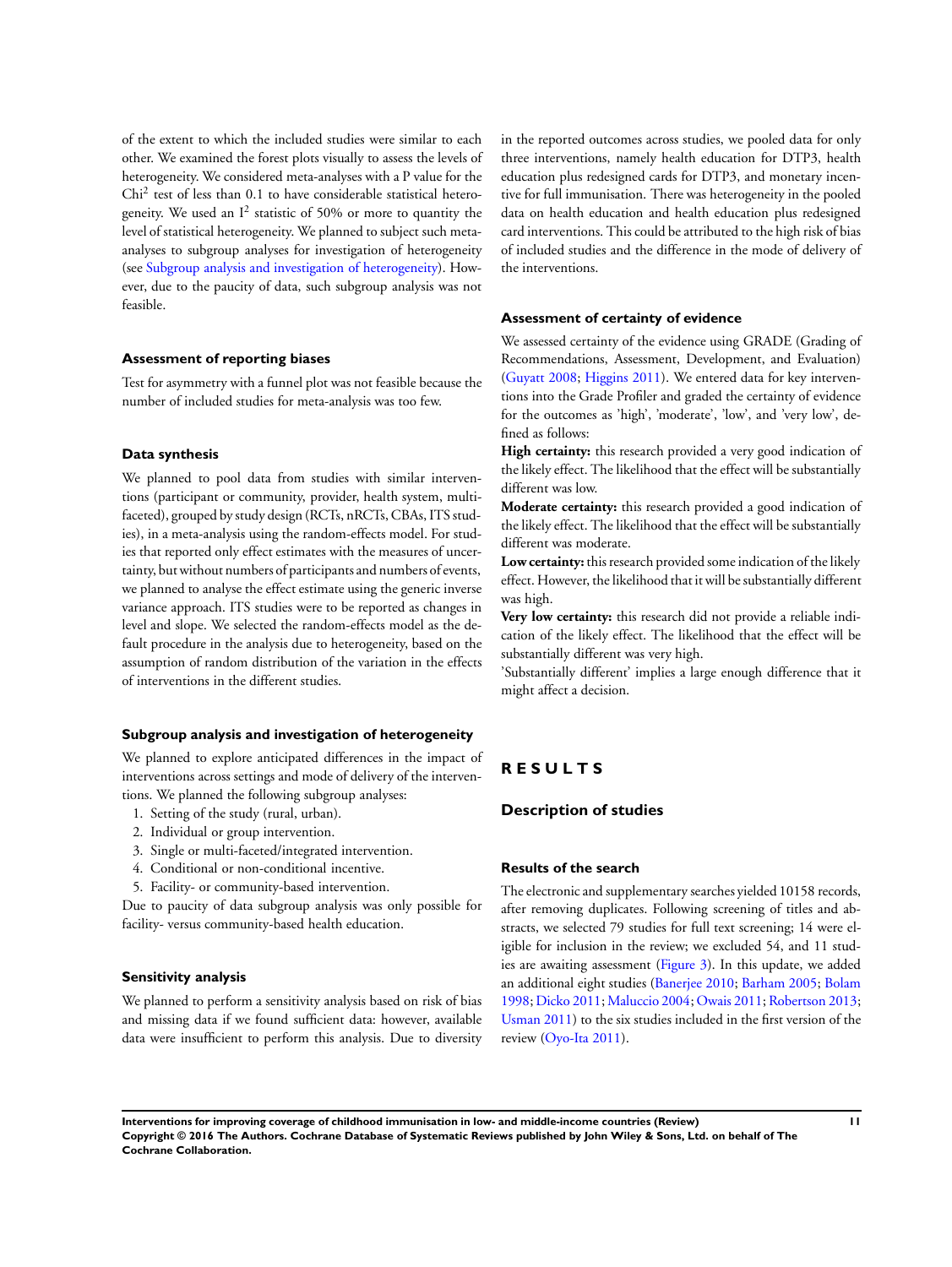

<span id="page-13-0"></span>

**Interventions for improving coverage of childhood immunisation in low- and middle-income countries (Review) 12 Copyright © 2016 The Authors. Cochrane Database of Systematic Reviews published by John Wiley & Sons, Ltd. on behalf of The Cochrane Collaboration.**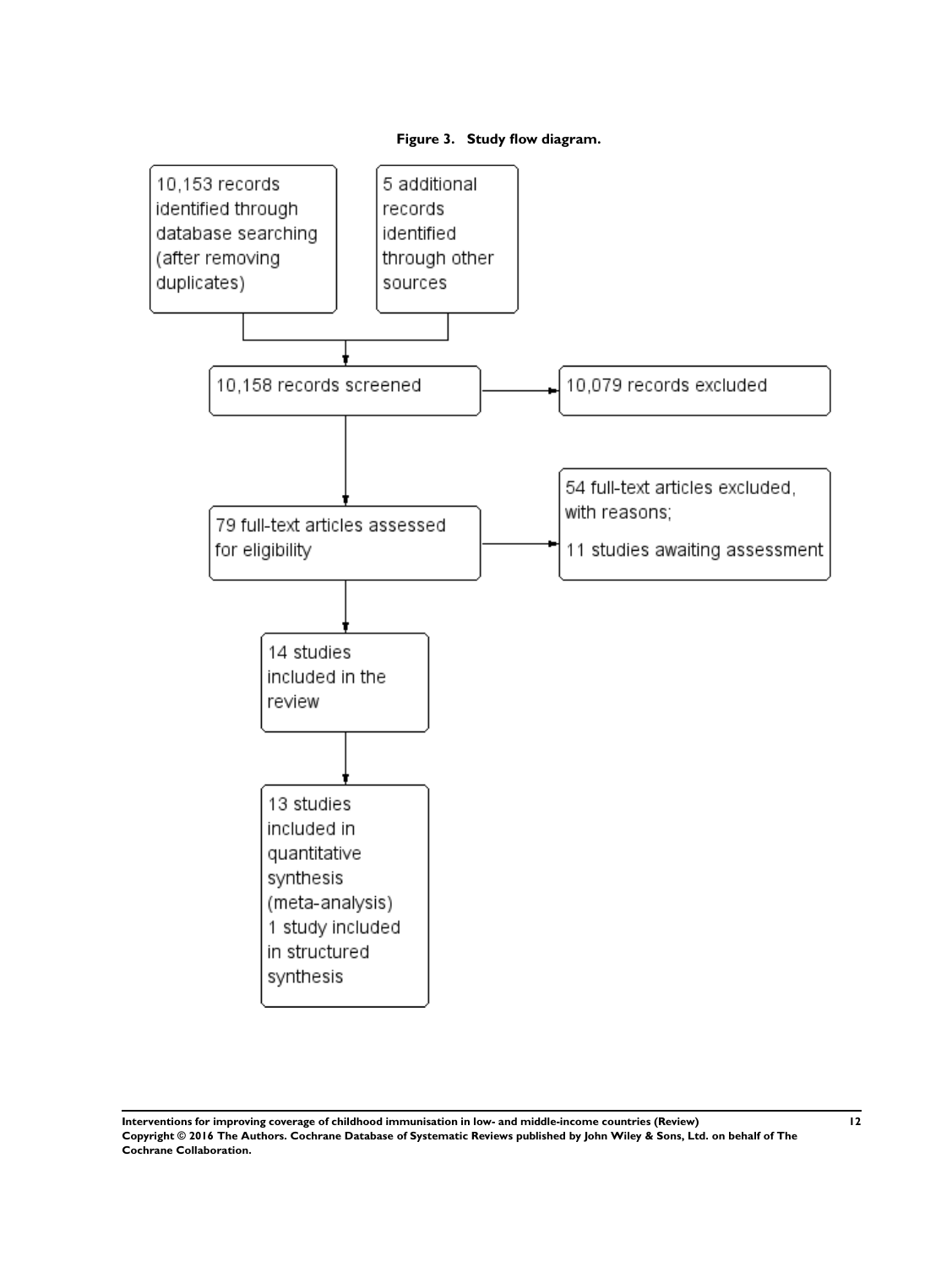# **Included studies**

# **Study design and setting**

Fourteen studies met the inclusion criteria [\(Andersson 2009;](#page-29-0) [Banerjee 2010](#page-29-0); [Barham 2005;](#page-29-0) [Bolam 1998](#page-29-0); [Brugha 1996](#page-29-0); [Dicko](#page-29-0) [2011](#page-29-0); [Djibuti 2009](#page-29-0); [Maluccio 2004;](#page-29-0) [Morris 2004;](#page-29-0) [Owais 2011;](#page-29-0) [Pandey 2007;](#page-29-0) [Robertson 2013;](#page-29-0) [Usman 2009](#page-29-0); [Usman 2011](#page-29-0)). Ten studies were cluster RCTs ([Andersson 2009;](#page-29-0) [Banerjee 2010;](#page-29-0) [Barham 2005](#page-29-0); [Brugha 1996](#page-29-0); [Dicko 2011](#page-29-0); [Djibuti 2009](#page-29-0); [Maluccio](#page-29-0) [2004](#page-29-0); [Morris 2004;](#page-29-0) [Pandey 2007;](#page-29-0) [Robertson 2013\)](#page-29-0). Of these, [Brugha 1996](#page-29-0) and [Robertson 2013](#page-29-0) were matched cluster RCTs and [Djibuti 2009](#page-29-0) used stratified cluster sampling. The remaining four studies were individually randomised controlled trials [\(Bolam](#page-29-0) [1998](#page-29-0); [Owais 2011;](#page-29-0) [Usman 2009](#page-29-0); [Usman 2011\)](#page-29-0). The unit of analysis was the participant in all the studies except [Morris 2004](#page-29-0) and [Pandey 2007](#page-29-0), in which household was the unit of analysis. There were no nRCTs, CBAs, or ITS studies among the included studies.

#### **Location of studies**

The studies were conducted in Georgia ([Djibuti 2009\)](#page-29-0), Ghana [\(Brugha 1996\)](#page-29-0), Honduras [\(Morris 2004](#page-29-0)), India ([Banerjee 2010;](#page-29-0) [Pandey 2007](#page-29-0)), Mali ([Dicko 2011](#page-29-0)), Nepal ([Bolam 1998](#page-29-0)), Pakistan [\(Andersson 2009](#page-29-0); [Owais 2011](#page-29-0); [Usman 2009](#page-29-0); [Usman 2011](#page-29-0)), Mexico ([Barham 2005\)](#page-29-0), Nicaragua [\(Maluccio 2004\)](#page-29-0), and Zimbabwe [\(Robertson 2013](#page-29-0)).

#### **Participants**

[Owais 2011](#page-29-0) recruited children aged less than six weeks; [Usman](#page-29-0) [2009](#page-29-0) and [Usman 2011](#page-29-0) included children registering for DTP1 (which the authors noted was given at six weeks of age in the country); [Banerjee 2010](#page-29-0) included children aged from birth to six months; [Dicko 2011](#page-29-0) recruited children aged from birth to 23 months; [Andersson 2009](#page-29-0) included children aged 12 to 23 months; and [Brugha 1996](#page-29-0) studied children who were aged 12 to 18 months. [Barham 2005](#page-29-0) studied children aged 12 to 18 months and [Maluccio](#page-29-0) [2004](#page-29-0) studied children aged from birth to 30 months. [Robertson](#page-29-0) [2013](#page-29-0) studied children under the age of five years. Participants in four studies were adults: primary healthcare workers [\(Djibuti](#page-29-0) [2009](#page-29-0)), the general population ([Pandey 2007\)](#page-29-0), pregnant women [\(Morris 2004](#page-29-0)), and postpartum women ([Bolam 1998](#page-29-0)). The adults were targeted with a view to improving childhood immunisation coverage.

#### **Outcomes**

Outcome measurements were similar at baseline between intervention and control groups except for [Dicko 2011](#page-29-0); the researchers did not adjust for this baseline difference.

#### **Sampling**

Five studies carried out independent sampling in the pre- and post-intervention periods [\(Andersson 2009](#page-29-0); [Banerjee 2010](#page-29-0); [Dicko](#page-29-0) [2011](#page-29-0); [Djibuti 2009;](#page-29-0) [Maluccio 2004\)](#page-29-0). [Morris 2004](#page-29-0) and [Barham](#page-29-0) [2005](#page-29-0) had independent sampling for each outcome and for each arm of the intervention groups. Seven studies followed up the same participants at pre- and post-intervention [\(Bolam 1998;](#page-29-0) [Brugha](#page-29-0) [1996](#page-29-0); [Owais 2011](#page-29-0); [Pandey 2007;](#page-29-0) [Robertson 2013;](#page-29-0) [Usman 2009;](#page-29-0) [Usman 2011](#page-29-0)).

#### **Interventions**

The individual studies evaluated interventions as follows:

1. Recipient-oriented interventions.

i) Health education on the importance of completion of the immunisation schedule, and on other immunisation-related issues.

ii) Health education plus 'reminder-type' immunisation cards to remind caregivers of their next immunisation appointment.

iii) Easy to understand pictorial card using simple language to explain how vaccines save children's lives, and where the vaccination centre was located.

iv) Monetary incentives to increase demand for preventive healthcare interventions.

a) Conditional and unconditional cash transfers to encourage clinic attendance for child development services. 2. Provider-oriented interventions.

i) Training of immunisation district managers, together with supportive supervision and audit and feedback regarding solving problems on immunisation services.

ii) Training of health providers on valid doses for vaccination.

3. Health system-oriented interventions.

i) Home visits to identify unimmunised children.

ii) Regular immunisation outreach sessions in the villages to ensure regular availability of immunisation services.

iii) Integration of immunisation with intermittent preventive treatment of malaria to support child health interventions.

4. Multi-faceted interventions.

i) Health system plus provider-oriented interventions.

**Interventions for improving coverage of childhood immunisation in low- and middle-income countries (Review) 13 Copyright © 2016 The Authors. Cochrane Database of Systematic Reviews published by John Wiley & Sons, Ltd. on behalf of The Cochrane Collaboration.**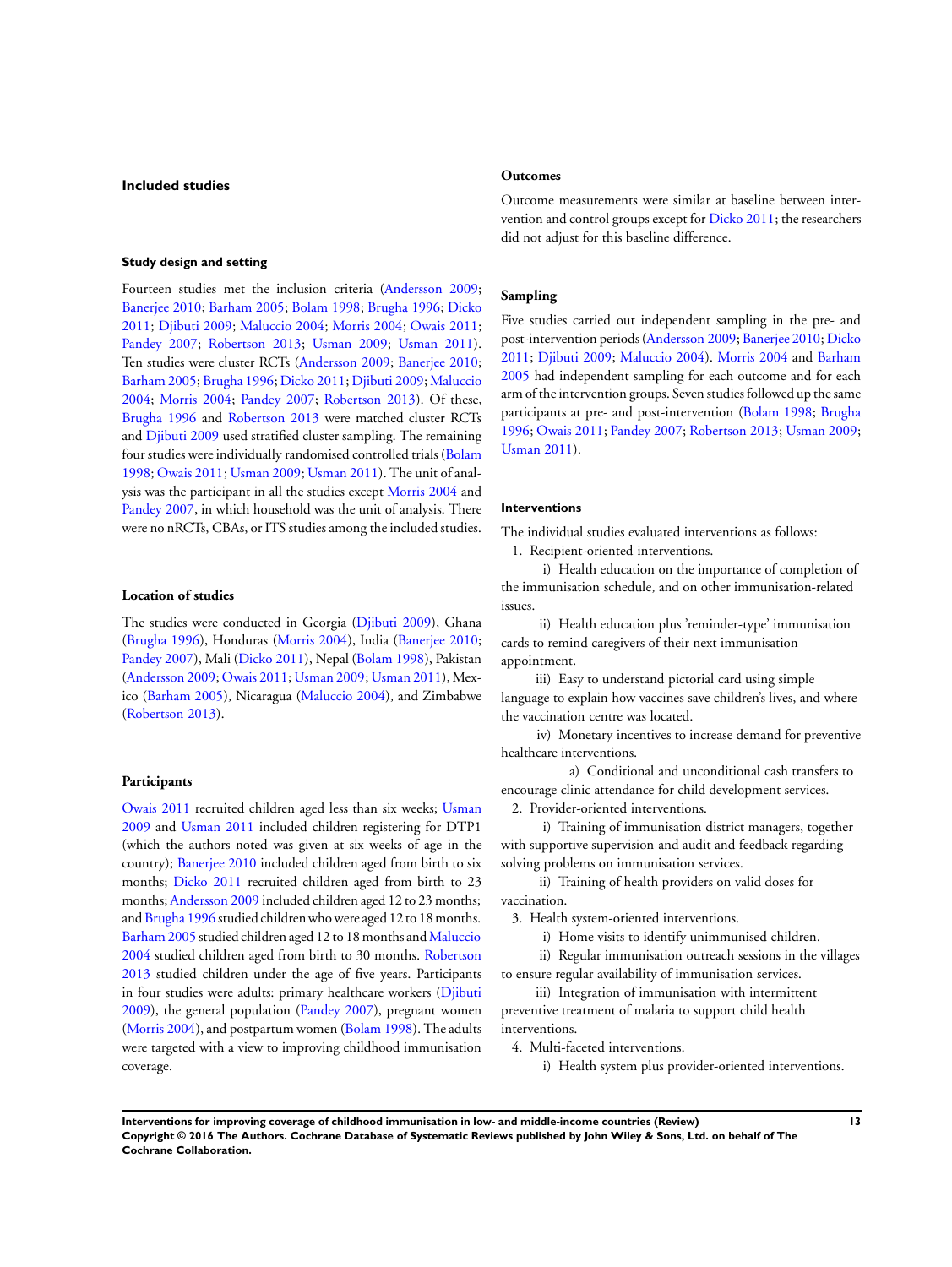ii) Health system plus provider-oriented plus recipientoriented interventions.

iii) Reach every district approach: a combination of planning, outreach, community mobilisation, supportive supervision, and monitoring.

See below for more detail of these interventions.

#### **Recipient-oriented interventions**

# *Health education*

Health education interventions included evidence-based discussions in the community on the prevalence of measles among children and the importance of childhood immunisation in Pakistan [\(Andersson 2009\)](#page-29-0); an information campaign in India that involved presentation of audiotape messages, and distribution of posters and leaflets in the community ([Pandey 2007\)](#page-29-0); and three targeted pictorial messages regarding vaccines administered by trained lay/ community health workers at the mothers' homes in Pakistan [\(Owais 2011](#page-29-0)). The first key pictorial message highlighted how vaccines save children's lives. The second message provided logistic information about the address and location of the local vaccination centres. The third key message emphasised the significance of retaining immunisation cards, and the role they could play at the time of the child's school admissions. A copy of these pictorial messages was left with the mother. Three studies in Nepal and Pakistan provided health education in the health facility on the importance of completion of the immunisation schedule [\(Bolam](#page-29-0) [1998](#page-29-0); [Usman 2009;](#page-29-0) [Usman 2011\)](#page-29-0). In the [Bolam 1998](#page-29-0) study in Nepal, one arm had only one-to-one facility-based education after delivery and before discharge from the hospital, the second arm had only a one-to-one education session in the mothers' homes three months after delivery, while the third arm included both oneto-one health education immediately after birth and three months later. The last arm was included in the study.

#### *Monetary incentives*

[Barham 2005](#page-29-0) in Mexico combined conditional cash transfers with free provision of health and education services. The conditions for the cash transfer included receiving regular immunisation, growth monitoring, mother's attendance at health, hygiene, and nutrition education programs; and nutritional supplements for children aged from birth to two years and for pregnant and lactating mothers.

In Nicaragua, one of the interventions in [Maluccio 2004](#page-29-0) was a monthly "food security" cash transfer ("bono alimentario" = USD224 per year = 13% of total amount of household expenditures in beneficiary households before the programme), conditional on attendance at monthly health educational workshops, on bringing their children aged under five for free scheduled preventive childcare appointments (which include the provision of anti-parasites drugs, and vitamins and iron supplements), on having up-to-date vaccination, and on adequate weight gain. [Morris](#page-29-0) [2004](#page-29-0) assessed the effect of withdrawing monetary vouchers if the mothers were not up-to-date with routine antenatal care and wellchild preventive health care, and if the child did not attend school regularly.

[Robertson 2013](#page-29-0) in Zimbabwe compared two interventions. Both included a cash transfer of USD18 per household and USD4 per child every two months. In one of the arms, the transfer was on the condition that: those aged below 18 years with no birth certificate applied for one within three months; children aged under five years were up-to-date with immunisation, and attended growth monitoring clinics; children aged from six to 17 years had 90% monthly attendance at school; and a representative of every household attended two-thirds of local parenting skills classes. In the second arm there were no conditions attached to the cash transfer.

#### *Health Education plus 'reminder-type' immunisation card*

Two studies evaluated an enlarged immunisation card, designed to remind mothers of immunisation appointments [\(Usman 2009;](#page-29-0) [Usman 2011](#page-29-0)).

#### **Provider-oriented interventions**

Interventions targeting providers in Georgia included training in continuous supportive supervision, development of supportive supervision guidelines, and tools for immunisation district managers [\(Djibuti 2009](#page-29-0)).

#### **Health system interventions**

# *Home visits*

[Brugha 1996](#page-29-0) reported on the effects of home visits on childhood immunisation in Ghana: undergraduate students conducted the home visits, which aimed to identify non-immunised children and refer them for immunisation at the health centre. Another review considered these students to be lay/community health workers [\(Glenton 2011](#page-29-0)).

# *Integration of services*

The [Dicko 2011](#page-29-0) study assessed the effects of integrating immunisation service delivery with intermittent preventive treatment of malaria in infants.

**Interventions for improving coverage of childhood immunisation in low- and middle-income countries (Review) 14 Copyright © 2016 The Authors. Cochrane Database of Systematic Reviews published by John Wiley & Sons, Ltd. on behalf of The Cochrane Collaboration.**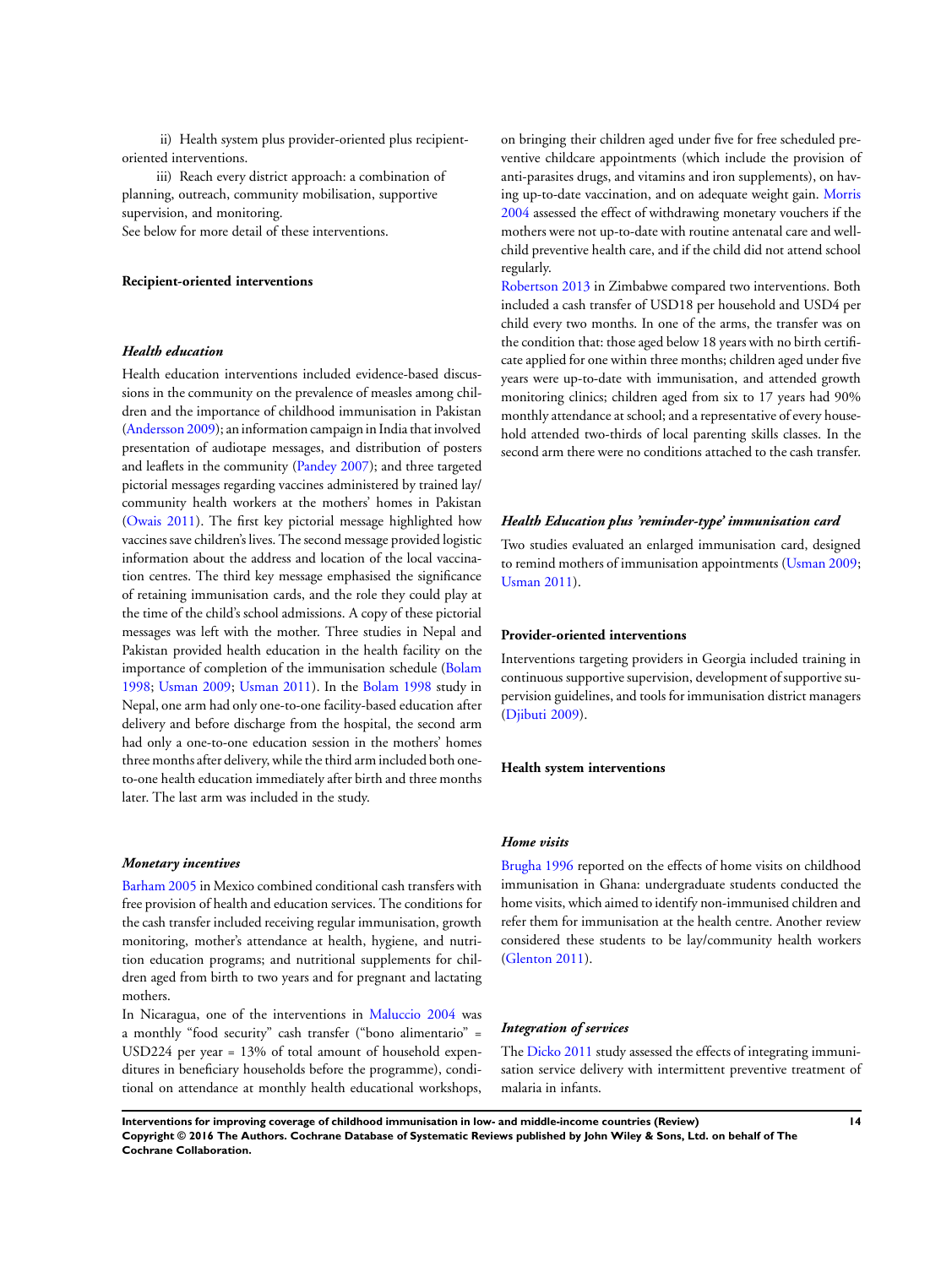#### *Regular immunisation outreach sessions*

One study assessed the effects of regular monthly immunisation camps [\(Banerjee 2010](#page-29-0)). This intervention focused on ensuring the regular availability of immunisation services. It consisted of a mobile immunisation team, including a nurse and assistant, who conducted monthly immunisation camps in villages. The camp was held on a fixed date and time every month in each village.

#### **Multi-faceted (health system plus provider interventions)**

One arm of the [Morris 2004](#page-29-0) study set up quality assurance (QA) teams in rural Honduras in health centres allocated to the intervention. The team, with wide representation from the local communities, was trained on QA methods. They produced work plans that could include minor structural repairs to health centres and the purchase of equipment, materials, and essential drugs. This arm of the study also included training of lay nutrition promoters who conducted monthly weighing of children aged less than two years and counselling of mothers. This intervention was not carried out as stipulated in the protocol, as only 17% of the total budget for the intervention was disbursed.

QA training was limited to only the introduction to the QA course. It was not clear what the composition of the QA course was. However, QA usually aims at ensuring that standards are met. This assures the service users of the quality of services and may encourage increased utilisation of services.

One arm of the study by Banerjee and colleagues assessed a regular once-monthly immunisation camp complemented with small material incentives in India [\(Banerjee 2010\)](#page-29-0). The investigators offered parents 1 kg of raw lentils per immunisation administered and a set of "thalis" (metal plates used for meals) on completion of a child's full immunisation. The value of the lentils was about USD1, equivalent to three-quarters of one day's wage, and the value of the "thalis" was about USD2.00

#### **Comparison**

The comparison groups received routine care in five studies [\(Andersson 2009](#page-29-0); [Brugha 1996;](#page-29-0) [Dicko 2011](#page-29-0); [Morris 2004;](#page-29-0) [Usman 2009\)](#page-29-0). The study authors did not state what comprised routine care. The comparison group received no interventions in seven studies ([Banerjee 2010](#page-29-0); [Barham 2005](#page-29-0); [Bolam 1998](#page-29-0); [Djibuti](#page-29-0) [2009](#page-29-0); [Maluccio 2004;](#page-29-0) [Pandey 2007](#page-29-0); [Usman 2011](#page-29-0)). In the [Owais](#page-29-0) [2011](#page-29-0) study, the comparison group received verbal general messages (while the intervention group received three targeted pictorial messages). In the [Robertson 2013](#page-29-0) study, the comparison group received unconditional cash transfers.

#### **Outcomes**

Eleven studies provided data on the proportion of the target population that was fully immunised (by age) by the recommended vaccine ([Andersson 2009](#page-29-0); [Banerjee 2010](#page-29-0); [Bolam 1998](#page-29-0); [Brugha](#page-29-0) [1996](#page-29-0); [Dicko 2011](#page-29-0); [Djibuti 2009](#page-29-0); [Maluccio 2004](#page-29-0); [Owais 2011;](#page-29-0) [Robertson 2013](#page-29-0); [Usman 2009](#page-29-0); [Usman 2011\)](#page-29-0). Other outcomes reported were: DTP3 coverage ([Andersson 2009](#page-29-0); [Bolam 1998;](#page-29-0) [Dicko 2011](#page-29-0); [Owais 2011](#page-29-0); [Usman 2009](#page-29-0); [Usman 2011](#page-29-0)); percentage change in immunisation coverage over time ([Andersson 2009;](#page-29-0) [Morris 2004\)](#page-29-0); tetanus toxoid coverage in children [\(Pandey 2007](#page-29-0)); received at least one vaccine ([Pandey 2007\)](#page-29-0); oral polio coverage [\(Brugha 1996\)](#page-29-0); completion of schedule ([Brugha 1996](#page-29-0)); cost of the intervention [\(Andersson 2009\)](#page-29-0); and coverage for tuberculosis and measles vaccines ([Barham 2005](#page-29-0)).

Nine studies measured outcomes at the participant level ( [Andersson 2009;](#page-29-0) [Banerjee 2010](#page-29-0); [Bolam 1998;](#page-29-0) [Brugha 1996;](#page-29-0) [Dicko 2011;](#page-29-0) [Djibuti 2009](#page-29-0); [Owais 2011;](#page-29-0) [Usman 2009;](#page-29-0) [Usman](#page-29-0) [2011](#page-29-0)); while five studies measured the outcome at the household level ([Barham 2005](#page-29-0); [Maluccio 2004](#page-29-0); [Morris 2004](#page-29-0); [Pandey 2007;](#page-29-0) [Robertson 2013](#page-29-0))..

#### **Follow-up**

The period of follow-up varied between studies from three months to four years. Two studies had no loss to follow-up [\(Usman 2009;](#page-29-0) [Usman 2011](#page-29-0)), three studies had 2% to 5% loss to follow-up ( [Morris 2004](#page-29-0); [Owais 2011;](#page-29-0) [Pandey 2007](#page-29-0)), and two studies had loss to follow-up of 17% or more [\(Banerjee 2010](#page-29-0); [Bolam 1998\)](#page-29-0). Five studies had two independent samples for pre- and post- followup ([Andersson 2009;](#page-29-0) [Barham 2005;](#page-29-0) [Dicko 2011;](#page-29-0) [Djibuti 2009;](#page-29-0) [Maluccio 2004](#page-29-0)), while [Brugha 1996](#page-29-0) did not account for loss to follow-up. [Robertson 2013](#page-29-0) had less than 4% loss to follow-up.

# **Excluded studies**

We excluded 54 potentially studies for reasons provided in the [Characteristics of excluded studies](#page-58-0) table.

Eleven studies are awaiting assessment of their eligibility (see [Characteristics of studies awaiting classification](#page-61-0) table)

# **Risk of bias in included studies**

Based on our pre-defined criteria, we assessed no study as having a low risk of bias; one study had unclear risk of bias ([Owais 2011](#page-29-0)), and the remaining 13 studies had high risk of bias.

#### **Allocation**

The risk of selection bias (allocation concealment) was low for three studies ([Andersson 2009](#page-29-0); [Banerjee 2010](#page-29-0); [Dicko 2011\)](#page-29-0), unclear for seven studies ([Bolam 1998;](#page-29-0) [Brugha 1996;](#page-29-0) [Djibuti 2009;](#page-29-0) [Owais 2011;](#page-29-0) [Pandey 2007;](#page-29-0) [Usman 2009](#page-29-0); [Usman 2011](#page-29-0)), and high for four studies [\(Barham 2005;](#page-29-0) [Maluccio 2004;](#page-29-0) [Morris 2004;](#page-29-0) [Robertson 2013](#page-29-0)).

**Interventions for improving coverage of childhood immunisation in low- and middle-income countries (Review) 15 Copyright © 2016 The Authors. Cochrane Database of Systematic Reviews published by John Wiley & Sons, Ltd. on behalf of The Cochrane Collaboration.**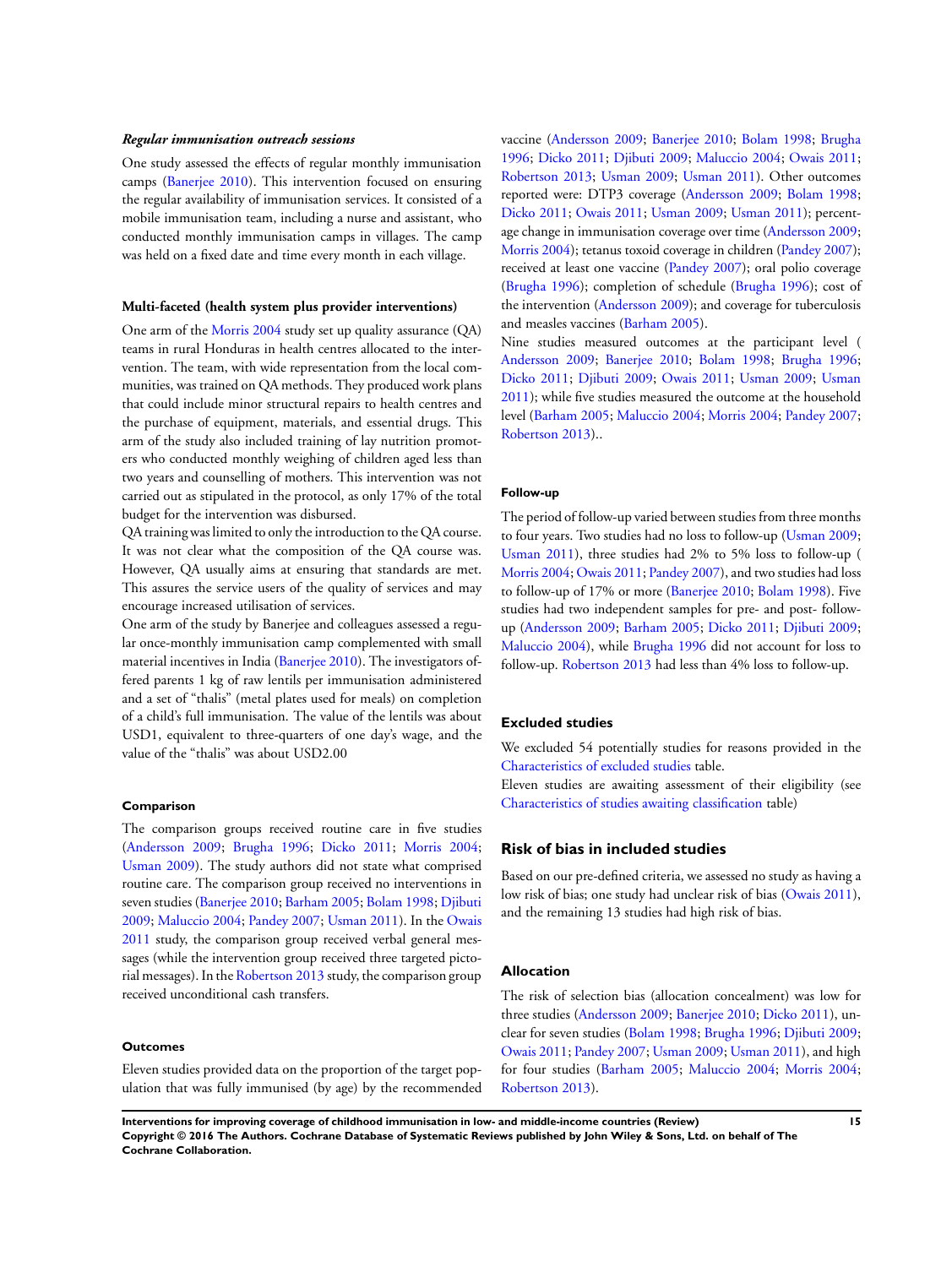#### **Blinding**

Risk of bias in relation to blinding of participants, personnel, and outcome assessments was low for six studies ([Andersson](#page-29-0) [2009](#page-29-0); [Banerjee 2010](#page-29-0); [Bolam 1998](#page-29-0); [Owais 2011;](#page-29-0) [Pandey 2007;](#page-29-0) [Robertson 2013\)](#page-29-0), unclear for three studies ([Dicko 2011;](#page-29-0) [Djibuti](#page-29-0) [2009](#page-29-0); [Morris 2004](#page-29-0)), and high for five studies ([Barham 2005;](#page-29-0) [Brugha 1996;](#page-29-0) [Maluccio 2004;](#page-29-0) [Usman 2009](#page-29-0); [Usman 2011](#page-29-0)).

#### **Incomplete outcome data**

The risk of attrition bias (completeness of outcome data) was low for nine studies ([Andersson 2009;](#page-29-0) [Dicko 2011;](#page-29-0) [Djibuti 2009;](#page-29-0) [Morris 2004](#page-29-0); [Owais 2011;](#page-29-0) [Pandey 2007](#page-29-0); [Robertson 2013;](#page-29-0) [Usman](#page-29-0) [2009](#page-29-0); [Usman 2011\)](#page-29-0), unclear for two studies [\(Barham 2005;](#page-29-0) [Brugha 1996\)](#page-29-0), and high for three studies ([Banerjee 2010;](#page-29-0) [Bolam](#page-29-0) [1998](#page-29-0); [Maluccio 2004](#page-29-0)).

#### **Other potential sources of bias**

The risk of contamination was low for four studies [\(Banerjee 2010;](#page-29-0) [Bolam 1998](#page-29-0); [Owais 2011](#page-29-0); [Usman 2011\)](#page-29-0), unclear for five studies [\(Andersson 2009](#page-29-0); [Brugha 1996;](#page-29-0) [Djibuti 2009](#page-29-0); [Pandey 2007](#page-29-0); [Usman 2009](#page-29-0)), and high for five studies [\(Barham 2005;](#page-29-0) [Dicko](#page-29-0) [2011](#page-29-0); [Maluccio 2004](#page-29-0); [Morris 2004;](#page-29-0) [Robertson 2013](#page-29-0)).

#### **Effects of interventions**

See: **[Summary of findings for the main comparison](#page-5-0)** [Community-based health education for improving childhood](#page-5-0) [immunisation coverage;](#page-5-0) **[Summary of findings 2](#page-20-0)** [Facility-based](#page-20-0) [health education plus redesigned reminder card for improving](#page-20-0) [childhood immunisation coverage](#page-20-0); **[Summary of findings 3](#page-21-0)** [Monetary incentives for improving childhood immunisation](#page-21-0) [coverage;](#page-21-0) **[Summary of findings 4](#page-22-0)** [Home visits for improving](#page-22-0) [childhood immunisation coverage](#page-22-0); **[Summary of findings 5](#page-23-0)** [Immunisation outreach with and without incentives for improving](#page-23-0) [childhood immunisation coverage](#page-23-0); **[Summary of findings 6](#page-24-0)** [Integration of immunisation with other health services for](#page-24-0) [improving childhood immunisation coverage in low- and middle](#page-24-0)[income countries](#page-24-0)

#### **Primary outcomes**

**Proportion of children who received DTP3 by one year of age**

**Recipient-oriented interventions versus standard care**

These interventions included health education, use of a combination of redesigned cards and health education, and a monetary incentive.

#### *Health education*

Included studies considered both community- and facility-based health education.

[Andersson 2009](#page-29-0) compared community-based health education with standard care; [Owais 2011](#page-29-0) compared community-based health education with general health promotion given verbally; and [Pandey 2007](#page-29-0) compared community-based health education with no intervention.

Community-based health education probably improved coverage of DTP3 (RR 1.68, 95% CI 1.09 to 2.59;  $I^2 = 68\%$ ; [Analysis 1.2](#page-67-0)). Overall, there was high heterogeneity between the studies, probably due to the differing study methods. Certainty of evidence for community-based health education interventions was moderate [\(Summary of findings for the main comparison\)](#page-5-0). [Pandey 2007](#page-29-0) did not report DTP3 coverage and was, therefore, not included in this pooled analysis.

Three studies assessed facility-based health education, and found substantial heterogeneity of effects (heterogeneity P value < 0.0001;  $I^2$  = 91%: [Analysis 1.2](#page-67-0)) ([Bolam 1998](#page-29-0); [Usman 2009;](#page-29-0) [Usman 2011](#page-29-0)). As we were unable to explain the heterogeneity, we did not report the pooled result. The findings from the three studies showed that the impacts of facility-based education on improving DTP3 uptake range from little to no effect [\(Bolam 1998:](#page-29-0) RR 1.01, 95% CI 0.95 to 1.08) to potentially important benefits [\(Usman 2009:](#page-29-0) RR 1.18, 95% CI 1.05 to 1.33; and [Usman 2011:](#page-29-0) RR 1.50, 95% CI 1.27 to 1.77).

#### *Health education plus 'reminder-type' immunisation card*

We found low-certainty evidence that combining facility-based health education with a redesigned 'reminder-type' immunisation card may improve DTP3 coverage (RR 1.50, 95% CI 1.21 to 1.87;  $I^2$  = 77%; [Analysis 2.1;](#page-68-0) [Summary of findings 2\)](#page-20-0) [\(Usman 2009;](#page-29-0) [Usman 2011](#page-29-0)).

#### **Provider-oriented interventions versus usual care**

One study assessed the impact on immunisation coverage of training immunisation managers to provide supportive supervision for health providers [\(Djibuti 2009](#page-29-0)). This study provided low-certainty evidence that the intervention had little or no effect on coverage for DTP3. The difference in coverage between the intervention and control groups was  $4.3\%$  (P value = 0.285).

**Interventions for improving coverage of childhood immunisation in low- and middle-income countries (Review) 16 Copyright © 2016 The Authors. Cochrane Database of Systematic Reviews published by John Wiley & Sons, Ltd. on behalf of The Cochrane Collaboration.**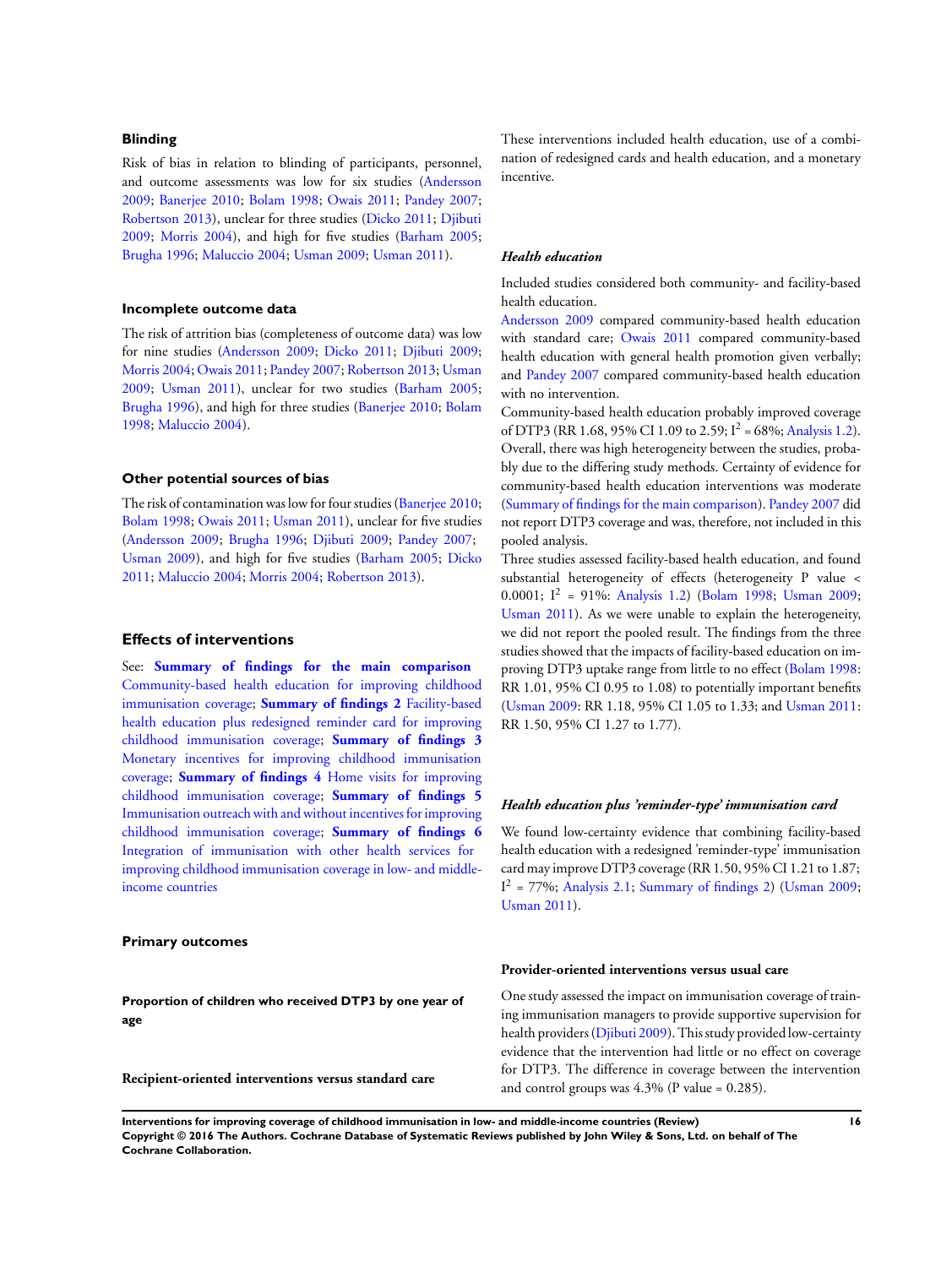# **Integration of immunisation with other healthcare services versus standard care**

The [Dicko 2011](#page-29-0) study provided low-certainty evidence that integrating immunisation services with intermittent prophylactic treatment of malaria in infants may improve DTP3 coverage (RR 1.92, 95% CI 1.42 to 2.59; [Analysis 6.2](#page-73-0); [Summary of findings 6](#page-24-0)).

# **Proportion of children who received all recommended vaccines by two years of age**

#### **Monetary incentives or disincentives versus no intervention**

One study in Nicaragua provided low-certainty evidence that monetary incentives may have little or no effect on coverage of all vaccines among children aged 12 to 23 months (RR 1.03, 95% CI 0.83 to 1.28; [Analysis 3.2\)](#page-69-0) [\(Maluccio 2004](#page-29-0)). One additional study from Zimbabwe provided low-certainty evidence on the effects of monetary incentives [\(Robertson 2013](#page-29-0)).

Pooled data from these two studies indicated that, overall, there was low-certainty evidence that monetary incentives may have little or no effect in improving vaccination coverage, although the CI included an important benefit (RR 1.05, 95% CI 0.90 to 1.23; [Analysis 3.2;](#page-69-0) [Summary of findings 3\)](#page-21-0) ([Maluccio 2004](#page-29-0); [Robertson](#page-29-0) [2013](#page-29-0)).

#### **Immunisation outreach sessions versus no intervention**

The [Banerjee 2010](#page-29-0) study provided low-certainty evidence that regular once-monthly reliable immunisation outreach may increase the coverage for full immunisation (RR 3.09, 95% CI 1.69 to 5.67; [Analysis 5.1](#page-72-0); [Summary of findings 5\)](#page-23-0).

#### **Multi-faceted interventions**

# *Integration of immunisation to other healthcare services versus standard care*

There was low-certainty evidence that integrating immunisation services with intermittent prophylactic treatment of malaria in infants may improve DTP3 coverage (RR 1.92, 95% CI 1.42 to 2.59; [Analysis 6.2](#page-73-0); [Summary of findings 6\)](#page-24-0) ([Dicko 2011](#page-29-0)).

### *Health system plus recipient-oriented interventions versus no intervention*

The [Banerjee 2010](#page-29-0) study provided low-certainty evidence that a multi-faceted intervention consisting of a health system (mobile immunisation camp) and recipient-oriented (non-monetary incentive) intervention may improve coverage for full vaccination (RR 6.66, 95% CI 3.93 to 11.28; [Analysis 5.1;](#page-72-0) [Summary of](#page-23-0) [findings 5\)](#page-23-0).

#### **Secondary outcomes**

**Proportion of children who received the vaccine under study**

**Recipient-oriented interventions versus usual care**

#### *Health education*

Evidence-based discussions probably improve coverage of measles vaccine (RR 1.63, 95% CI 1.03 to 2.58; [Analysis 1.1](#page-67-0)) ([Andersson](#page-29-0) [2009](#page-29-0)). We also found low-certainty evidence that information campaigns (presentation of audiotape messages, and distribution of posters and leaflets in the community) may increase the coverage of at least one dose of a vaccine (RR 1.43, 95% CI 0.72 to 2.86; [Analysis 1.3\)](#page-68-0) [\(Pandey 2007](#page-29-0)).

#### **Monetary incentives or disincentives versus no intervention**

One study conducted in Mexico provided low-certainty evidence that monetary incentives may have little or no effect on measles vaccination coverage (RR 1.00, 95% CI 0.69 to 1.45; [Analysis](#page-69-0) [3.1](#page-69-0)) [\(Barham 2005\)](#page-29-0), and coverage of BCG vaccination according to schedule (RR 0.98, 95% CI 0.47 to 2.05; [Analysis 3.3\)](#page-70-0) ([Barham](#page-29-0) [2005](#page-29-0)). However, the CI for BCG uptake included an important benefit. [Morris 2004](#page-29-0) reported data on the impact of withdrawing monetary vouchers (a household-level monetary incentive) on the coverage of MMR and DTP1 vaccines. The study provided lowcertainty evidence that withdrawing monetary vouchers may have little or no effect on coverage of MMR (RR 0.95, 95% CI 0.83 to 1.07; [Analysis 3.4\)](#page-70-0) and DTP1 (RR 1.09, 95% CI 0.94 to 1.28; [Analysis 3.5\)](#page-71-0).

#### **Provider-oriented interventions versus usual care**

[Djibuti 2009](#page-29-0) provided low-certainty evidence that training immunisation managers to provide supportive supervision for health providers may have little or no effect on coverage for three doses of oral polio vaccine (OPV3), and three doses of hepatitis B virus (HBV3). The differences in coverage between the intervention and control groups were 8.4% (P value = 0.173) for OPV3 and 13.4% (P value = 0.172) for HBV3.

**Interventions for improving coverage of childhood immunisation in low- and middle-income countries (Review) 17 Copyright © 2016 The Authors. Cochrane Database of Systematic Reviews published by John Wiley & Sons, Ltd. on behalf of The Cochrane Collaboration.**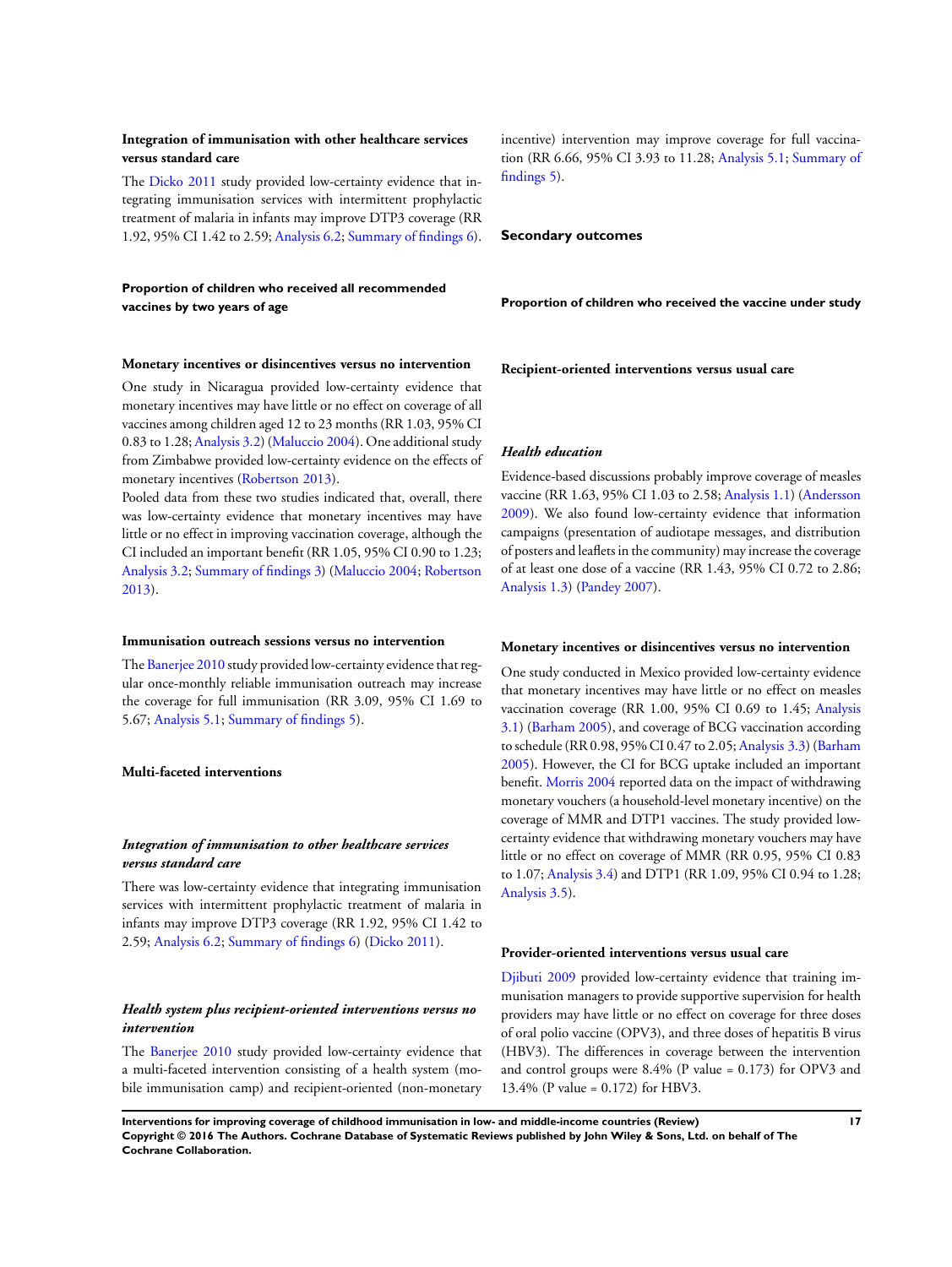**Health system interventions versus usual care**

#### *Home visits versus usual care*

[Brugha 1996](#page-29-0) assessed the effect of home visits on improving coverage for OPV3 and measles. This study provided low-certainty evidence that home visits may improve OPV3 (RR 1.22, 95% CI 1.07 to 1.39; [Analysis 4.1;](#page-71-0) [Summary of findings 4](#page-22-0)) and measles vaccine coverage (RR 1.26, 95% CI 1.08 to 1.46; [Analysis 4.2](#page-72-0)).

# **Multi-faceted interventions**

# *Integration of immunisation to other healthcare services versus standard care*

There was low-certainty evidence that integrating immunisation services with intermittent prophylactic treatment of malaria in infants may improve measles vaccine coverage (RR 1.13, 95% CI 1.06 to 1.20; [Analysis 6.3](#page-74-0)), but may have little or no effect on BCG coverage (RR 1.03, 95% CI 0.89 to 1.19; [Analysis 6.1\)](#page-73-0) ([Dicko](#page-29-0) [2011](#page-29-0)).

# *Health system plus provider-oriented interventions versus standard care*

One arm of the study by [Morris 2004](#page-29-0) aimed to strengthen peripheral health services through training QA teams (provider package) and the provision of equipment, drugs, and materials (health system package) and also provided nutritional promotion. This arm of the intervention was not delivered as per protocol. There was low-certainty evidence that this intervention may lead to little or no difference in MMR coverage (RR 1.06, 95% CI 0.91 to 1.23; [Analysis 3.4](#page-70-0)) and DTP1 coverage (RR 1.00, 95% CI 0.83 to 1.21; [Analysis 3.5\)](#page-71-0).

# *Health system plus provider-oriented plus participantoriented interventions versus standard care*

Another arm of [Morris 2004](#page-29-0) evaluated a combination of monetary incentives (recipient-oriented); QA (provider-oriented); and provision of equipment, drugs, and materials (health system oriented interventions). The study provided low-certainty evidence that this intervention may lead to little or no difference in MMR coverage (RR 1.11, 95% CI 0.99 to 1.24; [Analysis 3.4\)](#page-70-0) and DPT1 coverage (RR 1.15, 95% CI 0.97 to 1.37; [Analysis 3.5](#page-71-0)), though the CIs included important benefits.

# **Number of children under five years of age fully immunised with all scheduled vaccines**

# **Monetary incentives**

[Robertson 2013](#page-29-0) and [Maluccio 2004](#page-29-0) provide low-certainty evidence that monetary incentives may have little or no effect on coverage of all vaccines among children aged under five years (RR 1.05, 95% CI 0.90 to 1.23; [Analysis 3.2](#page-69-0); [Summary of findings 3](#page-21-0)).

#### **Occurrence of vaccine preventable diseases**

None of the included studies provided data on the occurrence of the targeted diseases.

#### **Costs of the intervention**

Only one of the included studies estimated the costs of the intervention [\(Andersson 2009\)](#page-29-0). This evaluation indicated that community-based health education cost USD9.00 per child.

#### **Attitudes of carers and clients towards immunisation**

None of the included studies provided data on the attitudes of caregivers and clients towards immunisation.

#### **Adverse events following immunisation**

None of the included studies reported data on AEFI.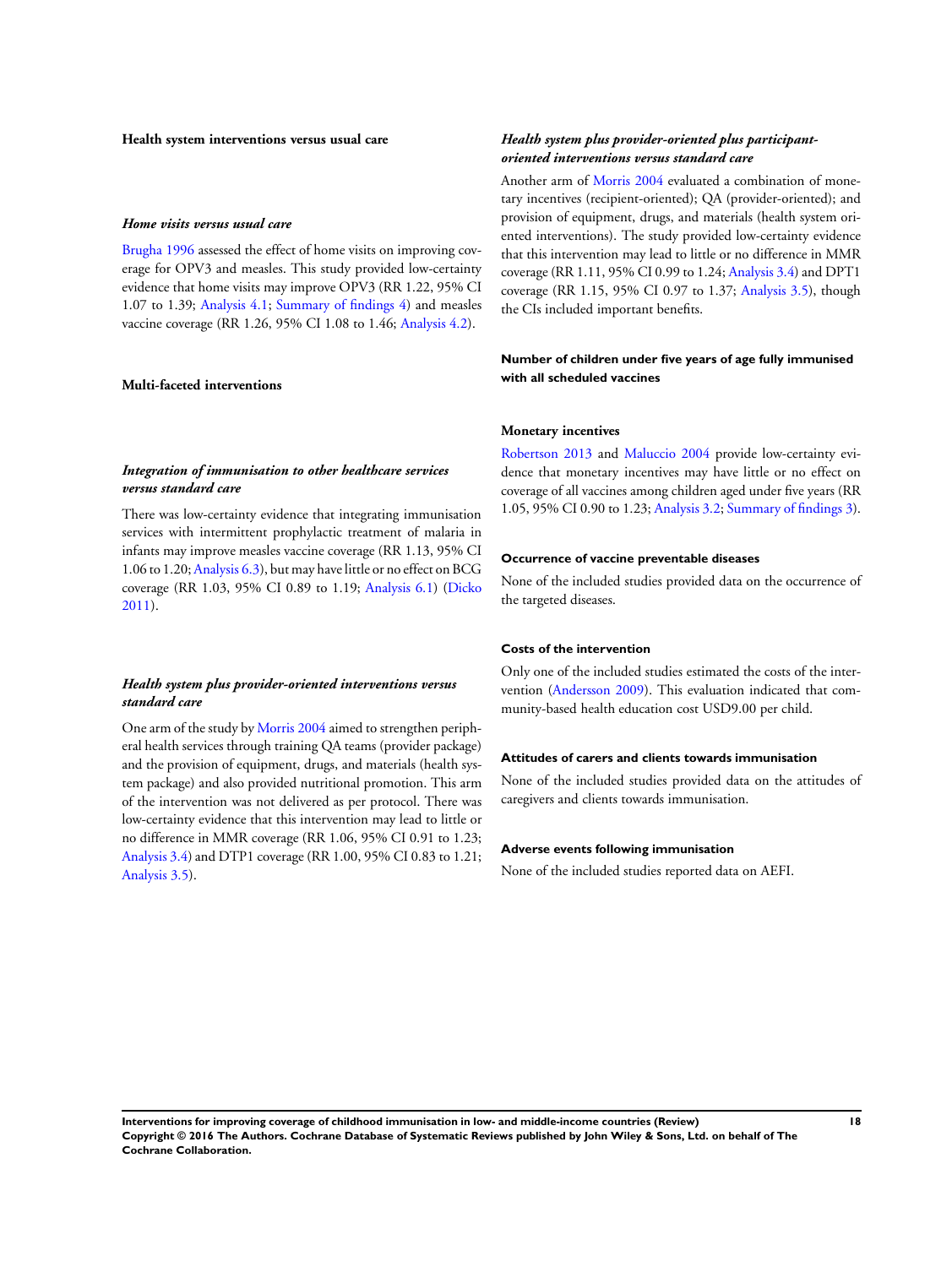# <span id="page-20-0"></span>ADDITIONAL SUMMARY OF FINDINGS *[\[Explanation\]](http://www.thecochranelibrary.com/view/0/SummaryFindings.html)*

**Population:** children aged <sup>6</sup> weeks

**Setting:** Pakistan

**Intervention:** facility-based health education <sup>+</sup> redesigned rem inder vaccination card

**Comparison:** standard care

| <b>Outcomes</b>              | Anticipated absolute effects* (95% CI) |                                            | <b>Relative effect</b><br>$(95\% \, \text{Cl})$ | No of participants<br>(studies) | Certainty of the evidence<br>(GRADE)              |
|------------------------------|----------------------------------------|--------------------------------------------|-------------------------------------------------|---------------------------------|---------------------------------------------------|
|                              | <b>Standard care</b>                   | Health education plus re-<br>designed card |                                                 |                                 |                                                   |
| DTP3<br>(Follow-up: 90 days) | 470 per 1000                           | 705 per 1000<br>(569 to 879)               | RR 1.50<br>(1.21 to 1.87)                       | 1502<br>$(2 \text{ studies})^3$ | $\oplus \oplus \odot \odot$<br>low <sup>1,2</sup> |

\***The effect in the 'health education + redesigned card' group** (and its 95%Cl) was based on the assumed risk in the 'standard care' group and the **relative effect** of the<br>intervention (and its 95%Cl) intervention (and its 95% CI).

**CI:** conf idence interval;**DTP3:** <sup>3</sup> doses of diphtheria-tetanus-pertussis containing vaccines; **RR:** risk ratio.

# **GRADE Working Group grades of evidence**

**High certainty:** This research provides a very good indication of the likely effect. The likelihood that the effect will be substantially different is low<br>Moderate certainty: This research provides a good indication of th **<sup>M</sup> oderate certainty:** This research provides <sup>a</sup> good indication of the likely effect. The likelihood that the effect will be substantially different is moderate Low certainty: This research provides some indication of the likely effect. However, the likelihood that it will be substantially different is high Very low certainty: This research does not provide a reliable indication of the likely effect. The likelihood that the effect will be substantially different is very high 'Substantially different' implies a large enough difference that it might affect a decision

<sup>1</sup> We rated down by 1 level because of unexplained heterogeneity of effects across studies; P value = 0.04; l<sup>2</sup> = 77%.

 $^2$  We rated down by 1 level because we judged the 2 included studies at unclear risk of selection bias and at high risk of performance and detection bias.

3 [Usman](#page-29-0) [2009](#page-29-0); [Usman](#page-29-0) [2011](#page-29-0).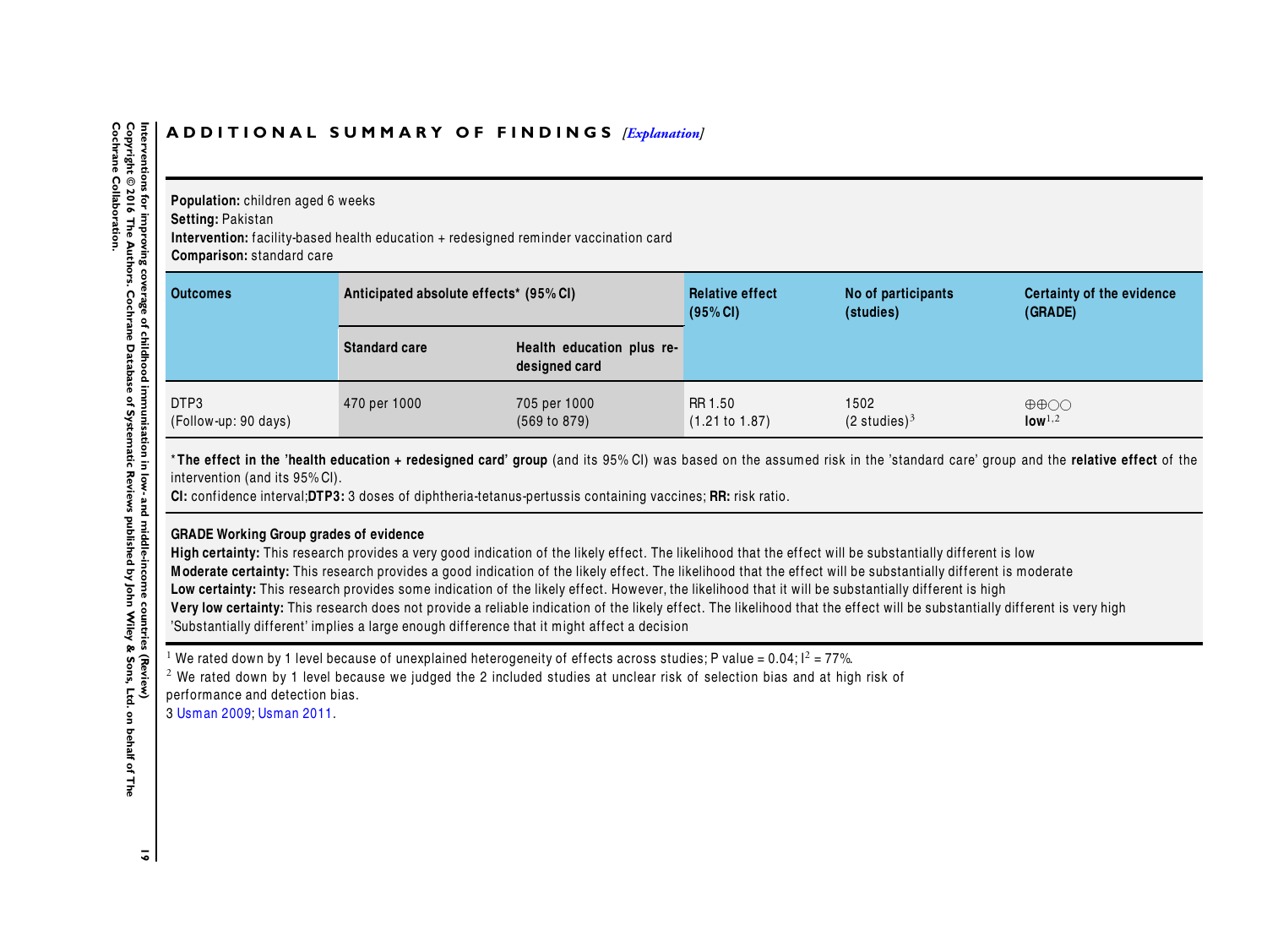<span id="page-21-0"></span>

| <b>Population:</b> children aged < 5 years |  |
|--------------------------------------------|--|
|--------------------------------------------|--|

**Setting:** Nicaragua (1 study) and Zimbabwe (1 study)

**Intervention:** monetary incentives in the form of household cash transfers

**Comparison:** standard care

| <b>Outcomes</b>                                                  | Anticipated absolute effects* (95% CI) |                              | <b>Relative effect</b><br>(95% CI)   | No of participants<br>(studies) | Certainty of the evidence<br>(GRADE)            |
|------------------------------------------------------------------|----------------------------------------|------------------------------|--------------------------------------|---------------------------------|-------------------------------------------------|
|                                                                  | <b>Standard care</b>                   | <b>Monetary incentive</b>    |                                      |                                 |                                                 |
| Fully immunised children<br>(Follow-up: 13 months to 5<br>years) | 701 per 1000                           | 736 per 1000<br>(631 to 862) | RR 1.05<br>$(0.90 \text{ to } 1.23)$ | 1000<br>$(2 \times 1)$          | $\oplus \oplus \odot \odot$<br>low <sup>1</sup> |

\***The effect in the 'monetary incentive' group** (and its 95%Cl) was based on the assumed risk in the 'standard care' group and the **relative effect** of the intervention (and its<br>05%Cl) 95% CI).

**CI:** conf idence interval; **DTP3:** <sup>3</sup> doses of diphtheria-tetanus-pertussis containing vaccines; **RR:** risk ratio.

**GRADE Working Group grades of evidence High certainty:** This research provides a very good indication of the likely effect. The likelihood that the effect will be substantially different is low<br>Moderate certainty: This research provides a good indication of th **Moderate certainty:** This research provides a good indication of the likely effect. The likelihood that the effect will be substantially different is moderate<br>Low certainty: This research provides some indication of the l Low certainty: This research provides some indication of the likely effect. However, the likelihood that it will be substantially different is high Very low certainty: This research does not provide a reliable indication of the likely effect. The likelihood that the effect will be substantially different is very high 'Substantially different' implies <sup>a</sup> large enough difference that it <sup>m</sup> ight affect <sup>a</sup> decision

 $^{\rm 1}$  We rated down by 2 levels because we judged the 2 included studies at high risk of bias. 2 [Maluccio](#page-29-0) [2004](#page-29-0); [Robertson](#page-29-0) [2013](#page-29-0).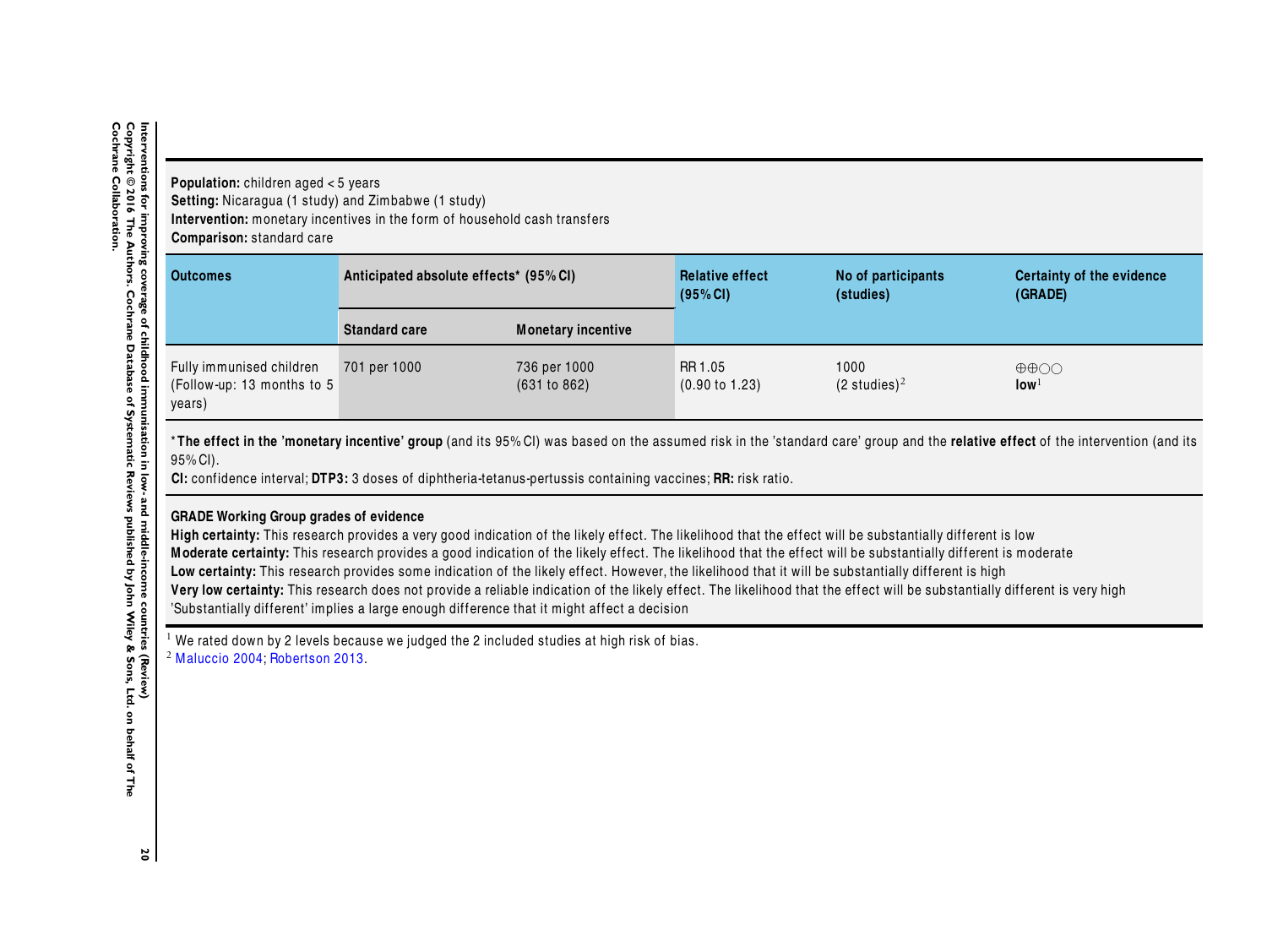<span id="page-22-0"></span>

| <b>Population: c</b> hildren aged 12-18 months |  |  |
|------------------------------------------------|--|--|
| <b>Setting:</b> Ghana                          |  |  |

**Intervention:** home visits

**Comparison:** standard care

| <b>Outcomes</b>                           | Anticipated absolute effects* (95% CI) |                           | <b>Relative effect</b><br>$(95\%$ CI)       | No of participants<br>(studies) | Certainty of the evidence<br>(GRADE)                  |
|-------------------------------------------|----------------------------------------|---------------------------|---------------------------------------------|---------------------------------|-------------------------------------------------------|
|                                           | <b>Standard care</b>                   | <b>Home visits</b>        |                                             |                                 |                                                       |
| OPV <sub>3</sub><br>(Follow-up: 6 months) | 73 per 100                             | 89 per 100<br>(76 to 100) | <b>RR 1.22</b><br>$(1.07 \text{ to } 1.39)$ | 419<br>$(1$ study) <sup>2</sup> | $\oplus \oplus \bigcirc \bigcirc$<br>low <sup>1</sup> |

\***The effect in the 'home visits' group** (and its 95%Cl) was based on the assumed risk in the 'standard care' group and the **relative effect** of the intervention (and its 95%Cl).<br>Chronfidence interval: OPV3: 3 doses of ora **CI:** conf idence interval; **OPV3:** <sup>3</sup> doses of oral polio vaccine; **RR:** risk ratio.

GRADE Working Group grades of evidence

**High certainty:** This research provides <sup>a</sup> very good indication of the likely effect. The likelihood that the effect will be substantially different is low **Moderate certainty:** This research provides a good indication of the likely effect. The likelihood that the effect will be substantially different is moderate<br>Low certainty: This research provides some indication of the l **Low certainty:** This research provides some indication of the likely effect. However, the likelihood that it will be substantially different is high<br>Very low certainty: This research does not provide a reliable indication **Very low certainty:** This research does not provide <sup>a</sup> reliable indication of the likely effect. The likelihood that the effect will be substantially different is very high

 $^{\rm 1}$  We rated down by 2 levels because the 1 included study was judged to be at high risk of bias.  $^2$  [Brugha](#page-29-0) [1996](#page-29-0).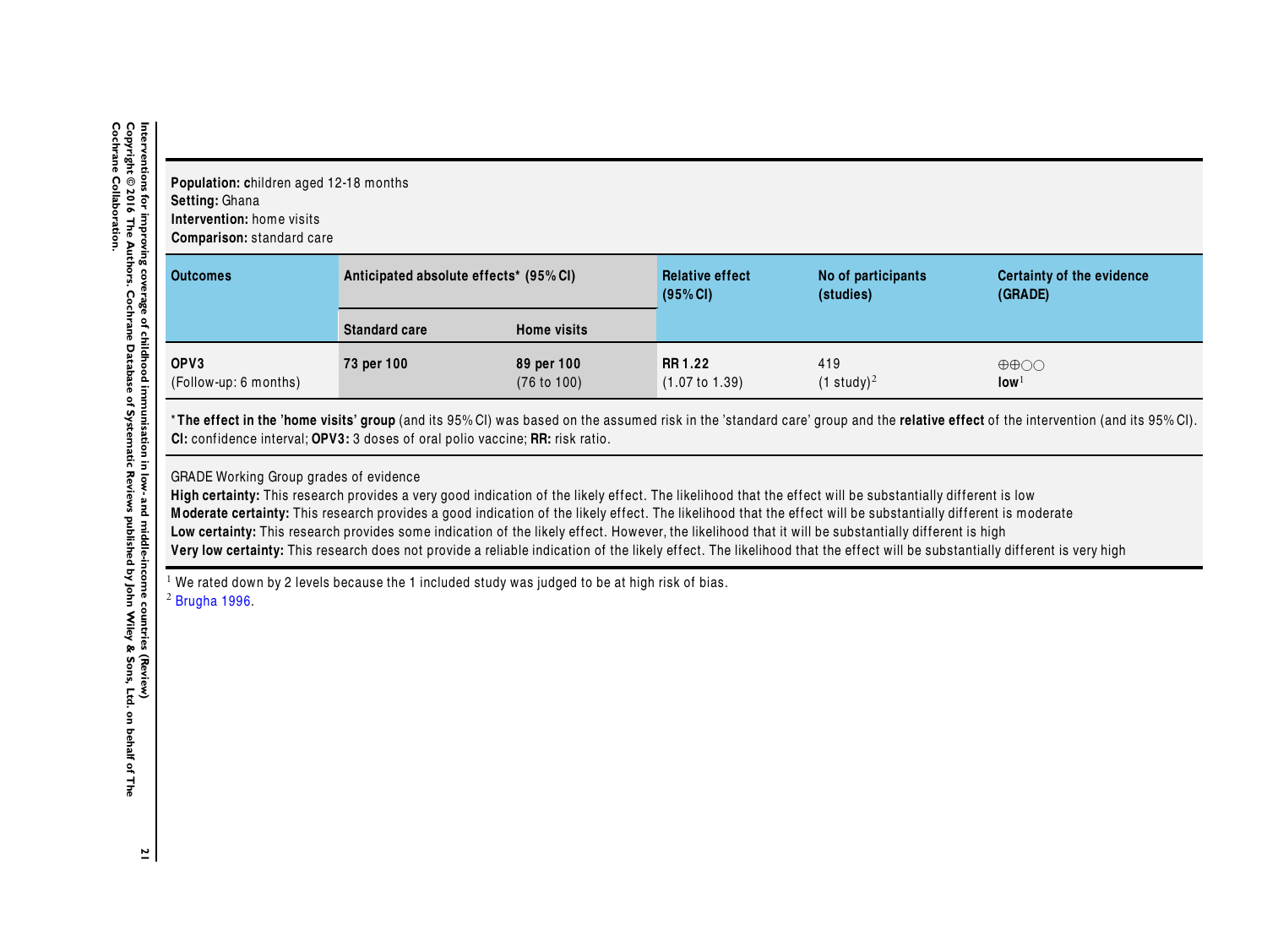<span id="page-23-0"></span>

| Population: children aged 0-6 months |  |  |
|--------------------------------------|--|--|
|--------------------------------------|--|--|

**Setting:** India

**Intervention:** regular immunisation outreach with or without household incentives

**Comparison:** standard care

| <b>Outcomes</b>                                                                                                          | Anticipated absolute effects* (95% CI) |                              | <b>Relative effect</b><br>(95% CI)    | No of participants<br>(studies)  | <b>Certainty of the evidence</b><br>(GRADE)           |
|--------------------------------------------------------------------------------------------------------------------------|----------------------------------------|------------------------------|---------------------------------------|----------------------------------|-------------------------------------------------------|
|                                                                                                                          | <b>Standard care</b>                   | Immunisation outreach        |                                       |                                  |                                                       |
| Fully immunised - regular 58 per 1000<br>immunisation outreach only<br>(Follow-up: 18 months)                            |                                        | 180 per 1000<br>(98 to 330)  | RR 3.09<br>$(1.69 \text{ to } 5.67)$  | 1239<br>$(1$ study) <sup>2</sup> | $\oplus \oplus \bigcirc \bigcirc$<br>low <sup>1</sup> |
| Fully immunised - regular 58 per 1000<br>$immunisation$ outreach $+$<br>non-monetary incentive<br>(Follow-up: 18 months) |                                        | 387 per 1000<br>(228 to 656) | RR 6.66<br>$(3.93 \text{ to } 11.28)$ | 1242<br>$(1$ study) <sup>2</sup> | $\oplus \oplus \bigcirc \bigcirc$<br>low <sup>1</sup> |

\***The effect in the 'immunisation outreach' group** (and its 95% Cl) was based on the assumed risk in the 'standard care' group and the **relative effect** of the intervention (and<br>its 95% Cl) its 95% CI).

**CI:** conf idence interval; **RR:** risk ratio.

# **GRADE Working Group grades of evidence**

High certainty: This research provides a very good indication of the likely effect. The likelihood that the effect will be substantially different is low **<sup>M</sup> oderate certainty:** This research provides <sup>a</sup> good indication of the likely effect. The likelihood that the effect will be substantially different is moderate Low certainty: This research provides some indication of the likely effect. However, the likelihood that it will be substantially different is high Very low certainty: This research does not provide a reliable indication of the likely effect. The likelihood that the effect will be substantially different is very high 'Substantially different' implies <sup>a</sup> large enough difference that it <sup>m</sup> ight affect <sup>a</sup> decision

 $^{\rm 1}$  We rated down by 2 levels because we judged the 1 included study at high risk of bias. 2 [Banerjee](#page-29-0) [2010](#page-29-0).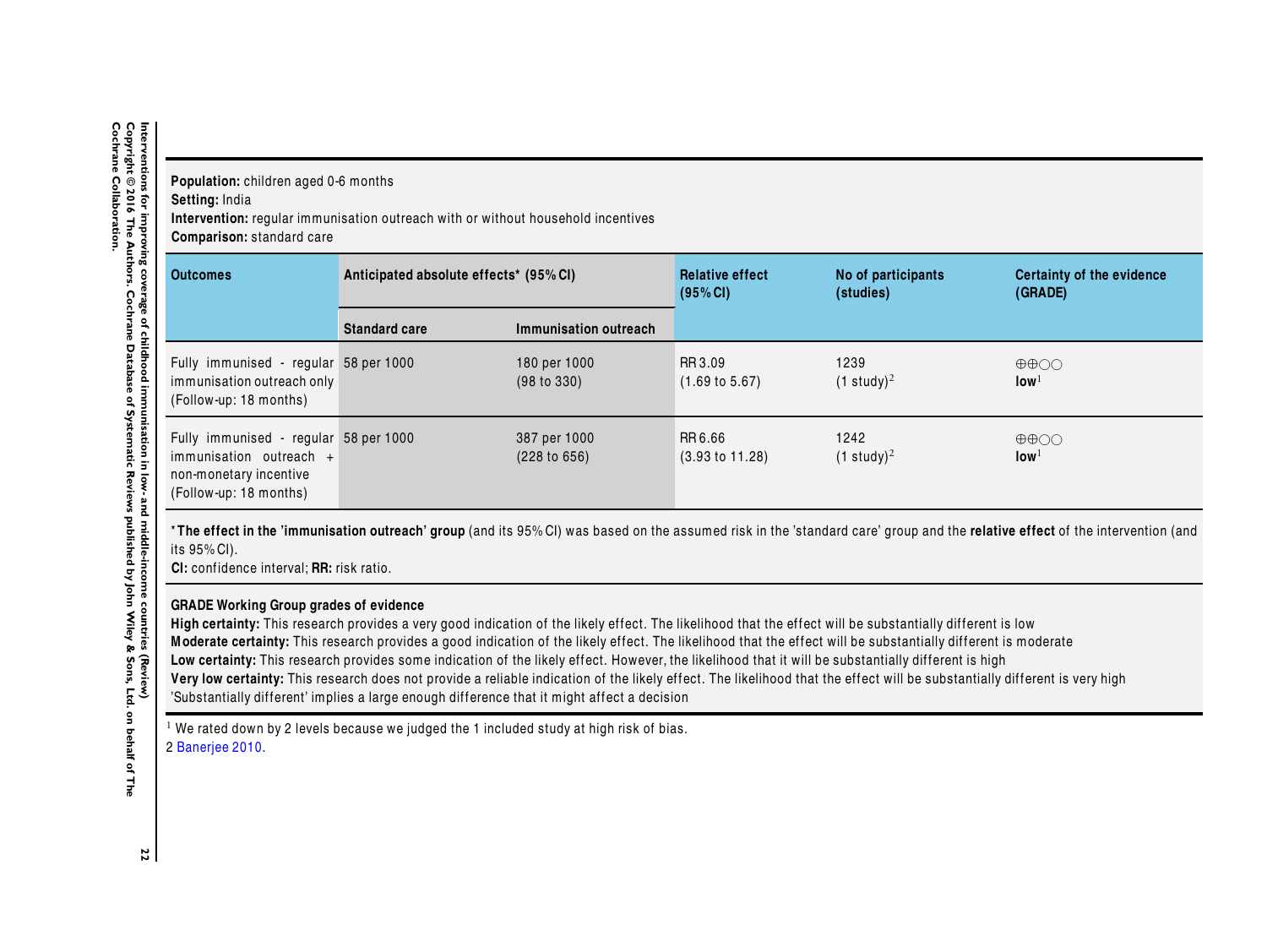<span id="page-24-0"></span>

| Population: children aged 0-23 months |  |
|---------------------------------------|--|
|---------------------------------------|--|

**Setting:** Mali

**Intervention:** integration of immunisation services with interm ittent preventive treatment of malaria

**Comparison:** standard care

| <b>Outcomes</b>                | Anticipated absolute effects* (95% CI) |                                           | <b>Relative effect</b><br>$(95\% \, \text{Cl})$ | No of participants<br>(studies)  | Certainty of the evidence<br>(GRADE)            |
|--------------------------------|----------------------------------------|-------------------------------------------|-------------------------------------------------|----------------------------------|-------------------------------------------------|
|                                | <b>Standard care</b>                   | Integration                               |                                                 |                                  |                                                 |
| DTP3<br>(Follow-up: 12 months) | 602 per 1000                           | 1000 per 1000<br>$(854 \text{ to } 1000)$ | RR 1.92<br>$(1.42 \text{ to } 2.59)$            | 1481<br>$(1$ study) <sup>2</sup> | $\oplus \oplus \odot \odot$<br>low <sup>1</sup> |

\***The effect in the 'integration' group** (and its 95%Cl) was based on the assumed risk in the 'standard care' group and the **relative effect** of the intervention (and its 95%Cl).<br>Chronfidence interval: DTP3: 3 doses of dip **CI:** conf idence interval; **DTP3:** <sup>3</sup> doses of diphtheria-tetanus-pertussis containing vaccines; **RR:** risk ratio.

# **GRADE Working Group grades of evidence**

**High certainty:** This research provides <sup>a</sup> very good indication of the likely effect. The likelihood that the effect will be substantially different is low **<sup>M</sup> oderate certainty:** This research provides <sup>a</sup> good indication of the likely effect. The likelihood that the effect will be substantially different is moderate Low certainty: This research provides some indication of the likely effect. However, the likelihood that it will be substantially different is high Very low certainty: This research does not provide a reliable indication of the likely effect. The likelihood that the effect will be substantially different is very high 'Substantially different' implies a large enough difference that it might affect a decision

 $^{\rm 1}$  We rated down by 2 levels because we judged the 1 included study at high risk of bias. 2 [Dicko](#page-29-0) [2011](#page-29-0).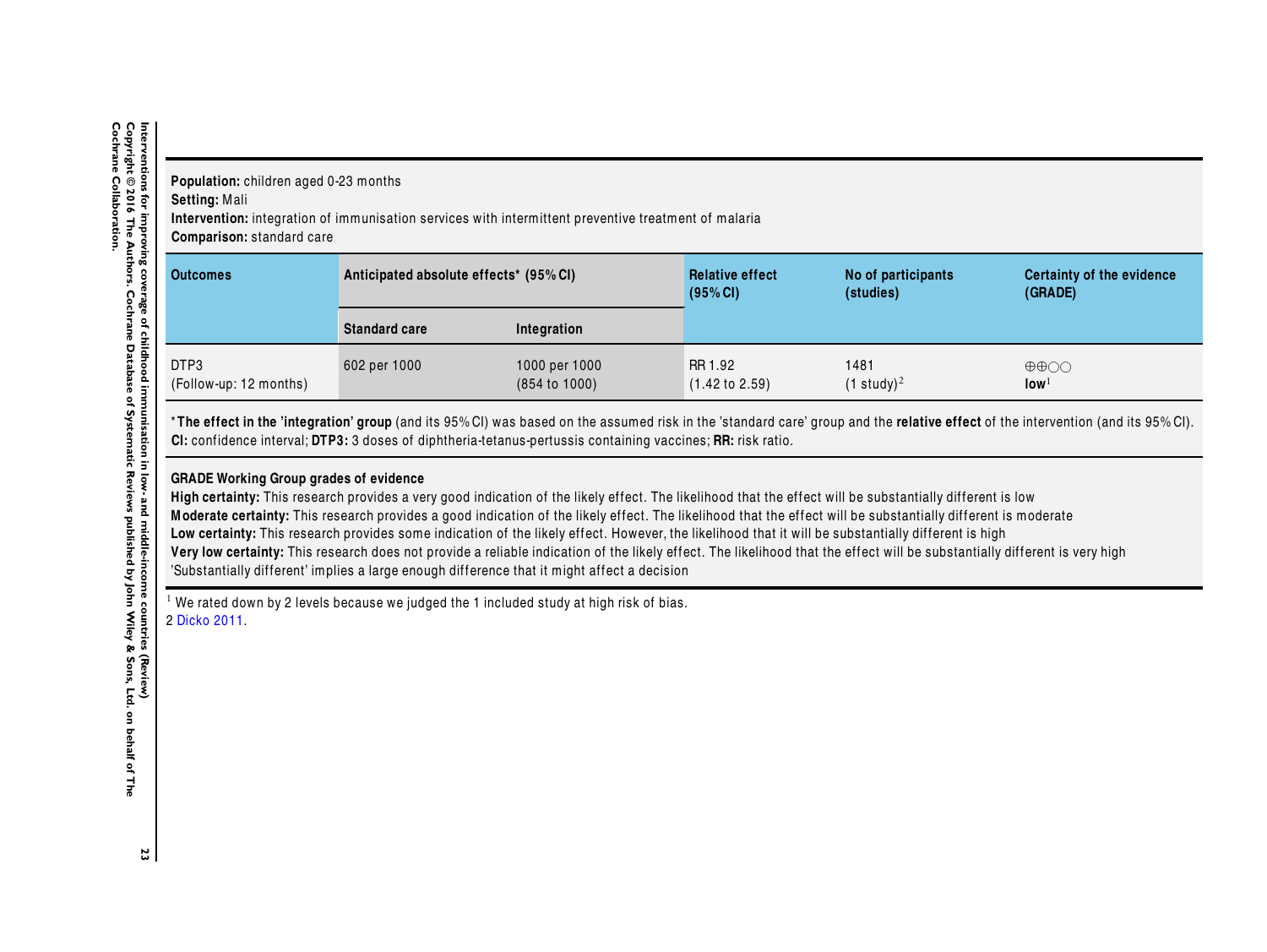# **D I S C U S S I O N**

#### **Summary of main results**

Ten cluster RCTs and four individually randomised controlled trials met our inclusion criteria. These were conducted in Georgia, Ghana, Honduras, India, Mali, Mexico, Nepal, Nicaragua, Pakistan, and Zimbabwe. The interventions evaluated in the studies included community-based health education, facility-based health education, home visits, household monetary incentives, and integration of immunisation services to intermittent preventive treatment of malaria. These were implemented either as single interventions or as multi-faceted interventions.

We found moderate-certainty evidence that giving information and discussing vaccination with parents and other community members at village meetings or at home probably improve immunisation coverage. We also found low-certainty evidence that giving information to parents about the importance of vaccinations during visits to health clinics combined with specially designed 'reminder-type' immunisation cards may improve immunisation coverage. There was low-certainty evidence that regular immunisation outreach, home visits, and integration of immunisation with other primary healthcare services (such as intermittent preventive treatment of malaria) may improve immunisation coverage. However, there was currently low-certainty evidence that household monetary incentives (in the form of conditional or unconditional cash transfers) may have little or no effect on immunisation coverage.

# **Overall completeness and applicability of evidence**

In the context of the GVAP, there is an urgent need for effective interventions that would ensure equitable uptake of existing vaccines by people in all communities around the world ([WHO 2012a](#page-29-0)). However, immunisation coverage remains uneven between and within the world's regions and countries. For example, in 2014, DTP3 coverage was 96% in Europe and the Western Pacific and only 77% in sub-Saharan Africa [\(WHO 2015\)](#page-29-0). The GVAP coverage target was to achieve DTP3 coverage of 90% in all countries by 2015; but only 129 (66%) countries have achieved this coverage target. The 10 countries with the largest numbers of unimmunised children are all low-income or lower- to middle-income countries [\(SAGE 2015](#page-29-0)).

Barriers to improving immunisation coverage could be broadly categorised into factors that affect the demand for vaccines, barriers to the supply of vaccines, or both [\(Lewin 2011\)](#page-29-0). Around 2014, the concept of vaccine hesitancy emerged as a factor hindering the demand of vaccines ([Larson 2014](#page-29-0)). The Strategic Advisory Group of Experts on immunisation identified factors that influence vaccine hesitancy. These were grouped into three major areas, namely contextual influences, vaccine and vaccination specific issues, and individual and social group influences. The influences of these factors are said to be complex and context-specific, varying in time, place, and vaccine [\(Larson 2014\)](#page-29-0). It is unclear if the interventions tested in the included studies were derived from identified barriers in the settings, though specific concepts were tested. In general, though, interventions to improve coverage should focus on identified barriers within settings.

The included studies evaluated interventions that varied enormously in content and in the intensity of delivery, raising questions regarding the likely impact of interventions in different settings and regarding how best to implement the interventions. For instance, how effective will a three-minute health education intervention [\(Usman 2009;](#page-29-0) [Usman 2011](#page-29-0); low-certainty evidence) be in a typical clinical setting in improving completion of the immunisation schedule? Will the same effect be obtained for more than one vaccine? How feasible is evidence-based discussion [\(Andersson](#page-29-0) [2009](#page-29-0); moderate-certainty evidence) in a community with low literacy? How feasible is a monetary incentive intervention ([Morris](#page-29-0) [2004](#page-29-0); low-certainty evidence) in a resource-poor setting without donor support? The limited number of studies makes it difficult to explore these issues and restricts the wider applicability of the evidence.

Home visits to promote childhood vaccination uptake or to deliver vaccination are common in many settings. The applicability of the home visit intervention as implemented in [Brugha 1996](#page-29-0) may be affected by several factors. First, the use of first-degree university students as lay/community health workers to deliver this type of intervention may not be feasible in many resourcepoor settings. Two reviews reported moderate-certainty evidence on the effectiveness of lay health workers in promoting the uptake of childhood immunisation services [\(Glenton 2011](#page-29-0); [Lewin 2010](#page-29-0)). In these reviews, the level of education of the lay health workers varied from primary school graduates to high school graduates, with some studies not reporting this information. Furthermore, the settings of the studies were middle- and high-income countries. Second, referring caregivers of children who need immunisation to a health facility requires that there be a facility within reasonable distance of the community. This type of intervention may not be useful in settings in which households do not have easy access to health facilities. Finally, administering injectable vaccines at home has implications for vaccine quality and injection safety; given the need to maintain the cold chain from manufacture to administration of vaccines as well as the need to dispose of injection material safely (preferably by incineration). This approach may not be cost effective or sustainable in a resource-constrained economy. The high diversity of the interventions and the contextual differences, therefore, make it difficult to draw conclusion on their effectiveness in improving vaccination coverage.

There is paucity of data on the sustainability of the interventions presented in this review, as none of the included studies reported long-term follow-up data. All had two data points that were at

**Interventions for improving coverage of childhood immunisation in low- and middle-income countries (Review) 24 Copyright © 2016 The Authors. Cochrane Database of Systematic Reviews published by John Wiley & Sons, Ltd. on behalf of The Cochrane Collaboration.**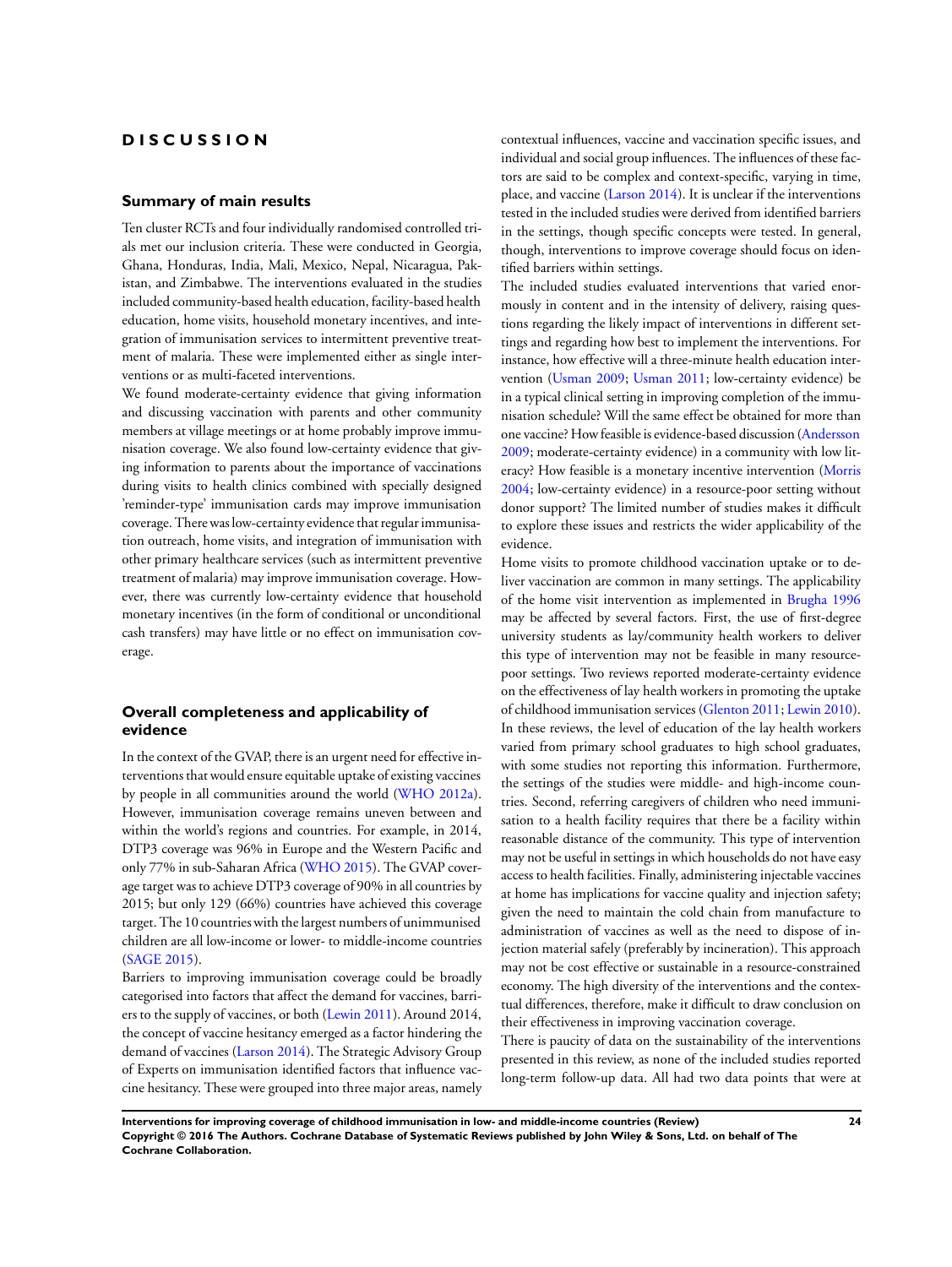baseline and post-intervention, making it impossible to ascertain the long-term effects of the interventions. However, two studies aimed to build the capacity of the providers [\(Djibuti 2009;](#page-29-0) [Morris](#page-29-0) [2004](#page-29-0)), and to upgrade the physical structure ([Morris 2004\)](#page-29-0). These strategies can contribute to sustainability if other supporting resources are available. A sustainability framework for projects aimed at strengthening immunisation systems in LMICs should include maintenance or continuance of health benefits from projects, institutionalisation of projects within the system, and capacity development [\(Gruen 2008](#page-29-0); [Shediac-Rizkallah 1998\)](#page-29-0). It has been observed that for a programme to be sustained, early and active planning is required ([Shediac-Rizkallah 1998\)](#page-29-0). Sustainability of quality improvement interventions has been particularly challenging in LMICs, especially when a programme is supported by external funds ([Gruen 2008\)](#page-29-0). Withdrawal of external funds may not only impact negatively on the gains of the programme but may jeopardise support for future programmes [\(Gruen 2008](#page-29-0)). This is particularly so when the intervention is cost intensive.

Information on the resource implications of interventions may be helpful in determining their long-term sustainability and cost effectiveness. Only one study provided data on the cost of the intervention ([Andersson 2009](#page-29-0)). This study reported that communitybased health education in Pakistan costs USD9.00 per child. The cost of interventions would depend on the context of the intervention, as the cost to vaccinate a child fully has been reported to vary between USD1 and USD40 in LMICs ([Shea 2009\)](#page-29-0). Therefore, the cost of interventions should be reviewed within the context and settings of the studies. As part of their systematic review on the effects of lay or community health workers in primary health care [\(Glenton 2011](#page-29-0); [Lewin 2010](#page-29-0)), Glenton and colleagues reviewed the costs and cost-effectiveness of vaccination programme interventions involving lay health workers ([Corluka 2009](#page-29-0)). The authors found that studies did not adequately address affordability and sustainability and were also highly heterogeneous in terms of settings and outcomes, limiting their comparability. In addition, they found insufficient data to allow any conclusions to be drawn regarding the cost-effectiveness of lay health worker interventions to promote vaccination uptake. Studies focused largely on health outcomes and did illustrate to some extent how the institutional characteristics of communities, such as governance and sources of financial support, influence sustainability ([Corluka 2009](#page-29-0)). Considering that the interventions assessed in this review were set up as parallel programmes, rather than being integrated into routine services, it is unclear how effective they will be if integrated with other services within the system, with the typical levels of human and other resources available. This calls for cost-effectiveness evaluations of these interventions, particularly as integrated rather than stand-alone programmes [\(Dicko 2011;](#page-29-0) [Okwo-Bele 2012](#page-29-0)). Such evaluations also have limitations as it can be difficult to translate these findings from one setting to another. Therefore, there is need for study authors to provide the details of the required resources to implement the intervention.

Many immunisation programmes in LMICs are delivered as mass immunisation on set 'immunisation days', following mass immunisation campaigns ([Balraj 1986;](#page-29-0) [Bandyopadhyay 1996](#page-29-0); [Berry](#page-29-0) [1991](#page-29-0);[Cutts 1990](#page-29-0); [Gomber 1996;Kumar 1990](#page-29-0); [Lin 1971](#page-29-0); [Linkins](#page-29-0) [1995](#page-29-0); [Shaikh 2003](#page-29-0)). None of the reports of this commonly used strategy met the criteria for inclusion in our review or for the [Saeterdal 2014](#page-29-0) Cochrane review on interventions aimed at communities to inform and /or educate on early childhood vaccination. [Shea 2009](#page-29-0) has noted that it may be difficult to randomise mass media interventions. However, ITS designs could be used to assess the effects of these mass immunisation campaigns on immunisation coverage [\(Nglazi 2014](#page-29-0)).

# **Quality of the evidence**

This review included 14 studies, three had unclear risk of bias [\(Andersson 2009;](#page-29-0) [Owais 2011](#page-29-0); [Pandey 2007\)](#page-29-0), while all the others had high risk of bias. The main study limitations were nonconcealment of allocation, no blinding, lack of protection against contamination, and extraneous sources of bias. The cluster RCTs were adjusted for cluster effects. Overall, the certainty of the evidence for most interventions was low. This implies that the currently available research provides some indication of the likely effect of the interventions. However, the likelihood is high that the true effect of the interventions will be substantially different.

#### **Potential biases in the review process**

We minimised bias in the process of conducting and reporting the current review by adhering to standard Cochrane guidelines [\(Higgins 2011](#page-29-0)). However, access to studies from LMICs is limited to those studies published in indexed journals. There may be a need to identify non-indexed local journals and the grey literature in low-income countries, and to conduct handsearching of these sources. In addition, as noted by Machingaidze and colleagues, due to the broad nature of childhood immunisation (encompassing many different components) identifying a search strategy that includes all aspects of childhood immunisations is challenging ([Machingaidze 2014](#page-29-0)). However, in one 2014 Cochrane review on community-aimed interventions to inform and educate about childhood vaccination, the authors did not identify additional studies to those included in this review [\(Saeterdal 2014\)](#page-29-0).

# **Agreements and disagreements with other studies or reviews**

Several previous systematic reviews assessed the effectiveness of interventions for improving childhood immunisation coverage ( [Batt 2004;](#page-29-0) [Bordley 2000](#page-29-0); [Giles 2014](#page-29-0); [Glenton 2011;](#page-29-0) [Jacobson](#page-29-0) [Vann 2005](#page-29-0); [Johri 2015b;](#page-29-0) [Kaufman 2013](#page-29-0); [Kendrick 2000](#page-29-0); [Pegurri](#page-29-0) [2005](#page-29-0); [Ryman 2008\)](#page-29-0), although very few of them included studies

**Interventions for improving coverage of childhood immunisation in low- and middle-income countries (Review) 25 Copyright © 2016 The Authors. Cochrane Database of Systematic Reviews published by John Wiley & Sons, Ltd. on behalf of The Cochrane Collaboration.**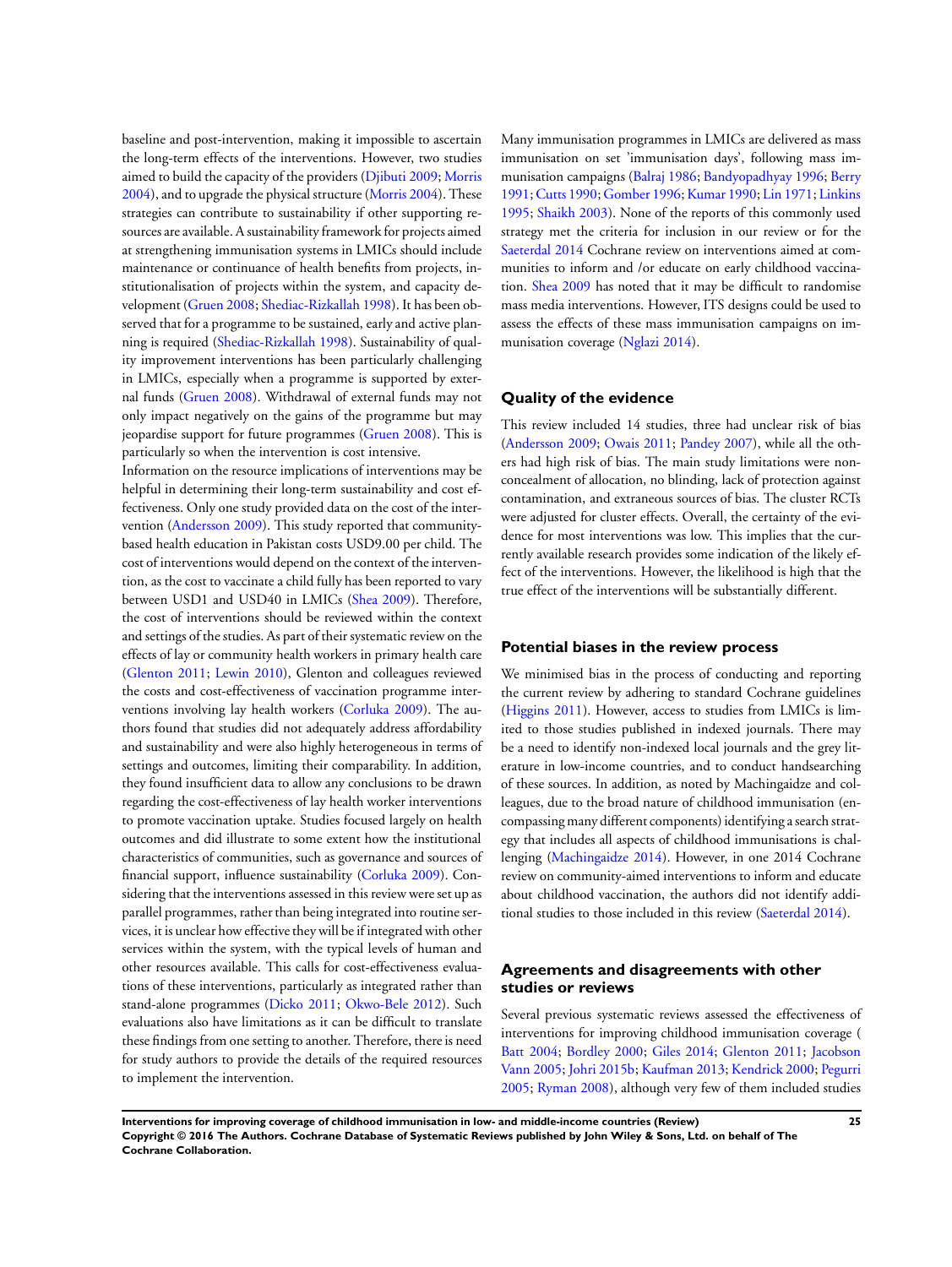from LMICs ([Batt 2004;](#page-29-0) [Glenton 2011](#page-29-0); [Pegurri 2005;](#page-29-0) [Ryman](#page-29-0) [2008](#page-29-0)), and many were already out-of-date as the dates of the most recent searches for the reviews were pre-2005 ([Batt 2004](#page-29-0); [Bordley](#page-29-0) [2000](#page-29-0); [Jacobson Vann 2005;](#page-29-0) [Kendrick 2000](#page-29-0); [Pegurri 2005](#page-29-0)).

Measures of effect for participant reminders in this review tend to agree with a now out-of-date systematic review of interventions aimed at reminding people of their immunisation schedules ([Jacobson Vann 2005](#page-29-0)). Home visits, participant reminders through a redesigned immunisation card, and health education improved the uptake of immunisation in this review. Similarly, telephone calls, sending of letters and postcards, and speaking to clients in person improved the coverage of childhood vaccines in the participant-reminder review ([Jacobson Vann 2005](#page-29-0)).

We found low-certainty evidence that monetary incentives (in the form of vouchers, conditional, and unconditional cash transfers) may have little or no effect on uptake of vaccines. This differs from the findings of several related systematic reviews: one systematic review on the effect of conditional cash transfers on health outcomes and the use of health services reported an improvement in the use of health services but, similar to this review, reported mixed results for uptake of immunisation in children [\(Lagarde 2009a](#page-29-0)). Two older (and now out of date) reviews also reported on the effects of this intervention ([Giuffrida 1997;](#page-29-0) [Kane 2004\)](#page-29-0). One more recent review on the topic included 16 studies from high-income countries on smoking cessation (10 studies), attendance for vaccination or screening (five studies), and physical activity (one study) [\(Giles 2014\)](#page-29-0). It reported an increase in vaccination and screening attendance with monetary incentives. However, subgroup analysis showed that cash plus other motivational components was more effective than cash or vouchers alone. The differences between our review findings and those of this review may reflect differences across settings (high-income compared to low- and middleincome countries) or limitations of the studies included in our review. In addition, the [Morris 2004](#page-29-0) study findings were of low certainty because of high risk of bias.

Ryman and colleagues conducted a comprehensive search in 2005 to identify peer-reviewed and grey literature on strategies for improving childhood immunisation coverage in LMICs [\(Ryman](#page-29-0) [2008](#page-29-0)). They identified 25 studies that included an appropriate control group, and grouped the papers into four strategic approaches: bringing immunisation closer to communities (11 studies), using information dissemination to increase demand for vaccination (three studies), changing practices in fixed sites (four studies), and using innovative management practices (seven studies). The studies included RCTs, nRCTs, CBAs, and observational studies, and reported improvements in immunisation coverage of varying degrees. Unlike Ryman and colleagues, we excluded observational studies. We included CBAs if they had more than two units in both the intervention and control groups, in accordance with EPOC guidance [\(EPOC 2015a](#page-29-0)). Though the Ryman review identified studies that reported improvements in immunisation coverage, they noted that the indicators of success varied widely making it impossible for the data to be merged in a meta-analysis [\(Ryman 2008\)](#page-29-0). We also found that studies reported immunisation outcomes in a variety of ways, for example, proportion of children aged 12 to 23 months who had received measles, proportion of children aged 12 to 23 month who had received full course of DTP [\(Andersson 2009\)](#page-29-0); probability of receiving at least one immunisation (excluding OPV), the presence of the BCG scar, the number of immunisations received, the probability of being fully immunised ([Banerjee 2010](#page-29-0)); immunisation full coverage of children aged 12 to 23 months with three doses of DTP, BCG, and measles vaccines ([Barham 2005](#page-29-0)); DTP3 coverage at the end of day 90 post-enrolment [\(Usman 2011](#page-29-0)), etc. However, our foreknowledge of childhood immunisation programmes guided our decisions regarding which outcomes were synonymous (and thus can be combined in a meta-analysis) and which are not.

In a related systematic review, Glenton and colleagues assessed the effects of lay or community health worker interventions on childhood immunisation coverage ([Glenton 2011](#page-29-0)). They conducted the last search in 2009, and identified 12 studies; including 10 RCTs. Five of the studies were carried out in LMICs. In 10 studies, community health workers promoted childhood immunisation and in the remaining two studies, community health workers vaccinated children themselves. Most of the studies showed that the use of lay or community health workers to promote immunisation uptake probably increased the number of children who were fully immunised. Our findings on the effect of communitybased health education and home visits were consistent with these findings.

Johri and colleagues reported a systematic review of "strategies to increase demand for vaccination are effective in increasing child vaccine coverage in low- and middle-income countries". The authors concluded that, "demand-side interventions are effective in improving the uptake of childhood vaccines delivered through routine immunization services in low- and middle-income countries" [\(Johri 2015b](#page-29-0)).

Finally, our review is related to two other Cochrane reviews [\(Kaufman 2013](#page-29-0); [Saeterdal 2014](#page-29-0)); conducted under the auspices of the 'Communicate to Vaccinate' project ([Lewin 2011](#page-29-0)). [Kaufman](#page-29-0) [2013](#page-29-0) assessed the effects of face-to-face interventions for informing or educating parents about early childhood vaccination on immunisation uptake and parental knowledge and [Saeterdal 2014](#page-29-0) reviewed interventions aimed at communities to inform or educate (or both) about early childhood vaccination. The two reviews included studies from any setting while this review focused on low LMICs. We included three of the studies ([Bolam 1998](#page-29-0); [Usman](#page-29-0) [2009](#page-29-0); [Usman 2011](#page-29-0)) included in the [Kaufman 2013](#page-29-0) review in our review and two studies [\(Andersson 2009;](#page-29-0) [Pandey 2007](#page-29-0)) from our review were included in the [Saeterdal 2014](#page-29-0) review. While the findings of this review were similar to the findings of the [Saeterdal](#page-29-0) [2014](#page-29-0) review (i.e. that these interventions probably increase immunisation coverage), they differed from the findings of [Kaufman](#page-29-0) [2013](#page-29-0) that reported little or no improvement in immunisation cov-

**Interventions for improving coverage of childhood immunisation in low- and middle-income countries (Review) 26 Copyright © 2016 The Authors. Cochrane Database of Systematic Reviews published by John Wiley & Sons, Ltd. on behalf of The Cochrane Collaboration.**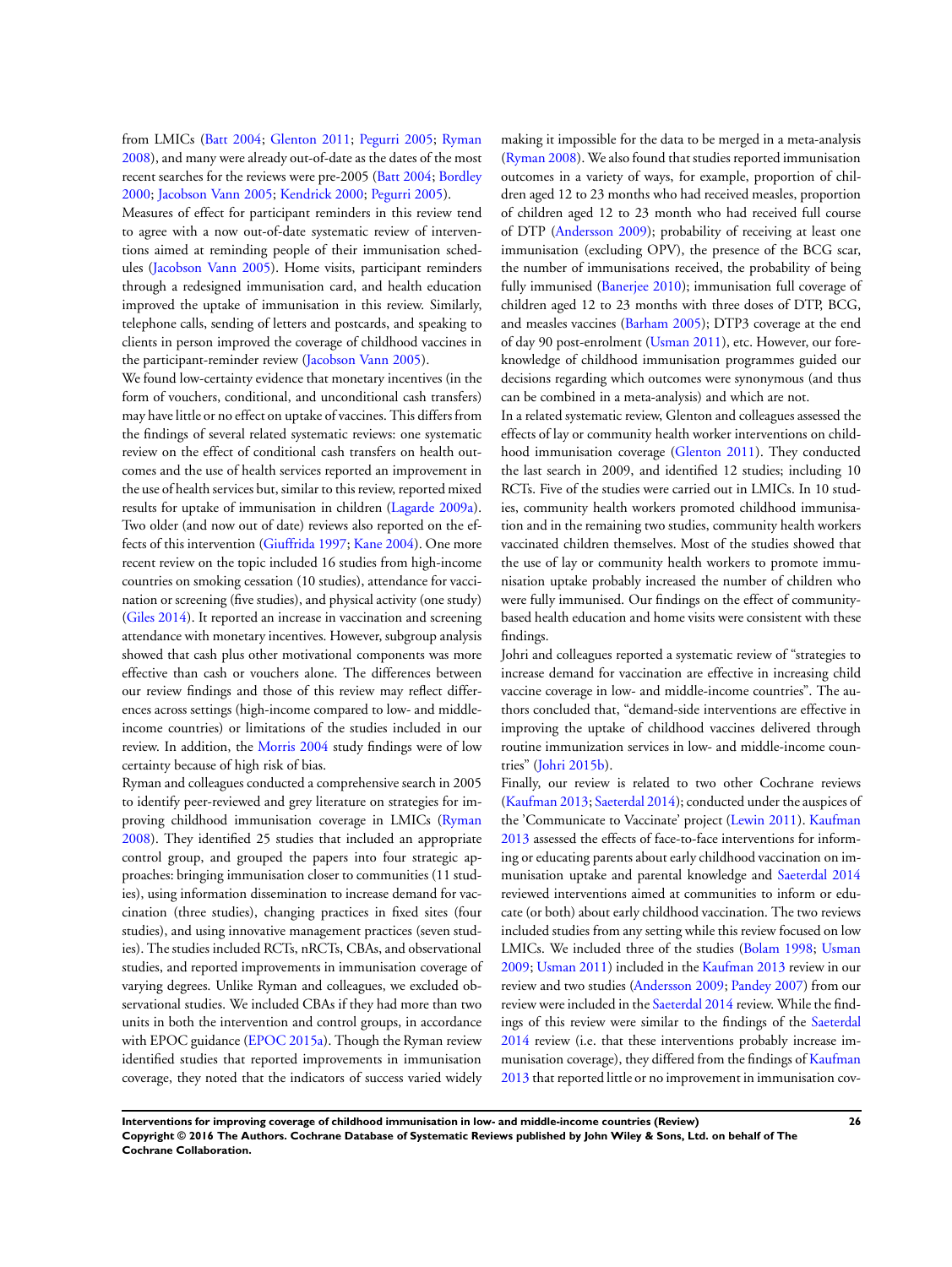erage. This may be because Kaufman included studies from high- , middle-, and low-income countries.

# **A U T H O R S ' C O N C L U S I O N S**

#### **Implications for practice**

Barriers to immunisation uptake are context related. For any intervention to be adopted in a setting it must be designed to meet the peculiar needs of the setting and in the magnitude that best addresses the needs. Studies included in this review tested general concepts that were not linked with identified needs or barriers in the study settings. In addition, the certainty of evidence of the included studies was mostly low. This infers that even within the same setting, the likelihood of the observed effect being substantially different is high. In one systematic review to identify determinants of vaccine hesitancy in different settings, including their context-specific causes, expression, and impact, [Larson 2014](#page-29-0) reported that these factors could not be considered in isolation as there were multiple influences at play. Further, individual factors may have conflicting effects even in the same setting. For instance, low-income status was both a promoter and a barrier to vaccination in Nigeria. As a barrier it was linked with access and low education. Adopting interventions without considering other confounding factors may produce little or no effect, as this review demonstrated.

This review showed that evidence-based discussion that aims at knowledge translation to community members may be more effective than conventional health education strategies. However, it has been observed that interventions such as community meetings may be cost intensive and so should be adopted with caution [\(Saeterdal 2014](#page-29-0)). Health system interventions such as home visits and regular immunisation outreach sessions are likely to be useful for difficult-to-reach communities though there were no data to assess the cost of their implementation. Overall, the magnitude of effect of these interventions is small and sustainability over long periods is uncertain. Participant reminder interventions have consistently shown improvement in vaccination in this review from studies in low-and middle-income countries and in another review from high-income countries ([Jacobson Vann 2005](#page-29-0)). Therefore, it may be possible to adapt this intervention to suit different settings. There is low-certainty evidence that monetary incentives have little or no effect on immunisation uptake. Another review suggested that such incentives may fail to improve coverage when other barriers to immunisation exist ([Lagarde 2009a\)](#page-29-0). The affordability and sustainability of incentives is uncertain in low- and middle-income countries, particularly when supported by external funds. Implementation, particularly in low- and middle-income countries, may, therefore, need to be accompanied by rigorous evaluation.

#### **Implications for research**

Despite the vast investment of resources in improving vaccination coverage in low- and middle-income countries few studies, and only low- to moderate-certainty findings, are available to inform policy and decision making on vaccination in these settings. The certainty of the existing evidence implies that the likelihood is high that the true effect of the interventions will be substantially different. Therefore, this review suggests that more rigorous studies are required to evaluate:

1. participant reminder and recall interventions that are adaptable to low- and middle-income countries as this approach has been shown to be effective in high-income countries;

2. community-based health education strategies, including mass campaigns, as these interventions may be more effective than facility-based health education;

3. provider-oriented and multi-faceted interventions (e.g. reaching every district strategy) for improving childhood immunisation coverage in low- and middle-income countries;

4. regulation to make vaccination a requirement for school entry, and, therefore, increase vaccination coverage;

5. incentives for vaccination providers;

6. plans of action for immunisation coverage and disease reduction.

These studies may also need to include:

1. measures of sustainability such as integration into routine immunisation services, long-term impact of the interventions, and incidence of targeted diseases;

2. Cost-effectiveness of various interventions and resource use and unit costs for vaccination for different strategies.

These studies should be based on factors influencing vaccination uptake within specified context, identified from qualitative studies, to aid translatability to similar contextual settings. [Larson 2014](#page-29-0) has identified the paucity of qualitative data as a setback to identifying how factors associated with vaccine hesitancy interact with one another.

# **A C K N O W L E D G E M E N T S**

We acknowledge the help and support of the Cochrane Effective Practice and Organisation of Care Group. We would like to thank the following editors who provided comments to improve the protocol: Nkengafac Villyen Motaze, Orlaith Burke; Simon Lewin and Susan Munabi-Babigumira for providing guidance for this review; Jan Odgaard-Jensen for providing statistical expertise to standardise the effect of the outcomes provided by studies.

**Interventions for improving coverage of childhood immunisation in low- and middle-income countries (Review) 27 Copyright © 2016 The Authors. Cochrane Database of Systematic Reviews published by John Wiley & Sons, Ltd. on behalf of The Cochrane Collaboration.**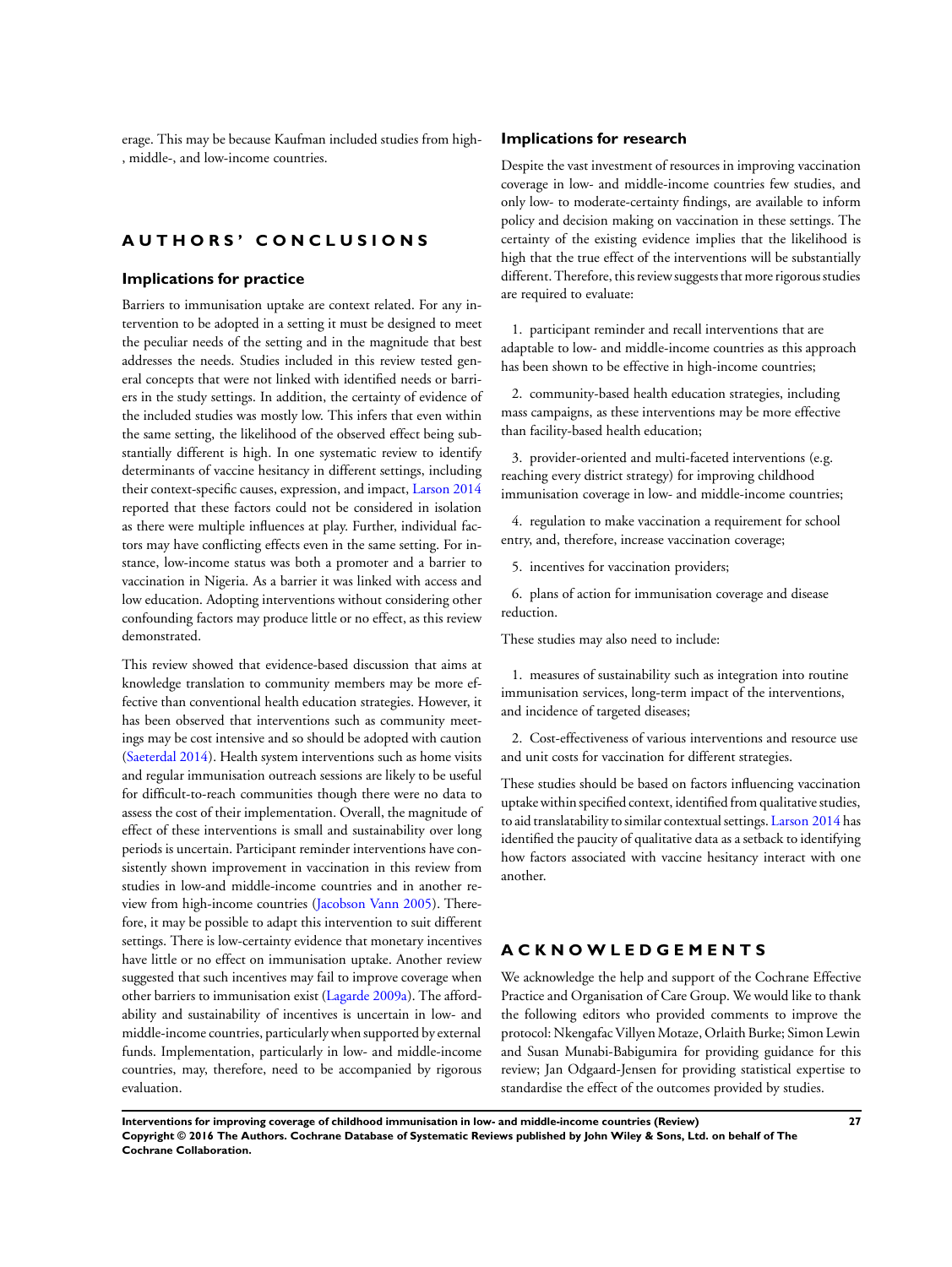<span id="page-29-0"></span>We also acknowledge the contributions of the following:

• Valantine Ndze for contributing to the screening and study selection from the May 2016 searches.

- Marit Johansen for her tireless effort in literature searches.
- Kjetil Olsen for sourcing full-text articles of selected studies.

• Aud Ingeborg Urdahl for administrative assistance required for the development of this review.

• The external peer reviewers for their valuable comments.

Research Council of Norway supported the update of this review under the COMMAC 1 project ([www.commvac.com](http://www.commvac.com)).

Charles Wiysonge's work is partly supported by Stellenbosch University, the National Research Foundation of South Africa, and the Effective Health Care Research Consortium. This Consortium is funded by UK aid from the UK Government for the benefit of developing countries (Grant: 5242). The views expressed in this publication do not necessarily reflect UK government policy.

The Norwegian Satellite of the Effective Practice and Organisation of Care (EPOC) Group receives funding from the Norwegian Agency for Development Cooperation (Norad), via the Norwegian Institute of Public Health to support review authors in the production of their reviews.

### **R E F E R E N C E S**

#### **References to studies included in this review**

#### **Andersson 2009** *{published data only}*

Andersson N, Cockcroft A, Ansari N, Omer K, Baloch M, Foster A, et al. Evidence-based discussion increases childhood immunization uptake: a randomised cluster controlled trial of knowledge translation in Pakistan. *BioMed Central International Health and Human Rights* 2009;**9 Suppl 1**:8.

#### **Banerjee 2010** *{published data only}*

Banerjee AV, Duflo E, Jameel AL, Glennerster R, Kothari D. Improving immunisation coverage in rural India: clustered randomised controlled evaluation of immunisation campaigns with and without incentives. *BMJ* 2010;**17** (340):c2220. doi:10.1136/bmj.c2220.

#### **Barham 2005** *{published data only}*

Barham T. The Impact of the Mexican Conditional Cash Transfer on Immunization Rates. Department of Agriculture and Resource Economics, U.C. Berkeley 2005.

#### **Bolam 1998** *{published data only}*

Bolam A, Manandhar DS, Shrestha P, Ellis M, Costello AM. The effects of postnatal health education for mothers on infant care and family planning practices in Nepal: a randomised controlled trial. *BMJ* 1998;**316**:805–11.

#### **Brugha 1996** *{published data only}*

Brugha RF, Kevany JP. Maximizing immunization coverage through home visits: a controlled trial in an urban area of Ghana. *Bulletin of the World Health Organization* 1996;**74** (5):517–24.

#### **Dicko 2011** *{published data only}*

Dicko A, Toure SO, Traore M, Sagara I, Toure OB, Sissoko MS, et al. Increase in EPI vaccines coverage after implementation of intermittent preventive treatment of malaria in infant with sulfadoxine-pyremethamine in the district of Kolokani, Mali: results from a cluster randomized control trial. *BMC Public Health* 2011;**11**:573–9.

### **Djibuti 2009** *{published data only}*

Djibuti M, Gotsadze G, Zoidze A, Mataradze G, Esmail L, Kohler J. The role of supportive supervision on immunization program outcome - a randomised field trial from Georgia. *BioMed Central International Health and Human Rights* 2009;**9 Suppl 1**:11.

#### **Maluccio 2004** *{published data only}*

Maluccio J, Flores R. Impact evaluation of a conditional cash transfer program: the Nicaraguan Red de Proteccion Social. FCND Discussion paper No 184. Washington, DC, IFPRI 2004.

#### **Morris 2004** *{published data only}*

Morris SS, Flores R, Olinto P, Medina JM. Monetary incentives in primary health care and effects on use and coverage of preventive health care interventions in rural Honduras: cluster randomised trial. *Lancet* 2004;**364**: 2030–7.

#### **Owais 2011** *{published data only}*

Owais A, Hanif B, Siddiqui AR, Agha A, Zaidi AK. Does improving maternal knowledge of vaccines impact infant immunization rates? A community-based randomizedcontrolled trial in Karachi, Pakistan. *BMC Public Health* 2011;**11**:239.

#### **Pandey 2007** *{published data only}*

Pandey P, Sehgal AR, Riboud M, Levine D, Goyal M. Informing resource-poor populations and the delivery of entitle health and social services in rural India; a cluster randomised controlled trial. *JAMA* 2007;**298**(16):1867–75.

#### **Robertson 2013** *{published data only}*

Robertson L, Mushati P, Eaton JW, Dumba L, Mavise G, Makoni J, et al. Effects of unconditional and conditional cash transfers on child health and development in Zimbabwe: a cluster-randomised trial. *Lancet* 2013;**381**: 1283–92.

**Interventions for improving coverage of childhood immunisation in low- and middle-income countries (Review) 28 Copyright © 2016 The Authors. Cochrane Database of Systematic Reviews published by John Wiley & Sons, Ltd. on behalf of The Cochrane Collaboration.**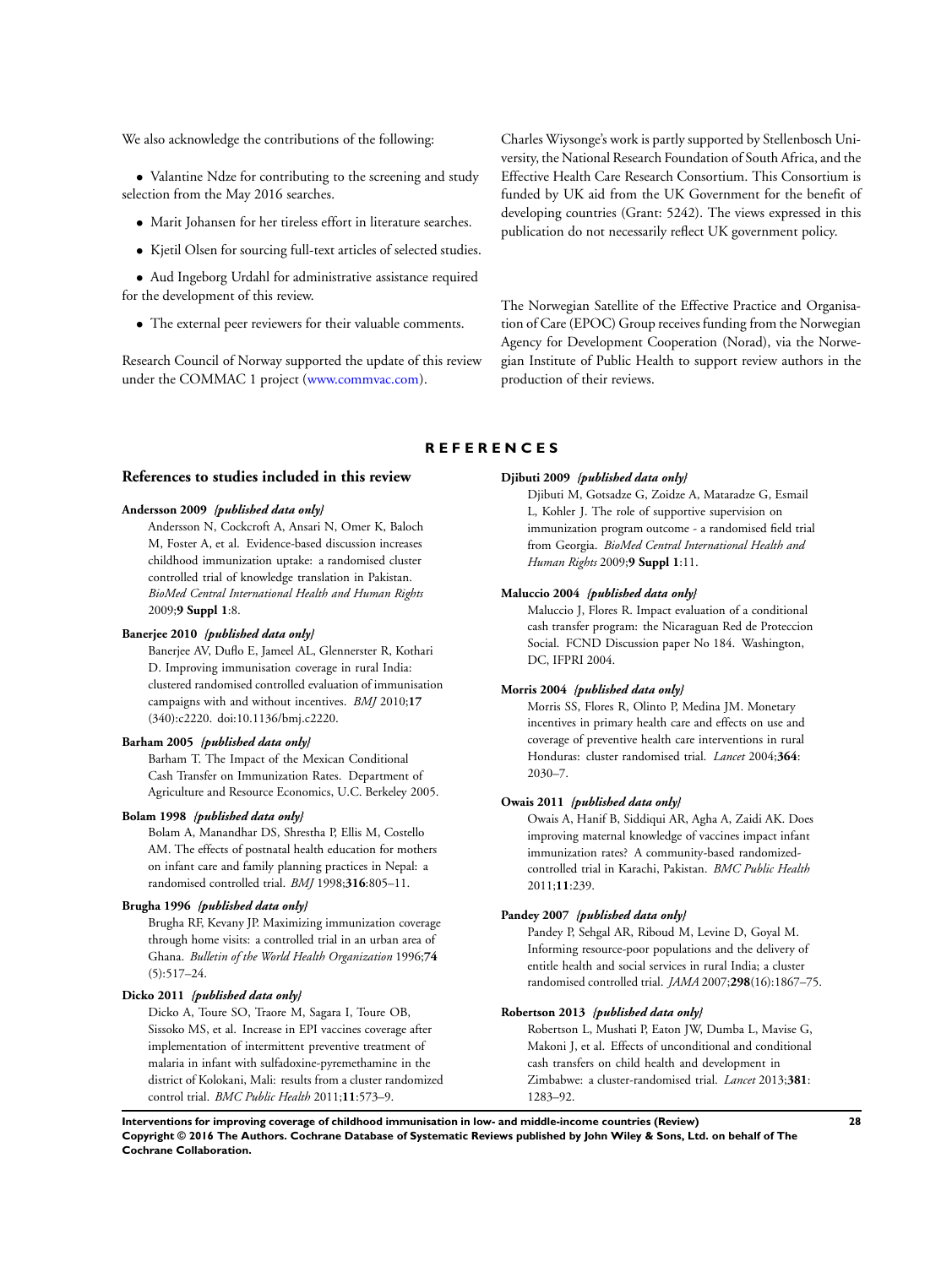#### **Usman 2009** *{published data only}*

Usman HR, Akhtar S, Habib F, Jehan I. Redesigned immunization card and centre-based education to reduce childhood immunization dropouts in urban Pakistan: a randomised controlled trial. *Vaccine* 2009;**27**:467–72.

#### **Usman 2011** *{published data only}*

Usman HR, Rahbar MH, Kristensen S, Vermund SH, Kirby RS, Habib F, et al. Randomized controlled trial to improve childhood immunization adherence in rural Pakistan: redesigned immunization card and maternal education. *Tropical Medicine and International Health* 2011; **16**(3):334–42.

# **References to studies excluded from this review**

#### **Abdul Rahman 2013** *{published data only}*

Abdul Rahman MA, Al-Dabbagh SA, Al-Habeeb QS. Health education and peer leaders' role in improving low vaccination coverage in Akre district, Kurdistan region, Iraq. *Eastern Mediterranean Health Journal* 2013;**19**(2):125–29.

#### **al Teheawy 1992** *{published data only}*

al Teheawy MM, Foda AM. Vaccination coverage before and after primary health care implementation and trend of target diseases in al Hassa, Saudi Arabia. *Journal of the Egyptian Public Health Association* 1992;**67**(1,2):75–86.

#### **Alto 1989** *{published data only}*

Alto W, Alk S, Pinau D, Polume H. Improving immunization coverage, a comparison between traditional MCH team and MCH team plus aid post orderlies. *Papua New Guinea Medical Journal* 1989;**32**:97–100.

# **Aneni 2013** *{published data only}*

Aneni E, De Beer IH, Hanson L, Rijnen B, Brenan AT, Feeley FG. Mobile primary healthcare services and health outcomes of children in rural Namibia. *Rural & Remote Health* 2013;**13**(3):2380.

#### **Anjum 2004** *{published data only}*

Anjum Q, Omair A, Inam S, Ahmed Y, Usman Y, Shaikh S. Improving vaccination status of children under 5 through health education. *Journal of the Pakistan Medical Association* 2004;**54**(12):610–3.

#### **Attanasio 2005** *{published data only}*

Attanasio O, Gómez LC, Heredia P, Vera-Hernandez M. The short term impact of a conditional cash subsidy on child health and nutrition in Colombia. The Institute of Fiscal Studies, London. London, 2005.

#### **Balraj 1986** *{published data only}*

Balraj V, John TJ. Evaluation of a poliomyelitis campaign in Madras city. *Bulletin of the World Health Organization* 1986;**64**(6):861–5.

#### **Bandyopadhyay 1996** *{published data only}*

Bandyopadhyay S, Banerjee K, Datta KK, Atwood SJ, Langmire CM, Andrus JK. Evaluation of mass pulse immunization with oral polio vaccine in Delhi: is preregistration of children necessary?. *Indian Journal of Pediatrics* 1996;**63**:133–7.

#### **Barham 2009** *{published data only}*

Barham T, Maluccio JA. Eradicating diseases: the effect of conditional cash transfers on vaccination coverage in rural Nicaragua. *Journal of Health Economics* 2009;**28**:611–21.

#### **Bazos 2015** *{published data only}*

Bazos DA, LaFave LR, Suresh G, Shannon KC, Nuwaha F, Splaine ME. The gas cylinder, the motorcycle and the village health team member: a proof-of-concept study for the use of the Microsystems Quality Improvement Approach to strengthen the routine immunization system in Uganda. *Implementation Science* 2015;**10**:30.

#### **Berhane 1993** *{published data only}*

Berhane Y, Pickering J. Are reminder stickers effective in reducing immunization drop out rates in Addis Ababa, Ethiopia?. *Journal of Tropical Medicine and Hygiene* 1993; **96**:139–45.

#### **Berman 1991** *{published data only}*

Berman P, Quinley J, Yusuf B, Anwar S, Mustaini U, Azof A, et al. Maternal tetanus immunization in Aceh province Sumatra; the cost effectiveness of alternative strategies. *Social Science and Medicine* 1991;**33**(2):185–92.

#### **Berry 1991** *{published data only}*

Berry DJ, Yach D, Hennink MHJ. An evaluation of the national measles vaccination campaign in the new shanty areas of Khayelitsha. *South African Medical Journal* 1991; **79**:433–6.

#### **Bishai 2002** *{published data only}*

Bishai D, Suzuki E, McQuestion M, Chakraborty J, Koenig M. The role of public health programmes in reducing socioeconomic inequities in childhood immunization coverage. *Health Policy & Planning* 2002;**17**(4):412–19.

#### **Chandir 2010** *{published data only}*

Chandir S, Khan AJ, Hussain H, Usman HR, Khowaja S, Halsey NA, et al. Effect of food coupon incentives on timely completion of DTP immunization series in children from a low-income area in Karachi, Pakistan: a longitudinal intervention study. *Vaccine* 2010;**28**:3473–8.

#### **Chen 1976** *{published data only}*

Chen ST. The improvement of immunization coverage by early immunisation of children in Malaysia. *Medical Journal of Malaysia* 1976;**31**(1):17–9.

#### **Chen 1989** *{published data only}*

Chen ST. Influence of immunization schedule on immunization coverage. *Journal of Tropical Medicine and Hygiene* 1989;**92**:386–90.

#### **Cutts 1990** *{published data only}*

Cutts FT, Philips M, Kortbeek S, Soares A. Door-to-door canvassing for immunization program acceleration in Mozambique: achievements and cost. *International Journal of Health Services* 1990;**29**(4):717–25.

## **Cutts 1994** *{published data only}*

Cutts FT, Othepa O, Vernon AA, Nyandu B, Markowitz LE, Deforest A, et al. Measles control in Kinshasa, Zaire improved with high coverage and use of medium titre

**Interventions for improving coverage of childhood immunisation in low- and middle-income countries (Review) 29 Copyright © 2016 The Authors. Cochrane Database of Systematic Reviews published by John Wiley & Sons, Ltd. on behalf of The Cochrane Collaboration.**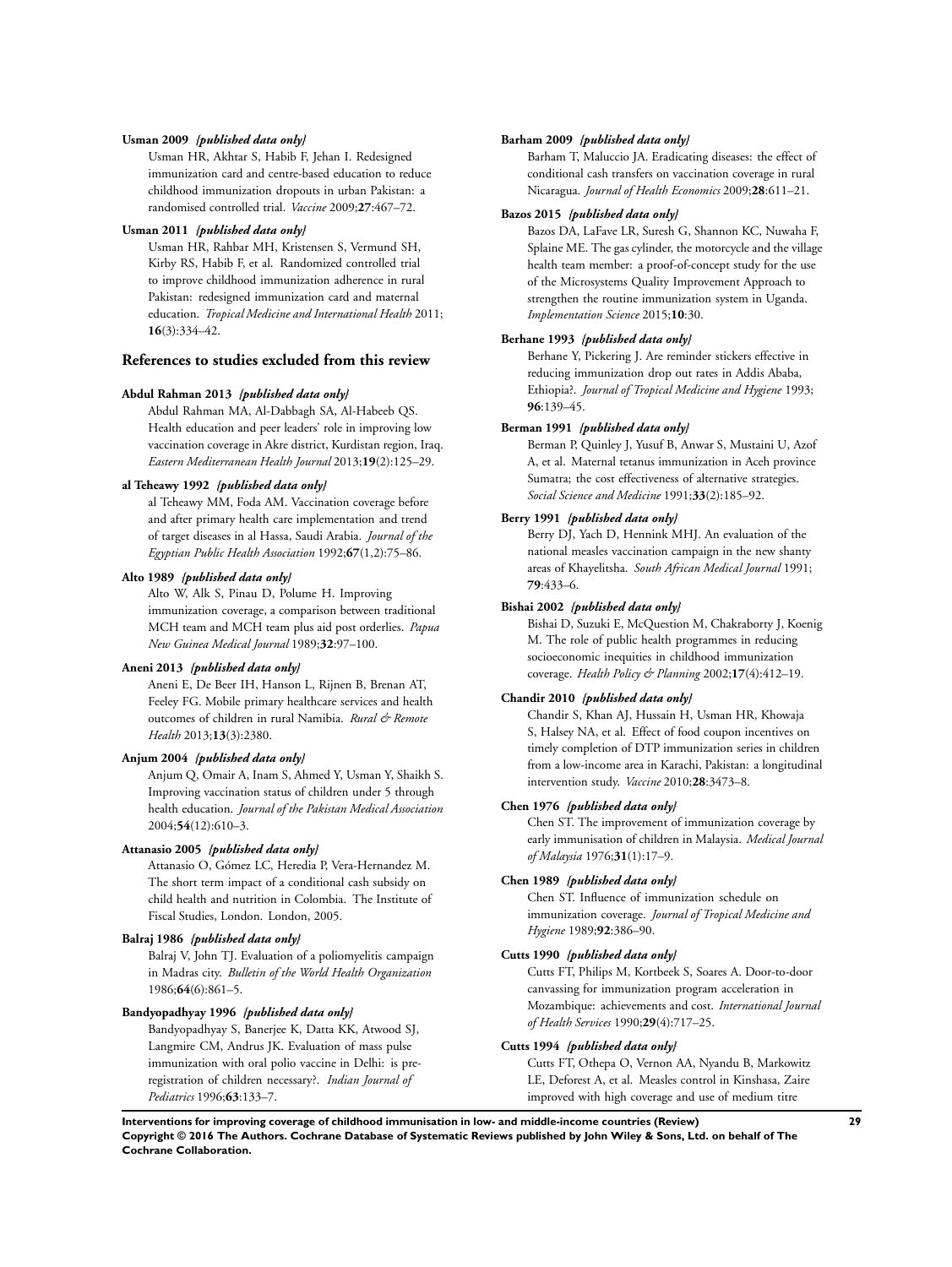Edmonston Zagreb vaccine at age 6 months. *International Journal of Epidemiology* 1994;**23**(3):624–31.

#### **Dammann 1990** *{published data only}*

Dammann DF, Solarsh GC, Patrick ME, Ijsselmuiden CB. Vaccination coverage of under 5s, validity of records, and the impact of mass campaigns in the Edendale/Vulindlela district of KwaZulu. *South African Medical Journal* 1990; **78**:729–33.

#### **Dini 1995** *{published data only}*

Dini EF, Linkins RW, Chaney M. Effectiveness of computergenerated telephone messages in increasing clinic visits. *Archives of pediatrics & adolescent medicine* 1995;**149**(8): 902–05.

#### **Dominguez Ugá 1988** *{published data only}*

Dominguez Ugá MA. Economic analysis of vaccination strategies adopted in Brazil in 1982. *Pan American Health Organization Bulletin* 1988;**22**(3):250–68.

#### **Ekunwe 1984** *{published data only}*

Ekunwe EO. Expanding immunization coverage through improved clinic procedures. *World Health Forum* 1984;**5**: 361–3.

### **Gomber 1996** *{published data only}*

Gomber S, Taneja DK, Mohan K. Awareness of pulse polio immunization. *Indian Journal of Pediatrics* 1996;**63**: 99–103.

#### **Hayford 2014** *{published data only}*

Hayford K, Uddin MJ, Koehlmoos TP, Bishai DM. Cost and sustainability of a successful package of interventions to improve vaccination coverage for children in urban slums of Bangladesh. *Vaccine* 2014;**32**(20):2294–99.

### **Hong 2005** *{published data only}*

Hong R, Banta JE. Effects of extra immunization efforts on routine immunization at district level in Pakistan. *Eastern Mediterranean Health Journal* 2005;**11**(4):745–52.

#### **Hu 2015** *{published data only}*

Hu Y, Luo S, Tang X, Lou L, Chen Y, Guo J, et al. Does introducing an immunization package of services for migrant children improve the coverage, service quality and understanding? An evidence from an intervention study among 1548 migrant children in eastern China.. *BMC Public Health* 2015;**15**:664.

# **Igarashi 2010** *{published data only}*

Igarashi K, Sasaki S, Fujino Y, Tanabe N, Muleya CM, Tambatamba B, et al. The impact of an immunization programme administered through the growth monitoring programme plus an alternative way of implementing integrated management of childhood illnesses in urbanslum areas of Lusaka, Zambia. *Transactions of the Royal Society of Tropical Medicine and Hygiene* 2010;**104**:577–82.

#### **Kaewkungwal 2015** *{published data only}*

Kaewkungwal J, Apidechkul T, Jandee K, Khamsiriwatchara A, Lawpoolsri S, Sawang S, et al. Application of mobile technology for improving expanded program on immunization among highland minority and stateless populations in northern Thailand border. *JMIR MHealth and UHealth* 2015;**3(1)**(1):e4.

#### **Kuhn 1990** *{published data only}*

Kuhn L, Zwarenstein M. Evaluation of a village health worker program: the use of village health worker retained records. *International Journal of Epidemiology* 1990;**19**(3): 685–92.

#### **Kumar 1990** *{published data only}*

Kumar R, Khosla RK, Kumar V. Comparative study of out-reach immunization strategies in rural area. *Indian Pediatrics* 1990;**27**:1165–9.

# **Lechtig 1981** *{published data only}*

Lechtig A, Townsend JW, Pineda F, Arroyo JJ, Klein RE, de Leon R. SINAPS: the Guatemalan programme of primary healthcare. In: Jelliffe DB, Jelliffe EFP editor(s). *Advances in International Maternal and Child Health*. Oxford: Oxford University Press, 1981:146–73.

#### **Lin 1971** *{published data only}*

Lin N, Hingson R, Allwood-Paredes J. Mass immunization campaign in El Savador, 1969. *HSMHA Health Reports* 1971;**86**(12):1112–21.

#### **Linkins 1995** *{published data only}*

Linkins RW, Mansour E, Wassif O, Hassan MH, Patriarca PA. Evaluation of house-to house versus fixedsite oral poliovirus vaccine delivery strategies in a mass immunization campaign in Egypt. *Bulletin of the World Health Organization* 1995;**73**(5):589–95.

#### **Maher 1993** *{published data only}*

Maher CP, Hall JJ, Yakam W, Naupa M, Leonard D. Improving vaccination coverage; the experience of expanded program on immunization in Vanautu. *Papua New Guinea Medical Journal* 1993;**36**(3):228–32.

#### **Main 2001** *{published data only}*

Main B, Lower T, James R, Rouse I. Changes in expanded program for immunization coverage for mother and child in Krakor, Cambodia, 1996-1998. *Tropical Medicine and International Health* 2001;**6**(7):526–8.

#### **Marshall 2007** *{published data only}*

Marshall GS, Hoppe LE, Lunacsek OE, Szymanski MD, Woods CR, Zahn M, et al. Use of combination vaccines is associated with improved coverage rates. *Pediatric Infectious Journal* 2007;**26**(6):496–9.

#### **Ndiritu 2006** *{published data only}*

Ndiritu M, Cowgill KD, Ismail A, Chiphatsi S, Kamau T, Fegan G, et al. Immunization coverage and risk factors for failure to immunize within the expanded program on immunization in Kenya after the introduction of new Haemophilus influenza type B and hepatitis B virus antigen. *BioMed Central Public Health* 2006;**6**:132.

#### **Osinka 2000** *{published data only}*

Osin ska H. The hepatitis B prevention education program in Poland. *Vaccine* 2000;**18 Suppl**:44–5.

#### **Pan 1999** *{published data only}*

Pan X. Investigations on the effect and strategy of polio eradication in Hainan province. *Chinese Journal of Epidemiology* 1999;**20**(2):78–81.

**Interventions for improving coverage of childhood immunisation in low- and middle-income countries (Review) 30 Copyright © 2016 The Authors. Cochrane Database of Systematic Reviews published by John Wiley & Sons, Ltd. on behalf of The Cochrane Collaboration.**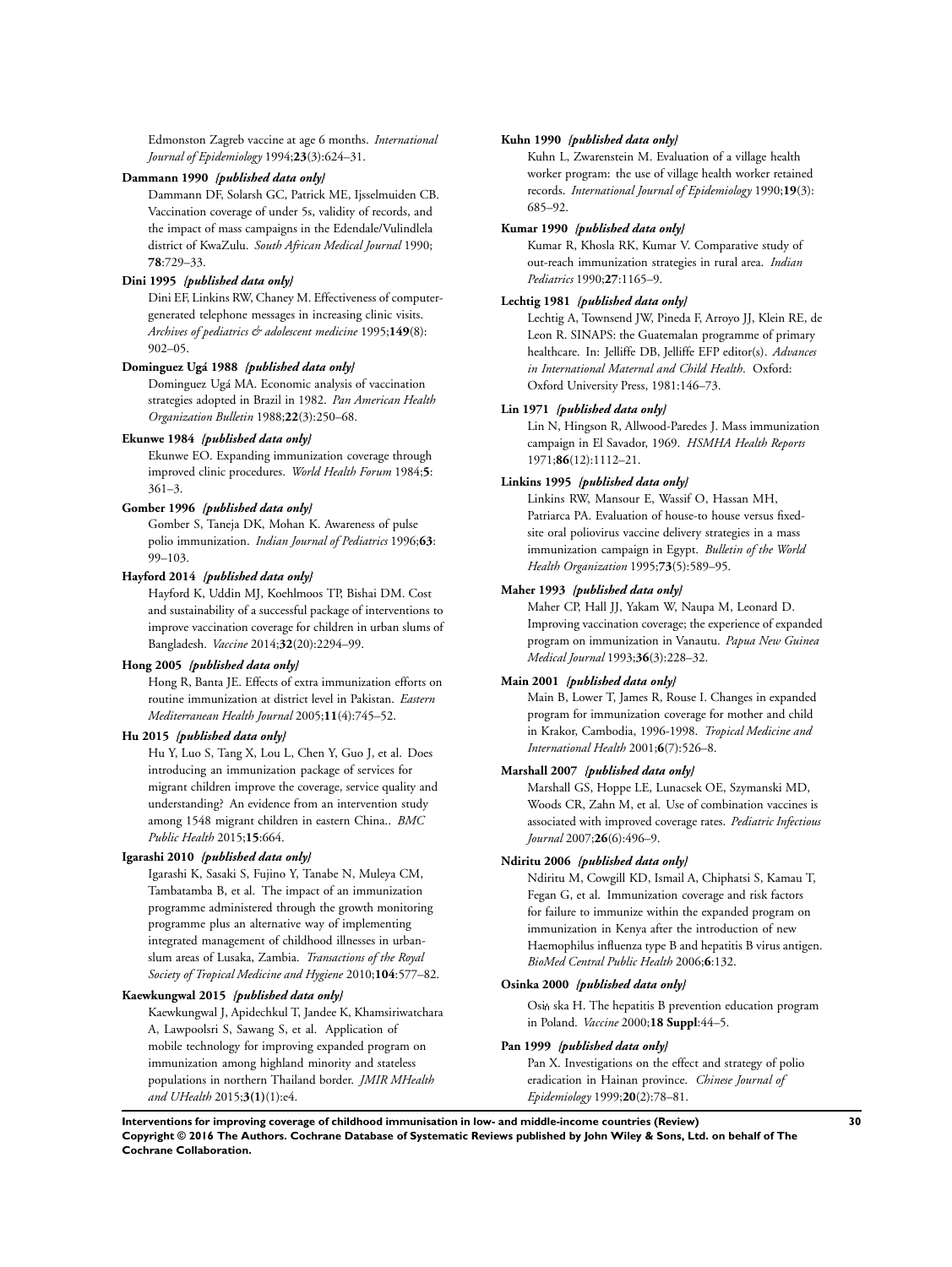#### **Pierce 1996** *{published data only}*

Pierce C, Goldstein M, Suozzi K, Gallaher M, Dietz V, Stevenson J. The impact of the standards for paediatric immunization practices on vaccination coverage levels. *JAMA* 1996;**276**:625–30.

#### **Prinja 2010** *{published data only}*

Prinja S, Gupta M, Singh A, Kumar R. Effectiveness of planning and management interventions for improving ageappropriate immunization in rural India. *Bulletin of the World Health Organization* 2010;**88**:97–103.

#### **Przewlocka 2000** *{published data only}*

Przewlocka T. Evaluation of the hepatitis B prevention education programme in Poland. *Vaccine* 2000;**18 Suppl 1**: 46–8.

#### **Robinson 2001** *{published data only}*

Robinson JS, Burkhalter BR, Rasmussen B, Sugiono R. Low-cost on-the-job training for nurses improved immunization coverage in Indonesia. *Bulletin of the World Health Organization* 2001;**79**(2):150–8.

### **Ryman 2011** *{published data only}*

Ryman TK, Trakroo A, Wallace A, Gupta SK, Wilkins K, Mehta P, et al. Implementation and evaluation of the Reaching Every District (RED) strategy in Assam, India, 2005-2008. *Vaccine* 2011;**29**:2555–60.

#### **San Sebastian 2001** *{published data only}*

San Sebastian M, Goicolea I, Aviles J, Narvaez M. Improving immunization coverage in rural areas of Ecuador: a cost-effectiveness analysis. *Tropical Doctor* 2001;**31**:21–4.

#### **Shaikh 2003** *{published data only}*

Shaikh I, Omair A, Inam SNB, Safdar S, Kazmi T, Anjum Q. National Polio Day campaign in a squatter settlement through medical students. *Journal of the Pakistan Medical Association* 2003;**53**:98–101.

#### **Sutanto 1999** *{published data only}*

Sutanto A, Suarnawa IM, Nelson CM, Stewart T, Soewarso TI. Home delivery of heat-stable vaccines in Indonesia: outreach immunization with a prefilled, single-use injection device. *Bulletin of the World Health Organization* 1999;**77**: 119–26.

#### **Uddin 2010** *{published data only}*

Uddin MJ, Larson CP, Oliveras E, Khan AI, Quaiyum MA, Saha NC. Child immunization coverage in urban slums of Bangladesh: impact of an intervention package. *Health Policy & Planning* 2010;**25**(1):50–60.

### **Uddin 2012** *{published data only}*

Uddin MJ, Saha NC, Islam Z, Khan IA, Shamsuzzaman, Quaiyum MA, et al. Improving low coverage of child immunization in rural hard-to reach areas of Bangladesh: findings from a project using multiple interventions. *Vaccine* 2012;**30**:168–79.

#### **Uskun 2008** *{published data only}*

Uskun E, Uskun SB, Uysalgenc M, Yagiz M. Effectiveness of a training intervention on immunization to increase knowledge of primary healthcare workers and vaccination coverage rates. *Public Health* 2008;**122**:949–58.

#### **van Zwanenberg 1988** *{published data only}*

van Zwanenberg TD, Hull C. Improving immunisation: coverage in a province in Papua New Guinea. *BMJ* 1988; **296**(6637):1654–6.

#### **Wang 2007** *{published data only}*

Wang L, Li J, Chen H, Li F, Armstrong GL, Nelson C, et al. Hepatitis B vaccination of newborn infants in rural China: evaluation of a village-based, out-of-cold-chain delivery strategy. *Bulletin of the World Health Organization* 2007;**85**: 688–94.

#### **Zimicki 1994** *{published data only}*

Zimicki S, Hornik RC, Verzosa CC, Hernandez JR, de Guzman E, Dayrit M, et al. Improving vaccination coverage in urban areas through a health communication campaign: the 1990 Philippine experience. *Bulletin of the World Health Organization* 1994;**72**:409–22.

#### **References to studies awaiting assessment**

#### **Ali 2015** *{published data only}*

Ali Z, Pongpanich S, Kumar R. Effectiveness of community service model for increasing routine immunization coverage at primary healthcare facilities in a rural district of Pakistan: a quasi-experimental study. *Journal of Ayub Medical College* 2015;**27**(4):853–57.

#### **Bangure 2015** *{published data only}*

Bangure D, Chirundu D, Gombe N, Marufu T, Mandozana G, Tshimanga M, et al. Effectiveness of short message services reminder on childhood immunization programme in Kadoma, Zimbabwe - a randomized controlled trial, 2013. *BMC Public Health* 2015;**15**:137.

#### **Basinga 2011** *{published data only}*

Basinga P, Gertler PJ, Binagwaho A, Soucat AL, Sturdy J, Vermeersch CM. Effect on maternal and child health services in Rwanda of payment to primary health-care providers for performance: an impact evaluation. *Lancet* 2011;**377**(9775):1421–28.

#### **Briere 2012** *{published data only}*

Briere EC, Ryman TK, Cartwright E, Russo ET, Wannemuehler KA, Nygren BL, et al. Impact of integration of hygiene kit distribution with routine immunizations on infant vaccine coverage and water treatment and handwashing practices of Kenyan mothers. *Journal of Infectious Diseases* 2012;**205**(Suppl 1):S56–64.

#### **Brown 2016** *{published data only}*

Brown VB, Oluwatosin OA, Akinyemi JO, Adeyemo AA. Effects of community health nurse-led intervention on childhood routine immunization completion in Primary Health Care Centers in Ibadan, Nigeria. *Journal of Community Health* 2016;**41**(2):265–73.

#### **Busso 2015** *{published data only}*

Busso M, Cristia J, Humpage S. Did you get your shots? Experimental evidence on the role of reminders. *Journal of Health Economics* 2015;**44**:226–37.

#### **Domek 2016** *{published data only}*

Domek GJ, Contreras-Roldan IL, O'Leary ST, Bull S, Furniss A, Kempe A, et al. SMS text message reminders to

**Interventions for improving coverage of childhood immunisation in low- and middle-income countries (Review) 31 Copyright © 2016 The Authors. Cochrane Database of Systematic Reviews published by John Wiley & Sons, Ltd. on behalf of The Cochrane Collaboration.**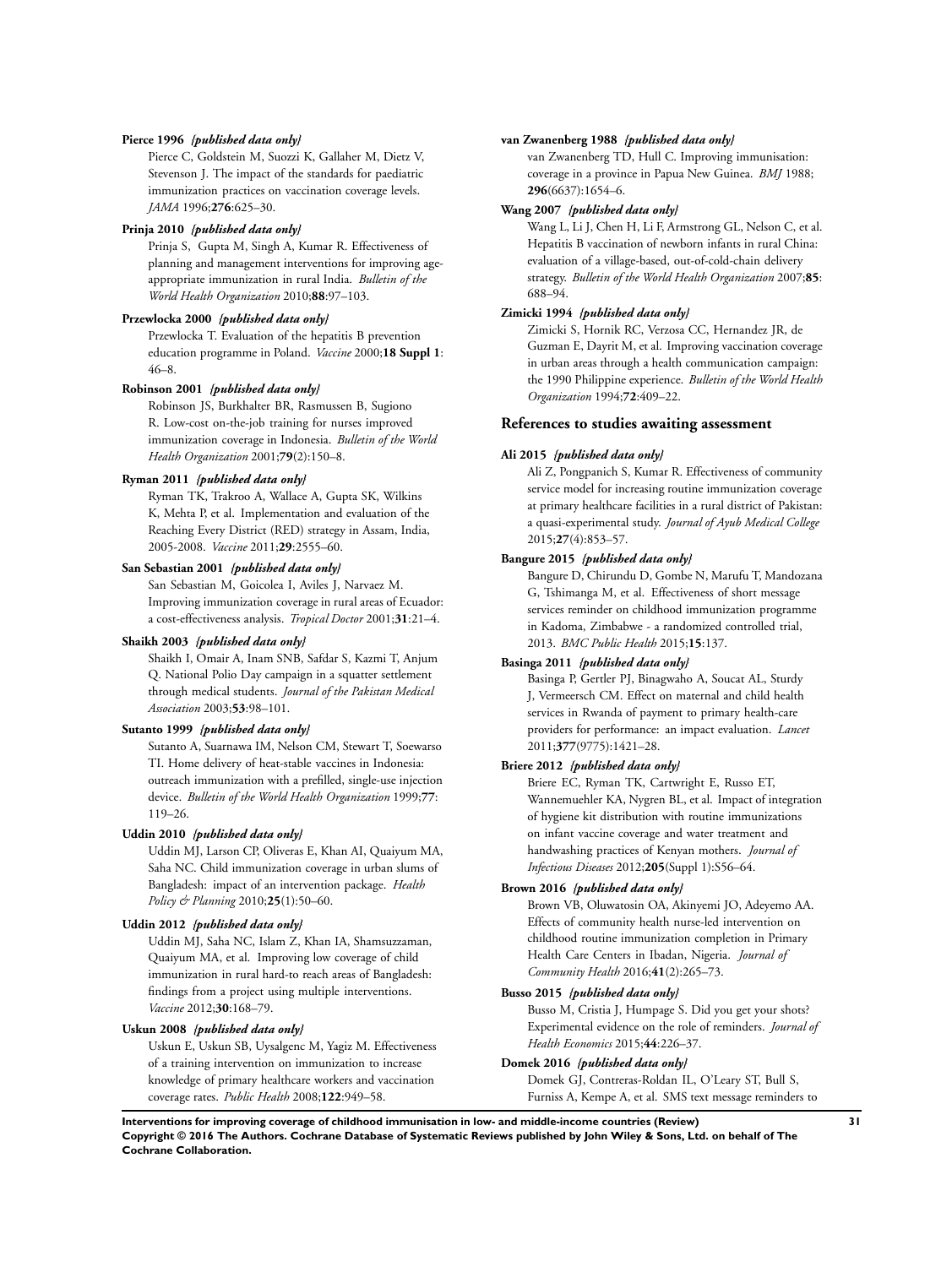improve infant vaccination coverage in Guatemala: a pilot randomized controlled trial. *Vaccine* 2016;**34**(21):2437–43.

#### **Gokcay 1993** *{published data only}*

Gokcay G, Bulut A, Neyzi O. Paraprofessional women as health care facilitators in mother and child health. *Tropical Doctor* 1993;**23**:79–81.

#### **Haji 2016** *{published data only}*

Adam Haji, S. Lowther, Z. Nganga, Z. Gura, C. Tabu, H. Sandhu, Wences Arvelo. Reducing routine vaccination dropout rates: evaluating two interventions in three Kenyan districts, 2014. *BMC Public Health* 2016;**16**(152):DOI 10.1186/s12889-016-2823-5.

#### **Johri 2015a** *{published data only}*

Johri M, Chandra D, Kone GK, Dudeja S, Sylvestre MP, Sharma JK, et al. Interventions to increase immunisation coverage among children 12-23 months of age in India through participatory learning and community engagement: pilot study for a cluster randomised trial. *BMJ Open* 2015;**5** (9):e007972.

#### **Linkins 1994** *{published data only}*

Linkins RW, Dini EF, Watson G, Patriarca PA. A randomised controlled trial of the effectiveness of computergenerated telephone messages in increasing immunization visits among preschool children. *Archives of Pediatrics and Adolescent Medicine* 1994;**148**:908–14.

# **Uddin 2016** *{published data only}*

Uddin MJ, Shamsuzzaman M, Horng L, Labrique A, Vasudevan L, Zeller K, et al. Use of mobile phones for improving vaccination coverage among children living in rural hard-to-reach areas and urban streets of Bangladesh. *Vaccine* 2016;**34**(2):276–83.

#### **Additional references**

#### **Andre 2008**

Andre FE, Booy R, Bock HL, Clemens J, Datta SK, John TJ, et al. Vaccination greatly reduces disease, disability, death and inequity worldwide. *Bulletin of the World Health Organization* 2008;**86(2)**:140–6.

#### **Batt 2004**

Batt K, Fox-Rushby JA, Castillo-Riquelme M. The costs, effects and cost-effectiveness of strategies to increase coverage of routine immunizations in low- and middleincome countries: systematic review of the grey literature. *Bulletin of the World Health Organization* 2004;**82**:689–96.

# **Bloom 2005**

Bloom DE, Canning D, Weston M. The value of vaccination. *World Economics* 2005;**6**(3):15–39.

#### **Bloom 2011**

Bloom DE. The value of vaccination. *Advances in Experimental Medicine and Biology* 2011;**697**:1–8.

#### **Bordley 2000**

Bordley WC, Chelminski A, Margolis PA, Kraus R, Szilagyi PG, Vann JJ. The effect of audit and feedback on immunization delivery: a systematic review. *American Journal of Preventive Medicine* 2000;**18**:343–50.

#### **Brown 2011**

Brown DW, Burton A, Gacic-Dobo M, Karimov RI, Vandelaer J, Okwo-Bele JM. A mid-term assessment of progress towards the immunization coverage goal of the Global Immunization Vision and Strategy (GIVS). *BMC Public Health* 2011;**11**:806. DOI: 10.1186/ 1471-2458-11-806

#### **CDC 1999**

Centers for Disease Control and Prevention. Task Force on Community Preventive Services. Vaccine-preventable diseases: improving vaccination coverage in children, adolescents, and adults. Morbidity and Mortality Weekly Report 1999; Vol. 48:1–15.

# **Chopra 2013**

Chopra M, Mason E, Borrazzo J, Campbell H, Rudan I, Liu L, et al. Ending of preventable deaths from pneumonia and diarrhoea: an achievable goal. *Lancet* 2013;**381**:1499–506.

#### **Clements 2008**

Clements CJ, Nshimirimanda D, Gasasira A. Using immunization delivery strategies to accelerate progress in Africa towards achieving the Millennium Development Goals. *Vaccine* 2008;**26**:1926–33.

### **Corluka 2009**

Corluka A, Walker DG, Lewin S, Glenton C, Scheel IB. Are vaccination programmes delivered by lay health workers cost-effective? A systematic review. *Human Resources for Health* 2009;**7**:81.

#### **Dubé 2013**

Dubé E, Laberge C, Guay M, Bramadat P, Roy R, Bettinger J. Vaccine hesitancy: an overview. *Human Vaccines & Immunotherapeutics* 2013;**9**(8):1763–73.

#### **Duclos 2009**

Duclos P, Okwo-Bele JM, Gacic-Dobo M, Cherian T. Global immunization: status, progress, challenges and future. *BMC International Health and Human Rights* 2009; **9**(Suppl 1):S2. DOI: 10.1186/1472-698X-9-S1-S2

#### **EPOC 2015a**

Effective Practice, Organisation of Care (EPOC). What study designs should be included in an EPOC review and what should they be called?. epoc.cochrane.org/epocspecific-resources-review-authors (accessed 7 December 2015).

#### **EPOC 2015b**

Effective Practice, Organisation of Care (EPOC). Suggested risk of bias criteria for EPOC reviews. epoc.cochrane.org/ epoc-specific-resources-review-authors (accessed 7 December 2015).

#### **Feemster 2013**

Feemster KA. Special focus vaccine hesitancy. *Human Vaccines & Immunotherapeutics* 2013;**9**(8):1752–4.

#### **Giles 2014**

Giles EL, Robalino S, McColl E, Sniehotta FF, Adams J. The effectiveness of financial incentives for health behaviour change: systematic review and meta-analysis. *PLoS One* 2014;**9**:e90347.

**Interventions for improving coverage of childhood immunisation in low- and middle-income countries (Review) 32 Copyright © 2016 The Authors. Cochrane Database of Systematic Reviews published by John Wiley & Sons, Ltd. on behalf of The Cochrane Collaboration.**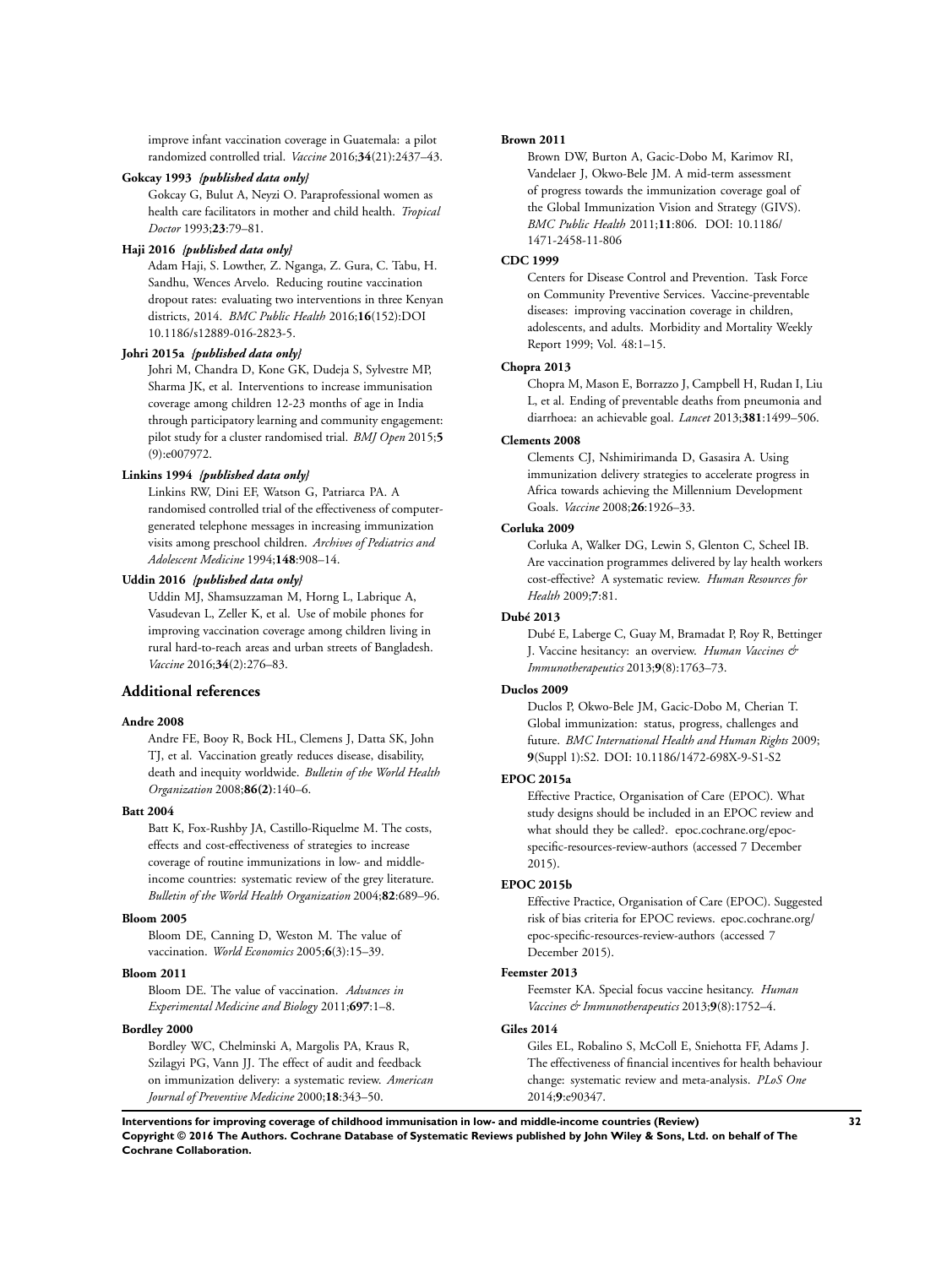#### **Giuffrida 1997**

Giuffrida A, Torgerson DJ. Should we pay the patient? Review of financial incentives to enhance patient compliance. *BMJ* 1997;**315**:703–7.

#### **Glenton 2011**

Glenton C, Scheel IB, Lewin S, Swingler GH. Can lay health workers increase the uptake of childhood immunisation? Systematic review and typology. *Tropical Medicine & International Health* 2011;**16**:1044–53.

#### **Gruen 2008**

Gruen R, Elliott J, Nolan M, Lawton P, Parkhill A, McLaren C, et al. Sustainability science: an integrated approach for health-programme planning. *Public Health* 2008;**372**: 1579–89.

#### **Guyatt 2008**

Guyatt GH, Oxman AD, Kunz R, Vist GE, Falck-Ytter Y, Schunemann HJ, et al. What is 'quality of evidence' and why is it important to clinicians?. *BMJ* 2008;**336**:995–8. DOI: 10.1136/bmj.39490.551019.BE

### **Harvey 2015**

Harvey H, Reissland N, Mason J. Parental reminder, recall and educational interventions to improve early childhood immunisation uptake: A systematic review and metaanalysis. *Vaccine* 2015;**33**(25):2862–80.

# **Higgins 2011**

Higgins JPT, Green S (editors). Cochrane Handbook for Systematic Reviews of Interventions Version 5.1.0 [updated March 2011]. The Cochrane Collaboration, 2011. Available from www.cochrane-handbook.org.

#### **Jacobson Vann 2005**

Jacobson Vann JC, Szilagyi P. Patient reminder and patient recall systems for improving immunization rates. *Cochrane Database of Systematic Reviews* 2005, Issue 3. DOI: 10.1002/14651858.CD003941.pub2

#### **JAMA 2006**

JAMA. Vaccine preventable deaths and the global immunization vision and strategy, 2006-2015. *JAMA* 2006; **295**:2840–2.

#### **Johri 2015b**

Johri M, Pérez MC, Arsenault C, Sharma JK, Pai NP, Pahwa S, et al. Strategies to increase the demand for childhood vaccination in low- and middle-income countries: a systematic review and meta-analysis. *Bulletin of the World Health Organization* 2015;**93**:33946C.

#### **Kane 2004**

Kane RL, Johnson PE, Town RJ, Butler M. A structured review of the effect of economic incentives on consumers' preventive behavior. *American Journal of Preventive Medicine* 2004;**27**(4):327–52.

#### **Kaufman 2013**

Kaufman J, Synnot A, Hill S, Willis N, Horey D, Lin V, et al. Face to face interventions for informing or educating parents about early childhood vaccination. *Cochrane Database of Systematic Reviews* 2013, Issue 5. DOI: 10.1002/14651858.CD010038

#### **Kendrick 2000**

Kendrick D, Hewitt M, Dewey M, Elkan R, Blair M, Robinson J, et al. The effect of home visiting programmes on uptake of childhood immunization: a systematic review and meta-analysis. *Journal of Public Health Medicine* 2000; **22**:90–8.

#### **Lagarde 2009a**

Lagarde M, Haines A, Palmer N. The impact of conditional cash transfers on health outcomes and use of health services in low and middle income countries. *Cochrane Database of Systematic Reviews* 2009, Issue 4. DOI: 10.1002/ 14651858.CD008137

# **Lagarde 2009b**

Lagarde M, Palmer N. The impact of contracting out on health outcomes and use of health services in low and middle-income countries. *Cochrane Database of Systematic Reviews* 2009, Issue 4. DOI: 10.1002/ 14651858.CD008133

#### **Larson 2014**

Larson HJ, Jarrett C, Eckersberger E, Smith DMD, Paterson P. Understanding vaccine hesitancy around vaccines and vaccination from a global perspective: a systematic review of published literature, 2007-2012. *Vaccine* 2014;**32**:2150–9.

#### **Lewin 2008**

Lewin S, Lavis JN, Oxman AD, Bastías G, Chopra M, Ciapponi A, et al. Supporting the delivery of cost-effective interventions in primary health-care systems in low-income and middle-income countries: an overview of systematic reviews. *Lancet* 2008;**372**:928–39.

#### **Lewin 2010**

Lewin S, Munabi-Babigumira S, Glenton C, Daniels K, Bosch-Capblanch X, van Wyk BE, et al. Lay health workers in primary and community health care for maternal and child health and the management of infectious diseases. *Cochrane Database of Systematic Reviews* 2010, Issue 3. DOI: 10.1002/14651858.CD004015.pub3

#### **Lewin 2011**

Lewin S, Hill S, Abdullahi LH, Bensaude de Castro Freire S, Bosch-Capblanch X, Glenton C, et al. 'Communicate to vaccinate' (COMMVAC). Building evidence for improving communication about childhood vaccinations in low- and middle-income countries: protocol for a programme of research. *Implementation Science* 2011;**6**:125.

#### **Liu 2012**

Liu L, Johnson HL, Cousens S, Perin J, Scott S, Lawn JE, et al. Child Health Epidemiology Reference Group of WHO and UNICEF. Global, regional, and national causes of child mortality: an updated systematic analysis for 2010 with time trends since 2000. *Lancet* 2012;**379**:2151–61.

#### **Machingaidze 2013a**

Machingaidze S, Wiysonge CS, Hussey GD. Strengthening the Expanded Programme on Immunization in Africa - looking beyond 2015. *PLoS Medicine* 2013;**10**(3): e1001405. DOI: 10.1371/journal.pmed.1001405

**Interventions for improving coverage of childhood immunisation in low- and middle-income countries (Review) 33 Copyright © 2016 The Authors. Cochrane Database of Systematic Reviews published by John Wiley & Sons, Ltd. on behalf of The Cochrane Collaboration.**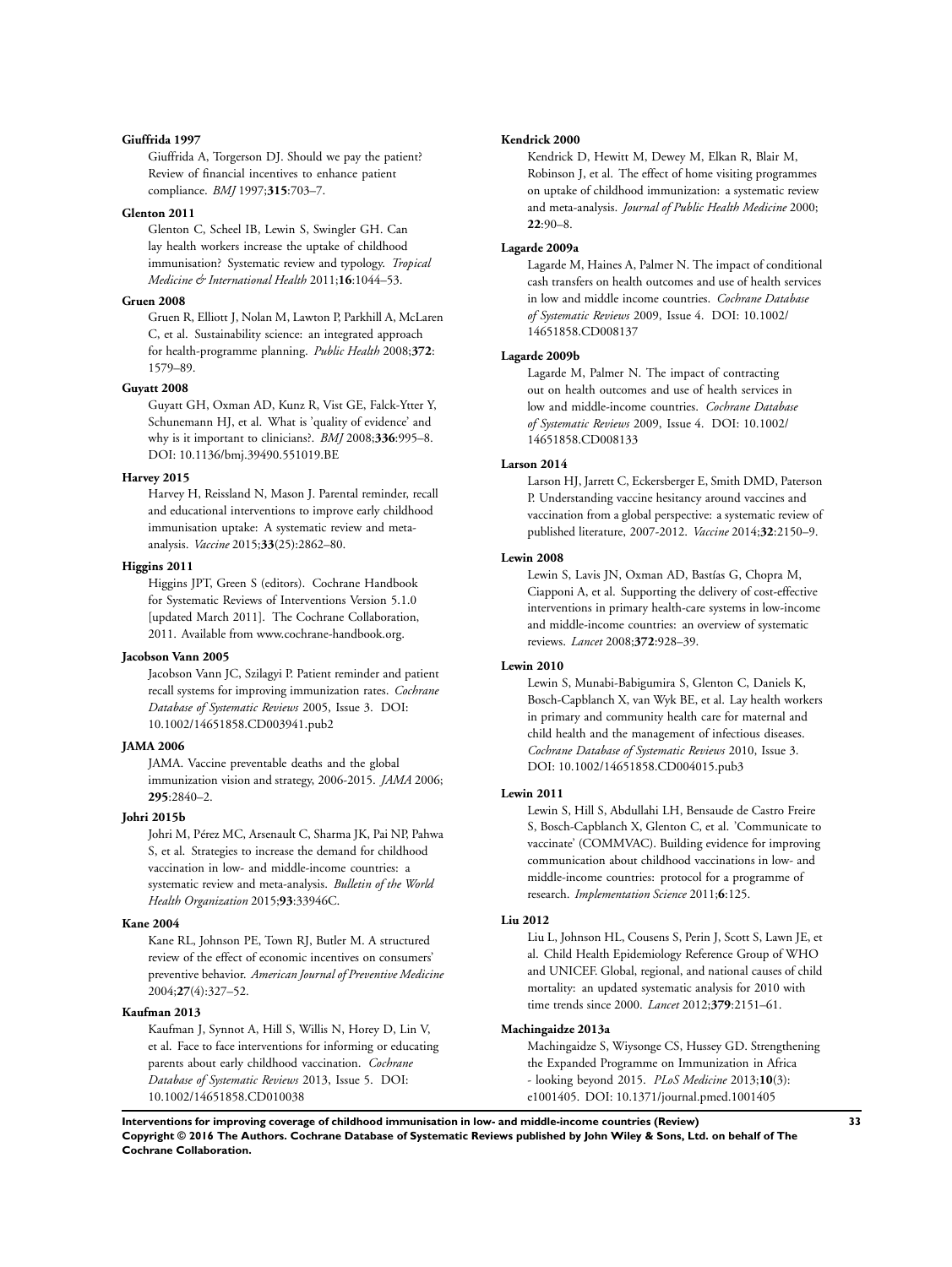#### **Machingaidze 2013b**

Machingaidze S, Rehfuess E, von Kries R, Hussey GD, Wiysonge CS. Understanding interventions for improving routine immunisation coverage in children in low- and middle-income countries: a systematic review protocol. *Systematic Reviews* 2013;**2**(1):106. DOI: 10.1186/ 2046-4053-2-106

#### **Machingaidze 2014**

Machingaidze S, Hussey GD, Wiysonge CS. Trends in the types and quality of childhood immunisations research output from Africa 1970-2010: mapping the evidence base. *BMC Health Services Research* 2014;**14**:52.

#### **Mills 2005**

Mills E, Jadad AR, Ross C, Wilson K. Systematic review of qualitative studies exploring parental beliefs and attitudes toward childhood vaccination identifies common barriers to vaccination. *Journal of Clinical Epidemiology* 2005;**58**: 1081–8.

#### **Munoz 2015**

Munoz DC, Llamas LM, Bosch-Capblanch X. Exposing concerns about vaccination in low- and middle-income countries: a systematic review. *International Journal of Public Health* 2015;**60**(7):767–80.

# **Nglazi 2014**

Nglazi M, Bekker LG, Wood R, Shey MS, Uthman OA, Wiysonge CS. The impact of mass media interventions on tuberculosis awareness, health seeking behavior and health service utilization. *BMJ Open* 2014;**4**:e004302.

#### **Okwo-Bele 2011**

Okwo-Bele JM, Cherian T. The Expanded Programme on Immunization: a lasting legacy of smallpox eradication. *Vaccine* 2011;**29**(Suppl 4):D74–9.

#### **Okwo-Bele 2012**

Okwo-Bele JM. Integrating immunization with other health interventions for greater impact: the right strategic choice. *Journal of Infectious Diseases* 2012;**205**(Suppl 1):S4–5.

#### **Pegurri 2005**

Pegurri E, Fox-Rushby JA, Damian W. The effects and costs of expanding the coverage of immunisation services in developing countries: a systematic literature review. *Vaccine* 2005;**23**:1624–35.

#### **Rainey 2011**

Rainey JJ, Watkinsa M, Rymana TK, Sandhua P, Boa A, Banerjee K. Reasons related to non-vaccination and undervaccination of children in low and middle income countries: findings from a systematic review of the published literature, 1999-2009. *Vaccine* 2011;**29**:8215–21.

# **Rao 1992**

Rao JN, Scott AJ. A simple method for analysis of clustered binary data. *Biometrics* 1992;**48**(2):577–85.

# **Ryman 2008**

Ryman TK, Dietz V, Cairns KL. Too little but not too late: results of a literature review to improve routine immunization programs in developing countries. *BMC Health Services Research* 2008;**8**:134.

#### **Saeterdal 2014**

Saeterdal I, Lewin S, Austvoll-Dahlgren A, Glenton C, Munabi-Babigumira S. Interventions aimed at communities to inform and/or educate about early childhood vaccination. *Cochrane Database of Systematic Reviews* 2014, Issue 11. DOI: 10.1002/14651858.CD010232

#### **SAGE 2015**

Strategic Advisory Group of Experts on Immunisation. 2015 Assessment report of the Global Vaccine Action Plan. www.who.int/immunization/global vaccine action plan/ SAGE GVAP Assessment Report 2015 EN.pdf (accessed on 7 December 2015).

#### **Shea 2009**

Shea B, Andersson N, Henry D. Increasing the demand for childhood vaccination in developing countries: a systematic review. *BMC International Health and Human Rights* 2009; **9**(Suppl 1):s5.

#### **Shediac-Rizkallah 1998**

Shediac-Rizkallah M, Bone L. Planning for the sustainability of community-based health programs: conceptual frameworks and future directions for research, practice and policy. *Health Education Research* 1998;**13**(1):87–107.

# **Siegfried 2010**

Siegfried N, Wiysonge CS, Pienaar D. Too little, too late: measles epidemic in South Africa. *Lancet* 2010;**376**:160.

#### **UNICEF 2015a**

UNICEF, WHO. Progress towards global immunisation goals 2013; summary presentation of key indicators, 2015. www.who.int/immunization/monitoring surveillance/ slidesglobalimmunization.pdf?ua=1 (accessed 30 May 2015).

#### **UNICEF 2015b**

UNICEF, WHO. Immunisation data; a statistical reference containing data through 2013. www.who.int/ immunization monitoring/Global Immunization Data.pdf (accessed 30 May 2015).

# **WHO 2012a**

World Health Organization. Global Vaccine Action Plan 2011-2020. www.who.int/immunization/ global vaccine action plan/en/ (accessed 7 December 2015).

#### **WHO 2012b**

World Health Organization. WHO Vaccine Preventable Diseases Monitoring System: 2012 global summary. apps.who.int/immunization monitoring/en/ globalsummary/countryprofileselect.cfm (accessed 18 October 2012).

### **WHO 2015**

World Health Organization. Global immunisation data. July 2015. www.who.int/immunization/ monitoring surveillance/Global Immunization Data.pdf? ua=1 (accessed on 7 December 2015).

**Interventions for improving coverage of childhood immunisation in low- and middle-income countries (Review) 34 Copyright © 2016 The Authors. Cochrane Database of Systematic Reviews published by John Wiley & Sons, Ltd. on behalf of The Cochrane Collaboration.**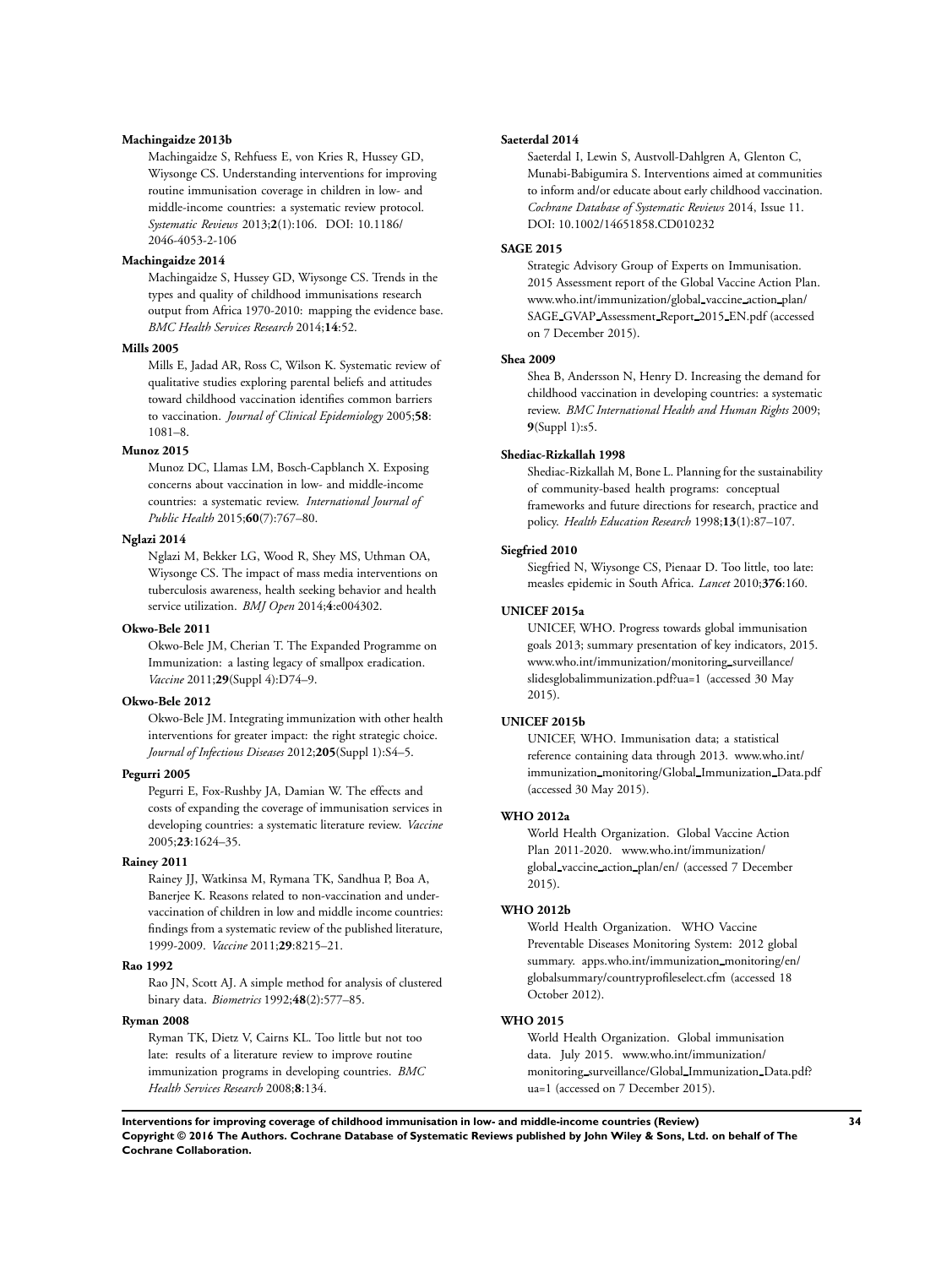#### **WHO-UNICEF 2009**

World Health Organization, United Nations Children's Fund. *State of the World's Vaccines and immunization*. 3rd Edition. Geneva, Switzerland: WHO, 2009.

#### **Willis 2013**

Willis N, Hill S, Kaufman J, Lewin S, Kis-Rigo J, De Castro Freire SB, et al. 'Communicate to vaccinate': the development of a taxonomy to organise the evidence of communication interventions to improve vaccination in low- and middle-income countries. *BMC International Health and Human Rights* 2013;**13**(23):37.

#### **Wiysonge 2005**

Wiysonge CS, Njamnshi AK, Nomo E, Shey MS. Eradication of poliomyelitis. *Lancet* 2005;**366**:1163–64.

#### **Wiysonge 2006**

Wiysonge CS, Nomo E, Mawo JN, Ticha JM. Accelerated measles control in sub-Saharan Africa. *Lancet* 2006;**367**: 394–95.

#### **Wiysonge 2012a**

Wiysonge CS, Ngcobo NJ, Jeena PM, Madhi SA, Schoub BD, Hawkridge A, et al. Advances in childhood immunisation in South Africa: where to now? Programme managers' views and evidence from systematic reviews. *BMC Public Health* 2012;**12**:578. DOI: 10.1186/ 1471-2458-12-578

#### **Wiysonge 2012b**

Wiysonge CS, Uthman OA, Ndumbe PM, Hussey GD. Individual and contextual factors associated with low

childhood immunisation coverage in sub-Saharan Africa: a multilevel analysis. *PLoS One* 2012;**7**:e37905. DOI: 10.1371/journal.pone.0037905

#### **Wiysonge 2013**

Wiysonge CS, Uthman OA, Ndumbe PM, Hussey GD. A bibliometric analysis of childhood immunisation research productivity in Africa since the onset of the Expanded Programme on Immunisation in 1974. *BMC Medicine* 2013;**11**:66.

#### **World Bank 2016**

The World Bank Group. Data. Countries and Economies. http://data.worldbank.org/country (accessed 22 June 2016).

#### **Zipursky 2010**

Zipursky S, Wiysonge CS, Hussey G. Knowledge and attitudes towards vaccines and immunization among adolescents in South Africa. *Human Vaccines* 2010;**6**: 455–61.

#### **References to other published versions of this review**

#### **Oyo-Ita 2011**

Oyo-Ita A, Nwachukwu CE, Oringanje C, Meremikwu MM. Interventions for improving coverage of child immunization in low- and middle-income countries. *Cochrane Database of Systematic Reviews* 2011, Issue 7. DOI: 10.1002/14651858.CD008145.pub2

∗ *Indicates the major publication for the study*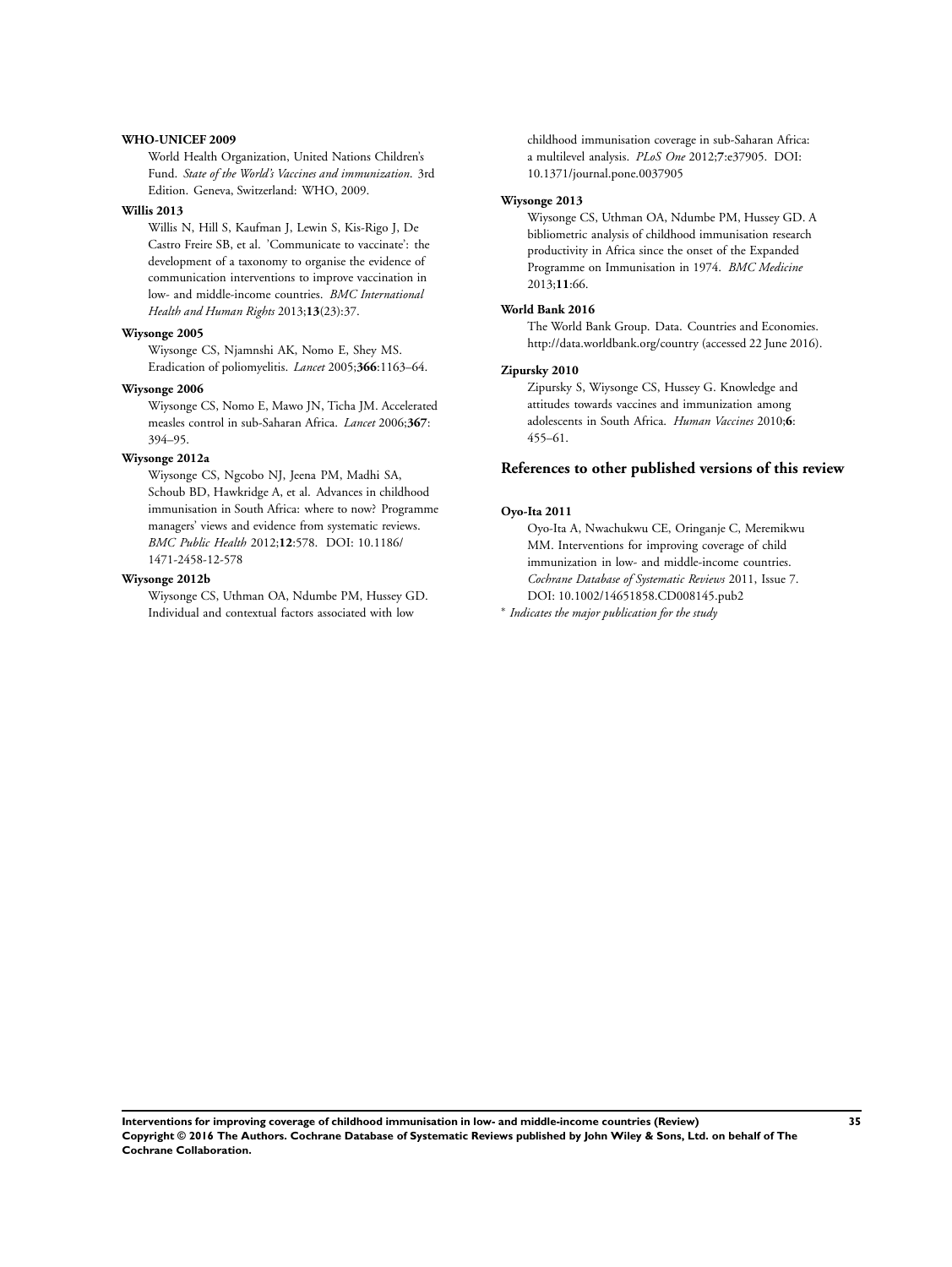## **CHARACTERISTICS OF STUDIES**

# **Characteristics of included studies** *[ordered by study ID]*

#### **[Andersson 2009](#page-29-0)**

| Methods                  | Cluster RCT in Pakistan                                                                                                                                                                                                                                                                                                                                                                                                                                                                                                                                                                                                                                                                                                                                                                                                                                                                                                                                                               |
|--------------------------|---------------------------------------------------------------------------------------------------------------------------------------------------------------------------------------------------------------------------------------------------------------------------------------------------------------------------------------------------------------------------------------------------------------------------------------------------------------------------------------------------------------------------------------------------------------------------------------------------------------------------------------------------------------------------------------------------------------------------------------------------------------------------------------------------------------------------------------------------------------------------------------------------------------------------------------------------------------------------------------|
| Participants             | Setting: Lasbela, 1 of the poorest districts in Balochistan Province in Pakistan<br>Aim: authors hypothesised that if the community accessed information on the cost-<br>benefits of immunisation, the uptake of vaccines would improve without requiring im-<br>provement in service delivery<br>Participants: 180 community groups with each group having 8-10 participants, both<br>male and female. Outcome measured in children aged 12-23 months; 911 children at<br>pre-intervention and 956 at post-intervention                                                                                                                                                                                                                                                                                                                                                                                                                                                              |
| Interventions            | <b>Intervention:</b> evidence-based discussion on immunisation in 18 clusters: trusted members<br>of the committee were selected for a 3-phased discussion. 9 field teams (facilitators) had<br>discussion with 180 community groups of 8-10 members each in 94 villages for the<br>intervention group. 3 phases of discussion were held with the community groups. First<br>phase the community groups discussed the situation of child immunisation in the union<br>council, the smallest unit of the local government system. Facilitators discussed the risk<br>of non-vaccination for measles with the community groups. Second phase, discussed<br>cost-benefits of vaccination and treatment of measles. Third stage featured discussion on<br>challenges of immunisation and identification of barriers and plans of action to increase<br>access for immunisation services and means of spreading the discussion on vaccination<br><b>Control:</b> usual care in 14 clusters |
| Outcomes                 | Proportion of 12-23 month olds who had received measles vaccination<br>Proportion of 12-23 month olds who had received full course of DPT                                                                                                                                                                                                                                                                                                                                                                                                                                                                                                                                                                                                                                                                                                                                                                                                                                             |
| Duration of intervention | August 2006 to May 2007 (9 months)                                                                                                                                                                                                                                                                                                                                                                                                                                                                                                                                                                                                                                                                                                                                                                                                                                                                                                                                                    |
| Notes                    | Follow-up after 1 year (baseline conducted in spring 2005; follow-up spring 2007)                                                                                                                                                                                                                                                                                                                                                                                                                                                                                                                                                                                                                                                                                                                                                                                                                                                                                                     |
| Risk of bias             |                                                                                                                                                                                                                                                                                                                                                                                                                                                                                                                                                                                                                                                                                                                                                                                                                                                                                                                                                                                       |

| <b>Bias</b>                                                                | Authors' judgement | Support for judgement                                                                                                                |
|----------------------------------------------------------------------------|--------------------|--------------------------------------------------------------------------------------------------------------------------------------|
| Random sequence generation (selection Low risk)<br>bias)                   |                    | Random number generator allocated baseline communities<br>to 18 intervention enumeration areas and 14 control enu-<br>meration areas |
| Allocation concealment (selection bias)                                    | Low risk           | Sequence concealed and intervention assigned centrally                                                                               |
| Blinding (performance bias and detection Low risk<br>bias)<br>All outcomes |                    | Interviewers did not know which clusters had received the<br>intervention, only the field co-ordinator knew                          |

**Interventions for improving coverage of childhood immunisation in low- and middle-income countries (Review) 36 Copyright © 2016 The Authors. Cochrane Database of Systematic Reviews published by John Wiley & Sons, Ltd. on behalf of The Cochrane Collaboration.**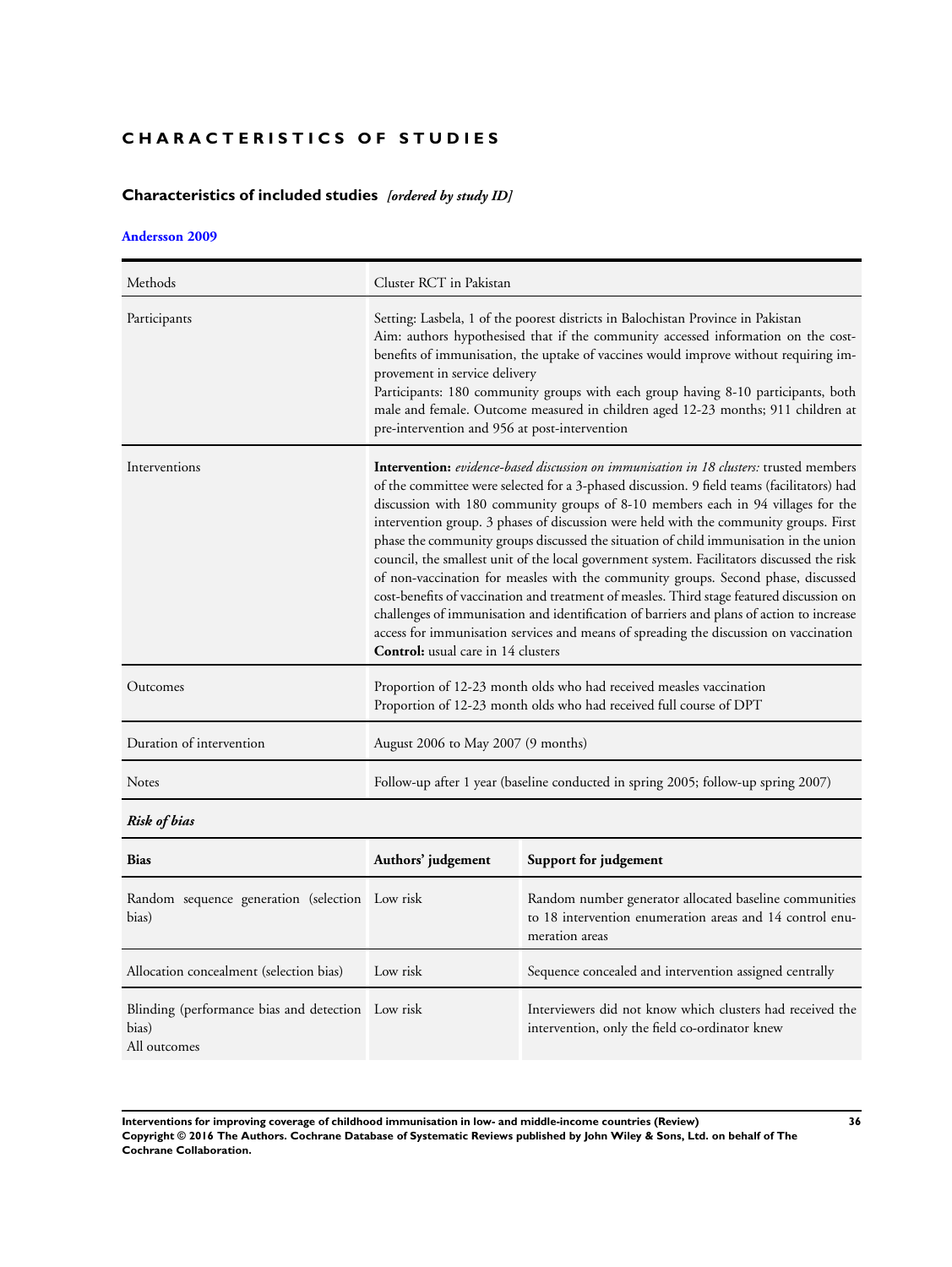## **[Andersson 2009](#page-29-0)** (*Continued)*

| Incomplete outcome data (attrition bias)<br>All outcomes     | Low risk     | Not applicable. Samples taken pre- and post-intervention                                                                                                                                                                                                                                                                                                                                                                                                                                                                                                                  |
|--------------------------------------------------------------|--------------|---------------------------------------------------------------------------------------------------------------------------------------------------------------------------------------------------------------------------------------------------------------------------------------------------------------------------------------------------------------------------------------------------------------------------------------------------------------------------------------------------------------------------------------------------------------------------|
| Selective reporting (reporting bias)                         | Unclear risk | Unclear what outcomes were stated in the protocol                                                                                                                                                                                                                                                                                                                                                                                                                                                                                                                         |
| Other bias                                                   | High risk    | "Although the facilitators discussed with participants their<br>plans for disseminating the discussions within their commu-<br>nities, the intervention did not make special provision for<br>the participants to 'take back' the discussion to others in the<br>community, relying rather on endogenous networks for the<br>information spill over." In addition, use of mothers' recall for<br>immunisation uptake may under estimate vaccine coverage<br>Unit of study was enumeration area, analysis done at partic-<br>ipant level; no adjustment for cluster effect |
| Baseline outcome measurements similar?                       | Low risk     | Yes                                                                                                                                                                                                                                                                                                                                                                                                                                                                                                                                                                       |
| Baseline characteristics similar?                            | Low risk     | Baseline characteristics similar except, "mothers willing to<br>travel to vaccinate", which was higher in the intervention<br>than the control group                                                                                                                                                                                                                                                                                                                                                                                                                      |
| Adequate protection against contamina- Unclear risk<br>tion? |              | Measure to prevent contamination not stated                                                                                                                                                                                                                                                                                                                                                                                                                                                                                                                               |

# **[Banerjee 2010](#page-29-0)**

| Methods       | Cluster RCT in India                                                                                                                                                                                                                                                                                                                                                                                                                                                                                                                                                                                                                                                                                                                                                                                                                                                                                                                                                                                                                                                                                                                                          |
|---------------|---------------------------------------------------------------------------------------------------------------------------------------------------------------------------------------------------------------------------------------------------------------------------------------------------------------------------------------------------------------------------------------------------------------------------------------------------------------------------------------------------------------------------------------------------------------------------------------------------------------------------------------------------------------------------------------------------------------------------------------------------------------------------------------------------------------------------------------------------------------------------------------------------------------------------------------------------------------------------------------------------------------------------------------------------------------------------------------------------------------------------------------------------------------|
| Participants  | Setting: disadvantaged rural community in Udiapur, India with 2% immunisation cov-<br>erage<br>Aim: to test the effect of reliable supply of free immunisation services and incentive to<br>improve vaccine demand in a resource-poor setting<br>Participants: 1640 children aged 0-6 months at baseline or 1-3 years at the endpoint<br>survey                                                                                                                                                                                                                                                                                                                                                                                                                                                                                                                                                                                                                                                                                                                                                                                                               |
| Interventions | <b>Intervention A:</b> once monthly reliable immunisation camp without incentive (379 chil-<br>dren from 30 villages at endpoint). Intervention focused on establishing regular avail-<br>ability of immunisation services. Consisted of a mobile immunisation team, including a<br>nurse and assistant, who conducted monthly immunisation camps in the villages. Camp<br>held on a fixed date every month at a fixed time (11 am to 2 pm). Presence of nurse and<br>assistant verified by requirement of timed and dated pictures of them in the villages and<br>by regular monitoring<br>Intervention B: once monthly reliable immunisation camp with small incentives con-<br>sisting of raw lentils and metal plates for completion of schedule (382 children from 30<br>villages at endpoint). Intervention used the same infrastructure as intervention A but in<br>addition offered parents 1 kg of raw lentils per immunisation administered and a set of<br>"thalis" (metal plates used for meals) on completion of a child's full immunisation. Value<br>of the lentils about USD1, equivalent to three-quarters of 1 day's wage, and the value of |

**Interventions for improving coverage of childhood immunisation in low- and middle-income countries (Review) 37 Copyright © 2016 The Authors. Cochrane Database of Systematic Reviews published by John Wiley & Sons, Ltd. on behalf of The Cochrane Collaboration.**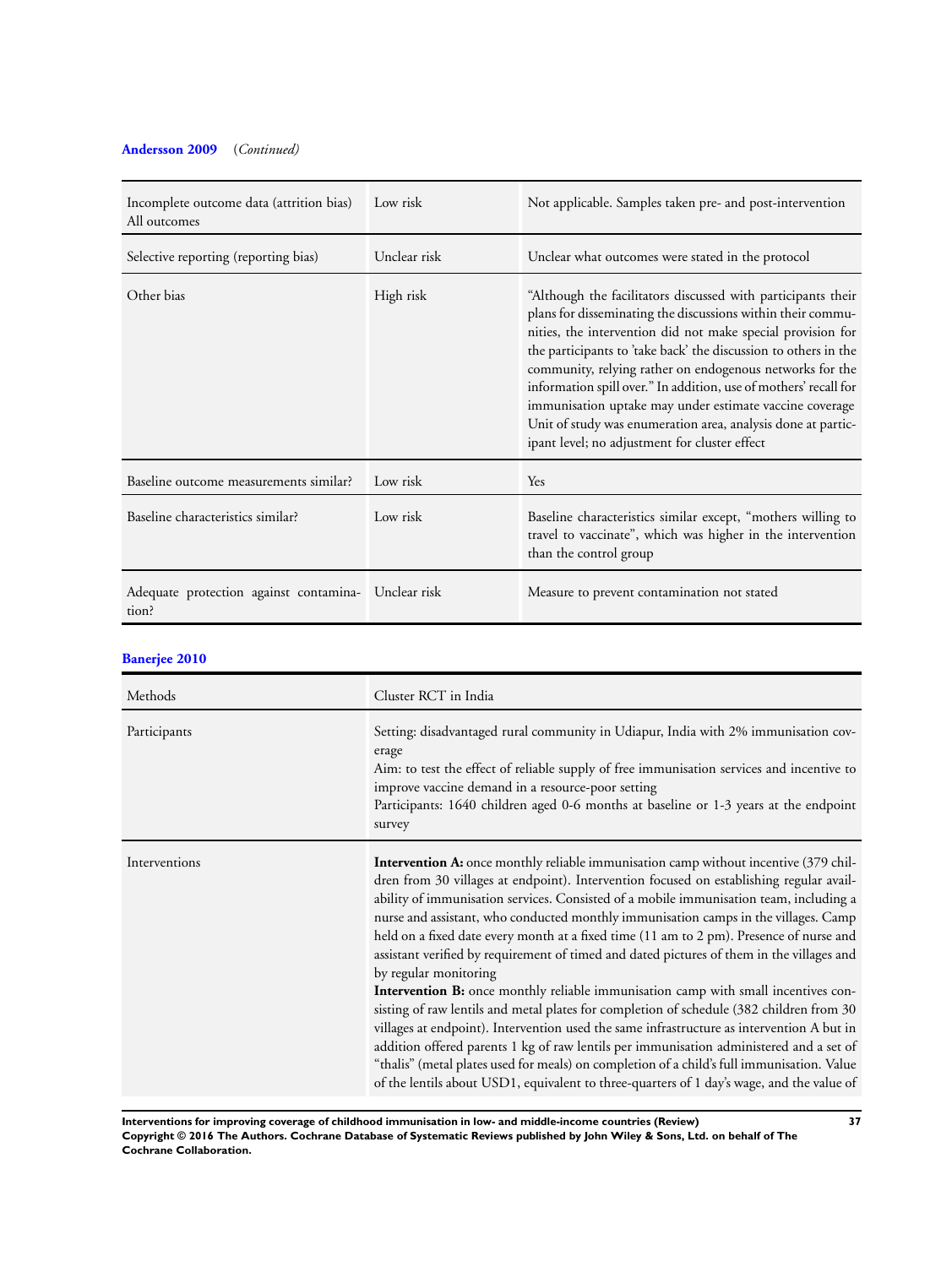# **[Banerjee 2010](#page-29-0)** (*Continued)*

|                          | the "thalis" about USD2<br><b>Control:</b> no intervention (860 children in 74 villages at endpoint)                                                                                                                                                                                                                                                                                               |
|--------------------------|----------------------------------------------------------------------------------------------------------------------------------------------------------------------------------------------------------------------------------------------------------------------------------------------------------------------------------------------------------------------------------------------------|
| <b>Outcomes</b>          | Probability of receiving at least 1 immunisation (excluding OPV, which almost all chil-<br>dren received)<br>Presence of the BCG scar<br>Number of immunisations received<br>Probability of being fully immunised. A fully immunised child received all the vaccines<br>in the EPI schedule (1 dose of BCG, 3 doses of DTP, 3 doses of OPV, and 1 dose of<br>measles vaccine) by the age of 1 year |
| Duration of intervention | 18 months                                                                                                                                                                                                                                                                                                                                                                                          |
| <b>Notes</b>             | Study conducted in rural state of Rajasthan, India                                                                                                                                                                                                                                                                                                                                                 |

# *Risk of bias*

| <b>Bias</b>                                                                | Authors' judgement | Support for judgement                                                                                                                                                                                                                                                                                                                                                                                                                                                                               |
|----------------------------------------------------------------------------|--------------------|-----------------------------------------------------------------------------------------------------------------------------------------------------------------------------------------------------------------------------------------------------------------------------------------------------------------------------------------------------------------------------------------------------------------------------------------------------------------------------------------------------|
| Random sequence generation (selection Low risk<br>bias)                    |                    | "Using the random number generator in the statistical package<br>Stata (version 9), and after stratification by geographical block<br>(the administrative unit above the village), one author (ED)<br>randomly selected 30 of the 134 study villages to receive inter-<br>vention A and 30 to receive intervention B. The 74 remaining<br>villages were control villages and received no additional inter-<br>vention"                                                                              |
| Allocation concealment (selection bias)                                    | Low risk           | "Within each village, a household census was conducted, and 30<br>households containing children aged 0-5 years were randomly<br>selected with a random number generator to be part of the<br>sample. The same households were surveyed again at the end<br>point. The criterion for inclusion of a child in this study was<br>to belong to a sampled household and to be aged 1-3 at the<br>end point of the study (main sample) or to have been aged 0-6<br>months at baseline (baseline cohort)" |
| Blinding (performance bias and detection Low risk<br>bias)<br>All outcomes |                    | "The allocation of villages to treatment or control was not blind.<br>Surveys were undertaken in randomly selected households at<br>baseline and about 18 months after the interventions started<br>(end point) Interviewers did not know which villages be-<br>longed to which intervention (or control) group"                                                                                                                                                                                    |
| Incomplete outcome data (attrition bias)<br>All outcomes                   | High risk          | Households lost between baseline and endpoint: 16% (71/453)<br>in intervention A group, 17% (72/481) in intervention B group,<br>and 17% (210/1224) in control group; 17% (363/2158) overall                                                                                                                                                                                                                                                                                                        |
| Selective reporting (reporting bias)                                       | Unclear risk       | Protocol not available                                                                                                                                                                                                                                                                                                                                                                                                                                                                              |
| Other bias                                                                 | Low risk           | None                                                                                                                                                                                                                                                                                                                                                                                                                                                                                                |

**Interventions for improving coverage of childhood immunisation in low- and middle-income countries (Review) 38 Copyright © 2016 The Authors. Cochrane Database of Systematic Reviews published by John Wiley & Sons, Ltd. on behalf of The Cochrane Collaboration.**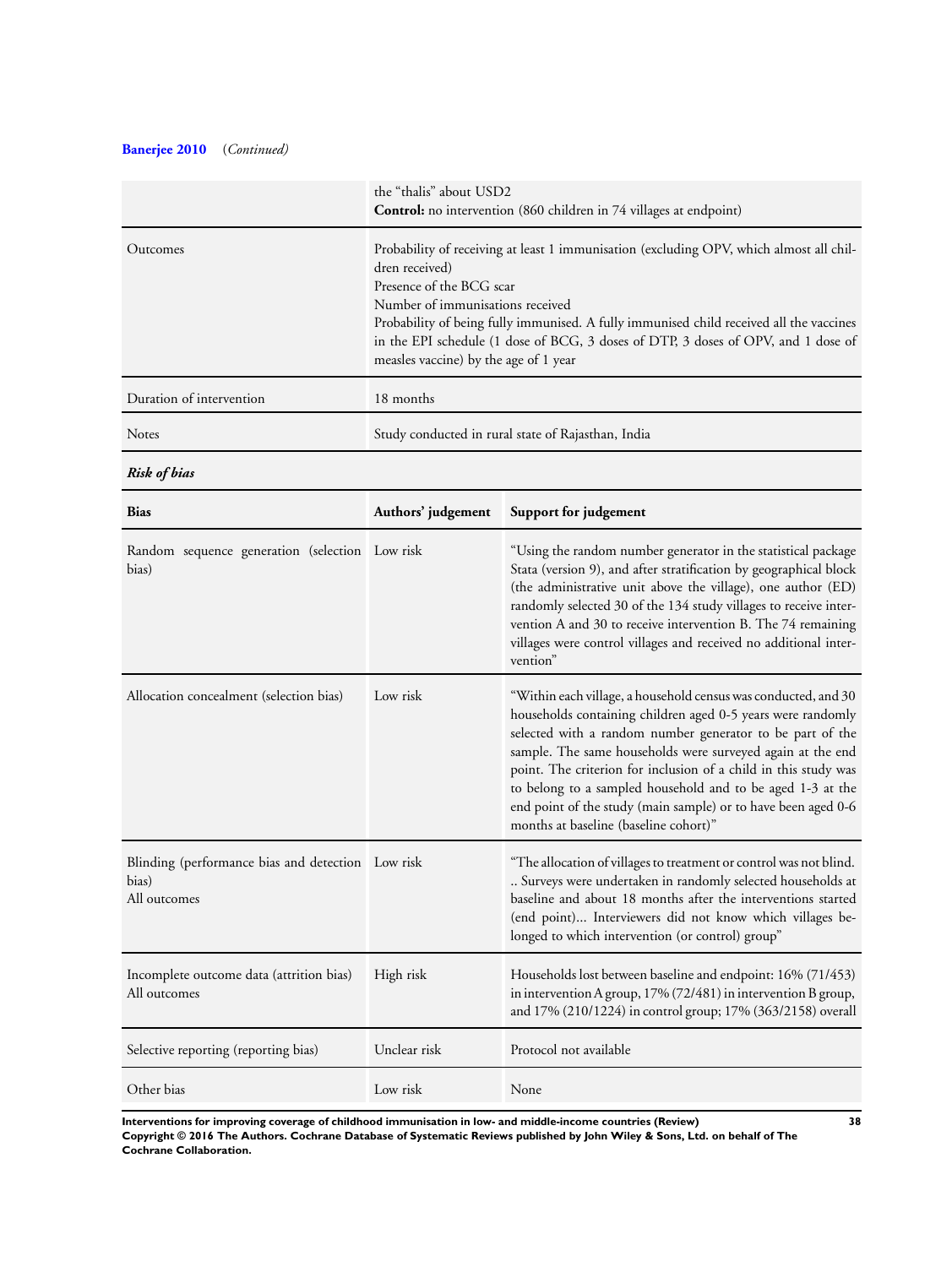# **[Banerjee 2010](#page-29-0)** (*Continued)*

| Baseline outcome measurements similar?                   | Low risk | Yes                                                                                                                                                      |
|----------------------------------------------------------|----------|----------------------------------------------------------------------------------------------------------------------------------------------------------|
| Baseline characteristics similar?                        | Low risk | Yes                                                                                                                                                      |
| Adequate protection against contamina- Low risk<br>tion? |          | "Villages from all three treatment groups were sufficiently far<br>from each other (over 20 km) so we expected no contamination<br>between the villages" |

## **[Barham 2005](#page-29-0)**

| Methods                  | Cluster RCT in Mexico                                                                                                                                                                                                                                                                                                                                                                                                                  |
|--------------------------|----------------------------------------------------------------------------------------------------------------------------------------------------------------------------------------------------------------------------------------------------------------------------------------------------------------------------------------------------------------------------------------------------------------------------------------|
| Participants             | Setting: Nicaragua, Mexico with immunisation rate > 90%<br>Participants: 506/50,000 eligible villages randomly chosen<br>Intervention groups: selected from 320 communities<br>Control group: selected from 186 communities<br>Value of the transfers: USD25, adding 20-30% to the household income                                                                                                                                    |
| Interventions            | Intervention: 2 cash transfers every 2 months; 1 general and 1 depending on school<br>attendance<br>1. nutrition component: food supplements for children aged 4-23 months, under-<br>weight children aged 2-4 years, and pregnant and lactating women in beneficiary<br>households<br>2. health component: regular healthcare appointments in health centres for the<br>whole family<br>3. education component<br>Control: Usual care |
| Outcomes                 | Immunisation full coverage of children aged 12-23 months with 3 doses of DPT, BCG,<br>and measles vaccines                                                                                                                                                                                                                                                                                                                             |
| Duration of intervention | $12-35$ months                                                                                                                                                                                                                                                                                                                                                                                                                         |
| <b>Notes</b>             | The controls should originally have acted as controls for 2 years, but for political reasons<br>intervention in control communities occurred in late 1999 so only 18 months of com-<br>parison was possible and the control communities were, therefore, considered as cross-<br>over intervention communities after 1 year of observation                                                                                             |
| Risk of bias             |                                                                                                                                                                                                                                                                                                                                                                                                                                        |

| <b>Bias</b>                                                 | Authors' judgement | Support for judgement              |
|-------------------------------------------------------------|--------------------|------------------------------------|
| Random sequence generation (selection Unclear risk<br>bias) |                    | Method of randomisation not stated |
| Allocation concealment (selection bias)                     | High risk          | Not stated                         |

**Interventions for improving coverage of childhood immunisation in low- and middle-income countries (Review) 39 Copyright © 2016 The Authors. Cochrane Database of Systematic Reviews published by John Wiley & Sons, Ltd. on behalf of The Cochrane Collaboration.**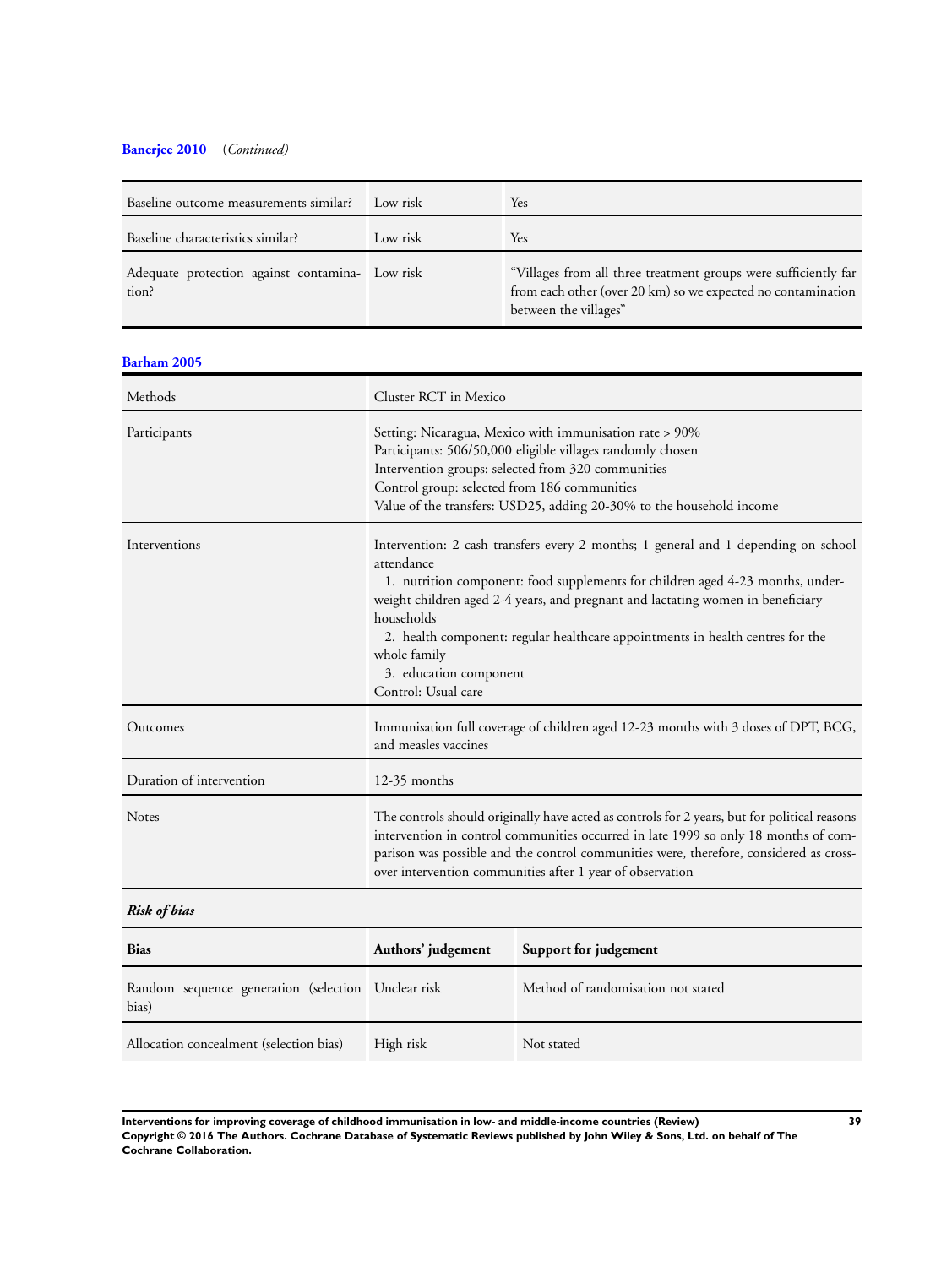# **[Barham 2005](#page-29-0)** (*Continued)*

| Blinding (performance bias and detection High risk<br>bias)<br>All outcomes |              | Study was not blinded                                       |
|-----------------------------------------------------------------------------|--------------|-------------------------------------------------------------|
| Incomplete outcome data (attrition bias)<br>All outcomes                    | Unclear risk | Not applicable                                              |
| Selective reporting (reporting bias)                                        | Unclear risk | Study protocol not seen                                     |
|                                                                             |              |                                                             |
| Other bias                                                                  | Unclear risk | Not stated                                                  |
| Baseline outcome measurements similar?                                      | High risk    | Baseline level of vaccination rate lower in treatment group |
| Baseline characteristics similar?                                           | Low risk     | Yes                                                         |

#### **[Bolam 1998](#page-29-0)**

| Methods                  | RCT in Nepal                                                                                                                                                                                                                                                                                                                                                                                                                                                                                                                                           |
|--------------------------|--------------------------------------------------------------------------------------------------------------------------------------------------------------------------------------------------------------------------------------------------------------------------------------------------------------------------------------------------------------------------------------------------------------------------------------------------------------------------------------------------------------------------------------------------------|
| Participants             | Setting: main maternity hospital in Kathmandu, Nepal<br>Aim: tested the effectiveness of 1-to-1 health education with perinatal mothers in a<br>hospital setting in Nepal on infant care and family planning<br>Participants: 540 post-partum women                                                                                                                                                                                                                                                                                                    |
| Interventions            | Intervention A: 20 minute, 1-to-1 health education immediately after birth and 3<br>months later<br><b>Intervention B:</b> 20 minute, 1-to-1 health education at birth only<br><b>Intervention C:</b> 20 minute, 1-to-1 health education at 3 months only<br><b>Intervention D:</b> control (no individual health education)                                                                                                                                                                                                                           |
| Outcomes                 | Duration of exclusive breastfeeding<br>Appropriate immunisation of infant<br>Knowledge of oral rehydration solution and need to continue breastfeeding in diarrhoea<br>Knowledge of infant signs suggesting pneumonia<br>Uptake of postnatal family planning                                                                                                                                                                                                                                                                                           |
| Duration of intervention | 20-minute, individual health education at birth and 3 months later. Outcomes assessed<br>at 3 and 6 months                                                                                                                                                                                                                                                                                                                                                                                                                                             |
| <b>Notes</b>             | First education session conducted in quiet room before discharge from hospital. Second<br>education session conducted in the mothers' home 3 months after delivery. Although<br>the health education given at birth and 3 months covered broadly the same areas, more<br>emphasis was placed on the importance of exclusive breastfeeding in the first session and<br>on the need for family planning in the second session. Topics covered were infant feed-<br>ing, treatment of diarrhoea, recognition of and response to symptoms suggesting acute |

**Interventions for improving coverage of childhood immunisation in low- and middle-income countries (Review) 40 Copyright © 2016 The Authors. Cochrane Database of Systematic Reviews published by John Wiley & Sons, Ltd. on behalf of The Cochrane Collaboration.**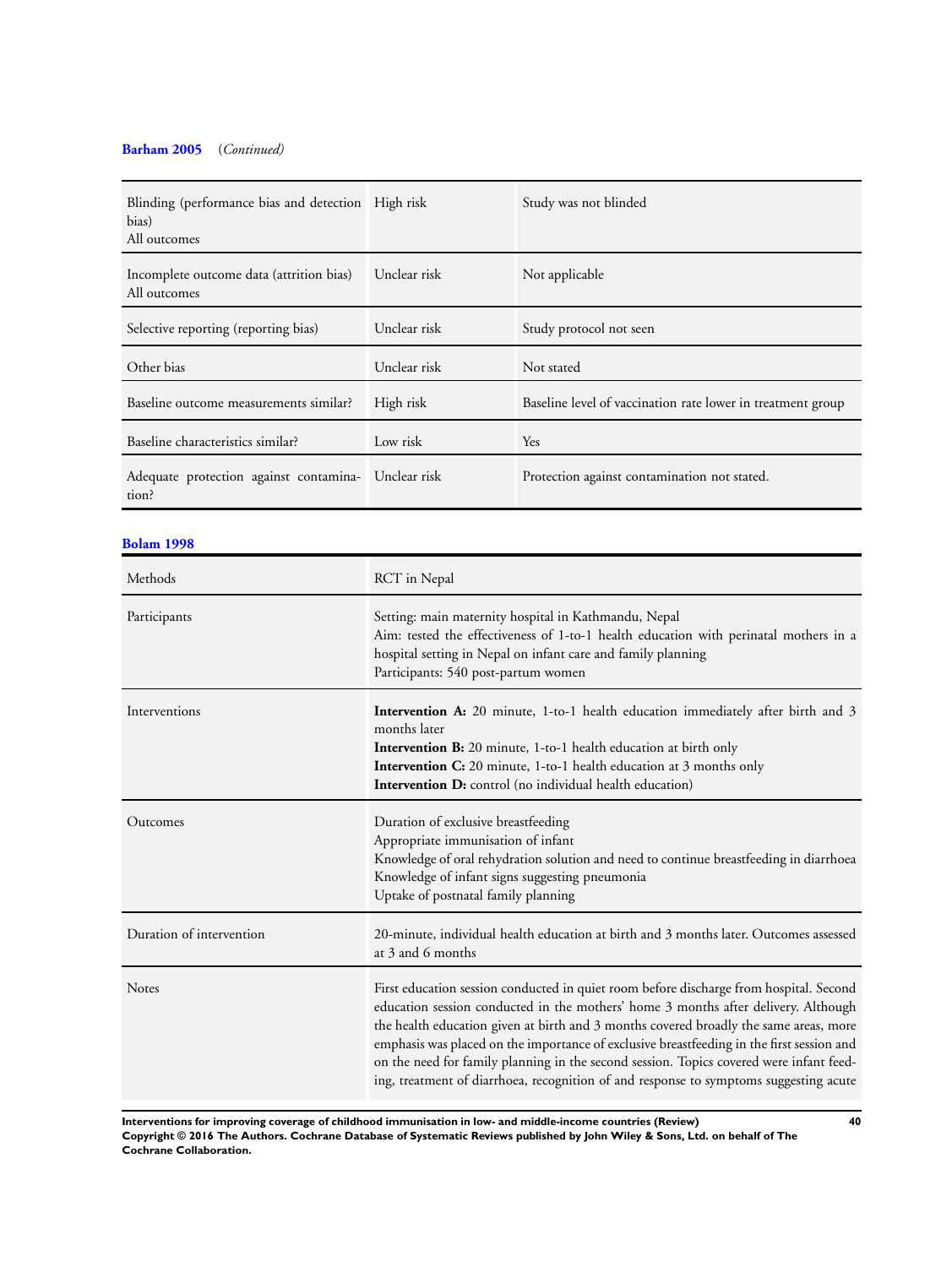## **[Bolam 1998](#page-29-0)** (*Continued)*

respiratory infection in young infants, importance of immunisation, and importance of contraception after the puerperium. At the end of each session, health educator repeated the key messages covered and asked mother if she had any other questions

| <b>Risk of bias</b>                                                        |                    |                                                                                                                                                                                                                                                                                                                                                                                                                              |
|----------------------------------------------------------------------------|--------------------|------------------------------------------------------------------------------------------------------------------------------------------------------------------------------------------------------------------------------------------------------------------------------------------------------------------------------------------------------------------------------------------------------------------------------|
| <b>Bias</b>                                                                | Authors' judgement | Support for judgement                                                                                                                                                                                                                                                                                                                                                                                                        |
| Random sequence generation (selection Low risk<br>bias)                    |                    | "Restricted randomisation was used in blocks of 20, each block<br>consisting of a random ordering of the numbers 019. Numbers<br>04, 59, 1014, and 1519 were assigned to groups A to D respec-<br>tively"                                                                                                                                                                                                                    |
| Allocation concealment (selection bias)                                    | Unclear risk       | "Timing of assignment was when a mother was identified by the<br>research team either in labour or shortly after delivery. The de-<br>tails of allocation to groups for consecutively recruited mothers<br>were in sealed envelopes The generator of the assignment was<br>not involved in the execution of the allocation"                                                                                                  |
| Blinding (performance bias and detection Low risk<br>bias)<br>All outcomes |                    | "The mothers recruited and the health educators were not blind<br>to the assignment of mothers to different groups. The outcome<br>assessors were always blind to the assignment at both the 3 and 6<br>month follow up visits. Staff who were involved in data collection<br>at the 3 month follow up were not involved in data collection<br>at 6 months. The data analysts were not blind to the coding of<br>the groups" |
| Incomplete outcome data (attrition bias)<br>All outcomes                   | High risk          | Each of the 4 groups (A-D) had 135 women. At 6 months,<br>percentage of women lost-to-follow-up was 29% in group A,<br>21% in B, 26% in C, and 24% in D                                                                                                                                                                                                                                                                      |
| Selective reporting (reporting bias)                                       | Unclear risk       | Protocol not available                                                                                                                                                                                                                                                                                                                                                                                                       |
| Other bias                                                                 | Low risk           | None                                                                                                                                                                                                                                                                                                                                                                                                                         |
| Baseline outcome measurements similar?                                     | Low risk           | Not applicable                                                                                                                                                                                                                                                                                                                                                                                                               |
| Baseline characteristics similar?                                          | Low risk           | Yes                                                                                                                                                                                                                                                                                                                                                                                                                          |
| Adequate protection against contamina- Low risk<br>tion?                   |                    | Yes                                                                                                                                                                                                                                                                                                                                                                                                                          |

**Interventions for improving coverage of childhood immunisation in low- and middle-income countries (Review) 41 Copyright © 2016 The Authors. Cochrane Database of Systematic Reviews published by John Wiley & Sons, Ltd. on behalf of The Cochrane Collaboration.**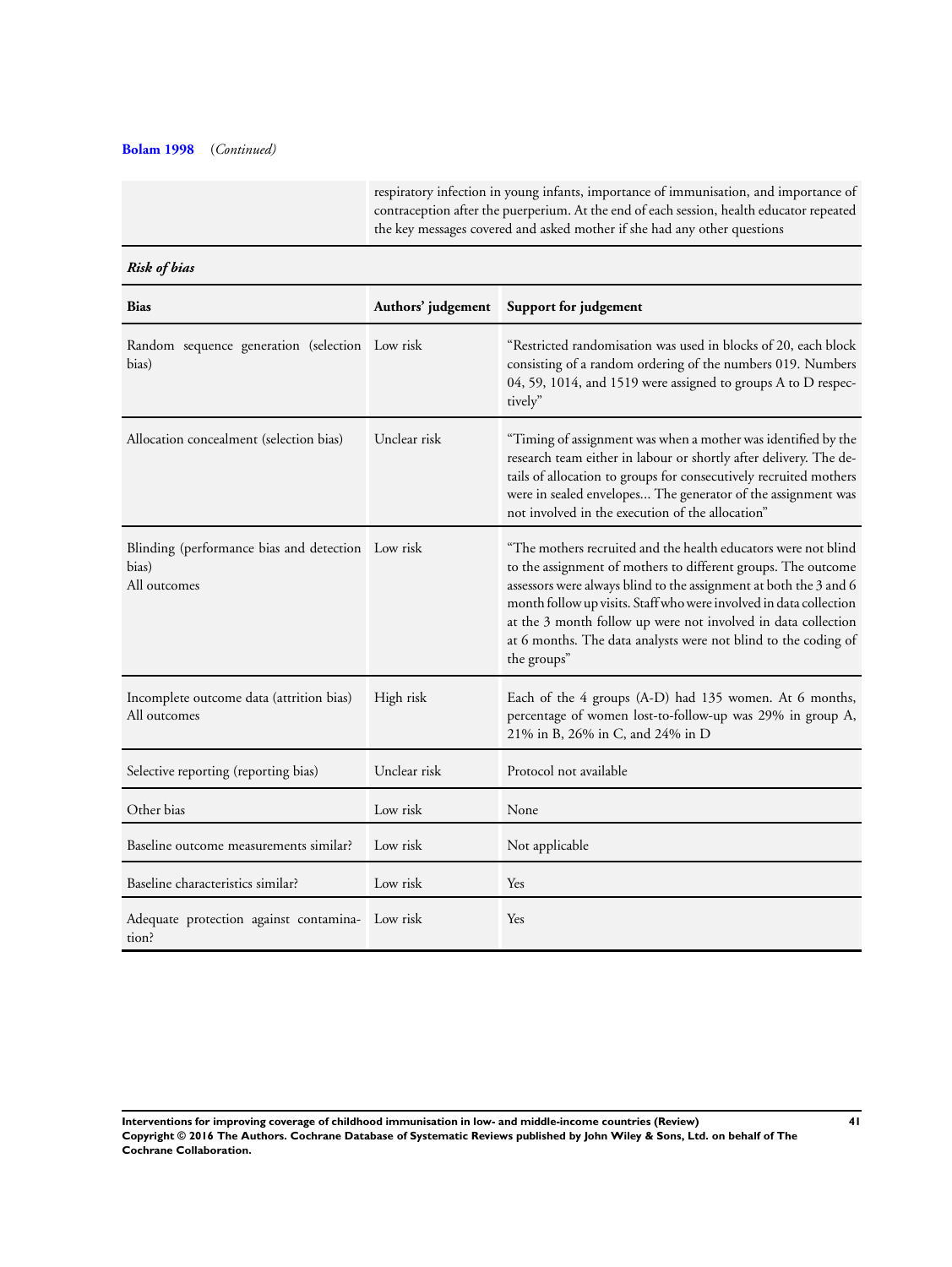**[Brugha 1996](#page-29-0)**

| Methods                  | Matched and cluster RCT in Ghana                                                                                                                                                                                                                                                                                                                                                                                                                                                                                                                                                                                                                                                                                                                                |  |
|--------------------------|-----------------------------------------------------------------------------------------------------------------------------------------------------------------------------------------------------------------------------------------------------------------------------------------------------------------------------------------------------------------------------------------------------------------------------------------------------------------------------------------------------------------------------------------------------------------------------------------------------------------------------------------------------------------------------------------------------------------------------------------------------------------|--|
| Participants             | Setting: urban settings in Ghana with regular immunisation services<br>Aim: addressing low immunisation coverage in spite of developed immunisation infras-<br>tructure<br>Participants: children aged 12-18 months. Included 200 mother-and-child pairs in the<br>intervention group and 219 in the control group                                                                                                                                                                                                                                                                                                                                                                                                                                              |  |
| Interventions            | <b>Intervention:</b> home visits in 30 clusters. During home visits, interviewers (university<br>students) administered questionnaires to mothers or female caregivers and fathers or<br>male caregivers of children aged 12-18 months. Immunisations recorded from road-to-<br>health card or clinic record (if card was missing) in a register. All respondents advised to<br>bring identified children who had not completed immunisation schedule to the clinic<br>for immunisation. A referral note was given to each child to bring to the clinic. Children<br>who failed to complete immunisation were identified from the register and a maximum<br>of 3 home visits made to each child within 6 months<br><b>Control:</b> standard care in 30 clusters |  |
| Outcomes                 | Completion of polio1, OPV3, and measles<br>Completion of schedule                                                                                                                                                                                                                                                                                                                                                                                                                                                                                                                                                                                                                                                                                               |  |
| Duration of intervention | 6 months                                                                                                                                                                                                                                                                                                                                                                                                                                                                                                                                                                                                                                                                                                                                                        |  |
| <b>Notes</b>             | 6 months of follow-up                                                                                                                                                                                                                                                                                                                                                                                                                                                                                                                                                                                                                                                                                                                                           |  |

*Risk of bias*

| <b>Bias</b>                                                                 | Authors' judgement | Support for judgement                                                                                                                                                                                      |
|-----------------------------------------------------------------------------|--------------------|------------------------------------------------------------------------------------------------------------------------------------------------------------------------------------------------------------|
| Random sequence generation (selection Unclear risk<br>bias)                 |                    | "Contiguous clusters were paired, as far as pos-<br>sible within enumeration areas, and one of each<br>pair of clusters was randomly chosen for the sur-<br>$vey$ "                                        |
| Allocation concealment (selection bias)                                     | Unclear risk       | Unclear                                                                                                                                                                                                    |
| Blinding (performance bias and detection High risk<br>bias)<br>All outcomes |                    | Neither the provider nor the child was blinded                                                                                                                                                             |
| Incomplete outcome data (attrition bias)<br>All outcomes                    | Unclear risk       | Lost to follow-up not accounted for                                                                                                                                                                        |
| Selective reporting (reporting bias)                                        | Unclear risk       | Unclear what outcomes were stated in protocol                                                                                                                                                              |
| Other bias                                                                  | High risk          | Children in registered and unregistered houses<br>included in intervention group but only children<br>in registered houses included in control group<br>Analysis done at cluster level; also took matching |

**Interventions for improving coverage of childhood immunisation in low- and middle-income countries (Review) 42 Copyright © 2016 The Authors. Cochrane Database of Systematic Reviews published by John Wiley & Sons, Ltd. on behalf of The Cochrane Collaboration.**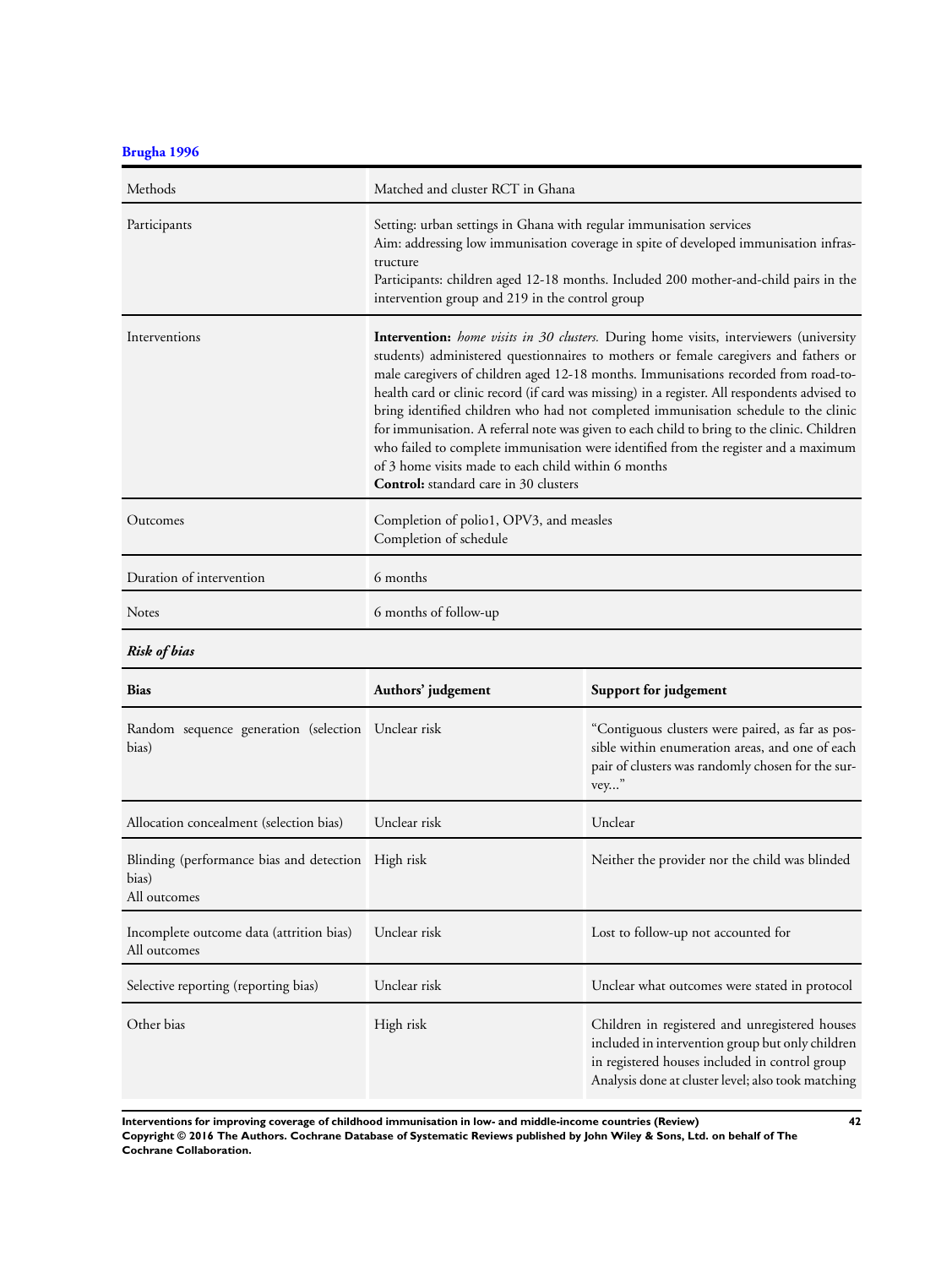# **[Brugha 1996](#page-29-0)** (*Continued)*

|                                                              |          | into account at analysis                                                                                                                                     |
|--------------------------------------------------------------|----------|--------------------------------------------------------------------------------------------------------------------------------------------------------------|
| Baseline outcome measurements similar?                       | Low risk | Baseline immunisation coverage in the 2 groups<br>were not statistically significant                                                                         |
| Baseline characteristics similar?                            | Low risk | <b>Yes</b>                                                                                                                                                   |
| Adequate protection against contamina- Unclear risk<br>tion? |          | Though "contiguous clusters were paired as far<br>as possible within the enumeration area", it was<br>unclear if they were protected from contamina-<br>tion |

#### **[Dicko 2011](#page-29-0)**

| Methods                  | Cluster RCT in Mali                                                                                                                                                                                                                                                                                                                                                                                                                                                                                                                                                             |
|--------------------------|---------------------------------------------------------------------------------------------------------------------------------------------------------------------------------------------------------------------------------------------------------------------------------------------------------------------------------------------------------------------------------------------------------------------------------------------------------------------------------------------------------------------------------------------------------------------------------|
| Participants             | Setting: Kolokani, a district in Mali hyperendemic for malaria and with immunisation<br>level $< 50\%$<br>Participants: children aged 0-23 months                                                                                                                                                                                                                                                                                                                                                                                                                               |
| Interventions            | <b>Intervention:</b> intermittent preventive treatment of malaria in infants (in 11 clusters), i.<br>e. administration to infants of 1/2 tablet of sulphadoxine-pyrimethamine along with EPI<br>vaccines (DTP2, DTP3 and measles/yellow fever vaccine). Communities leaders were<br>sensitised and health staff were trained. Supports for child health interventions were mod-<br>ified to allow the recording of the administration of the sulphadoxine-pyrimethamine<br>along with EPI vaccines and the health interventions<br><b>Control:</b> standard care in 11 clusters |
| Outcomes                 | Proportion of 9-23 months old children completely immunised with BCG, 3 doses of<br>DTP, 1 dose of measles, and yellow fever vaccines                                                                                                                                                                                                                                                                                                                                                                                                                                           |
| Duration of intervention | 12 months                                                                                                                                                                                                                                                                                                                                                                                                                                                                                                                                                                       |
| <b>Notes</b>             | Study conducted from December 2006 to December 2007. Sample size for the baseline<br>survey estimated using the following assumptions. Based on a precision of 6% and alpha<br>error of 5% and DTP3 coverage of two-thirds (67%), a sample of 472 children was<br>selected using a cluster effect of 2. This sample size was doubled to take into account<br>analysis for specific age categories and increased by 10% to take into account missing<br>information, making a total sample size of 1050 children aged 0-23 months                                                |

# *Risk of bias*

| <b>Bias</b>                                              | Authors' judgement Support for judgement                                                                                                                                                                                                                                                                                              |
|----------------------------------------------------------|---------------------------------------------------------------------------------------------------------------------------------------------------------------------------------------------------------------------------------------------------------------------------------------------------------------------------------------|
| Random sequence generation (selection Low risk)<br>bias) | Simple balloting. "The health areas were numbered from 1 to 22<br>and each number was written on piece of paper that was folded.<br>The 22 pieces of paper were then mixed and placed in box and<br>11 of them were randomly drawn to serve as intervention areas<br>by one of the trainees in presence of the representatives of the |

**Interventions for improving coverage of childhood immunisation in low- and middle-income countries (Review) 43 Copyright © 2016 The Authors. Cochrane Database of Systematic Reviews published by John Wiley & Sons, Ltd. on behalf of The Cochrane Collaboration.**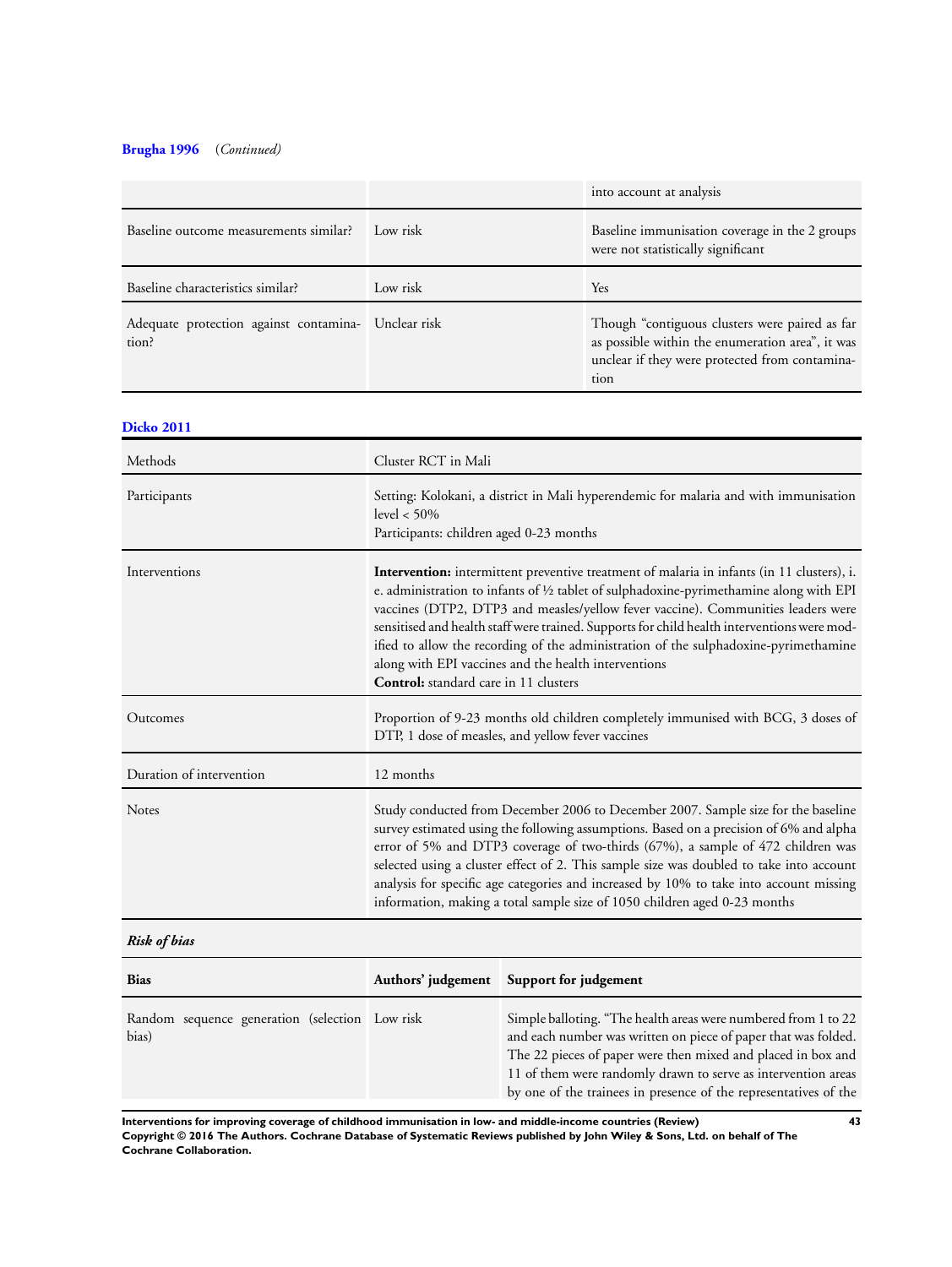# **[Dicko 2011](#page-29-0)** (*Continued)*

|                                                                             |           | 22 communities' health centres"                                                                                                                                                                                                                                                                                                                                                                          |
|-----------------------------------------------------------------------------|-----------|----------------------------------------------------------------------------------------------------------------------------------------------------------------------------------------------------------------------------------------------------------------------------------------------------------------------------------------------------------------------------------------------------------|
| Allocation concealment (selection bias)                                     | High risk | "The study was an open cluster-randomised trial The health<br>areas were numbered from 1 to 22 and each number was written<br>on piece of paper that was folded. The 22 pieces of paper were<br>then mixed and placed in box and 11 of them were randomly<br>drawn to serve as intervention areas by one of the trainees in<br>presence of the representatives of the 22 communities' health<br>centres" |
| Blinding (performance bias and detection High risk<br>bias)<br>All outcomes |           | Study was open cluster-randomised trial. 2 cross-sectional sur-<br>veys (using the WHO method of evaluation of vaccine coverage)<br>performed, 1 at baseline and 1 after 1 year of the intervention.<br>Did not state whether the people conducting the survey were<br>aware of the treatment allocations or not                                                                                         |
| Incomplete outcome data (attrition bias)<br>All outcomes                    | Low risk  | Not applicable; 2 independent samples taken pre- and post-<br>intervention                                                                                                                                                                                                                                                                                                                               |
| Selective reporting (reporting bias)                                        | Low risk  | No selective reporting                                                                                                                                                                                                                                                                                                                                                                                   |
| Other bias                                                                  | Low risk  | None                                                                                                                                                                                                                                                                                                                                                                                                     |
| Baseline outcome measurements similar?                                      | High risk | No. Difference was statistically significant                                                                                                                                                                                                                                                                                                                                                             |
| Baseline characteristics similar?                                           | Low risk  | Yes                                                                                                                                                                                                                                                                                                                                                                                                      |
| Adequate protection against contamina- High risk<br>tion?                   |           | Training of staff was carried out in both control and intervention<br>communities, followed by public randomisation                                                                                                                                                                                                                                                                                      |

## **[Djibuti 2009](#page-29-0)**

| Methods       | Cluster RCT in Georgia                                                                                                                                                                                                                                                                                                                                                                                                                                                                                                                                                                                                                              |
|---------------|-----------------------------------------------------------------------------------------------------------------------------------------------------------------------------------------------------------------------------------------------------------------------------------------------------------------------------------------------------------------------------------------------------------------------------------------------------------------------------------------------------------------------------------------------------------------------------------------------------------------------------------------------------|
| Participants  | Setting: low immunisation coverage despite healthcare reforms. Human resource man-<br>agement was weak with lack of knowledge and skills in management and supervision<br>especially at the peripheral levels<br>Participants: district immunisation managers, PHC providers. Number of health workers<br>studied was 392 at pre-intervention and 521 at post-intervention. Apart from outcome<br>measures from PHC workers, data were obtained on children's immunisation                                                                                                                                                                          |
| Interventions | Intervention: development of supportive supervision guidelines for district immunisation<br>managers in 15 clusters: intervention consisted of development of supportive supervision<br>guidelines and tools for district managers, training in continuous supportive supervision,<br>monitoring, and evaluation of performance. Each district manager visited subordinated<br>health facility at least once a month. On-the-job training was provided for immunisation<br>managers to improve on supervision practices to help providers solve problems encoun-<br>tered in immunisation<br><b>Control:</b> no intervention in 15 control clusters |

**Interventions for improving coverage of childhood immunisation in low- and middle-income countries (Review) 44 Copyright © 2016 The Authors. Cochrane Database of Systematic Reviews published by John Wiley & Sons, Ltd. on behalf of The Cochrane Collaboration.**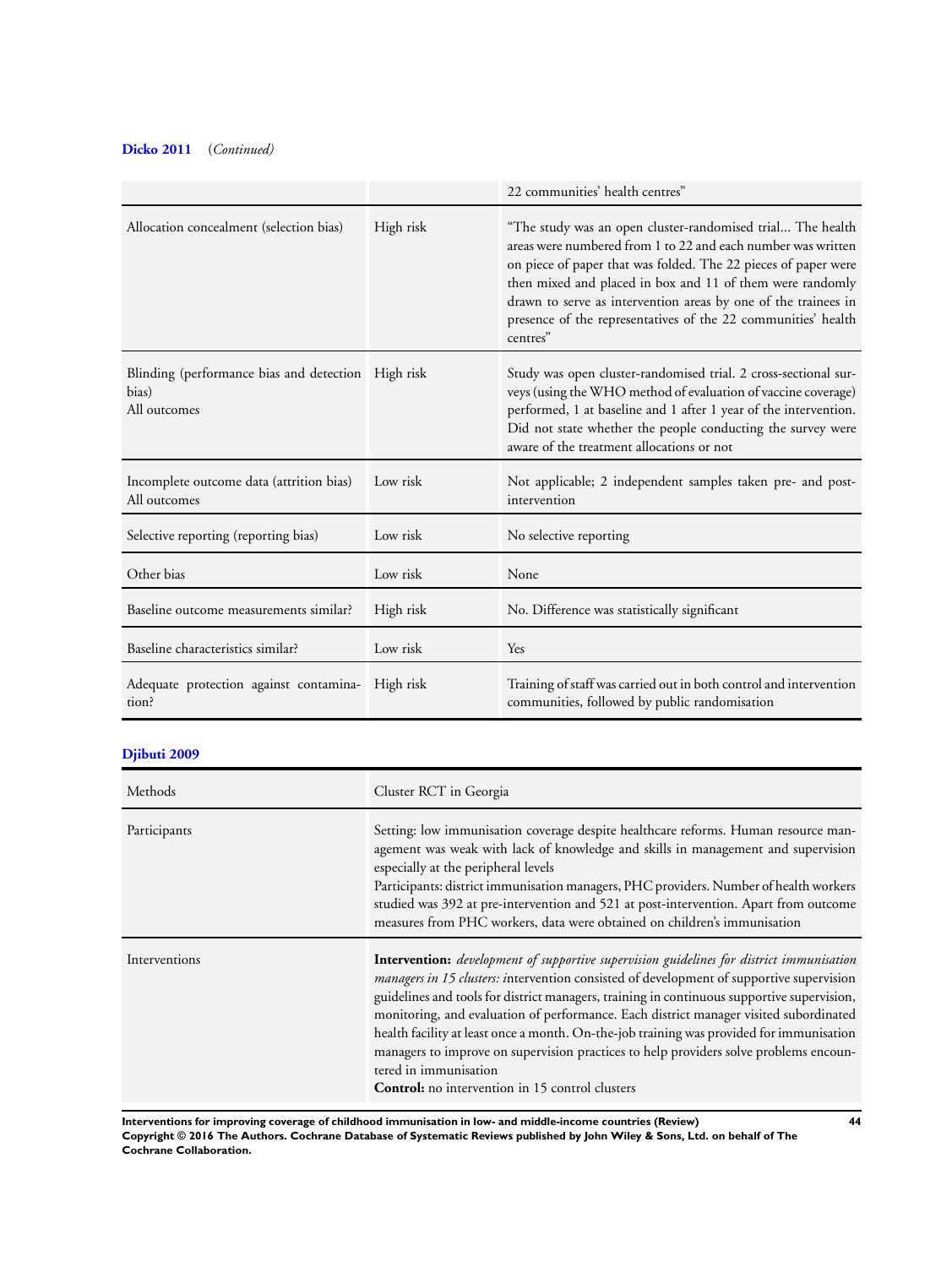# **[Djibuti 2009](#page-29-0)** (*Continued)*

| Outcomes                                                                       | DTP3, polio 3, and HBV3 coverage<br>Difference in proportion of coverage from baseline |                                                                                                                                                                                                                                                                                                                                                                                                                                                                              |  |
|--------------------------------------------------------------------------------|----------------------------------------------------------------------------------------|------------------------------------------------------------------------------------------------------------------------------------------------------------------------------------------------------------------------------------------------------------------------------------------------------------------------------------------------------------------------------------------------------------------------------------------------------------------------------|--|
| Duration of intervention                                                       | 12 months                                                                              |                                                                                                                                                                                                                                                                                                                                                                                                                                                                              |  |
| Notes                                                                          |                                                                                        | Follow-up study conducted after 1 year of intervention                                                                                                                                                                                                                                                                                                                                                                                                                       |  |
| <b>Risk of bias</b>                                                            |                                                                                        |                                                                                                                                                                                                                                                                                                                                                                                                                                                                              |  |
| <b>Bias</b>                                                                    | Authors' judgement                                                                     | Support for judgement                                                                                                                                                                                                                                                                                                                                                                                                                                                        |  |
| Random sequence generation (selection Low risk<br>bias)                        |                                                                                        | "Stratified cluster randomisation was used to select the 30<br>cluster units out of the nation's 67 districts and allocate them<br>into the two study groups (intervention and control), yield-<br>ing two allocation sequences of 15 clusters each"                                                                                                                                                                                                                         |  |
| Allocation concealment (selection bias)                                        | Unclear risk                                                                           | "Given that immunization managers supervise health work-<br>ers only within their districts, and similarly health workers<br>provide immunization services to target population residing<br>in communities within the same district, the risk of contam-<br>ination of the control group with the intervention is neg-<br>ligible. Use of smaller units (e.g. village) would have posed<br>a higher risk of contamination of intervention activities in<br>control clusters" |  |
| Blinding (performance bias and detection Unclear risk<br>bias)<br>All outcomes |                                                                                        | Unclear                                                                                                                                                                                                                                                                                                                                                                                                                                                                      |  |
| Incomplete outcome data (attrition bias)<br>All outcomes                       | Low risk                                                                               | Not applicable; 2 independent samples taken pre- and post-<br>intervention                                                                                                                                                                                                                                                                                                                                                                                                   |  |
| Selective reporting (reporting bias)                                           | Unclear risk                                                                           | Unclear if all the outcomes stated in the protocol were re-<br>ported on                                                                                                                                                                                                                                                                                                                                                                                                     |  |
| Other bias                                                                     | High risk                                                                              | During the course of intervention, the country improved<br>healthcare financing for low-income people and there was<br>also improved country level economic growth thus improv-<br>ing access to health care. "It is possible that improved access<br>to health care may have contributed to improved immuniza-<br>tion coverage in Georgia"<br>Unit of study was district, but unit of analysis was participant.<br>No adjustment for clustering effect                     |  |
| Baseline outcome measurements similar?                                         | Low risk                                                                               | Yes                                                                                                                                                                                                                                                                                                                                                                                                                                                                          |  |
| Baseline characteristics similar?                                              | Low risk                                                                               | Demographic and employment characteristics were similar<br>among Center of Public Health staff respondents in the in-<br>tervention and control groups, both at baseline and follow-                                                                                                                                                                                                                                                                                         |  |

**Interventions for improving coverage of childhood immunisation in low- and middle-income countries (Review) 45 Copyright © 2016 The Authors. Cochrane Database of Systematic Reviews published by John Wiley & Sons, Ltd. on behalf of The Cochrane Collaboration.**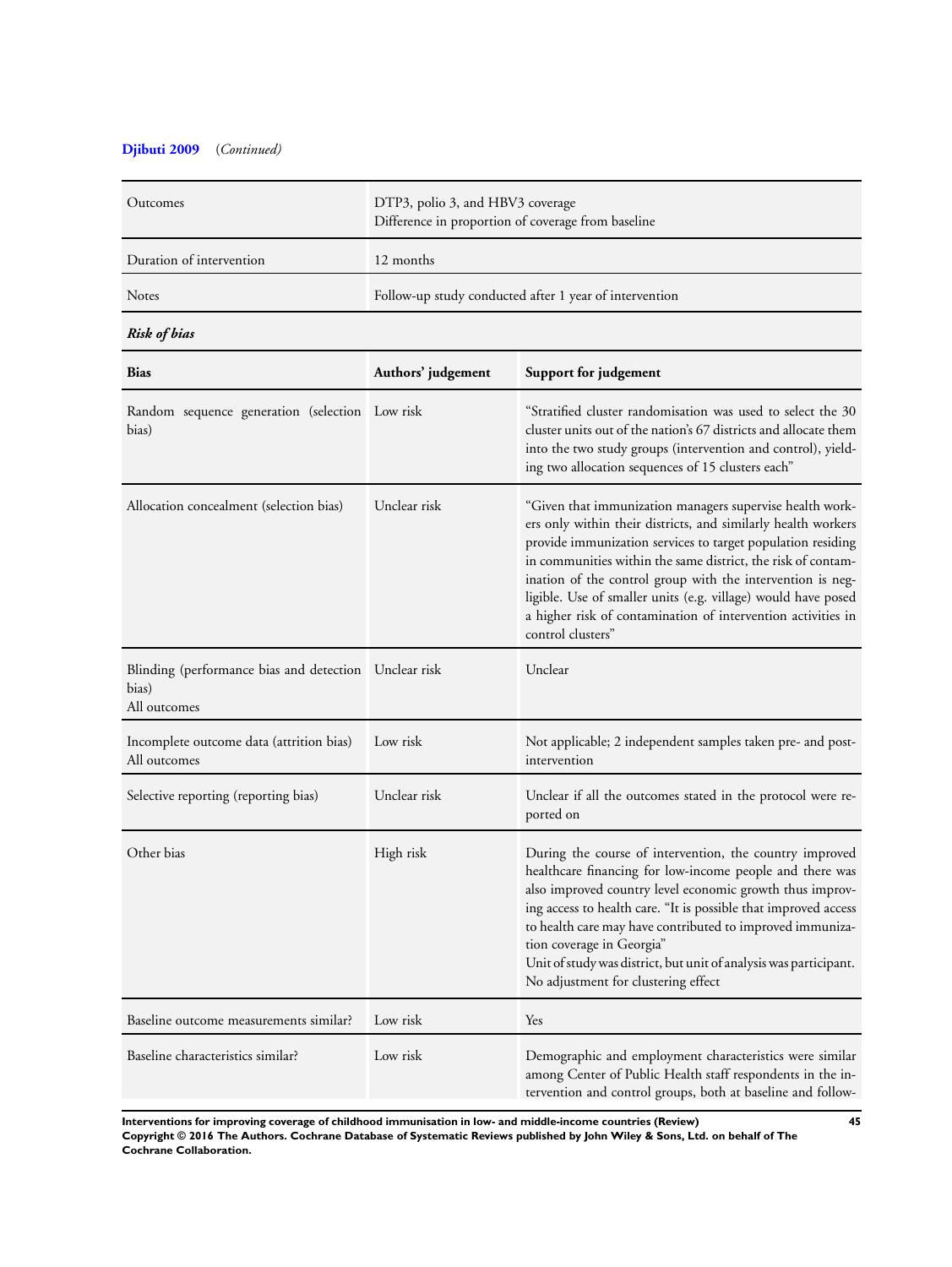# **[Djibuti 2009](#page-29-0)** (*Continued)*

|                                                              | up except mean years of experience, which was more among<br>the control group |
|--------------------------------------------------------------|-------------------------------------------------------------------------------|
| Adequate protection against contamina- Unclear risk<br>tion? | Protection against contamination unclear                                      |

## **[Maluccio 2004](#page-29-0)**

| Methods       | Cluster RCT conducted in Nicaragua (Red de proteccion social)                                                                                                                                                                                                                                                                                                                                                                                                                                                                                                                                                                                                                                                                                                                                                                                                                                                                                                                                                                                                                                                                                                                                                                                                                                                                                                                                                                                                                                                                                                                                                                                                                                                                                                                                                                                                                                                                                                                                                                                                                                                                                           |
|---------------|---------------------------------------------------------------------------------------------------------------------------------------------------------------------------------------------------------------------------------------------------------------------------------------------------------------------------------------------------------------------------------------------------------------------------------------------------------------------------------------------------------------------------------------------------------------------------------------------------------------------------------------------------------------------------------------------------------------------------------------------------------------------------------------------------------------------------------------------------------------------------------------------------------------------------------------------------------------------------------------------------------------------------------------------------------------------------------------------------------------------------------------------------------------------------------------------------------------------------------------------------------------------------------------------------------------------------------------------------------------------------------------------------------------------------------------------------------------------------------------------------------------------------------------------------------------------------------------------------------------------------------------------------------------------------------------------------------------------------------------------------------------------------------------------------------------------------------------------------------------------------------------------------------------------------------------------------------------------------------------------------------------------------------------------------------------------------------------------------------------------------------------------------------|
| Participants  | Setting: part of a social safety net programme targeted at poor households living in rural<br>areas, but the pilot phase analysed in this study occurred in 2 departments (Madriz and<br>Matagalpa) in the Northern part of the Central Region. This region is the only one in<br>the country where poverty worsened during 1998 and 2001<br>These pilot sites were not representative of the country situation: within the 2 chosen<br>departments, 6 municipalities were chosen (out of 20) because they had benefited from<br>a previous programme that developed the capacity of the governing bodies to implement<br>and monitor social projects: "it is possible that the selected municipalities had atypical<br>capacities to run RPS" in the chosen municipalities, 78-90% of the population was ex-<br>tremely poor/poor, compared to 21-45% at national level. 42 eligible areas (the neediest)<br>were chosen for the pilot programme based on wealth index<br>Private providers were specifically trained to deliver the specific healthcare services re-<br>quired by the programme. Incentives were also given to teachers to compensate for the<br>larger classes they had after the implementation of the programme. 10% of beneficiaries<br>were penalised at least once during the first 2 years of the programme; 5% were expelled<br>or left the programme. Some conditions (adequate weight gain) were dropped at the end<br>of the pilot phase and others were not properly enforced (up-to-date vaccination while<br>there were delays in the delivery of vaccines)<br>Delays occurred in the implementation of the health component, which finally started<br>in June 2001. Therefore, when the first follow-up survey was realised in October 2001,<br>the beneficiaries had been receiving the transfers for the education component for 13<br>months and those for the health and nutrition component for 5 months only<br>Participants: All households except 169 (2.9% of households that lived in the intervention<br>area) that owned either a vehicle (truck, pickup truck, or jeep) or land >14.1 hectares or<br>both |
| Interventions | <b>INTERVENTION:</b> in 21 clusters<br>Programme had 2 components:<br>1. monthly "food security" cash transfer ("bono alimentario" = USD224 per year =<br>13% of total amount of household expenditures in beneficiary households before the<br>programme) conditional on attendance at monthly health educational workshops, on<br>bringing their children under age 5 years for free scheduled preventive childcare<br>appointments (which included the provision of anti-parasitic medication, and vitamins<br>and iron supplements), on having up-to-date vaccination, and on adequate weight gain.<br>2. A "school attendance" cash transfer every 2 months (USD112 per year = 8% of<br>total amount of household expenditures in beneficiary households), contingent on<br>enrolment and regular school attendance of children aged 7-13 years. In addition,<br>household received an annual cash transfer per eligible child for school supplies<br>Beneficiaries did not receive the food or education cash transfers if they failed to comply                                                                                                                                                                                                                                                                                                                                                                                                                                                                                                                                                                                                                                                                                                                                                                                                                                                                                                                                                                                                                                                                                                  |

**Interventions for improving coverage of childhood immunisation in low- and middle-income countries (Review) 46 Copyright © 2016 The Authors. Cochrane Database of Systematic Reviews published by John Wiley & Sons, Ltd. on behalf of The Cochrane Collaboration.**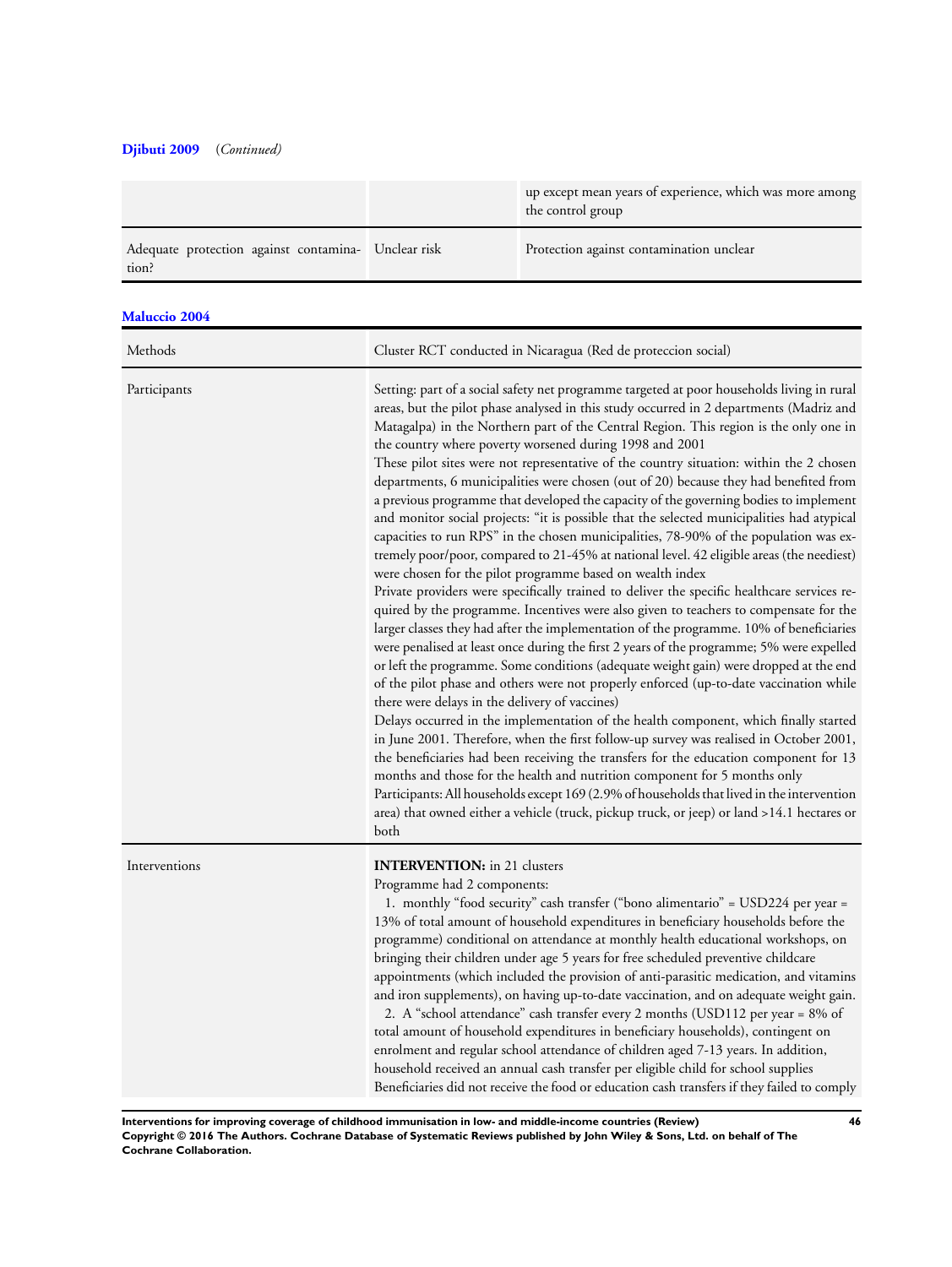# **[Maluccio 2004](#page-29-0)** (*Continued)*

|                          | with any of the conditions                                                                                                                                                                                                                                                                                                                                                                                                                                                                                                                                                                                                                                                                              |  |
|--------------------------|---------------------------------------------------------------------------------------------------------------------------------------------------------------------------------------------------------------------------------------------------------------------------------------------------------------------------------------------------------------------------------------------------------------------------------------------------------------------------------------------------------------------------------------------------------------------------------------------------------------------------------------------------------------------------------------------------------|--|
|                          | <b>CONTROL:</b> no intervention in the 21 control clusters                                                                                                                                                                                                                                                                                                                                                                                                                                                                                                                                                                                                                                              |  |
| Outcomes                 | Immunisation coverage: reported up-to-date vaccination schedule (children aged 12-23<br>months)<br>Health services uptake: attendance of preventive care visits by children<br>Anthropometric or nutritional outcomes: prevalence of stunting, wasting, and under-<br>weight (children aged < 5 years)<br>Height for age Z-score (children aged < 5 years)<br>Prevalence of anaemia                                                                                                                                                                                                                                                                                                                     |  |
| Duration of intervention | 5 years                                                                                                                                                                                                                                                                                                                                                                                                                                                                                                                                                                                                                                                                                                 |  |
| <b>Notes</b>             | The "Red de Proteccion Social" project was financed by a loan from the Inter-American<br>Development Bank. The impact analysis of the pilot phase was done by the International<br>Food Policy Research Institute<br>Possible detection of the "Hawthorne effect" since performance of the programme was<br>slightly lower the second year<br>Over the 2 years, the actual mean monetary transfer to households represented 18% of<br>total household expenditure (similar to PROGRESA but 5 times larger than Programa<br>de Asignación Familiar). The nominal transfers remained constant during the 2 years of<br>the programme, thus the real value of the transfer declined by 8% due to inflation |  |

## *Risk of bias*

| <b>Bias</b>                                                                 | Authors' judgement | Support for judgement                                                                                                                                                                                                                                                |
|-----------------------------------------------------------------------------|--------------------|----------------------------------------------------------------------------------------------------------------------------------------------------------------------------------------------------------------------------------------------------------------------|
| Random sequence generation (selection Low risk<br>bias)                     |                    | "Random selection by balloting within<br>each stratum, randomisation was achieved<br>by blindly drawing one of six coloured balls<br>(three blue for intervention, three white for<br>control) from a box after the name of each<br>comarca [region] was called out" |
| Allocation concealment (selection bias)                                     | High risk          | Randomisation not concealed                                                                                                                                                                                                                                          |
| Blinding (performance bias and detection High risk<br>bias)<br>All outcomes |                    | Study not blinded                                                                                                                                                                                                                                                    |
| Incomplete outcome data (attrition bias)<br>All outcomes                    | High risk          | Reasons for attrition not given                                                                                                                                                                                                                                      |
| Selective reporting (reporting bias)                                        | Unclear risk       | Unclear if all outcomes stated in the proto-<br>col were reported on                                                                                                                                                                                                 |
| Other bias                                                                  | High risk          | "In October 2001, then, beneficiaries had<br>been receiving transfers, and the educa-<br>tional components of the program had                                                                                                                                        |

**Interventions for improving coverage of childhood immunisation in low- and middle-income countries (Review) 47 Copyright © 2016 The Authors. Cochrane Database of Systematic Reviews published by John Wiley & Sons, Ltd. on behalf of The Cochrane Collaboration.**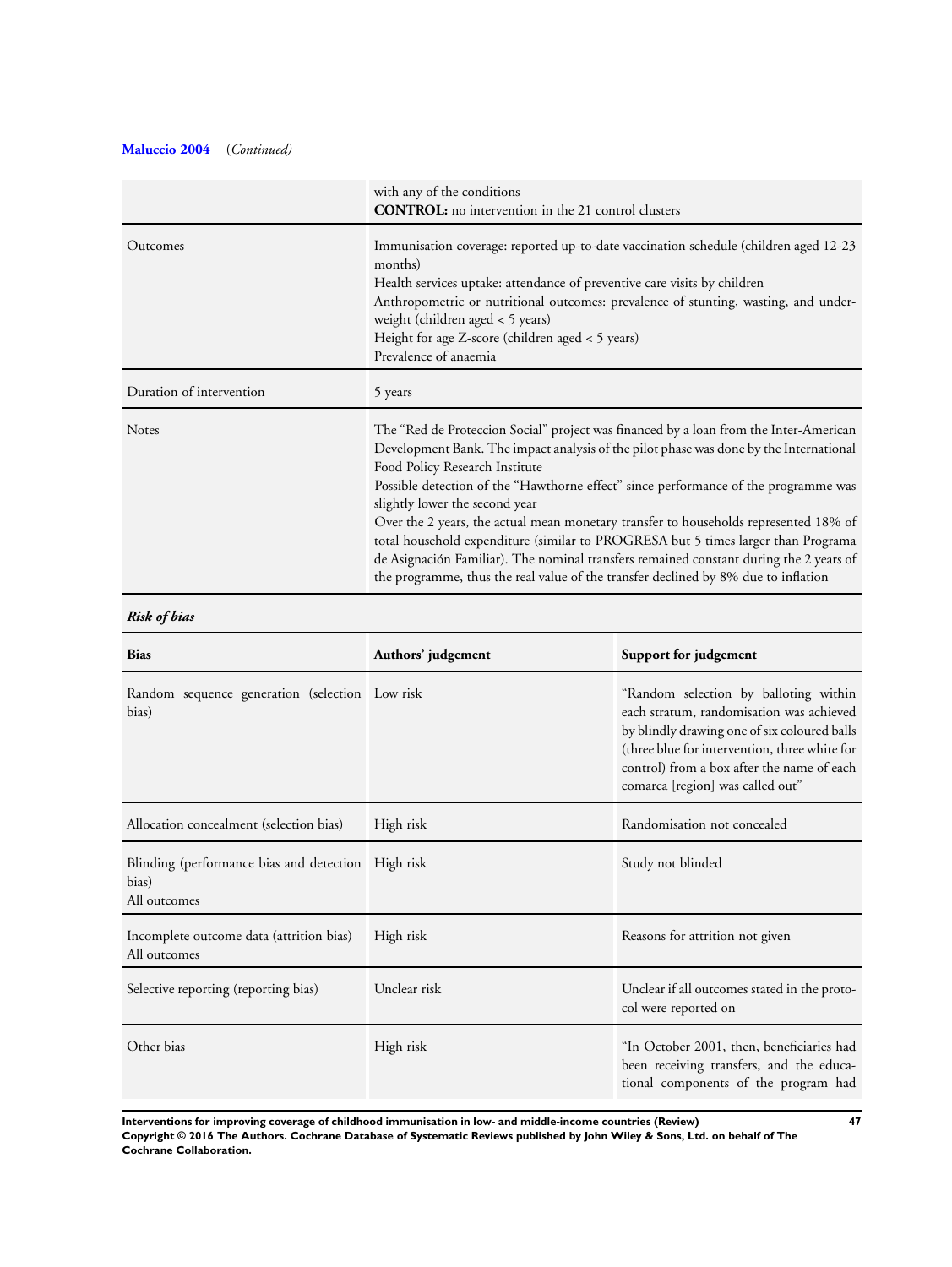# **[Maluccio 2004](#page-29-0)** (*Continued)*

|                                                 |              | been monitored for 13 months, but they<br>had only received five months of the health<br>and nutrition services, including the health<br>education workshops"<br>"It is important to emphasize that for most<br>of the indicators considered, the control<br>group also showed large improvements over<br>the period, although on a much smaller<br>scale. A possible explanation for this in-<br>crease is that other providers are bringing<br>health services into the areas not covered<br>by the program (program providers do not<br>offer or deliver any services to non-benefi-<br>ciaries)" |
|-------------------------------------------------|--------------|------------------------------------------------------------------------------------------------------------------------------------------------------------------------------------------------------------------------------------------------------------------------------------------------------------------------------------------------------------------------------------------------------------------------------------------------------------------------------------------------------------------------------------------------------------------------------------------------------|
| Baseline outcome measurements similar?          | Unclear risk | Baseline number of children aged 12-23<br>months with updated immunisation simi-<br>lar between baseline and control                                                                                                                                                                                                                                                                                                                                                                                                                                                                                 |
| Baseline characteristics similar?               | Unclear risk | Baseline characteristics on the intervention<br>and control groups not stated. Author re-<br>ported "few significant difference between<br>households (or individuals) in intervention<br>and control groups at baseline" but was un-<br>clear if the difference were related to out-<br>comes of the review                                                                                                                                                                                                                                                                                         |
| Adequate protection against contamina-<br>tion? | High risk    | "Control and intervention comarcas [re-<br>gions] are at times adjacent to one another.<br>A household may be a beneficiary while<br>its neighbour is a nonbeneficiary, particu-<br>larly in a few cases where boundaries such<br>as roads divide two comarcas. Seeing the<br>activity and the emphasis placed on the<br>RPS objectives may lead non-beneficiaries<br>to undertake behavior they would not have<br>otherwise. Reasons for such actions could<br>be many - including the possibility that the<br>individuals thought this was a way to be-<br>come eligible"                          |

## **[Morris 2004](#page-29-0)**

| Methods      | Cluster RCT in Honduras                                                                                                                                                                                                                                                                                          |
|--------------|------------------------------------------------------------------------------------------------------------------------------------------------------------------------------------------------------------------------------------------------------------------------------------------------------------------|
| Participants | Participants: households in 70 clusters including pregnant women, new mothers, and<br>children aged < 3 years. Outcome on immunisation was measured in 4359 children at<br>pre-intervention and 3876 at post-intervention<br>Aim: to drive demand, poor households benefited from cash transfer on the condition |

**Interventions for improving coverage of childhood immunisation in low- and middle-income countries (Review) 48**

**Copyright © 2016 The Authors. Cochrane Database of Systematic Reviews published by John Wiley & Sons, Ltd. on behalf of The Cochrane Collaboration.**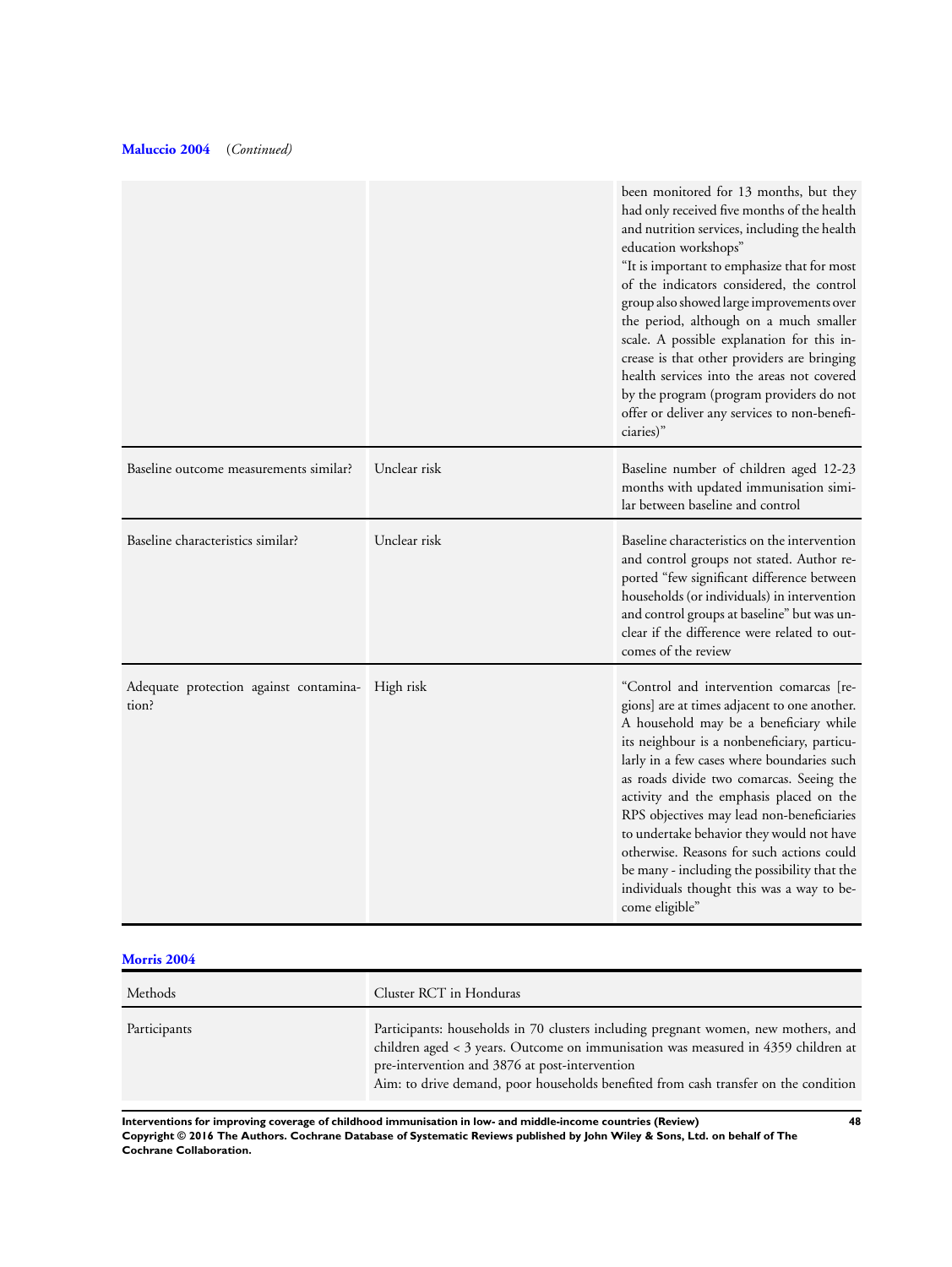# **[Morris 2004](#page-29-0)** (*Continued)*

|                                                         |                                                                                                                                                                                                                                                                                                                                                                                                                                                                                                                                                                                                                                                                                                                                                                                                                                                                                                                                                                                                                                                                                                                                                                                                                              | that they keep up-to-date with preventive healthcare services                                                          |
|---------------------------------------------------------|------------------------------------------------------------------------------------------------------------------------------------------------------------------------------------------------------------------------------------------------------------------------------------------------------------------------------------------------------------------------------------------------------------------------------------------------------------------------------------------------------------------------------------------------------------------------------------------------------------------------------------------------------------------------------------------------------------------------------------------------------------------------------------------------------------------------------------------------------------------------------------------------------------------------------------------------------------------------------------------------------------------------------------------------------------------------------------------------------------------------------------------------------------------------------------------------------------------------------|------------------------------------------------------------------------------------------------------------------------|
| Interventions                                           | Intervention A: household monetary incentive in 20 clusters: consisted of distribution of<br>vouchers worth GBP2.53 to mothers who were registered in 2000 census who were<br>either pregnant or had a child < 3 years of age to a maximum of 2 children. In addition,<br>mothers with children aged 6-12 years enrolled in primary schools in grade 1-4 given<br>vouchers worth GBP3.69 per month. Beneficiaries lost aid if they were not up-to-date<br>with routine antenatal care, and well-child preventive health care and if child did not<br>attend school regularly<br>Intervention B: service-level monetary incentive in 10 clusters: quality assurance teams set<br>up at each health centre and trained on basic quality assurance methods. They developed<br>work plans that included minor structural repairs; purchase of equipment, materials,<br>and essential drugs; and money to pay lay assistants. Package included promotion of<br>community-based nutrition programme for children aged < 2 years<br><b>Intervention C:</b> combination of household and service-level monetary incentives (i.e.<br>Interventions $A + B$ ) in 20 clusters<br><b>Control:</b> standard (routine) care in 20 clusters |                                                                                                                        |
| Outcomes                                                | Proportion of pregnant women immunised against tetanus<br>Proportion of children aged 93 days to 3 years who received first dose of DTP or pen-<br>tavalent vaccine (diphtheria, tetanus, pertussis, Haemophilus influenzae type B, hepatitis<br>B) at 42-92 days of age<br>Proportion of children aged 1 year old immunised against measles                                                                                                                                                                                                                                                                                                                                                                                                                                                                                                                                                                                                                                                                                                                                                                                                                                                                                 |                                                                                                                        |
| Duration of intervention                                | 1 year                                                                                                                                                                                                                                                                                                                                                                                                                                                                                                                                                                                                                                                                                                                                                                                                                                                                                                                                                                                                                                                                                                                                                                                                                       |                                                                                                                        |
| <b>Notes</b>                                            | 2 years of follow up.                                                                                                                                                                                                                                                                                                                                                                                                                                                                                                                                                                                                                                                                                                                                                                                                                                                                                                                                                                                                                                                                                                                                                                                                        |                                                                                                                        |
| <b>Risk of bias</b>                                     |                                                                                                                                                                                                                                                                                                                                                                                                                                                                                                                                                                                                                                                                                                                                                                                                                                                                                                                                                                                                                                                                                                                                                                                                                              |                                                                                                                        |
| <b>Bias</b>                                             | Authors' judgement                                                                                                                                                                                                                                                                                                                                                                                                                                                                                                                                                                                                                                                                                                                                                                                                                                                                                                                                                                                                                                                                                                                                                                                                           | Support for judgement                                                                                                  |
| Random sequence generation (selection Low risk<br>bias) |                                                                                                                                                                                                                                                                                                                                                                                                                                                                                                                                                                                                                                                                                                                                                                                                                                                                                                                                                                                                                                                                                                                                                                                                                              | Children made to pick coloured balls from a box where<br>aperture would not allow the children to see the ballot balls |

| Allocation concealment (selection bias)                                        | High risk | "From the day of the randomisation onwards, there was no<br>attempt to conceal the allocation, but it was not possible for<br>a household to become eligible for the vouchers by moving<br>into a beneficiary municipality. On the other hand, it was<br>not possible to restrict usage of 'improved' health services<br>to residents of the appropriate municipality" |
|--------------------------------------------------------------------------------|-----------|------------------------------------------------------------------------------------------------------------------------------------------------------------------------------------------------------------------------------------------------------------------------------------------------------------------------------------------------------------------------|
| Blinding (performance bias and detection Unclear risk<br>bias)<br>All outcomes |           | Unclear                                                                                                                                                                                                                                                                                                                                                                |
| Incomplete outcome data (attrition bias)<br>All outcomes                       | Low risk  | "Loss to follow up did not exceed 5%"                                                                                                                                                                                                                                                                                                                                  |

**Interventions for improving coverage of childhood immunisation in low- and middle-income countries (Review) 49 Copyright © 2016 The Authors. Cochrane Database of Systematic Reviews published by John Wiley & Sons, Ltd. on behalf of The Cochrane Collaboration.**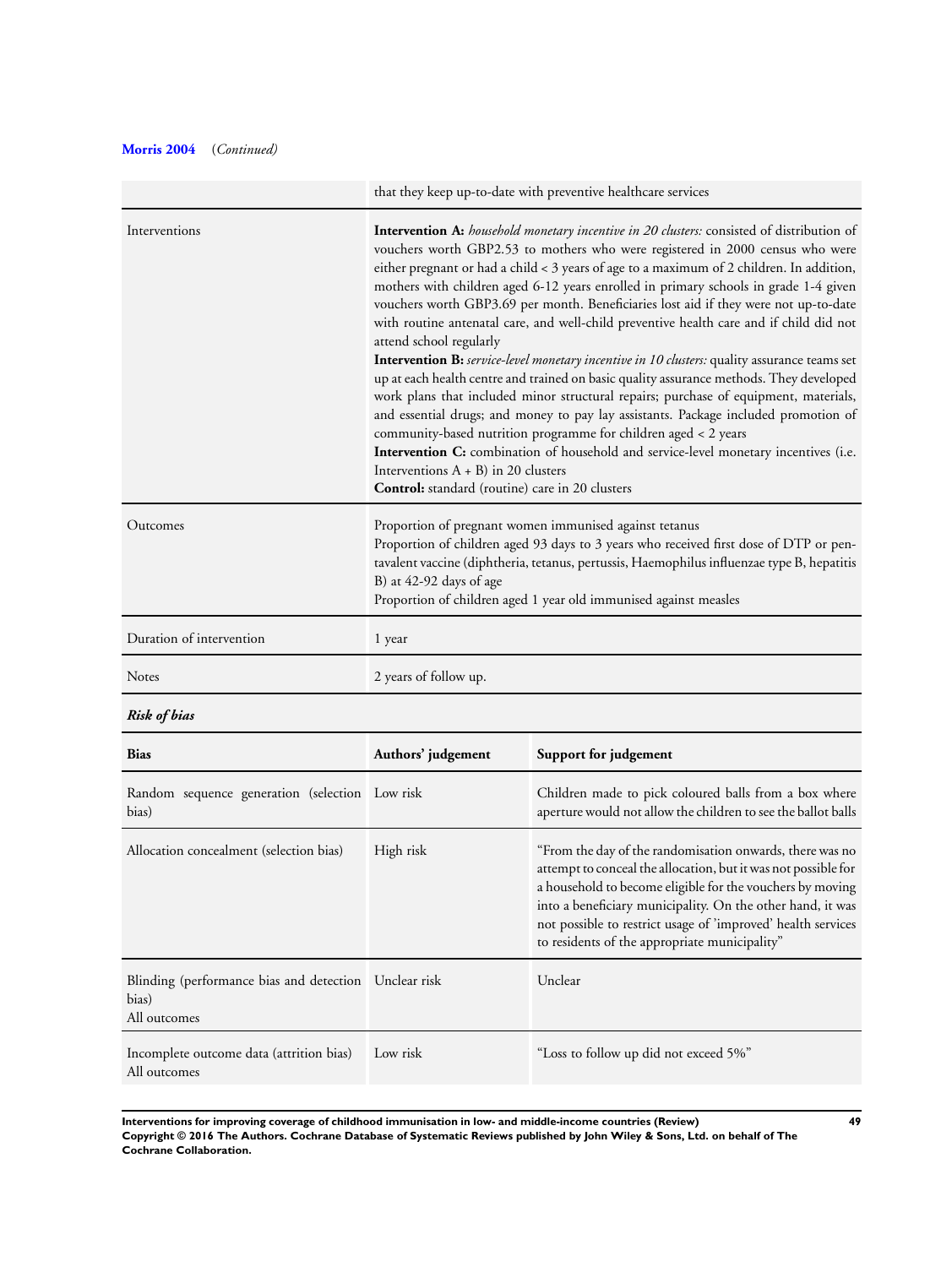# **[Morris 2004](#page-29-0)** (*Continued)*

| Selective reporting (reporting bias)                      | Unclear risk | Unclear what outcomes were stated in the protocol                                                                                                                                                                                                                                                   |
|-----------------------------------------------------------|--------------|-----------------------------------------------------------------------------------------------------------------------------------------------------------------------------------------------------------------------------------------------------------------------------------------------------|
| Other bias                                                | High risk    | Service package could not be provided according to the<br>protocol and training on quality assurance was limited to<br>only the introduction. Disbursement of funds for this was<br>only 17% of the budget<br>Unit of randomisation was municipalities. Analysis not<br>adjusted for cluster effect |
| Baseline outcome measurements similar?                    | High risk    | The coverage of DTP1 vaccine in the group receiving in-<br>tervention C (intervention $A + B$ ) was lower than the other<br>3 groups                                                                                                                                                                |
| Baseline characteristics similar?                         | Low risk     | Demographic and socioeconomic data of the 4 groups sim-<br>ilar                                                                                                                                                                                                                                     |
| Adequate protection against contamina- High risk<br>tion? |              | It was possible for participants from other arms of study to<br>attend services at improved centres. 14% of children aged<br>< 3 years attended clinics in municipalities other than their<br>municipality of residence 1 month prior to post-interven-<br>tion survey                              |

## **[Owais 2011](#page-29-0)**

| Methods       | RCT in Pakistan                                                                                                                                                                                                                                                                                                                                                                                                                                                                                                                                                                                                                                                                                                                                                                                                                                                                                                                                                                                                                                                   |
|---------------|-------------------------------------------------------------------------------------------------------------------------------------------------------------------------------------------------------------------------------------------------------------------------------------------------------------------------------------------------------------------------------------------------------------------------------------------------------------------------------------------------------------------------------------------------------------------------------------------------------------------------------------------------------------------------------------------------------------------------------------------------------------------------------------------------------------------------------------------------------------------------------------------------------------------------------------------------------------------------------------------------------------------------------------------------------------------|
| Participants  | Setting: urban and semi-urban communities with low literacy and low immunisation<br>coverage<br>Participants: 364 mother-infant pairs, with infants aged $\leq$ 6 weeks. Excluded twin births,<br>infants > 6 weeks of age, or infants born to mothers living outside the study surveillance<br>areas. Cut-off of 6 weeks used to ensure that the intervention was implemented before<br>the first dose of DTP/hepatitis B became due                                                                                                                                                                                                                                                                                                                                                                                                                                                                                                                                                                                                                             |
| Interventions | Intervention: 3 targeted pictorial messages regarding vaccines administered by trained<br>CHWs. First key message highlighted how vaccines save children's lives. Second message<br>provided logistic information about the address and location of the local vaccination<br>centres. Third key message emphasised the significance of retaining immunisation cards,<br>and role they could play at the time of the child's school admissions. Copy of these<br>pictorial messages was left with the mother. Messages took about 5 minutes to impart<br>Control: verbal general health promotion messages delivered by trained CHWs. Mes-<br>sages included information on hand washing, breastfeeding, clean water, benefits of using<br>oral rehydration solutions during diarrhoea, bringing the infant to nearby health centre<br>when there were symptoms of acute respiratory illnesses, importance of antenatal check-<br>ups for mothers, and some general information on vaccines. Length of each educational<br>session was approximately 10-15 minutes |
| Outcomes      | DTP/hepatitis B vaccine completion (3 doses) at 4 months after enrolment (4-5 months<br>of infant's age)                                                                                                                                                                                                                                                                                                                                                                                                                                                                                                                                                                                                                                                                                                                                                                                                                                                                                                                                                          |

**Interventions for improving coverage of childhood immunisation in low- and middle-income countries (Review) 50 Copyright © 2016 The Authors. Cochrane Database of Systematic Reviews published by John Wiley & Sons, Ltd. on behalf of The Cochrane Collaboration.**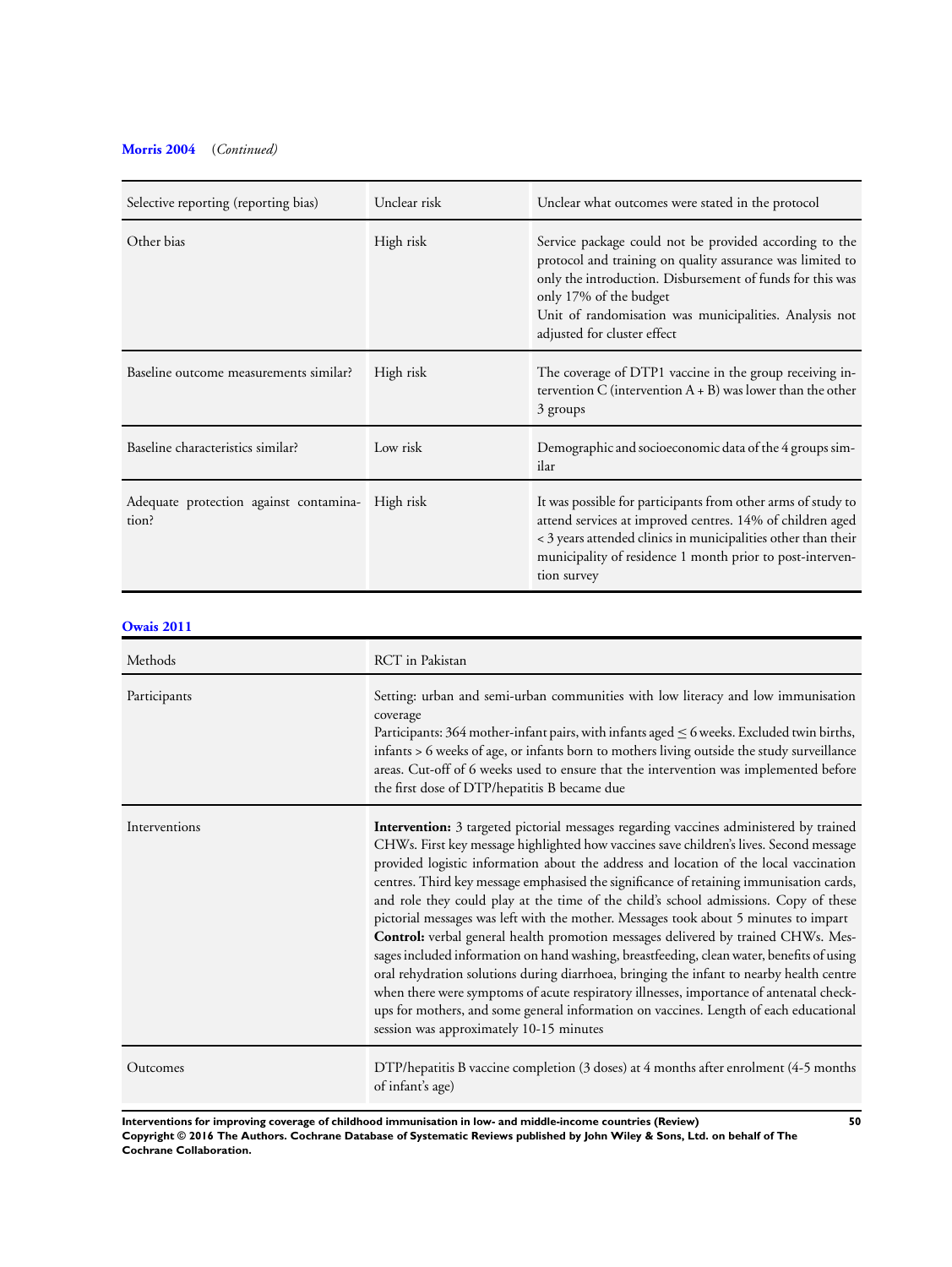# **[Owais 2011](#page-29-0)** (*Continued)*

| Duration of intervention | 4 months                                                                                                                                                                                                                                                                                                                                  |
|--------------------------|-------------------------------------------------------------------------------------------------------------------------------------------------------------------------------------------------------------------------------------------------------------------------------------------------------------------------------------------|
| <b>Notes</b>             | Community-based study conducted at 5 low-income sites in Karachi, Pakistan. Partic-<br>ipants were enrolled from August 2008 to November 2008 and followed up for assess-<br>ment of outcome from December 2008 to March 2009, with each individual mother-<br>infant pair approached 4 months after the educational intervention session |

# *Risk of bias*

| <b>Bias</b>                                                                | Authors' judgement | Support for judgement                                                                                                                                                                                                                                                                                               |
|----------------------------------------------------------------------------|--------------------|---------------------------------------------------------------------------------------------------------------------------------------------------------------------------------------------------------------------------------------------------------------------------------------------------------------------|
| Random sequence generation (selection Low risk<br>bias)                    |                    | "Randomization lists, stratified for each of the five enrolment<br>sites were generated by a computer and provided to the CHWs.<br>Upon consent, mother-infant pairs were assigned either to in-<br>tervention or control arms through block randomisation $(n = 4)$<br>, according to the computer-generated list" |
| Allocation concealment (selection bias)                                    | Unclear risk       | Not described                                                                                                                                                                                                                                                                                                       |
| Blinding (performance bias and detection Low risk<br>bias)<br>All outcomes |                    | "As the intervention was educational, blinding of study staff and<br>participants was not possible Outcome assessment was done by<br>an investigator  blinded to the exposure status of participants"                                                                                                               |
| Incomplete outcome data (attrition bias)<br>All outcomes                   | Low risk           | Outcome data not available for $2\%$ (4/183) in the intervention<br>group (0 deaths) and 3% (5/183) in the control group (3 deaths)                                                                                                                                                                                 |
| Selective reporting (reporting bias)                                       | Unclear risk       | Unclear what outcomes were stated in the protocol                                                                                                                                                                                                                                                                   |
| Other bias                                                                 | Low risk           | None                                                                                                                                                                                                                                                                                                                |
| Baseline outcome measurements similar?                                     | Low risk           | Yes                                                                                                                                                                                                                                                                                                                 |
| Baseline characteristics similar?                                          | Low risk           | Yes                                                                                                                                                                                                                                                                                                                 |
| Adequate protection against contamina- Low risk<br>tion?                   |                    | Yes                                                                                                                                                                                                                                                                                                                 |

# **[Pandey 2007](#page-29-0)**

| Methods      | Cluster RCT in India                                                                                                                                                                                                                                                                                                                                                                                                                                            |
|--------------|-----------------------------------------------------------------------------------------------------------------------------------------------------------------------------------------------------------------------------------------------------------------------------------------------------------------------------------------------------------------------------------------------------------------------------------------------------------------|
| Participants | Setting: community-based trial<br>Aim: tested the hypothesis that informing the community will enhance accountability<br>of the health workers towards quantity and quality of services rendered. Resource poor<br>rural populations were informed about entitled services<br>Participants: households with at least 1 child going to public primary school in the village.<br>Immunisation coverage targeted children aged 0-35 months. 1025 children included |

**Interventions for improving coverage of childhood immunisation in low- and middle-income countries (Review) 51 Copyright © 2016 The Authors. Cochrane Database of Systematic Reviews published by John Wiley & Sons, Ltd. on behalf of The Cochrane Collaboration.**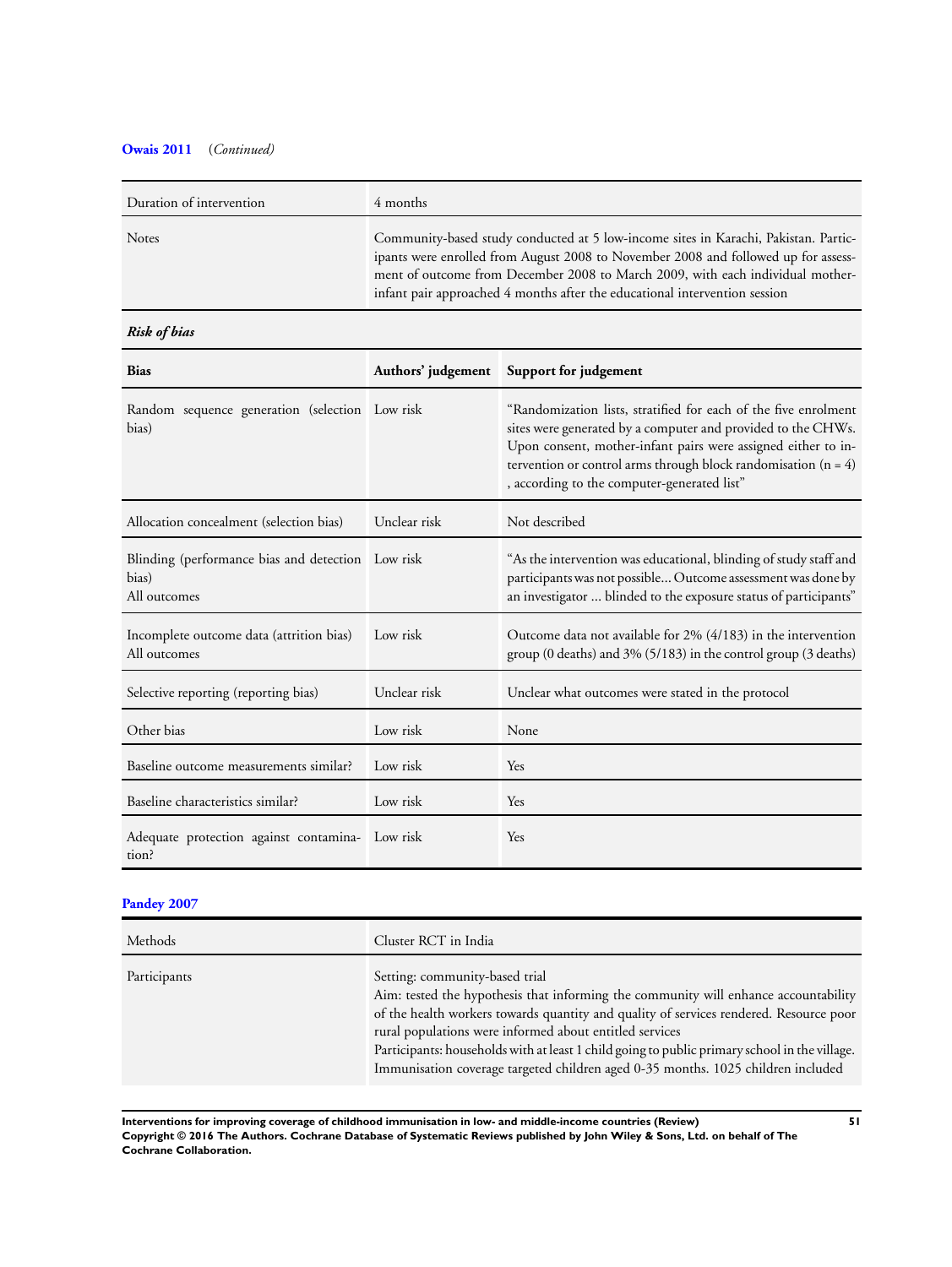# **[Pandey 2007](#page-29-0)** (*Continued)*

| Interventions                                                              | Intervention: information campaign in 11 clusters; 2 rounds of information campaigns<br>consisting of 2 or 3 meetings and distribution of posters and leaflets. 15-minute au-<br>diotaped message played twice at each meeting and 15 minutes given for questions.<br>To ensure uniformity only questions for which answers were written in the leaflet were<br>responded to<br>Control: no intervention in 10 control clusters |                                                                                                                                                                                                     |  |
|----------------------------------------------------------------------------|---------------------------------------------------------------------------------------------------------------------------------------------------------------------------------------------------------------------------------------------------------------------------------------------------------------------------------------------------------------------------------------------------------------------------------|-----------------------------------------------------------------------------------------------------------------------------------------------------------------------------------------------------|--|
| Outcomes                                                                   |                                                                                                                                                                                                                                                                                                                                                                                                                                 | Received tetanus vaccination<br>Received at least 1 vaccine                                                                                                                                         |  |
| Duration of intervention                                                   | weeks                                                                                                                                                                                                                                                                                                                                                                                                                           | Each of the 2 rounds of meetings lasted for 1 hour and each round was separated by 2                                                                                                                |  |
| Notes                                                                      |                                                                                                                                                                                                                                                                                                                                                                                                                                 | Post-intervention data collected 12 months after                                                                                                                                                    |  |
| <b>Risk of bias</b>                                                        |                                                                                                                                                                                                                                                                                                                                                                                                                                 |                                                                                                                                                                                                     |  |
| <b>Bias</b>                                                                | Authors' judgement                                                                                                                                                                                                                                                                                                                                                                                                              | Support for judgement                                                                                                                                                                               |  |
| Random sequence generation (selection Low risk<br>bias)                    |                                                                                                                                                                                                                                                                                                                                                                                                                                 | Randomly generated numbers                                                                                                                                                                          |  |
| Allocation concealment (selection bias)                                    | Unclear risk                                                                                                                                                                                                                                                                                                                                                                                                                    | Unclear                                                                                                                                                                                             |  |
| Blinding (performance bias and detection Low risk<br>bias)<br>All outcomes |                                                                                                                                                                                                                                                                                                                                                                                                                                 | Research assistants at post-intervention had no knowledge of<br>the intervention                                                                                                                    |  |
| Incomplete outcome data (attrition bias)<br>All outcomes                   | Low risk                                                                                                                                                                                                                                                                                                                                                                                                                        | 2.4% loss to follow-up                                                                                                                                                                              |  |
| Selective reporting (reporting bias)                                       | Unclear risk                                                                                                                                                                                                                                                                                                                                                                                                                    | Unclear what outcomes were stated in the protocol                                                                                                                                                   |  |
| Other bias                                                                 | High risk                                                                                                                                                                                                                                                                                                                                                                                                                       | Proportion at campaign meetings 11-14% and long recall pe-<br>riod<br>Unit of study was village; unit of analysis was household. No<br>adjustment for clustering effect                             |  |
| Baseline outcome measurements similar?                                     | Low risk                                                                                                                                                                                                                                                                                                                                                                                                                        | Difference between proportion of children immunised at base-<br>line in the 2 groups was not statistically significant                                                                              |  |
| Baseline characteristics similar?                                          | Low risk                                                                                                                                                                                                                                                                                                                                                                                                                        | Yes                                                                                                                                                                                                 |  |
| Adequate protection against contamina-<br>tion?                            | Unclear risk                                                                                                                                                                                                                                                                                                                                                                                                                    | "By randomly selecting only 5 village clusters of about 1000 in<br>each district, we spread the selection of 105 village clusters over<br>21 districts to minimize any potential for contamination" |  |

**Interventions for improving coverage of childhood immunisation in low- and middle-income countries (Review) 52 Copyright © 2016 The Authors. Cochrane Database of Systematic Reviews published by John Wiley & Sons, Ltd. on behalf of The Cochrane Collaboration.**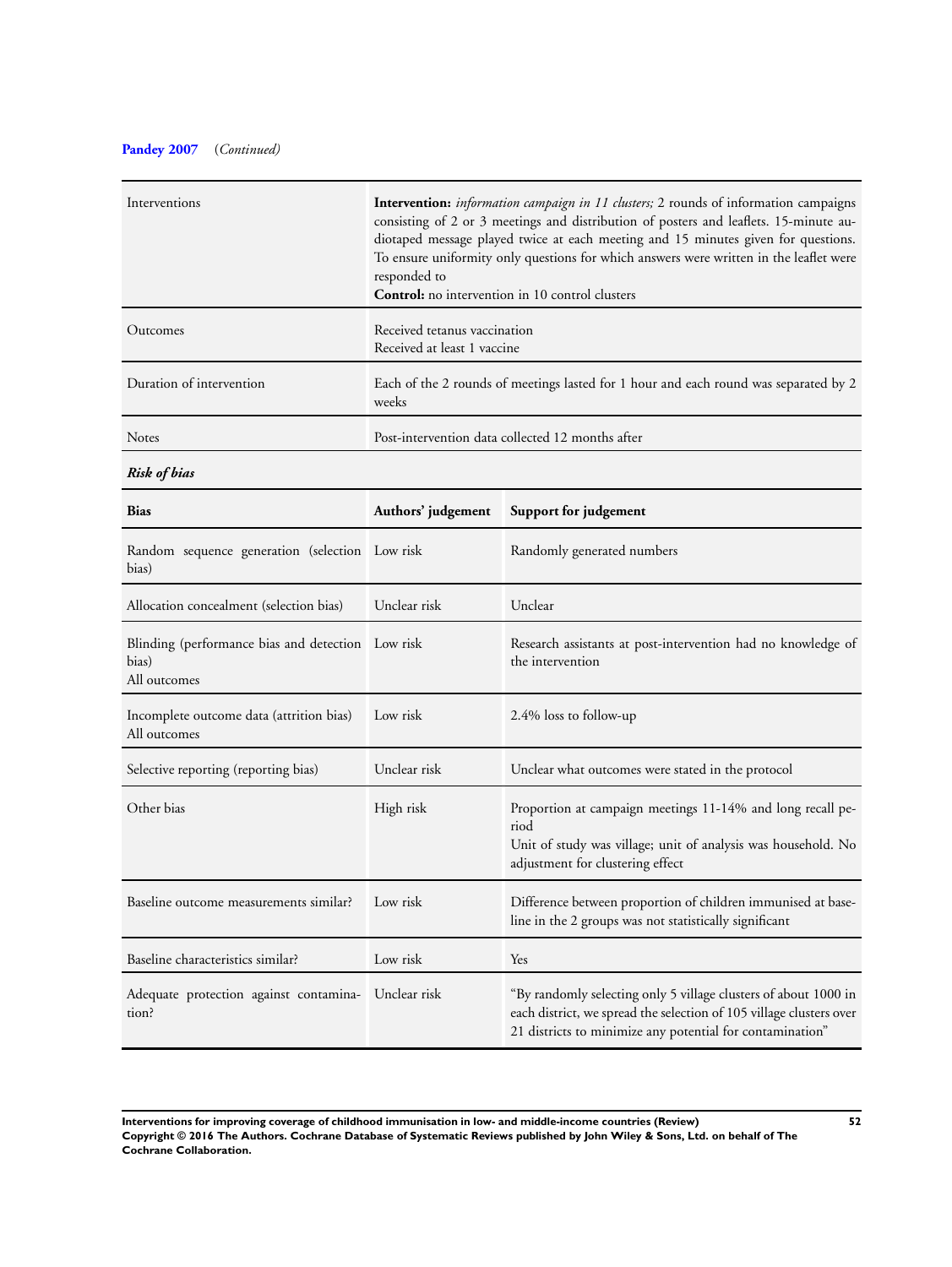**[Robertson 2013](#page-29-0)**

| Methods       | Matched, cluster RCT in 10 sites in Manicaland, Zimbabwe                                                                                                                                                                                                                                                                                                                                                                                                                                                                                                                                                                                                                                                                                                                                                                                                                                                                                                                                                                                                                                                                                                                                                                                                                                                                                                                                                                                                                                                                                                                                                                                                                                                                                                                                                                                                                                                                                                                                                |
|---------------|---------------------------------------------------------------------------------------------------------------------------------------------------------------------------------------------------------------------------------------------------------------------------------------------------------------------------------------------------------------------------------------------------------------------------------------------------------------------------------------------------------------------------------------------------------------------------------------------------------------------------------------------------------------------------------------------------------------------------------------------------------------------------------------------------------------------------------------------------------------------------------------------------------------------------------------------------------------------------------------------------------------------------------------------------------------------------------------------------------------------------------------------------------------------------------------------------------------------------------------------------------------------------------------------------------------------------------------------------------------------------------------------------------------------------------------------------------------------------------------------------------------------------------------------------------------------------------------------------------------------------------------------------------------------------------------------------------------------------------------------------------------------------------------------------------------------------------------------------------------------------------------------------------------------------------------------------------------------------------------------------------|
| Participants  | Aim: tested effect of conditional and unconditional cash transfer among poor and vul-<br>nerable populations in Zimbabwe<br>Setting and participants: "We ranked households according to their index score and<br>then divided them into quintiles in each study site, thus identifying the poorest 20% of<br>households in each site Eligible households contained children younger than 18 years<br>and satisfied at least one other criteria: head of household was younger than 18 years;<br>household cared for at least one orphan younger than 18 years, a disabled person, or an<br>individual who was chronically ill; or household was in poorest wealth quintile<br>Households within the clusters were eligible for inclusion in the trial when they contained<br>children younger than 18 years and satisfied at least one other criteria at baseline: the<br>head of the household was younger than 18 years; the household cared for at least one<br>orphan (a child younger than 18 years with one or more deceased parents), disabled<br>person, or an individual who was chronically ill; or the household was in the poorest<br>wealth quintile. Households in the richest wealth quintile and those already receiving<br>cash transfers for orphans and vulnerable children were not eligible<br>We did a baseline survey of all households in the trial clusters between July, and Septem-<br>ber, 2009. We counted how many members made up each household and obtained<br>information about trial endpoints and eligibility and exclusion criteria, including house<br>hold asset data. We constructed a wealth index with a simple sum of reported household<br>assets (appendix). We ranked households according to their index score and then divided<br>them into quintiles in each study site, thus identifying the poorest 20% of households in<br>each site. We obtained informed consent from the most senior member of the household<br>available at time of interview" |
| Interventions | Intervention: unconditional cash transfers in 1525 households, conditional cash trans-<br>fers in 1319 households<br>"Every household enrolled in the UCT [unconditional cash transfer] programme col-<br>lected US\$ [USD] 18 plus \$4 per child in the household (up to a maximum of three<br>children) from designated pay points every 2 months<br>Households in the CCT [conditional cash transfer] group could receive the same amount,<br>but were monitored for compliance with several conditions: an application for a birth<br>certificate had to be made within 3 months for all children younger than 18 years<br>(including newborn babies) whose births had not been registered; children younger than<br>5 years had to be up-to-date with vaccinations and attend growth monitoring clinics<br>twice a year; children aged 6-17 years had to attend school at least 90% of the time<br>per month; and a representative from every household had to attend two-thirds of local<br>parenting skills classes. Compliance cards were issued to CCT households and were<br>signed by service providers when beneficiaries accessed services. The signed cards were<br>brought to the pay points every 2 months, along with other documents such as birth<br>certificates, child health cards, and receipts for the payment of school fees. Community<br>committees were familiar with most people living in the trial clusters. If a household<br>provided a good reason for not meeting conditions (e.g. a child missing school because<br>of illness), it was verified by the committee and judged on a case-by-case basis"<br><b>Control:</b> no intervention in 1199 households                                                                                                                                                                                                                                                                                                         |
| Outcomes      | 3 domains of child well-being (identity, health, and education)<br>Proportion of children aged < 5 years with a birth certificate<br>Proportion of children aged < 5 years with up-to-date vaccinations (measles, BCG, polio,                                                                                                                                                                                                                                                                                                                                                                                                                                                                                                                                                                                                                                                                                                                                                                                                                                                                                                                                                                                                                                                                                                                                                                                                                                                                                                                                                                                                                                                                                                                                                                                                                                                                                                                                                                           |

**Interventions for improving coverage of childhood immunisation in low- and middle-income countries (Review) 53 Copyright © 2016 The Authors. Cochrane Database of Systematic Reviews published by John Wiley & Sons, Ltd. on behalf of The Cochrane Collaboration.**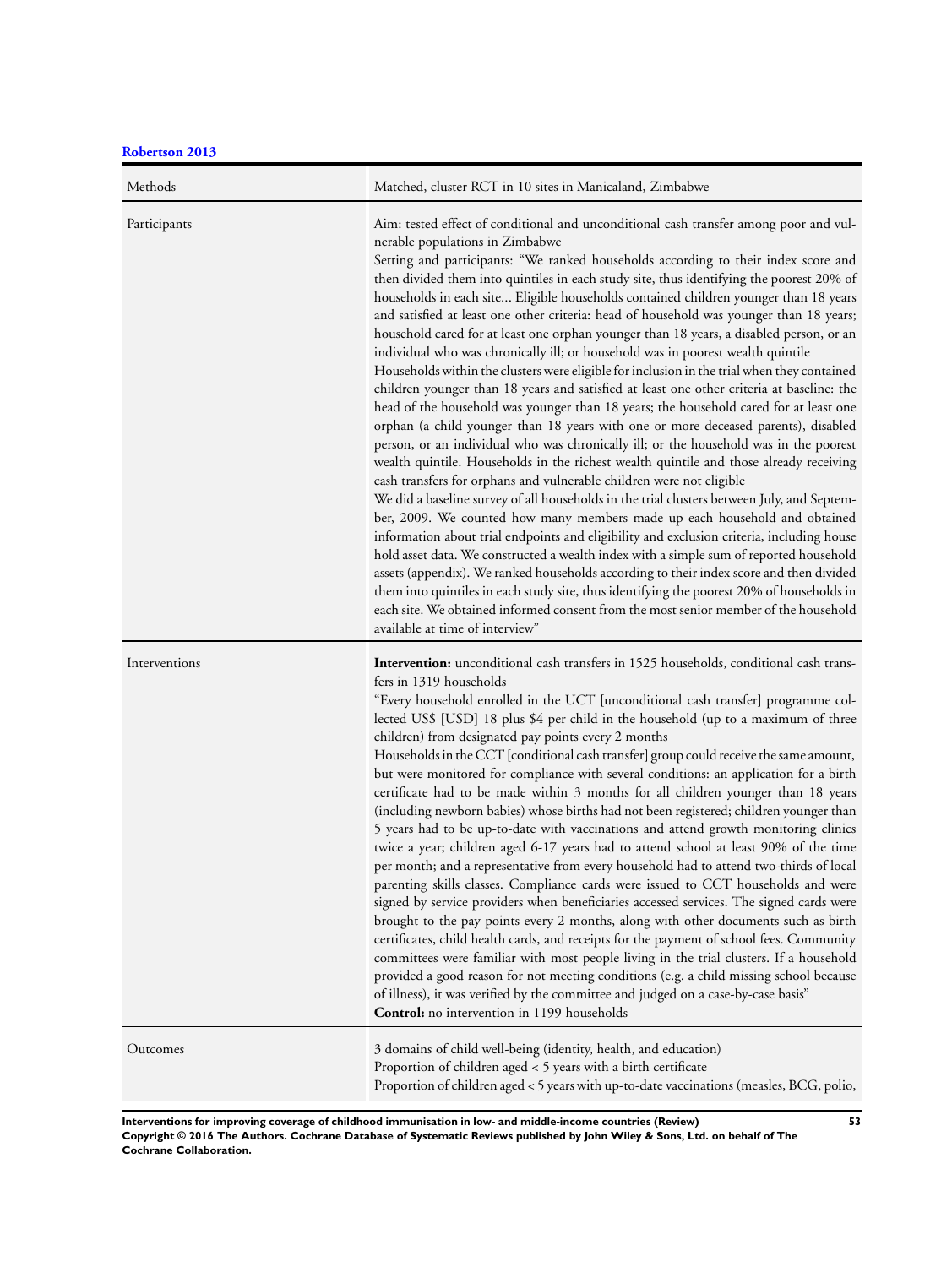## **[Robertson 2013](#page-29-0)** (*Continued)*

|                          | and DTP)<br>Proportion of children aged 6-12 years attending school at least 80% of the time in the<br>previous month                                                                                                                                                                                                                                                                                                                                                                                                                                                                                                                                                                                                                              |
|--------------------------|----------------------------------------------------------------------------------------------------------------------------------------------------------------------------------------------------------------------------------------------------------------------------------------------------------------------------------------------------------------------------------------------------------------------------------------------------------------------------------------------------------------------------------------------------------------------------------------------------------------------------------------------------------------------------------------------------------------------------------------------------|
| Duration of intervention | 13 months                                                                                                                                                                                                                                                                                                                                                                                                                                                                                                                                                                                                                                                                                                                                          |
| <b>Notes</b>             | "After the baseline survey, clusters were randomly assigned to UCT [unconditional<br>cash transfer], CCT [conditional cash transfer], or control at public meetings that any<br>community members could attend. In each site, one cluster was assigned to UCT, one<br>to CCT, and one to control. Allocation was done by the drawing of lots from a hat.<br>Participating households and individuals delivering the intervention were not masked<br>to cluster assignment<br>At follow-up, research assistants were not told the allocation of the household they were<br>interviewing, but questions were included at the end of the questionnaire about whether<br>households received transfers. LR was masked when doing the primary analysis" |

*Risk of bias*

| <b>Bias</b>                                                                | Authors' judgement | Support for judgement                                                                                                                                                                                   |
|----------------------------------------------------------------------------|--------------------|---------------------------------------------------------------------------------------------------------------------------------------------------------------------------------------------------------|
| Random sequence generation (selection Low risk<br>bias)                    |                    | Randomisation through balloting                                                                                                                                                                         |
| Allocation concealment (selection bias)                                    | High risk          | Randomisation not concealed                                                                                                                                                                             |
| Blinding (performance bias and detection Low risk<br>bias)<br>All outcomes |                    | Study was single blinded. "LR was masked<br>while doing the primary analysis"                                                                                                                           |
| Incomplete outcome data (attrition bias)<br>All outcomes                   | Low risk           | Lost to follow-up accounted for and anal-<br>ysis was by intension to treat                                                                                                                             |
| Selective reporting (reporting bias)                                       | Unclear risk       | Study protocol not available                                                                                                                                                                            |
| Other bias                                                                 | Unclear risk       | 2 villages randomised into the control<br>group were mistakenly enrolled in the un-<br>conditional cash transfer group. Duration<br>of study was shortened from 24 to 13<br>months due to lack of funds |
| Baseline outcome measurements similar?                                     | Low risk           | Yes                                                                                                                                                                                                     |
| Baseline characteristics similar?                                          | High risk          | Some characteristics were dissimilar                                                                                                                                                                    |
| Adequate protection against contamina-<br>tion?                            | High risk          | Almost one-third of those for UCT re-<br>ported having to comply with conditions                                                                                                                        |

**Interventions for improving coverage of childhood immunisation in low- and middle-income countries (Review) 54 Copyright © 2016 The Authors. Cochrane Database of Systematic Reviews published by John Wiley & Sons, Ltd. on behalf of The Cochrane Collaboration.**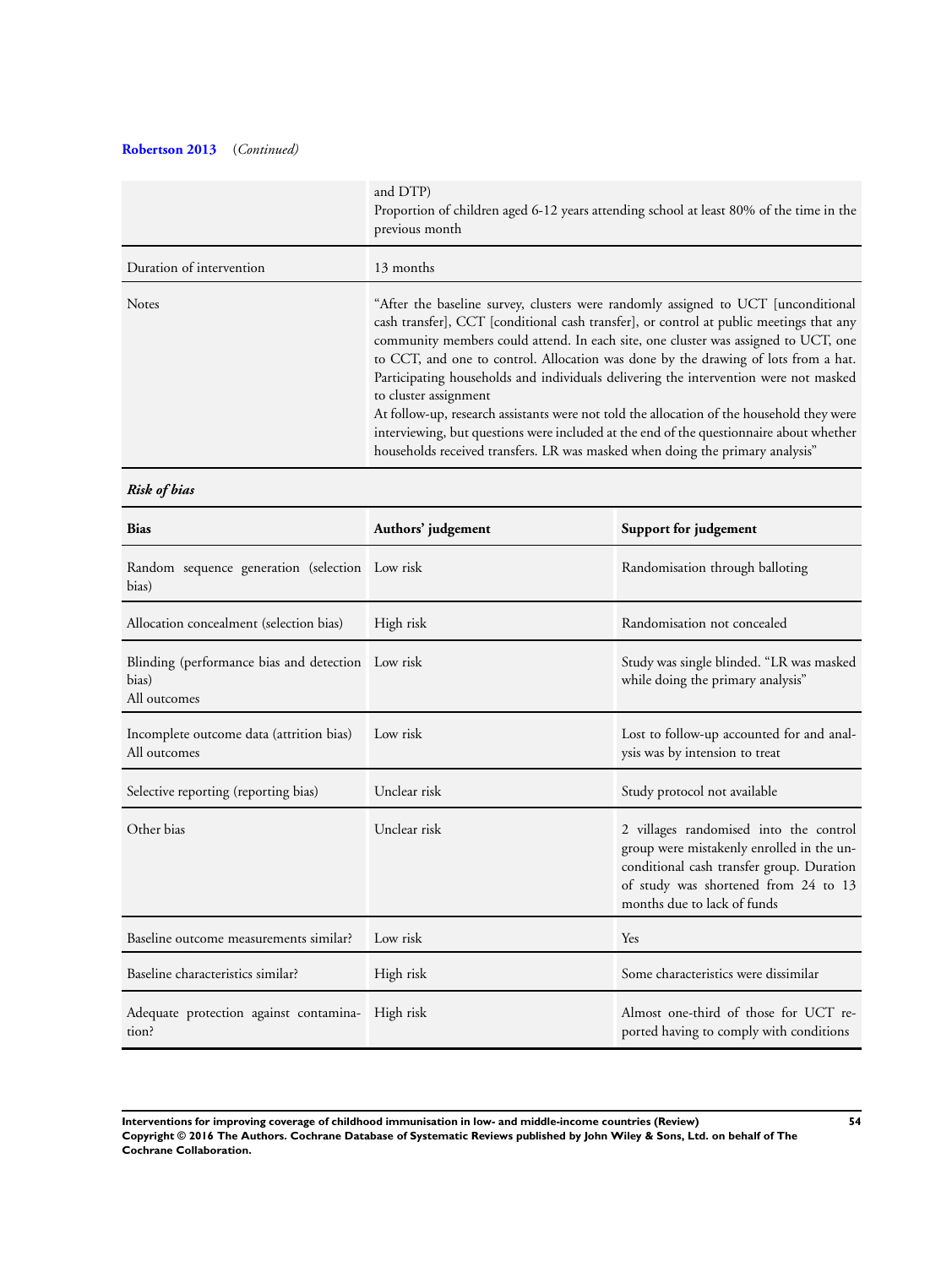**[Usman 2009](#page-29-0)**

| Methods                                                                     | <b>RCT</b> in Pakistan                                                                                                                                                                                                                                                                                                                                                                                                                                                                                                                                                                                                                                                                                                                                                                                                                                                                                                                                                                                                                                                                                                                                    |                                                                     |
|-----------------------------------------------------------------------------|-----------------------------------------------------------------------------------------------------------------------------------------------------------------------------------------------------------------------------------------------------------------------------------------------------------------------------------------------------------------------------------------------------------------------------------------------------------------------------------------------------------------------------------------------------------------------------------------------------------------------------------------------------------------------------------------------------------------------------------------------------------------------------------------------------------------------------------------------------------------------------------------------------------------------------------------------------------------------------------------------------------------------------------------------------------------------------------------------------------------------------------------------------------|---------------------------------------------------------------------|
| Participants                                                                | Setting: reminder intervention in an urban setting in Pakistan to reduce drop-out rate<br>in DTP3<br>Participants: 375 mothers visiting the EPI centre in each of 4 arms of study with 1125<br>children registering for DTP1 immunisation and residing in the study area for the past<br>6 months                                                                                                                                                                                                                                                                                                                                                                                                                                                                                                                                                                                                                                                                                                                                                                                                                                                         |                                                                     |
| Interventions                                                               | Intervention A: redesigned ("reminder-type") immunisation card; a larger card (15.5 cm by<br>11.5 cm when folded) that had only the date and day of next immunisation on both sides<br>of the outer card printed with Microsoft Word font size 42 was designed as a reminder<br>for mothers/carers for immunisation. Inner side of the card contained information about<br>the child's complete immunization schedule dates and instructions for the mother/carer<br>For those in the arm for redesigned card, the date and day for each DTP vaccination<br>was written on the outer side of the card; dates of previous vaccinations were crossed out<br>to avoid confusion. Mother was advised to place the card at a frequently visible place at<br>home and to bring it to the clinic during immunisation visits<br>Intervention B: centre-base education; clinic-based education that lasted 2-3 minutes<br>given to mothers at enrolment of their children in the EPI centre. The health education<br>emphasised the importance of immunisation schedule completion<br><b>Intervention C:</b> intervention $1 + 2$<br><b>Control:</b> standard care |                                                                     |
| Outcomes                                                                    | Number of enrolled children with DTP3 completed within 90 days of duration of study                                                                                                                                                                                                                                                                                                                                                                                                                                                                                                                                                                                                                                                                                                                                                                                                                                                                                                                                                                                                                                                                       |                                                                     |
| Duration of intervention                                                    | 2-3 minutes per session; follow-up for 90 days                                                                                                                                                                                                                                                                                                                                                                                                                                                                                                                                                                                                                                                                                                                                                                                                                                                                                                                                                                                                                                                                                                            |                                                                     |
| Notes                                                                       | Urban Pakistan                                                                                                                                                                                                                                                                                                                                                                                                                                                                                                                                                                                                                                                                                                                                                                                                                                                                                                                                                                                                                                                                                                                                            |                                                                     |
| <b>Risk of bias</b>                                                         |                                                                                                                                                                                                                                                                                                                                                                                                                                                                                                                                                                                                                                                                                                                                                                                                                                                                                                                                                                                                                                                                                                                                                           |                                                                     |
| <b>Bias</b>                                                                 | Authors' judgement                                                                                                                                                                                                                                                                                                                                                                                                                                                                                                                                                                                                                                                                                                                                                                                                                                                                                                                                                                                                                                                                                                                                        | Support for judgement                                               |
| Random sequence generation (selection Low risk<br>bias)                     |                                                                                                                                                                                                                                                                                                                                                                                                                                                                                                                                                                                                                                                                                                                                                                                                                                                                                                                                                                                                                                                                                                                                                           | Allocation sequence was by computer-generated randomisation<br>list |
| Allocation concealment (selection bias)                                     | Unclear risk                                                                                                                                                                                                                                                                                                                                                                                                                                                                                                                                                                                                                                                                                                                                                                                                                                                                                                                                                                                                                                                                                                                                              | Unclear whether allocation was concealed                            |
| Blinding (performance bias and detection High risk<br>bias)<br>All outcomes |                                                                                                                                                                                                                                                                                                                                                                                                                                                                                                                                                                                                                                                                                                                                                                                                                                                                                                                                                                                                                                                                                                                                                           | Neither the participant nor the assessor was blinded                |
| Incomplete outcome data (attrition bias)<br>All outcomes                    | Low risk                                                                                                                                                                                                                                                                                                                                                                                                                                                                                                                                                                                                                                                                                                                                                                                                                                                                                                                                                                                                                                                                                                                                                  | No loss to follow-up                                                |
| Selective reporting (reporting bias)                                        | Unclear risk                                                                                                                                                                                                                                                                                                                                                                                                                                                                                                                                                                                                                                                                                                                                                                                                                                                                                                                                                                                                                                                                                                                                              | Unclear what outcomes were stated in the protocol                   |
| Other bias<br>Low risk                                                      |                                                                                                                                                                                                                                                                                                                                                                                                                                                                                                                                                                                                                                                                                                                                                                                                                                                                                                                                                                                                                                                                                                                                                           | No other bias detected                                              |
| Baseline outcome measurements similar?                                      | Low risk                                                                                                                                                                                                                                                                                                                                                                                                                                                                                                                                                                                                                                                                                                                                                                                                                                                                                                                                                                                                                                                                                                                                                  | Not applicable                                                      |

**Interventions for improving coverage of childhood immunisation in low- and middle-income countries (Review) 55**

**Copyright © 2016 The Authors. Cochrane Database of Systematic Reviews published by John Wiley & Sons, Ltd. on behalf of The Cochrane Collaboration.**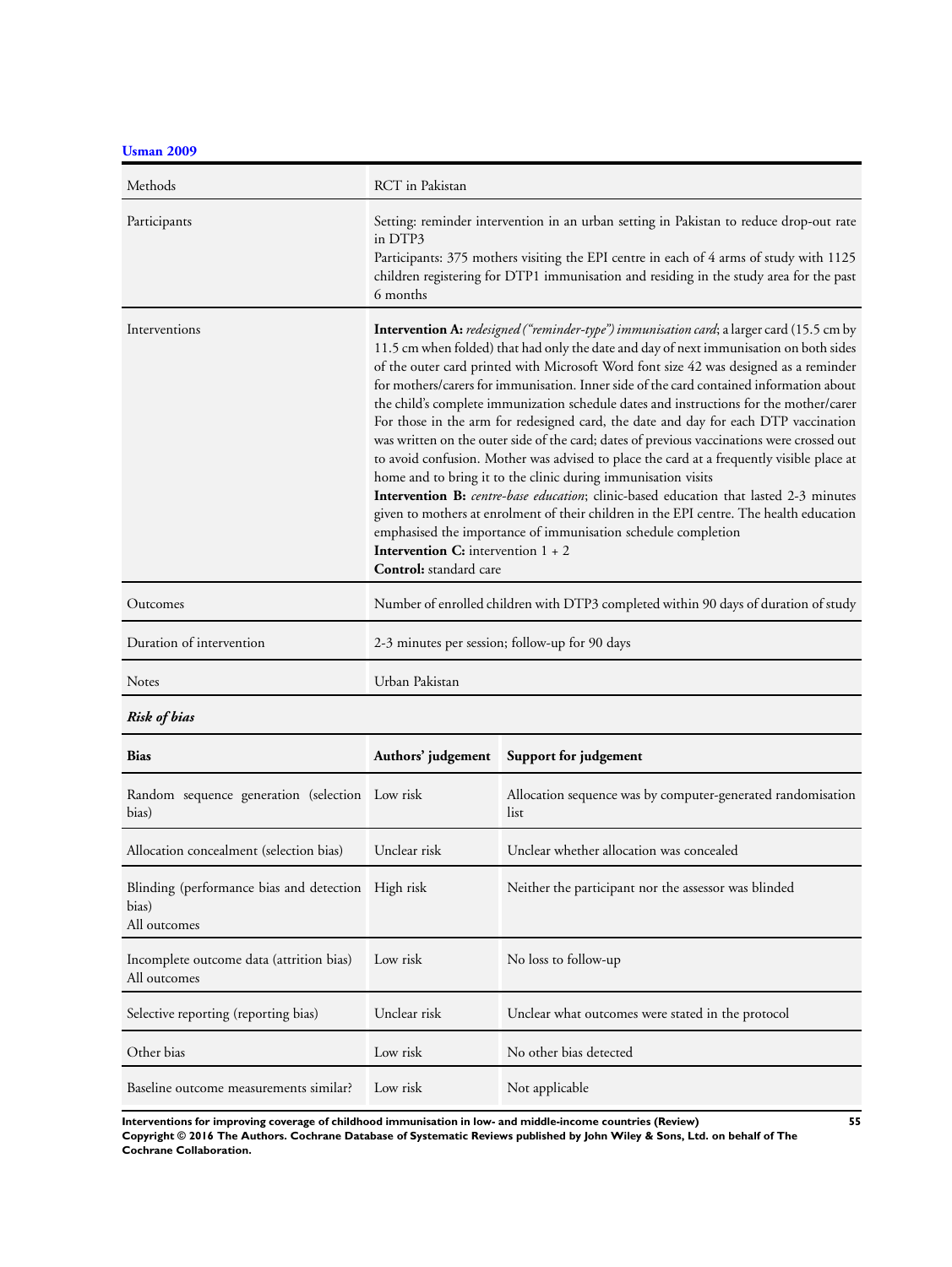# **[Usman 2009](#page-29-0)** (*Continued)*

| Baseline characteristics similar?                            | High risk | Most of the socioeconomic variables were similar but ownership<br>of a television was more among group receiving education and<br>a higher proportion of those receiving standard care lived close<br>to the facility than those in the redesigned card group |
|--------------------------------------------------------------|-----------|---------------------------------------------------------------------------------------------------------------------------------------------------------------------------------------------------------------------------------------------------------------|
| Adequate protection against contamina- Unclear risk<br>tion? |           | Unclear                                                                                                                                                                                                                                                       |

**[Usman 2011](#page-29-0)**

| Methods                  | <b>RCT</b> in Pakistan                                                                                                                                                                                                                                                                                                                                                                                                                                                                                                                                                                                                                                                                                                                                                                                                                                                                                                                                                                                                                                                                                                                                                                                                                                                                                                                                                                                                                                                                                                                                               |
|--------------------------|----------------------------------------------------------------------------------------------------------------------------------------------------------------------------------------------------------------------------------------------------------------------------------------------------------------------------------------------------------------------------------------------------------------------------------------------------------------------------------------------------------------------------------------------------------------------------------------------------------------------------------------------------------------------------------------------------------------------------------------------------------------------------------------------------------------------------------------------------------------------------------------------------------------------------------------------------------------------------------------------------------------------------------------------------------------------------------------------------------------------------------------------------------------------------------------------------------------------------------------------------------------------------------------------------------------------------------------------------------------------------------------------------------------------------------------------------------------------------------------------------------------------------------------------------------------------|
| Participants             | Setting: rural setting in Pakistan<br>Aim: to test theory that reminder intervention can reduce drop-out rate for DTP3<br>vaccination<br>Participants: 1508 mother-child pair visiting selected EPI centres for DTP1 who were<br>resident in study area for at least 6 months. Criterion used to exclude 2 groups of<br>temporary residents: women who temporarily relocated to their mothers' houses to deliver<br>their children and internally displaced families who had migrated to the study area to<br>avoid the aftermath of 2005 earthquake in the north of Pakistan                                                                                                                                                                                                                                                                                                                                                                                                                                                                                                                                                                                                                                                                                                                                                                                                                                                                                                                                                                                        |
| Interventions            | Intervention A: redesigned ("reminder-type") immunisation card; a larger card than the<br>existing EPI card (15.5 cm by 11.5 cm when folded), placed in a plastic jacket and<br>provided with a hanging string. A "trained interviewer pasted the upcoming date and<br>day of DTP2 immunization on both outer sides of the card and showed it to the mother.<br>Mother was asked to hang the card in her home at a frequently visible place and requested<br>that she bring the card along on her next immunization visit to the EPI centre. At DTP2<br>visit, the interviewer crossed out the date and day for DTP2 visit to avoid any confusion<br>to the mothers, pasted the date and day for the upcoming DTP3 immunization visit on<br>both sides of the card and showed the information to the mother." The inner side of<br>the card contained information about the child's complete immunisation schedule dates<br>and instructions for the mother<br>Intervention B: centre-base education; 2- to 3-minute conversation between trained<br>study interviewer and mother to convey the importance of completing the immunisation<br>schedule and the potential adverse impact of incomplete immunisation on the child's<br>health. Session was in simple vocabulary in the local language and deliberately kept short<br>in prevision of potential large-scale use by EPI staff in the future<br>Intervention C: combination of redesigned card and centre-based education<br>Control: standard care i.e. routine EPI centre visit and neither intervention |
| Outcomes                 | DTP3 coverage at the end of day 90 post-enrolment.                                                                                                                                                                                                                                                                                                                                                                                                                                                                                                                                                                                                                                                                                                                                                                                                                                                                                                                                                                                                                                                                                                                                                                                                                                                                                                                                                                                                                                                                                                                   |
| Duration of intervention | 2-3 minutes per session; follow-up at 90 days                                                                                                                                                                                                                                                                                                                                                                                                                                                                                                                                                                                                                                                                                                                                                                                                                                                                                                                                                                                                                                                                                                                                                                                                                                                                                                                                                                                                                                                                                                                        |
| Notes                    | Rural areas around Karachi, Pakistan. Despite a small purchase volume, the cost of each<br>card including the plastic jacket was USD0.05                                                                                                                                                                                                                                                                                                                                                                                                                                                                                                                                                                                                                                                                                                                                                                                                                                                                                                                                                                                                                                                                                                                                                                                                                                                                                                                                                                                                                             |
| <b>Risk of bias</b>      |                                                                                                                                                                                                                                                                                                                                                                                                                                                                                                                                                                                                                                                                                                                                                                                                                                                                                                                                                                                                                                                                                                                                                                                                                                                                                                                                                                                                                                                                                                                                                                      |

**Interventions for improving coverage of childhood immunisation in low- and middle-income countries (Review) 56 Copyright © 2016 The Authors. Cochrane Database of Systematic Reviews published by John Wiley & Sons, Ltd. on behalf of The Cochrane Collaboration.**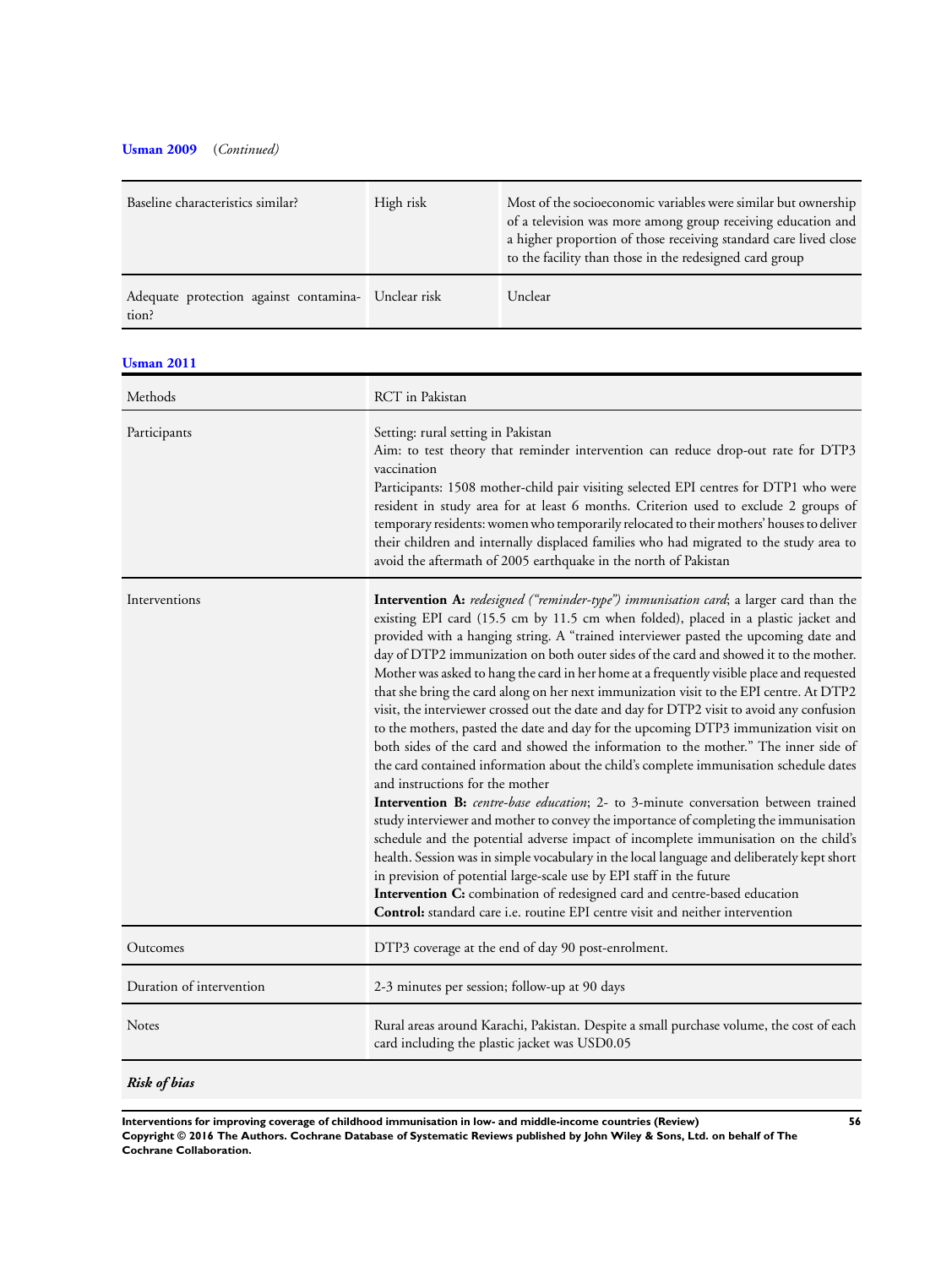## **[Usman 2011](#page-29-0)** (*Continued)*

| <b>Bias</b>                                                                 | Authors' judgement | Support for judgement                                                                                                                                                                                                                                     |
|-----------------------------------------------------------------------------|--------------------|-----------------------------------------------------------------------------------------------------------------------------------------------------------------------------------------------------------------------------------------------------------|
| Random sequence generation (selection Low risk<br>bias)                     |                    | "The lead investigator provided a computer-generated randomi-<br>sation list to each enrolment centre"                                                                                                                                                    |
| Allocation concealment (selection bias)                                     | Unclear risk       | "Each enrolled mother-child pair received an identification<br>number (ID) from the randomisation list and was assigned to<br>the study group corresponding to the ID on the list"                                                                        |
| Blinding (performance bias and detection High risk<br>bias)<br>All outcomes |                    | "Because of the overt nature of interventions, neither the study<br>participants nor the interviewers enrolling the study participants<br>and recording the study outcome were blinded to the type of<br>intervention received by the study participants" |
| Incomplete outcome data (attrition bias)<br>All outcomes                    | Low risk           | No loss to follow-up                                                                                                                                                                                                                                      |
| Selective reporting (reporting bias)                                        | Unclear risk       | Unclear what outcomes were stated in the protocol                                                                                                                                                                                                         |
| Other bias                                                                  | Low risk           | No other bias detected                                                                                                                                                                                                                                    |
| Baseline outcome measurements similar?                                      | Low risk           | Not applicable                                                                                                                                                                                                                                            |
| Baseline characteristics similar?                                           | Low risk           | Yes                                                                                                                                                                                                                                                       |
| Adequate protection against contamina- Low risk<br>tion?                    |                    | "Interventions were provided in a private space to prevent con-<br>tamination between study groups"                                                                                                                                                       |

BCG: Bacille Calmette-Guérin; CHW: community health worker; DTP: diphtheria-tetanus-pertussis; EPI: Expanded Programme on Immunization; HBV3: three doses of hepatitis B virus; OPV: oral polio vaccine; PHC: primary healthcare; RCT: randomised controlled trial; WHO: World Health Organization.

## **Characteristics of excluded studies** *[ordered by study ID]*

| Study             | Reason for exclusion                                                                   |
|-------------------|----------------------------------------------------------------------------------------|
| Abdul Rahman 2013 | A controlled before-and-after study with single unit for intervention and control arms |
| al Teheawy 1992   | Retrospective study                                                                    |
| Alto 1989         | Observational study                                                                    |
| Aneni 2013        | Observational study                                                                    |

**Interventions for improving coverage of childhood immunisation in low- and middle-income countries (Review) 57 Copyright © 2016 The Authors. Cochrane Database of Systematic Reviews published by John Wiley & Sons, Ltd. on behalf of The Cochrane Collaboration.**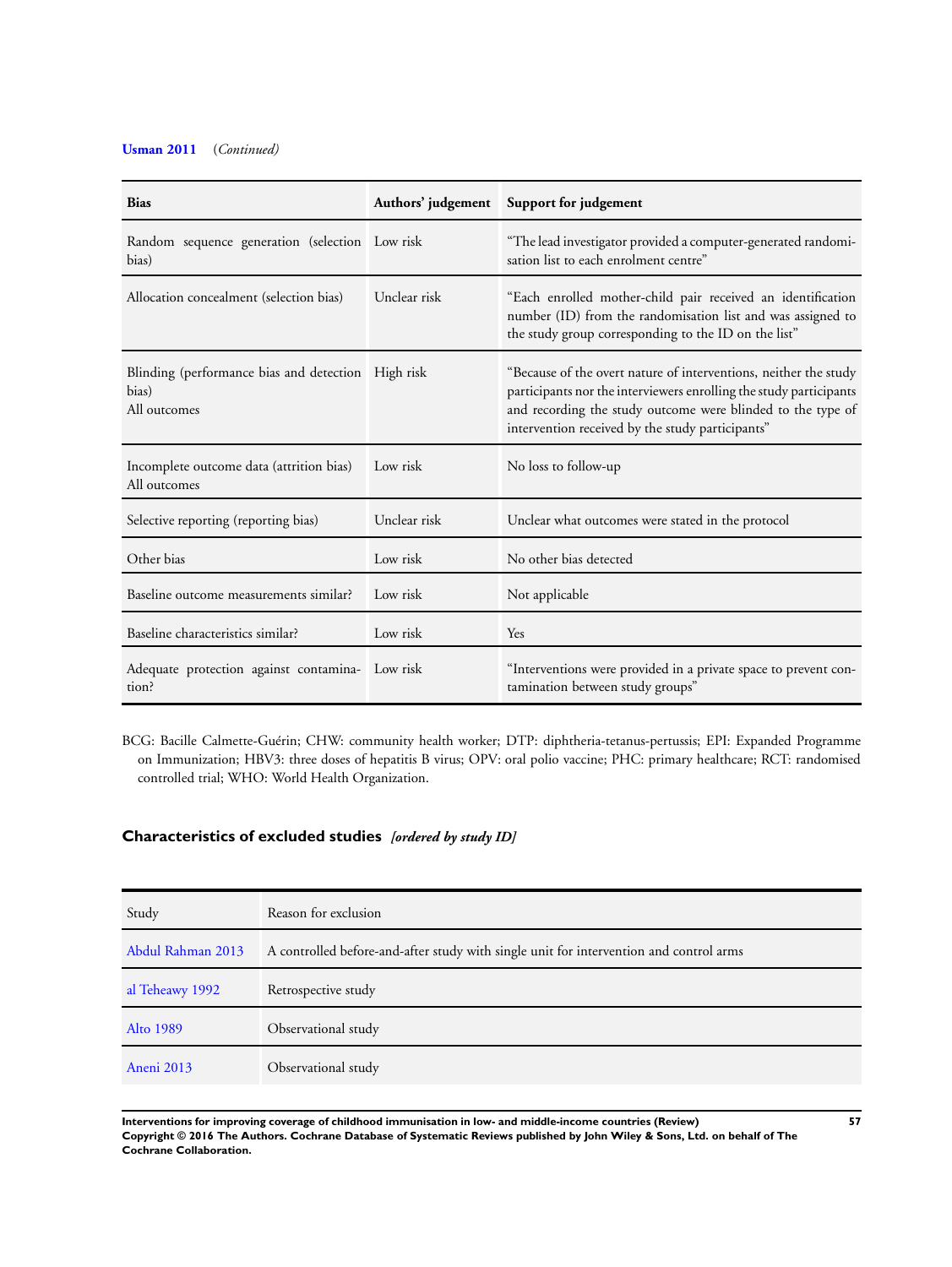#### (*Continued)*

| Anjum 2004         | A controlled before-and-after study with single unit for intervention and control arms |
|--------------------|----------------------------------------------------------------------------------------|
| Attanasio 2005     | No relevant data on outcome                                                            |
| Balraj 1986        | Programme evaluation                                                                   |
| Bandyopadhyay 1996 | Observational study                                                                    |
| Barham 2009        | Programme evaluation                                                                   |
| <b>Bazos 2015</b>  | No relevant data on outcome                                                            |
| Berhane 1993       | No relevant outcome. Reports on drop-out rate                                          |
| Berman 1991        | Observational study                                                                    |
| <b>Berry 1991</b>  | Observational study                                                                    |
| Bishai 2002        | No relevant data on outcome                                                            |
| Chandir 2010       | Observational study                                                                    |
| <b>Chen 1976</b>   | Retrospective study                                                                    |
| <b>Chen 1989</b>   | Observational study                                                                    |
| <b>Cutts 1990</b>  | Observational study                                                                    |
| <b>Cutts 1994</b>  | Observational study                                                                    |
| Dammann 1990       | Observational study                                                                    |
| Dini 1995          | No relevant data on outcome                                                            |
| Dominguez Ugá 1988 | Observational study                                                                    |
| Ekunwe 1984        | Observational study                                                                    |
| Gomber 1996        | Observational study                                                                    |
| Hayford 2014       | Observational study                                                                    |
| <b>Hong 2005</b>   | Observational study                                                                    |
| Hu 2015            | A controlled before-and-after study with single unit for intervention and control arms |
| Igarashi 2010      | A controlled before-and-after study with single unit for intervention and control arms |

**Interventions for improving coverage of childhood immunisation in low- and middle-income countries (Review) 58 Copyright © 2016 The Authors. Cochrane Database of Systematic Reviews published by John Wiley & Sons, Ltd. on behalf of The Cochrane Collaboration.**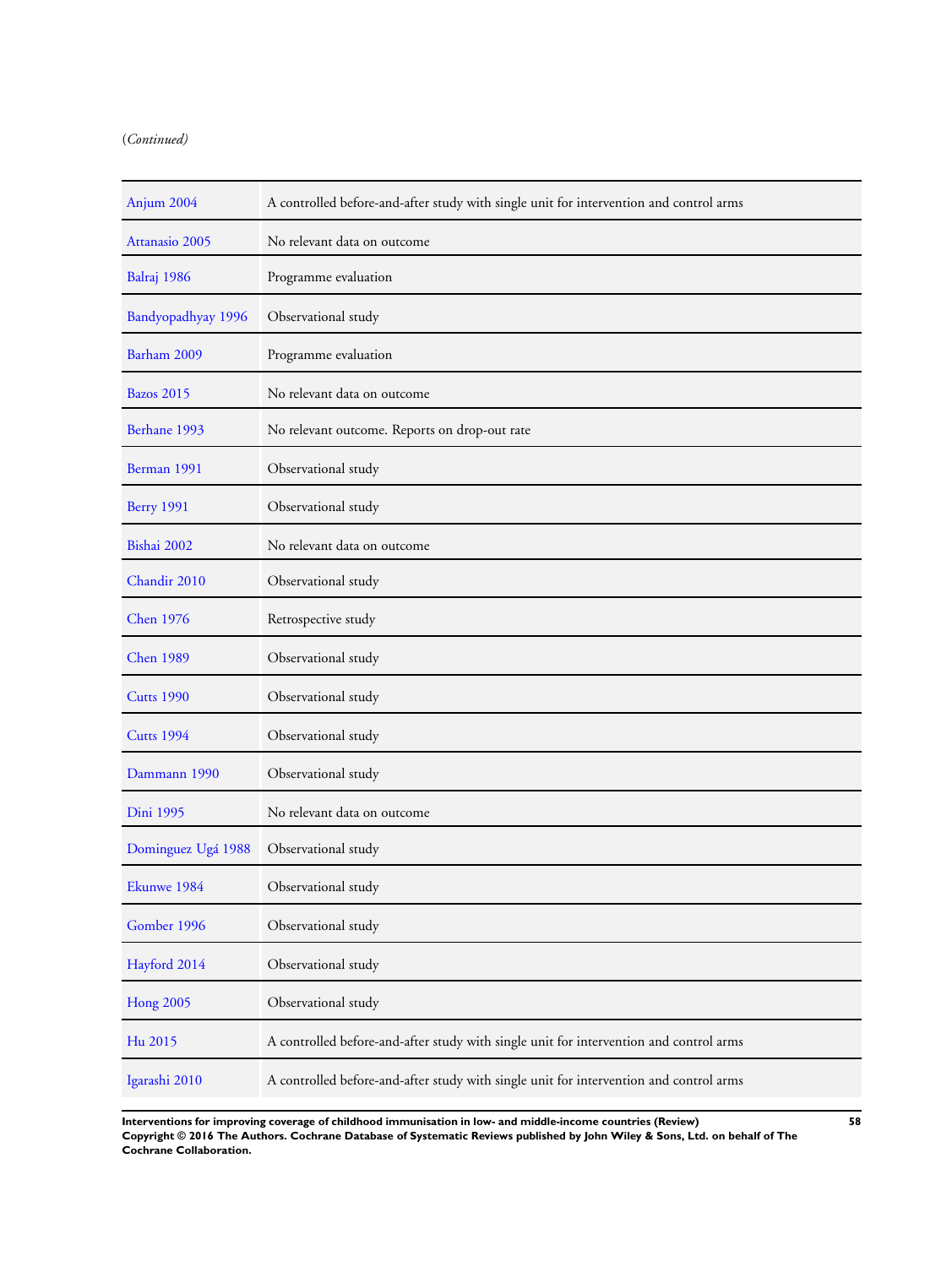#### (*Continued)*

| Kaewkungwal 2015   | Observational study                                                                    |
|--------------------|----------------------------------------------------------------------------------------|
| <b>Kuhn 1990</b>   | Observational study                                                                    |
| Kumar 1990         | Observational study                                                                    |
| Lechtig 1981       | A controlled before-and-after study with single unit for intervention and control arms |
| Lin 1971           | Observational study                                                                    |
| Linkins 1995       | Observational study                                                                    |
| <b>Maher 1993</b>  | Observational study                                                                    |
| <b>Main 2001</b>   | Observational study                                                                    |
| Marshall 2007      | Retrospective study                                                                    |
| Ndiritu 2006       | Observational study                                                                    |
| Osinka 2000        | Observational study                                                                    |
| Pan 1999           | Observational study                                                                    |
| Pierce 1996        | A controlled before-and-after study with single unit for intervention and control arms |
| Prinja 2010        | A controlled before-and-after study with single unit for intervention and control arms |
| Przewlocka 2000    | Observational study                                                                    |
| Robinson 2001      | Observational study                                                                    |
| Ryman 2011         | Data not summarised by the study groups                                                |
| San Sebastian 2001 | Observational study                                                                    |
| Shaikh 2003        | Observational study                                                                    |
| Sutanto 1999       | Observational study                                                                    |
| <b>Uddin 2010</b>  | A controlled before-and-after study with single unit for intervention and control arms |
| <b>Uddin 2012</b>  | Study had no control arm                                                               |
| <b>Uskun 2008</b>  | Observational study                                                                    |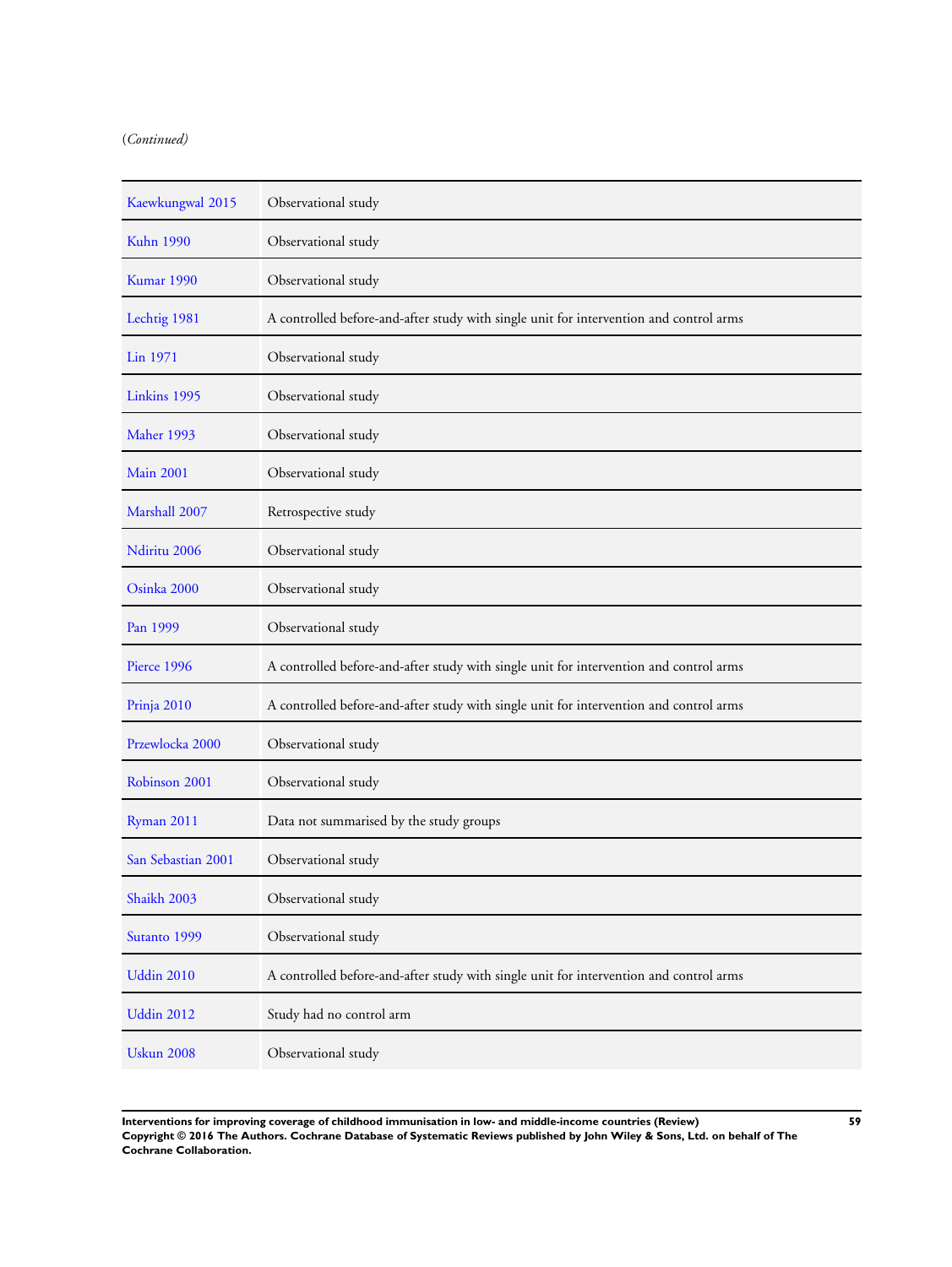#### (*Continued)*

| van Zwanenberg 1988 Observational study |                                    |
|-----------------------------------------|------------------------------------|
| <b>Wang 2007</b>                        | No relevant outcome for the review |
| Zimicki 1994                            | Observational study                |

# **Characteristics of studies awaiting assessment** *[ordered by study ID]*

## **[Ali 2015](#page-29-0)**

| Methods      | A quasi-experimental study in rural Pakistan                                                                                                |
|--------------|---------------------------------------------------------------------------------------------------------------------------------------------|
| Participants | Household heads                                                                                                                             |
|              | Interventions Community service in intervention clusters (government Basic Health unit) versus standard care in control clusters            |
| Outcomes     | Knowledge and practices regarding routine immunisation,<br>Fully vaccinated children, partially vaccinated children, un-vaccinated children |
| <b>Notes</b> |                                                                                                                                             |

## **[Bangure 2015](#page-29-0)**

| Methods      | Randomised controlled trial in Kadoma City, Zimbabwe |
|--------------|------------------------------------------------------|
| Participants | Women at delivery                                    |
|              | Interventions SMS reminders versus standard care     |
| Outcomes     | Immunisation coverage, timely vaccinations           |
| <b>Notes</b> |                                                      |

# **[Basinga 2011](#page-29-0)**

| Methods       | Cluster RCT in Rwanda                                                                                                       |
|---------------|-----------------------------------------------------------------------------------------------------------------------------|
| Participants  | Healthcare providers                                                                                                        |
| Interventions | Performance-based payment of healthcare providers (payment for performance; P4P) versus traditional input-based<br>funding  |
| Outcomes      | Immunisation, prenatal care visits and institutional deliveries, quality of prenatal care, and child preventive care visits |

**Interventions for improving coverage of childhood immunisation in low- and middle-income countries (Review) 60 Copyright © 2016 The Authors. Cochrane Database of Systematic Reviews published by John Wiley & Sons, Ltd. on behalf of The Cochrane Collaboration.**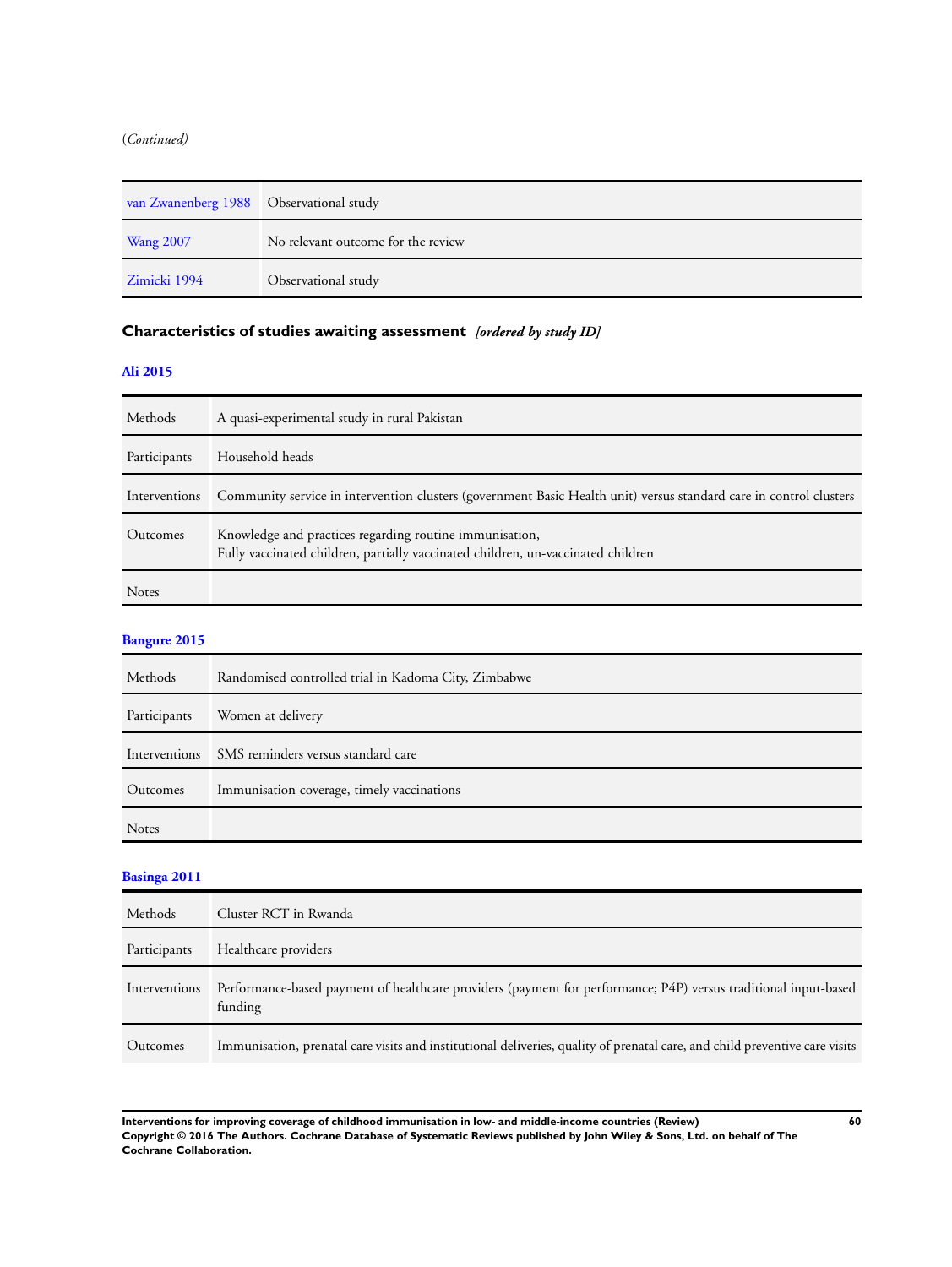# **[Basinga 2011](#page-29-0)** (*Continued)*

Notes

| <b>Briere 2012</b> |                                                                        |
|--------------------|------------------------------------------------------------------------|
| Methods            | controlled before-after study in rural Kenya                           |
| Participants       | Caregivers of children aged 2-13 months                                |
| Interventions      | Free hygiene kits and education about water treatment and hand hygiene |
| Outcomes           | Fully vaccinated children                                              |
| <b>Notes</b>       |                                                                        |

# **[Brown 2016](#page-29-0)**

| Methods       | Cluster RCT in Ibadan, Nigeria                                                                                                                                                                                                      |
|---------------|-------------------------------------------------------------------------------------------------------------------------------------------------------------------------------------------------------------------------------------|
| Participants  | Children aged 0-12 weeks                                                                                                                                                                                                            |
| Interventions | Mobile phone reminders and recall versus Primary Health Care immunisation providers' training versus combined<br>Mobile phone reminders and recall versus Primary Health Care immunisation providers' training versus standard care |
| Outcomes      | Children fully vaccinated at 12 months of age                                                                                                                                                                                       |
| <b>Notes</b>  |                                                                                                                                                                                                                                     |

#### **[Busso 2015](#page-29-0)**

| Methods      | A field experiment in rural Guatemala                 |
|--------------|-------------------------------------------------------|
| Participants | Families whose children were due for a vaccine        |
|              | Interventions Personal reminders versus standard care |
| Outcomes     | Fully vaccinated children                             |
| <b>Notes</b> |                                                       |

**Interventions for improving coverage of childhood immunisation in low- and middle-income countries (Review) 61 Copyright © 2016 The Authors. Cochrane Database of Systematic Reviews published by John Wiley & Sons, Ltd. on behalf of The Cochrane Collaboration.**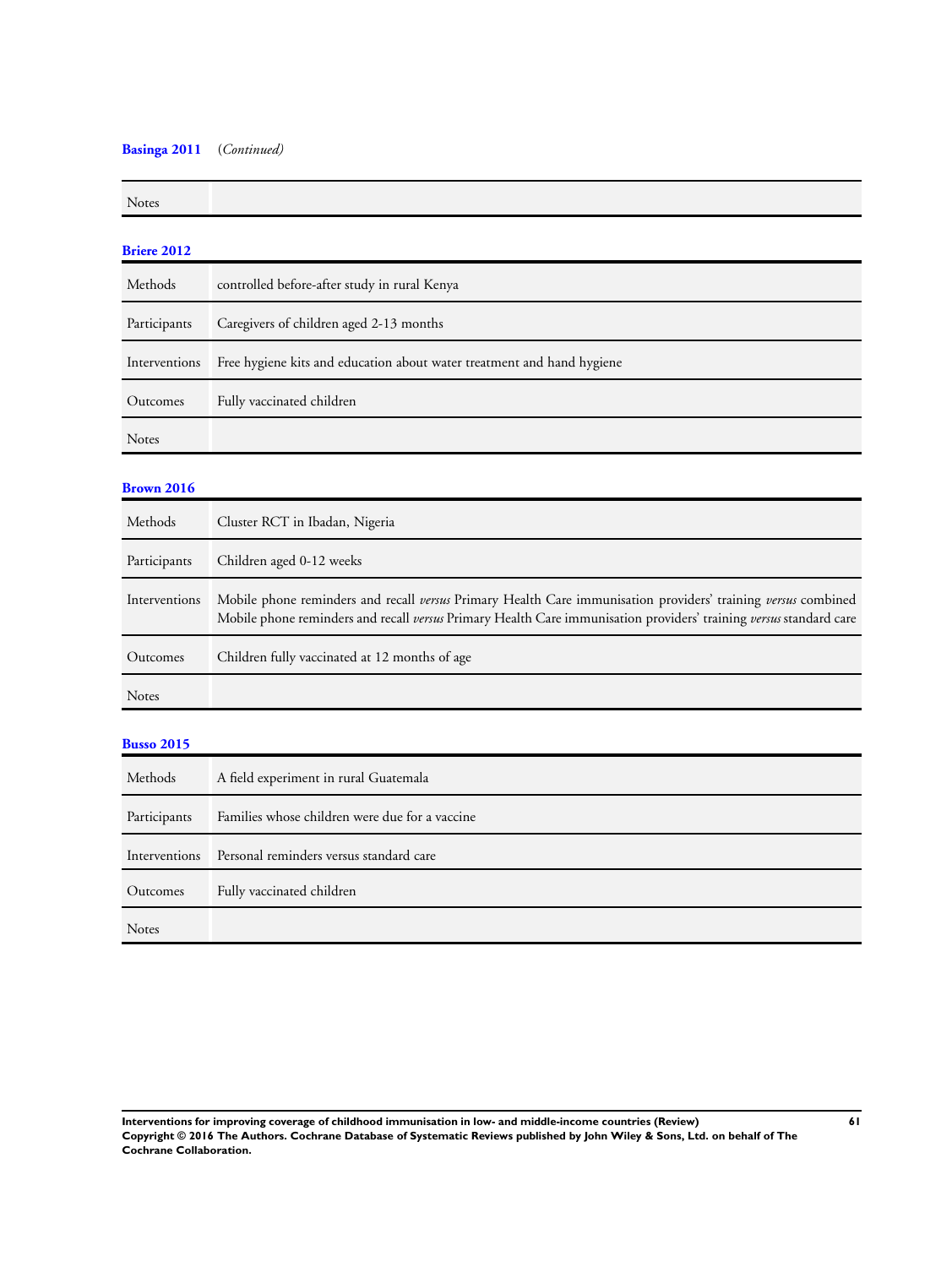## **[Domek 2016](#page-29-0)**

| Methods       | <b>RCT</b> in Guatemala City                                                                   |
|---------------|------------------------------------------------------------------------------------------------|
| Participants  | Caregivers of infants aged 8-14 weeks presenting for first dose of primary immunisation series |
| Interventions | Mobile phone short message service versus standard care                                        |
| Outcomes      | Fully vaccinated infants                                                                       |
| <b>Notes</b>  |                                                                                                |

## **[Gokcay 1993](#page-29-0)**

| Methods       | Random allocation of paraprofessionals and Midwives to "visiting area" in Istanbul, Turkey |
|---------------|--------------------------------------------------------------------------------------------|
| Participants  | Midwives and lady home visitors (paraprofessionals) and children aged $\lt$ 5 years        |
| Interventions | Use of lay home visitors vs. midwives for home visit                                       |
| Outcomes      | Infants fully vaccinated, children aged < 5 fully vaccinated                               |
| <b>Notes</b>  |                                                                                            |

# **[Haji 2016](#page-29-0)**

| Methods      | Random allocation of three facilities in three districts in Kenya to two interventions and control |
|--------------|----------------------------------------------------------------------------------------------------|
| Participants | children less than 12 months                                                                       |
|              | Interventions Reminder text message vs reminder sticker                                            |
| Outcomes     | Receipt of DTP 2 and DTP 3 at 10 and 14 weeks; dropout rate                                        |
| <b>Notes</b> |                                                                                                    |

## **[Johri 2015a](#page-29-0)**

| Methods       | Cluster RCT in rural Uttar Pradesh, India                                                                                           |
|---------------|-------------------------------------------------------------------------------------------------------------------------------------|
| Participants  | Mothers of children 0-23 months of age were eligible                                                                                |
| Interventions | Home visits by volunteers plus community mobilisation to promote immunisation versus community mobilisation<br>to promote nutrition |
| Outcomes      | Primary outcomes were feasibility of recruitment, randomisation and retention of participants                                       |
| <b>Notes</b>  |                                                                                                                                     |

**Interventions for improving coverage of childhood immunisation in low- and middle-income countries (Review) 62 Copyright © 2016 The Authors. Cochrane Database of Systematic Reviews published by John Wiley & Sons, Ltd. on behalf of The Cochrane Collaboration.**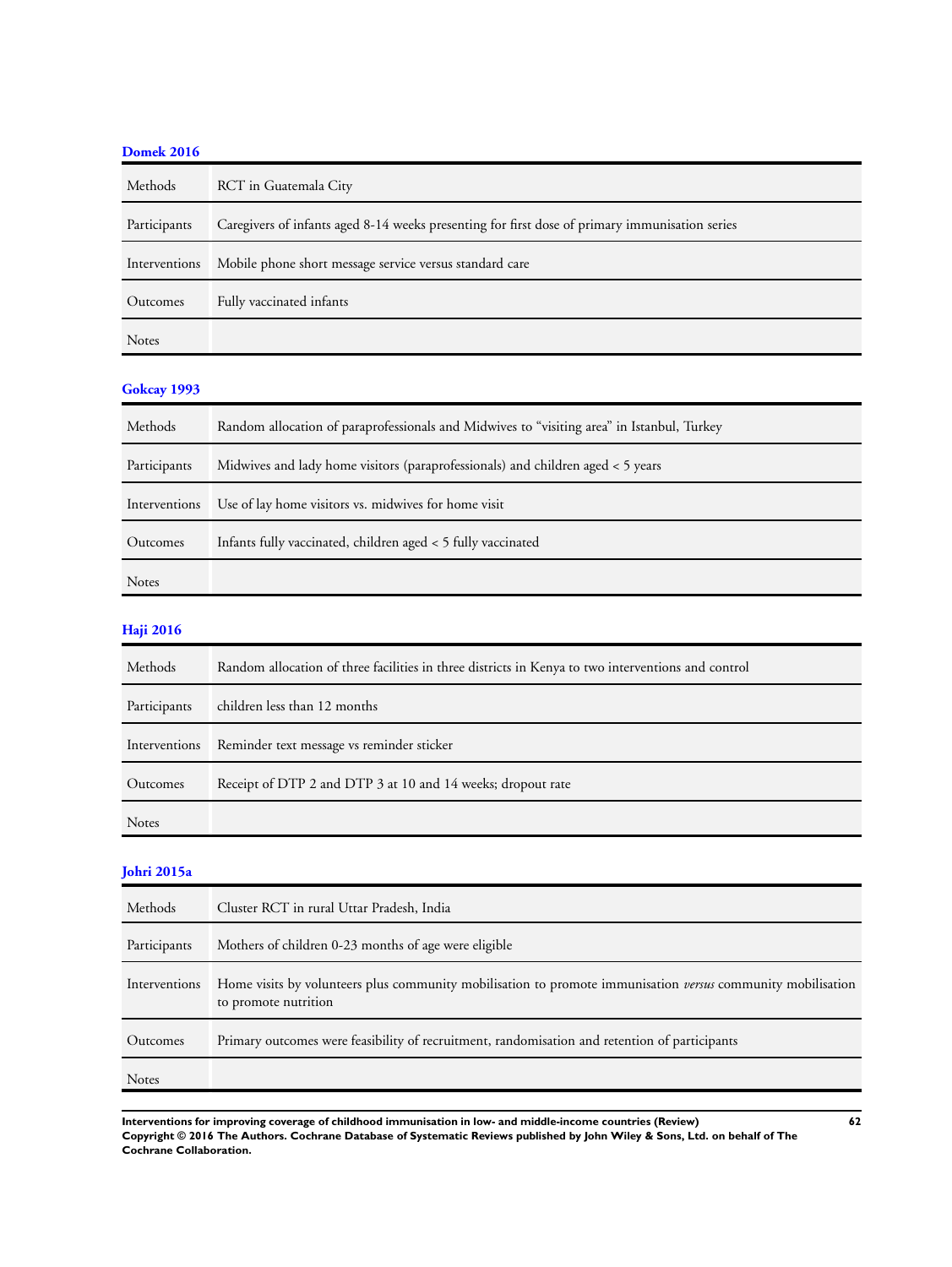| <b>Linkins 1994</b> |                                                                                                                                                                                                                                         |
|---------------------|-----------------------------------------------------------------------------------------------------------------------------------------------------------------------------------------------------------------------------------------|
| Methods             | Randomised controlled trial                                                                                                                                                                                                             |
| Participants        | Children aged < 2 years, had telephone numbers listed in pre-exiting computerised database, and were due or late<br>for immunisation(s) during the 4-month enrolment period                                                             |
| Interventions       | Household of children were randomised to receive or not receive a general or vaccine-specific computer generated<br>telephone reminder message 1 day before the child was due, or immediately after randomisation if the child was late |
| Outcomes            | The rate of immunisation visits in the 30-day follow-up period                                                                                                                                                                          |
| <b>Notes</b>        |                                                                                                                                                                                                                                         |
| <b>Uddin 2016</b>   |                                                                                                                                                                                                                                         |
| Methods             | Non randomised trial in urban and rural Bangladesh                                                                                                                                                                                      |
| Participants        | Families of children in need of vaccination                                                                                                                                                                                             |
| Interventions       | Mobile phone short message service versus standard care                                                                                                                                                                                 |
| Outcomes            | Fully vaccinated children                                                                                                                                                                                                               |
|                     |                                                                                                                                                                                                                                         |

Notes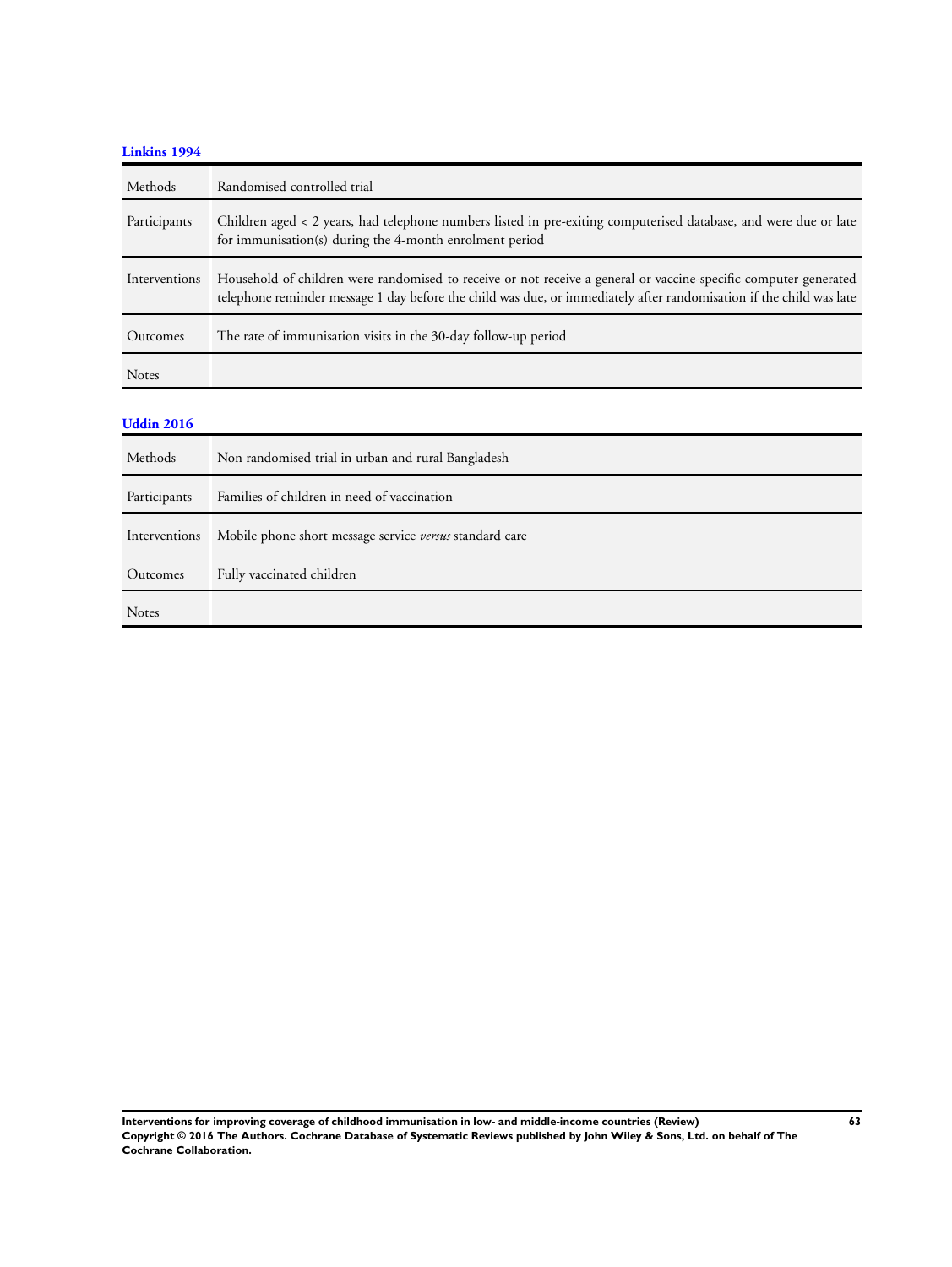# **D A T A A N D A N A L Y S E S**

## **Comparison 1. Health education**

| Outcome or subgroup title     | No. of<br>studies | No. of<br>participants | Statistical method          | <b>Effect size</b>  |
|-------------------------------|-------------------|------------------------|-----------------------------|---------------------|
| 1 Measles vaccine             |                   |                        | Risk Ratio (Random, 95% CI) | Totals not selected |
| 2 DTP3                        |                   |                        | Risk Ratio (Random, 95% CI) | Subtotals only      |
| 2.1 Community-based           | ↑                 |                        | Risk Ratio (Random, 95% CI) | $1.68$ [1.09, 2.59] |
| education                     |                   |                        |                             |                     |
| 2.2 Facility-based education  | 3                 |                        | Risk Ratio (Random, 95% CI) | $1.20$ [0.97, 1.48] |
| 3 Received at least 1 vaccine |                   |                        | Risk Ratio (Random, 95% CI) | Totals not selected |

# **Comparison 2. Health education plus redesigned reminder card**

| Outcome or subgroup title | No. of | No. of<br>studies participants | <b>Statistical method</b>   | <b>Effect</b> size  |
|---------------------------|--------|--------------------------------|-----------------------------|---------------------|
| 1 DTP3                    |        |                                | Risk Ratio (Random, 95% CI) | $1.50$ [1.21, 1.87] |

## **Comparison 3. Household monetary incentive**

| Outcome or subgroup title     | No. of<br>studies | No. of<br>participants | <b>Statistical method</b>   | <b>Effect</b> size  |
|-------------------------------|-------------------|------------------------|-----------------------------|---------------------|
| 1 Measles                     |                   |                        | Risk Ratio (Random, 95% CI) | Totals not selected |
| 2 Fully immunised children    | 2                 |                        | Risk Ratio (Random, 95% CI) | $1.05$ [0.90, 1.23] |
| 3 BCG                         |                   |                        | Risk Ratio (Random, 95% CI) | Totals not selected |
| 4 MMR                         |                   |                        | Risk Ratio (Random, 95% CI) | Totals not selected |
| 4.1 Household monetary        |                   |                        | Risk Ratio (Random, 95% CI) | $0.0$ [0.0, 0.0]    |
| incentive                     |                   |                        |                             |                     |
| 4.2 Service-level monetary    |                   |                        | Risk Ratio (Random, 95% CI) | $0.0$ [0.0, 0.0]    |
| incentive                     |                   |                        |                             |                     |
| 4.3 Household + service-level |                   |                        | Risk Ratio (Random, 95% CI) | $0.0$ [0.0, 0.0]    |
| monetary incentive            |                   |                        |                             |                     |
| 5 DTP1                        | 1                 |                        | Risk Ratio (Random, 95% CI) | Totals not selected |
| 5.1 Household monetary        |                   |                        | Risk Ratio (Random, 95% CI) | $0.0$ [0.0, 0.0]    |
| incentive                     |                   |                        |                             |                     |
| 5.2 Service-level monetary    | 1                 |                        | Risk Ratio (Random, 95% CI) | $0.0$ [0.0, 0.0]    |
| incentive                     |                   |                        |                             |                     |
| 5.3 Household + service-level | 1                 |                        | Risk Ratio (Random, 95% CI) | $0.0$ [0.0, 0.0]    |
| monetary incentive            |                   |                        |                             |                     |

**Interventions for improving coverage of childhood immunisation in low- and middle-income countries (Review) 64**

**Copyright © 2016 The Authors. Cochrane Database of Systematic Reviews published by John Wiley & Sons, Ltd. on behalf of The Cochrane Collaboration.**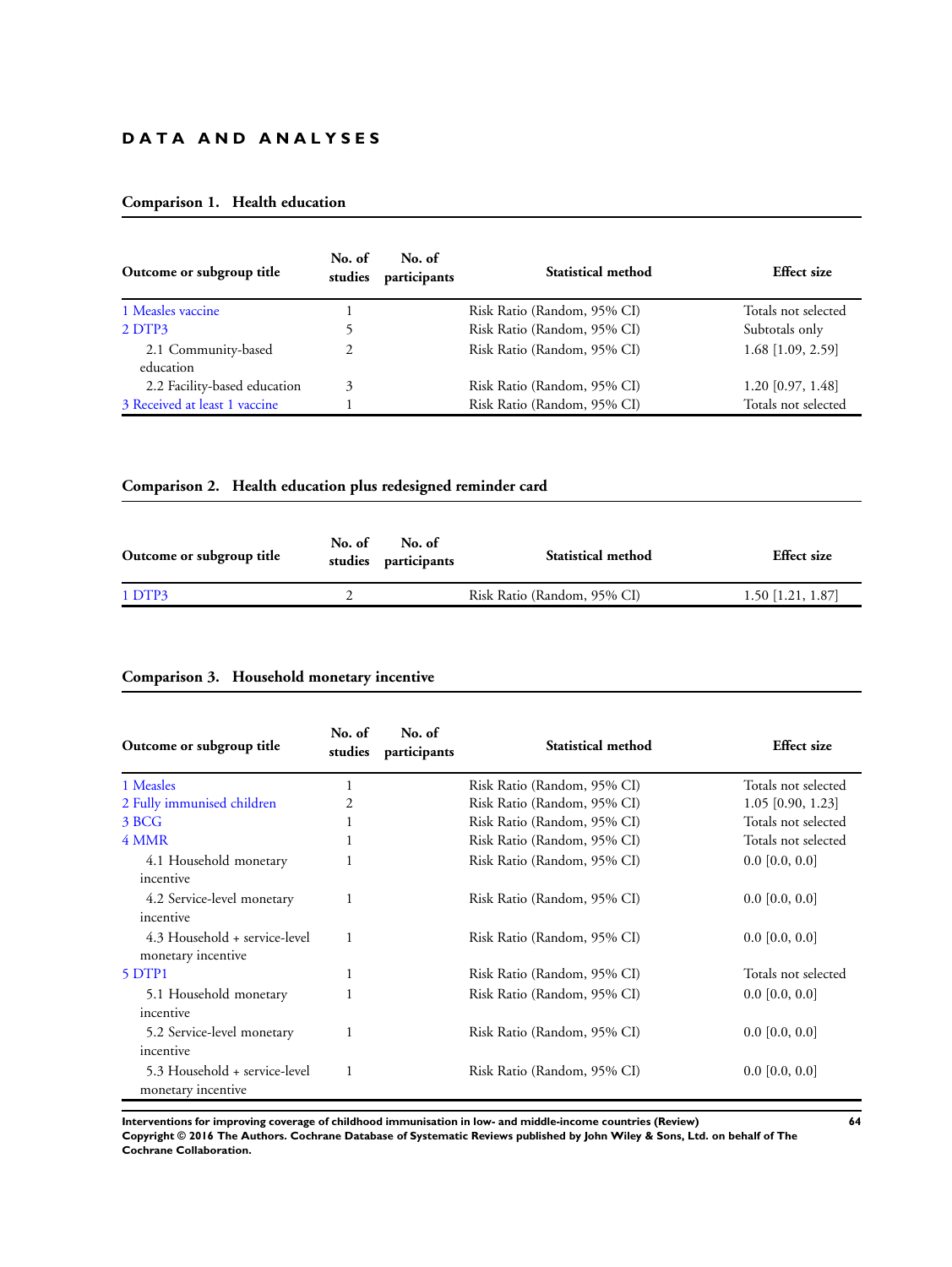## **Comparison 4. Home visit**

| Outcome or subgroup title | No. of | No. of<br>studies participants | Statistical method          | <b>Effect</b> size  |
|---------------------------|--------|--------------------------------|-----------------------------|---------------------|
| 1 OPV3                    |        |                                | Risk Ratio (Random, 95% CI) | Totals not selected |
| 2 Measles                 |        |                                | Risk Ratio (Random, 95% CI) | Totals not selected |

#### **Comparison 5. Regular immunisation outreach**

| Outcome or subgroup title                        | No. of | No. of<br>studies participants | Statistical method         | Effect size         |
|--------------------------------------------------|--------|--------------------------------|----------------------------|---------------------|
| 1 Fully immunised children                       |        |                                | Risk Ratio (Fixed, 95% CI) | Totals not selected |
| 1.1 Regular immunisation<br>outreach only        |        |                                | Risk Ratio (Fixed, 95% CI) | $0.0$ [0.0, 0.0]    |
| 1.2 Regular immunisation<br>outreach + incentive |        |                                | Risk Ratio (Fixed, 95% CI) | $0.0$ [0.0, 0.0]    |

## **Comparison 6. Integration of immunisation to other health services**

| Outcome or subgroup title | No. of<br>studies | No. of<br>participants | <b>Statistical method</b>   | <b>Effect</b> size  |
|---------------------------|-------------------|------------------------|-----------------------------|---------------------|
| 1 BCG                     |                   |                        | Risk Ratio (Random, 95% CI) | Totals not selected |
| 2 DTP3                    |                   |                        | Risk Ratio (Random, 95% CI) | Totals not selected |
| 3 Measles                 |                   |                        | Risk Ratio (Random, 95% CI) | Totals not selected |

## **Analysis 1.1. Comparison 1 Health education, Outcome 1 Measles vaccine.**

Review: Interventions for improving coverage of childhood immunisation in low- and middle-income countries

| I Health education<br>Comparison: |                  |                                                   |                     |
|-----------------------------------|------------------|---------------------------------------------------|---------------------|
| 1 Measles vaccine<br>Outcome:     |                  |                                                   |                     |
| Study or subgroup                 | log [Risk Ratio] | <b>Risk Ratio</b>                                 | <b>Risk Ratio</b>   |
|                                   | (SE)             | IV, Random, 95% CI                                | IV, Random, 95% CI  |
| Andersson 2009                    | 0.4889 (0.2347)  |                                                   | 1.63 [ 1.03, 2.58 ] |
|                                   |                  |                                                   |                     |
|                                   |                  |                                                   |                     |
|                                   |                  | 0.1<br>0.01<br>$\overline{0}$<br>100              |                     |
|                                   |                  | Favours standard care<br>Favours health education |                     |

**Interventions for improving coverage of childhood immunisation in low- and middle-income countries (Review) 65 Copyright © 2016 The Authors. Cochrane Database of Systematic Reviews published by John Wiley & Sons, Ltd. on behalf of The Cochrane Collaboration.**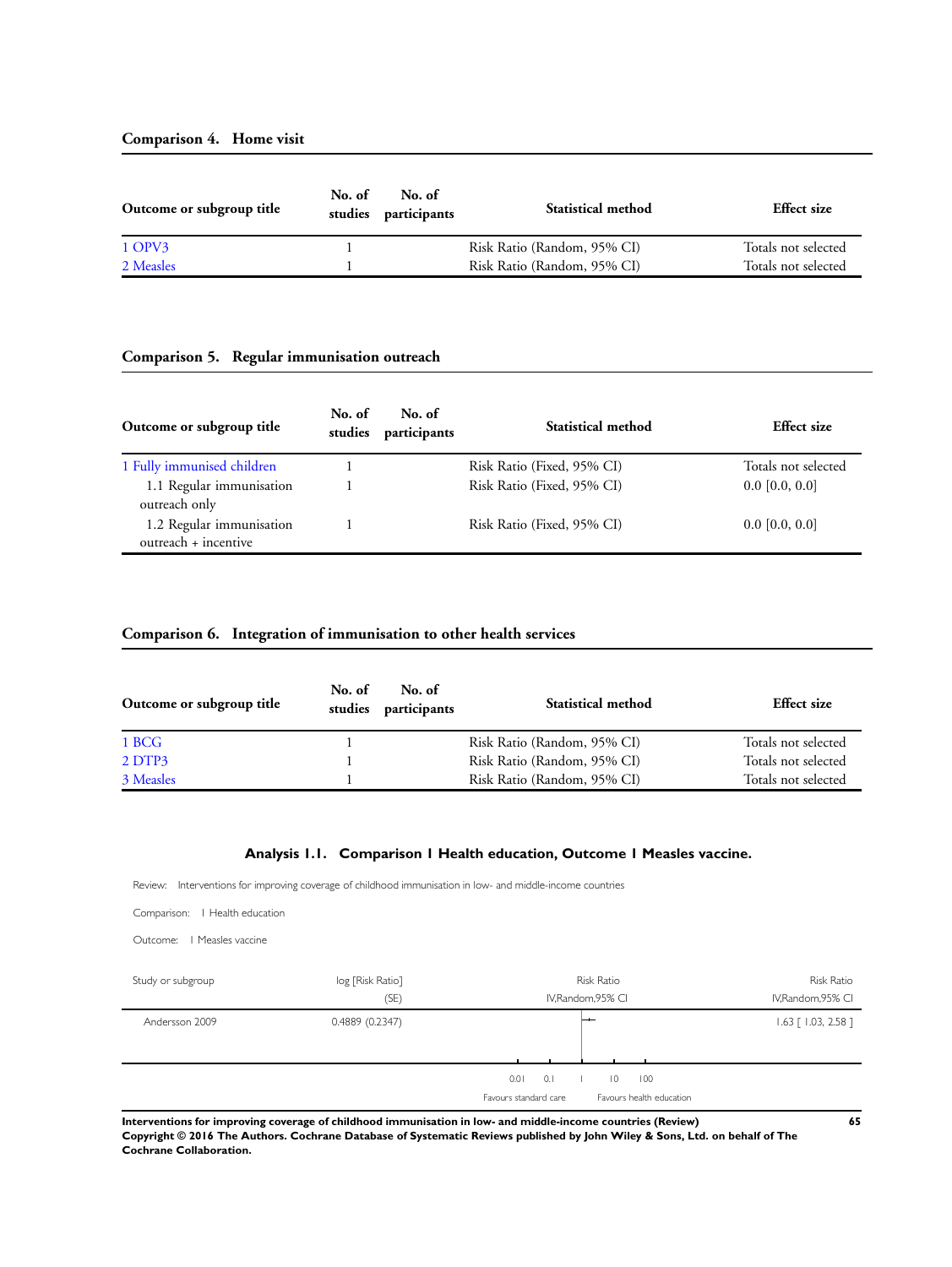## **Analysis 1.2. Comparison 1 Health education, Outcome 2 DTP3.**

<span id="page-67-0"></span>Review: Interventions for improving coverage of childhood immunisation in low- and middle-income countries

Comparison: 1 Health education

Outcome: 2 DTP3

| Study or subgroup                                                    | log [Risk Ratio]                                                                                                                                                                             | Risk Ratio                                                                                                       | Weight  | Risk Ratio                 |
|----------------------------------------------------------------------|----------------------------------------------------------------------------------------------------------------------------------------------------------------------------------------------|------------------------------------------------------------------------------------------------------------------|---------|----------------------------|
|                                                                      | (SE)                                                                                                                                                                                         | IV, Random, 95% CI                                                                                               |         | IV, Random, 95% CI         |
| Community-based education                                            |                                                                                                                                                                                              |                                                                                                                  |         |                            |
| Andersson 2009                                                       | 0.7734(0.2124)                                                                                                                                                                               |                                                                                                                  | 43.2 %  | 2.17 [ 1.43, 3.29 ]        |
| Owais 2011                                                           | 0.3293(0.1355)                                                                                                                                                                               |                                                                                                                  | 56.8%   | $1.39$ $[1.07, 1.81]$      |
| Subtotal (95% CI)                                                    |                                                                                                                                                                                              |                                                                                                                  | 100.0%  | $1.68$ [ 1.09, 2.59 ]      |
|                                                                      | Heterogeneity: Tau <sup>2</sup> = 0.07; Chi <sup>2</sup> = 3.11, df = 1 (P = 0.08); $1^2$ =68%                                                                                               |                                                                                                                  |         |                            |
| Test for overall effect: $Z = 2.37$ (P = 0.018)                      |                                                                                                                                                                                              |                                                                                                                  |         |                            |
| 2 Facility-based education                                           |                                                                                                                                                                                              |                                                                                                                  |         |                            |
| Bolam 1998                                                           | 0.01(0.0327)                                                                                                                                                                                 |                                                                                                                  | 36.1 %  | $1.01$ $[0.95, 1.08]$      |
| Usman 2009                                                           | 0.1655(0.0603)                                                                                                                                                                               |                                                                                                                  | 33.4 %  | $1.18$ $[ 1.05, 1.33 ]$    |
| Usman 2011                                                           | 0.4055(0.083)                                                                                                                                                                                |                                                                                                                  | 30.5 %  | $1.50$ [ $1.27$ , $1.77$ ] |
| Subtotal (95% CI)<br>Test for overall effect: $Z = 1.69$ (P = 0.090) | Heterogeneity: Tau <sup>2</sup> = 0.03; Chi <sup>2</sup> = 21.95, df = 2 (P = 0.00002); $1^2$ = 91%<br>Test for subgroup differences: Chi <sup>2</sup> = 1.91, df = 1 (P = 0.17), $1^2$ =48% |                                                                                                                  | 100.0 % | $1.20$ [ 0.97, 1.48 ]      |
|                                                                      |                                                                                                                                                                                              | 0.5<br>0.2<br>5<br>$\overline{2}$<br>For receiver successful and some state of Forecast the clubs of the context |         |                            |

Favours standard care Favours health education

**Interventions for improving coverage of childhood immunisation in low- and middle-income countries (Review) 66 Copyright © 2016 The Authors. Cochrane Database of Systematic Reviews published by John Wiley & Sons, Ltd. on behalf of The Cochrane Collaboration.**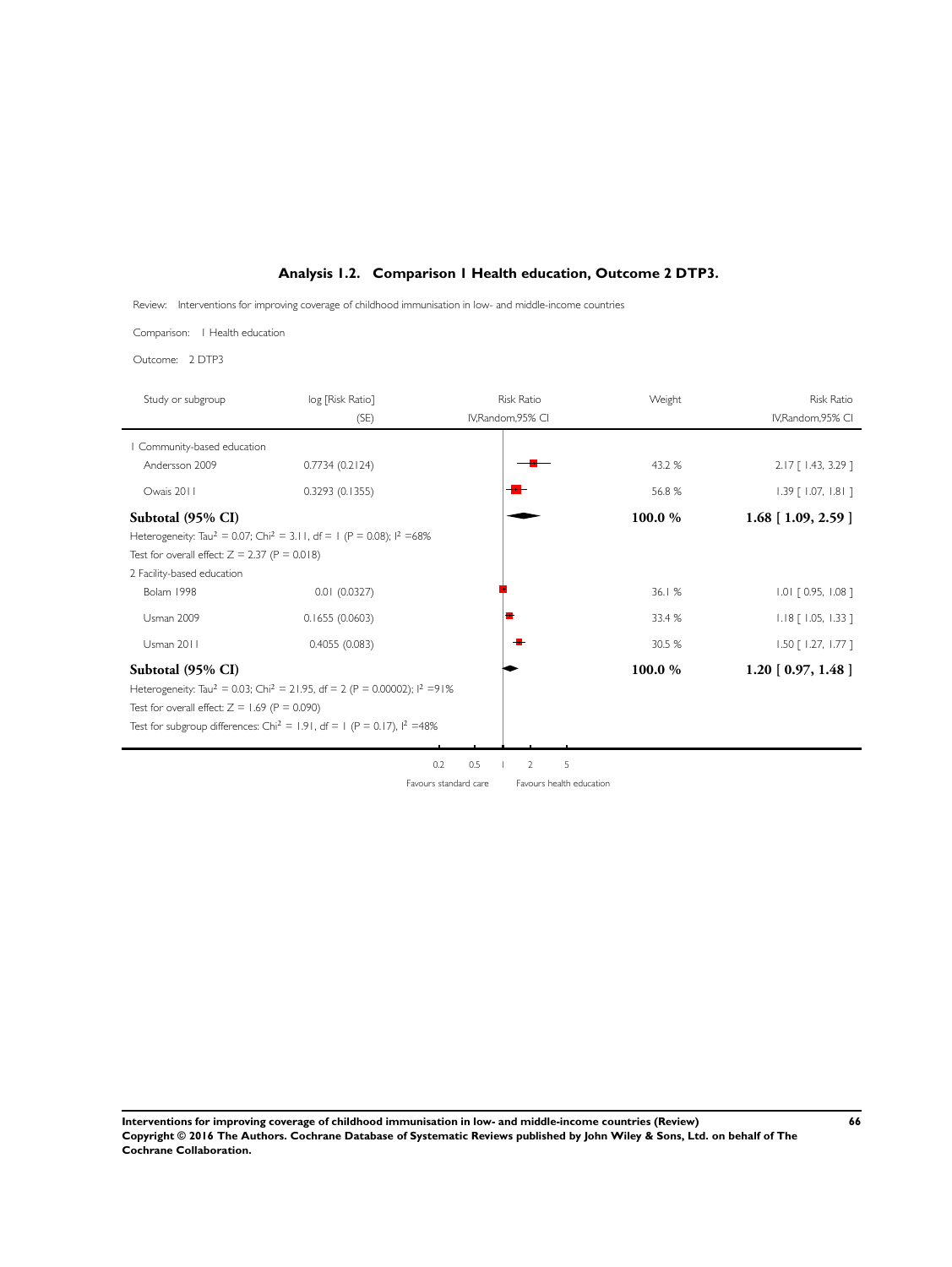#### **Analysis 1.3. Comparison 1 Health education, Outcome 3 Received at least 1 vaccine.**

<span id="page-68-0"></span>Review: Interventions for improving coverage of childhood immunisation in low- and middle-income countries

Comparison: 1 Health education

Outcome: 3 Received at least 1 vaccine



## **Analysis 2.1. Comparison 2 Health education plus redesigned reminder card, Outcome 1 DTP3.**

Review: Interventions for improving coverage of childhood immunisation in low- and middle-income countries

Comparison: 2 Health education plus redesigned reminder card

Outcome: 1 DTP3

| Study or subgroup                                 | log [Risk Ratio]                                                                               |                       | <b>Risk Ratio</b>  |                          | Weight | <b>Risk Ratio</b>           |
|---------------------------------------------------|------------------------------------------------------------------------------------------------|-----------------------|--------------------|--------------------------|--------|-----------------------------|
|                                                   | (SE)                                                                                           |                       | IV, Random, 95% CI |                          |        | IV, Random, 95% CI          |
| <b>Usman 2009</b>                                 | 0.3075(0.0544)                                                                                 |                       |                    |                          | 55.3 % | $1.36$ [ $1.22$ , $1.51$ ]  |
| Usman 2011                                        | 0.5306(0.091)                                                                                  |                       | ÷                  |                          | 44.7%  | $1.70$ $[$ $1.42, 2.03$ $]$ |
| <b>Total (95% CI)</b>                             |                                                                                                |                       |                    |                          | 100.0% | $1.50$ [ 1.21, 1.87 ]       |
|                                                   | Heterogeneity: Tau <sup>2</sup> = 0.02; Chi <sup>2</sup> = 4.43, df = 1 (P = 0.04); $1^2$ =77% |                       |                    |                          |        |                             |
| Test for overall effect: $Z = 3.67$ (P = 0.00024) |                                                                                                |                       |                    |                          |        |                             |
| Test for subgroup differences: Not applicable     |                                                                                                |                       |                    |                          |        |                             |
|                                                   |                                                                                                |                       |                    |                          |        |                             |
|                                                   |                                                                                                | 0.01<br>0.1           | $ 0\rangle$        | 100                      |        |                             |
|                                                   |                                                                                                | Favours standard care |                    | Favours education + card |        |                             |

**Interventions for improving coverage of childhood immunisation in low- and middle-income countries (Review) 67 Copyright © 2016 The Authors. Cochrane Database of Systematic Reviews published by John Wiley & Sons, Ltd. on behalf of The Cochrane Collaboration.**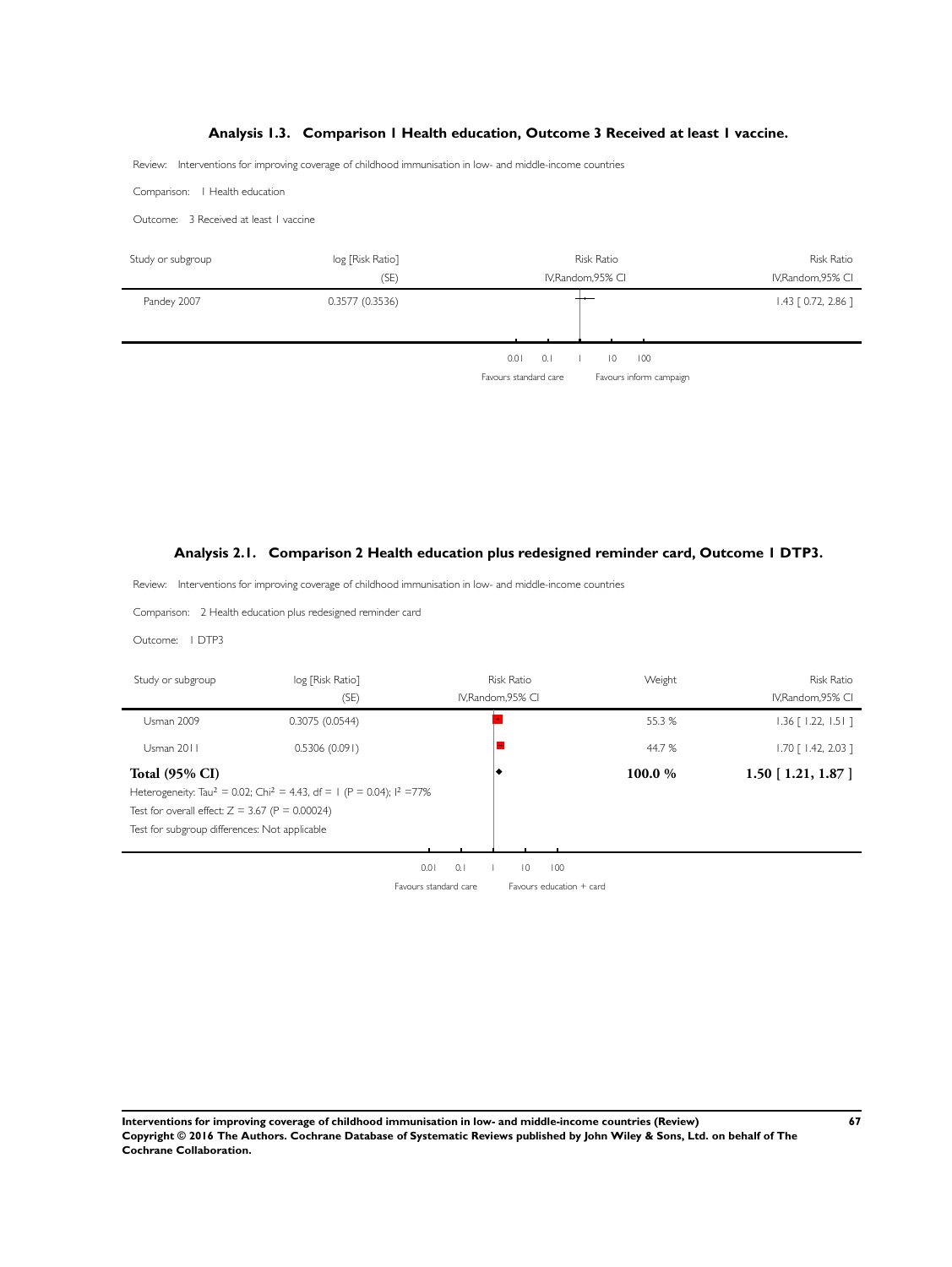#### **Analysis 3.1. Comparison 3 Household monetary incentive, Outcome 1 Measles.**

<span id="page-69-0"></span>Review: Interventions for improving coverage of childhood immunisation in low- and middle-income countries

Comparison: 3 Household monetary incentive

Outcome: 1 Measles



#### **Analysis 3.2. Comparison 3 Household monetary incentive, Outcome 2 Fully immunised children.**

Review: Interventions for improving coverage of childhood immunisation in low- and middle-income countries

Comparison: 3 Household monetary incentive

Outcome: 2 Fully immunised children

j.

| Study or subgroup                              | log [Risk Ratio]                                                                                         |      |     | <b>Risk Ratio</b>  |     | Weight  | <b>Risk Ratio</b>     |
|------------------------------------------------|----------------------------------------------------------------------------------------------------------|------|-----|--------------------|-----|---------|-----------------------|
|                                                | (SE)                                                                                                     |      |     | IV, Random, 95% CI |     |         | IV, Random, 95% CI    |
| Maluccio 2004                                  | 0.0296(0.1117)                                                                                           |      |     |                    |     | 50.1%   | $1.03$ $[0.83, 1.28]$ |
| Robertson 2013                                 | 0.077(0.112)                                                                                             |      |     |                    |     | 49.9%   | $1.08$ $[0.87, 1.35]$ |
| <b>Total (95% CI)</b>                          |                                                                                                          |      |     |                    |     | 100.0 % | $1.05$ [ 0.90, 1.23 ] |
|                                                | Heterogeneity: Tau <sup>2</sup> = 0.0; Chi <sup>2</sup> = 0.09, df = 1 (P = 0.76); l <sup>2</sup> = 0.0% |      |     |                    |     |         |                       |
| Test for overall effect: $Z = 0.67$ (P = 0.50) |                                                                                                          |      |     |                    |     |         |                       |
| Test for subgroup differences: Not applicable  |                                                                                                          |      |     |                    |     |         |                       |
|                                                |                                                                                                          |      |     |                    |     |         |                       |
|                                                |                                                                                                          | 0.01 | 0.1 | $\overline{0}$     | 100 |         |                       |

Favours standard care Favours cash transfer

**Interventions for improving coverage of childhood immunisation in low- and middle-income countries (Review) 68 Copyright © 2016 The Authors. Cochrane Database of Systematic Reviews published by John Wiley & Sons, Ltd. on behalf of The Cochrane Collaboration.**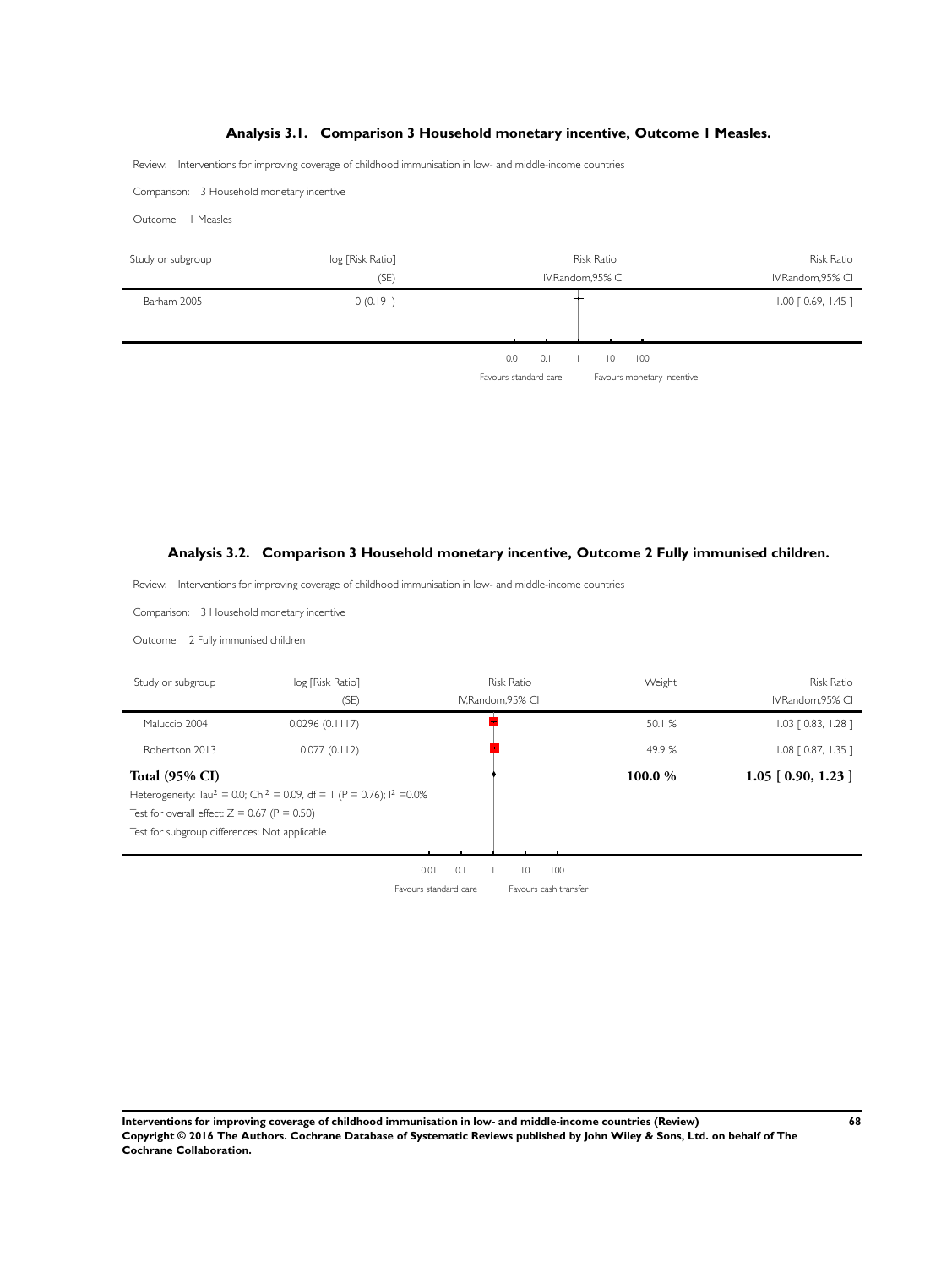#### **Analysis 3.3. Comparison 3 Household monetary incentive, Outcome 3 BCG.**

<span id="page-70-0"></span>Review: Interventions for improving coverage of childhood immunisation in low- and middle-income countries

Comparison: 3 Household monetary incentive

#### Outcome: 3 BCG



## **Analysis 3.4. Comparison 3 Household monetary incentive, Outcome 4 MMR.**

Review: Interventions for improving coverage of childhood immunisation in low- and middle-income countries

Comparison: 3 Household monetary incentive

#### Outcome: 4 MMR

| Study or subgroup                              | log [Risk Ratio]  | <b>Risk Ratio</b>                                   | <b>Risk Ratio</b>     |
|------------------------------------------------|-------------------|-----------------------------------------------------|-----------------------|
|                                                | (SE)              | IV, Random, 95% CI                                  | IV, Random, 95% CI    |
| Household monetary incentive                   |                   |                                                     |                       |
| Morris 2004                                    | $-0.0565(0.0654)$ |                                                     | $0.95$ $[0.83, 1.07]$ |
| 2 Service-level monetary incentive             |                   |                                                     |                       |
| Morris 2004                                    | 0.0554(0.0761)    |                                                     | $1.06$ $[0.91, 1.23]$ |
| 3 Household + service-level monetary incentive |                   |                                                     |                       |
| Morris 2004                                    | 0.1034(0.0584)    |                                                     | $1.11$ $[0.99, 1.24]$ |
|                                                |                   |                                                     |                       |
|                                                |                   | 0.7<br>1.5<br>0.5<br>$\overline{2}$                 |                       |
|                                                |                   | Favours standard care<br>Favours monetary incentive |                       |

**Interventions for improving coverage of childhood immunisation in low- and middle-income countries (Review) 69 Copyright © 2016 The Authors. Cochrane Database of Systematic Reviews published by John Wiley & Sons, Ltd. on behalf of The Cochrane Collaboration.**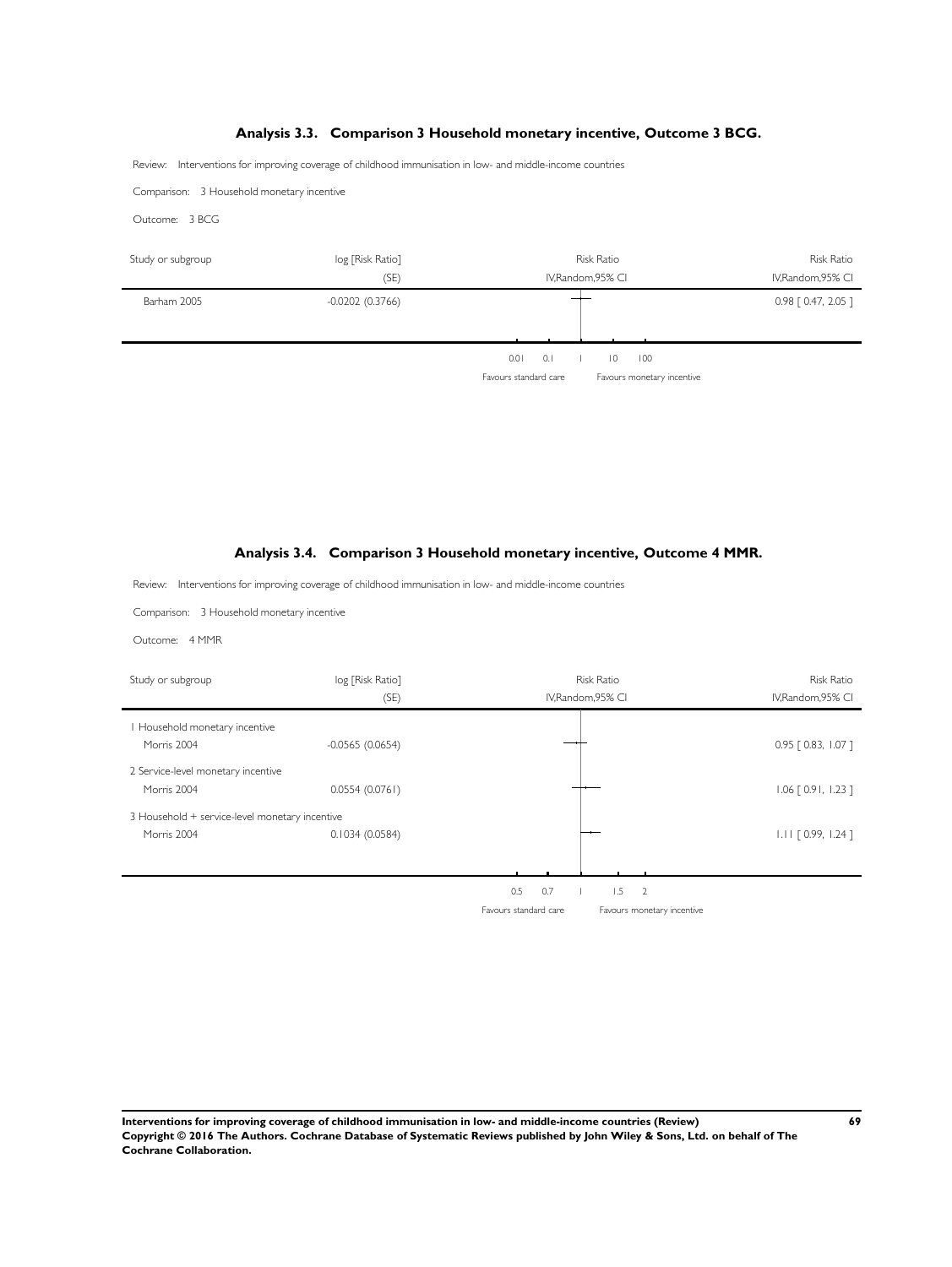## **Analysis 3.5. Comparison 3 Household monetary incentive, Outcome 5 DTP1.**

<span id="page-71-0"></span>Review: Interventions for improving coverage of childhood immunisation in low- and middle-income countries

Comparison: 3 Household monetary incentive

#### Outcome: 5 DTP1

| Study or subgroup                              | log [Risk Ratio] | <b>Risk Ratio</b>                                                                                                            | <b>Risk Ratio</b>     |
|------------------------------------------------|------------------|------------------------------------------------------------------------------------------------------------------------------|-----------------------|
|                                                | (SE)             | IV, Random, 95% CI                                                                                                           | IV, Random, 95% CI    |
| Household monetary incentive<br>Morris 2004    | 0.0905 (0.0799)  |                                                                                                                              | 1.09 [ 0.94, 1.28 ]   |
| 2 Service-level monetary incentive             |                  |                                                                                                                              |                       |
| Morris 2004                                    | 0.0025(0.0941)   |                                                                                                                              | $1.00$ $[0.83, 1.21]$ |
| 3 Household + service-level monetary incentive |                  |                                                                                                                              |                       |
| Morris 2004                                    | 0.1414(0.0887)   |                                                                                                                              | $1.15$ $[0.97, 1.37]$ |
|                                                |                  |                                                                                                                              |                       |
|                                                |                  | 0.5<br>0.2<br>$\overline{2}$<br>5<br>$ -$<br>the contract of the contract of the contract of the contract of the contract of |                       |

Favours standard care Favours monetary incentive

#### **Analysis 4.1. Comparison 4 Home visit, Outcome 1 OPV3.**

Review: Interventions for improving coverage of childhood immunisation in low- and middle-income countries

Comparison: 4 Home visit

Outcome: 1 OPV3

| Study or subgroup | log [Risk Ratio] | Risk Ratio            |                    | Risk Ratio                 |
|-------------------|------------------|-----------------------|--------------------|----------------------------|
|                   | (SE)             |                       | IV, Random, 95% CI | IV, Random, 95% CI         |
| Brugha 1996       | 0.1989(0.0651)   |                       | $-$                | $1.22$ [ $1.07$ , $1.39$ ] |
|                   |                  |                       |                    |                            |
|                   |                  | 0.5<br>0.2            | 5                  |                            |
|                   |                  | Favours standard care | Favours home visit |                            |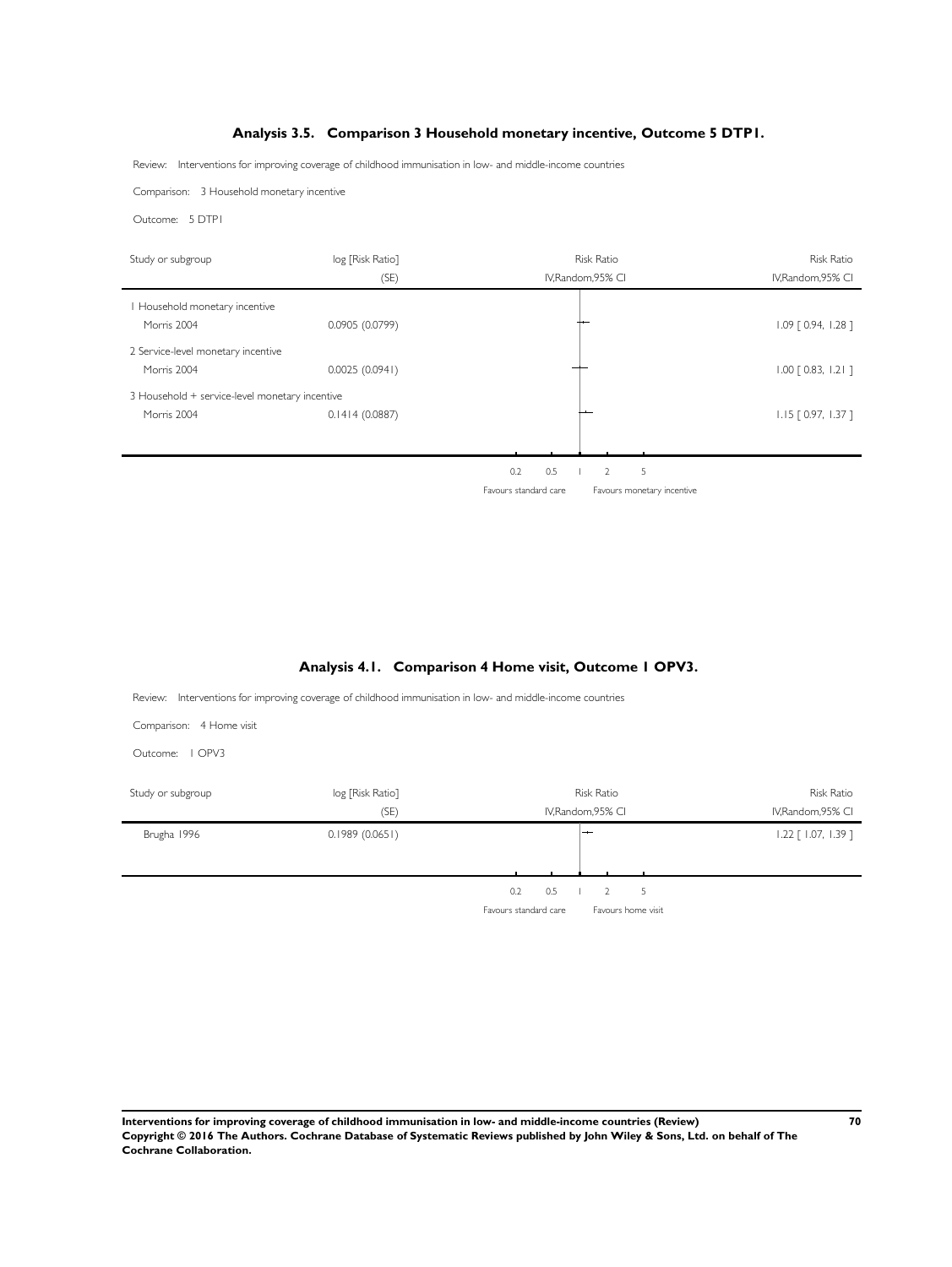### **Analysis 4.2. Comparison 4 Home visit, Outcome 2 Measles.**

Review: Interventions for improving coverage of childhood immunisation in low- and middle-income countries

Comparison: 4 Home visit

Outcome: 2 Measles



### **Analysis 5.1. Comparison 5 Regular immunisation outreach, Outcome 1 Fully immunised children.**

Review: Interventions for improving coverage of childhood immunisation in low- and middle-income countries

Comparison: 5 Regular immunisation outreach

Outcome: 1 Fully immunised children

l.

| Study or subgroup                           | log [Risk Ratio] | <b>Risk Ratio</b>                         | <b>Risk Ratio</b>      |
|---------------------------------------------|------------------|-------------------------------------------|------------------------|
|                                             | (SE)             | IV, Fixed, 95% CI                         | IV, Fixed, 95% CI      |
| I Regular immunisation outreach only        |                  |                                           |                        |
| Banerjee 2010                               | 1.1282 (0.3093)  |                                           | 3.09 [ 1.69, 5.67 ]    |
| 2 Regular immunisation outreach + incentive |                  |                                           |                        |
| Banerjee 2010                               | 1.8961 (0.2688)  |                                           | $6.66$ [ 3.93, 11.28 ] |
|                                             |                  |                                           |                        |
|                                             |                  |                                           |                        |
|                                             |                  | $0.02 \quad 0.1$<br>$\overline{0}$<br>-50 |                        |
|                                             |                  | Favours standard care<br>Favours outreach |                        |

**Interventions for improving coverage of childhood immunisation in low- and middle-income countries (Review) 71 Copyright © 2016 The Authors. Cochrane Database of Systematic Reviews published by John Wiley & Sons, Ltd. on behalf of The Cochrane Collaboration.**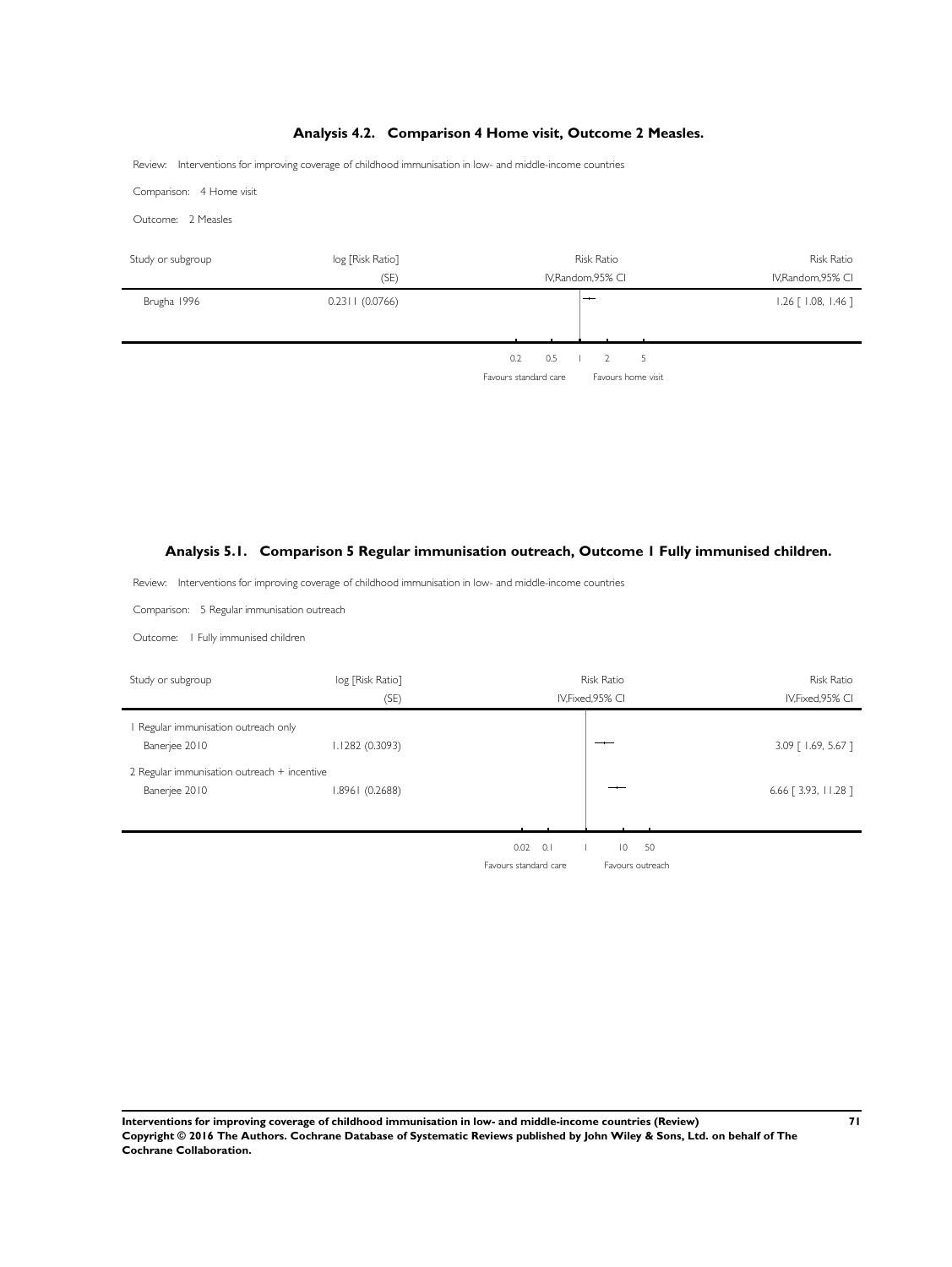#### **Analysis 6.1. Comparison 6 Integration of immunisation to other health services, Outcome 1 BCG.**

Review: Interventions for improving coverage of childhood immunisation in low- and middle-income countries

Comparison: 6 Integration of immunisation to other health services

Outcome: 1 BCG



### **Analysis 6.2. Comparison 6 Integration of immunisation to other health services, Outcome 2 DTP3.**

Review: Interventions for improving coverage of childhood immunisation in low- and middle-income countries

Comparison: 6 Integration of immunisation to other health services

Outcome: 2 DTP3

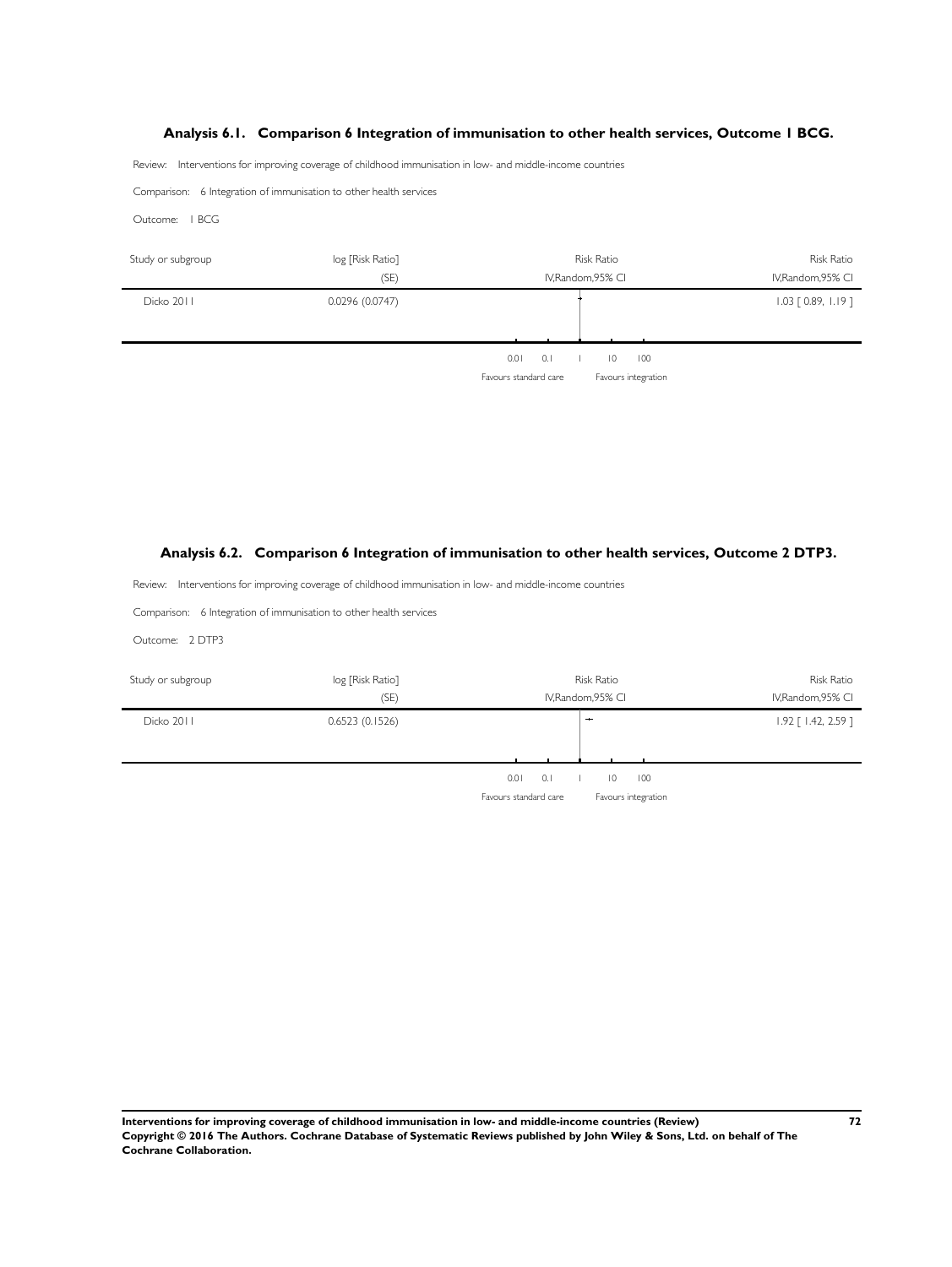## **Analysis 6.3. Comparison 6 Integration of immunisation to other health services, Outcome 3 Measles.**

Review: Interventions for improving coverage of childhood immunisation in low- and middle-income countries

Comparison: 6 Integration of immunisation to other health services

Outcome: 3 Measles



# **A D D I T I O N A L T A B L E S**

#### **Table 1. Interventions to improve vaccination uptake and how they work**

| <b>Target</b> | <b>Interventions</b>                                                                                                                                                                                                       | Purpose of the interventions                                                                                                                                                                                |
|---------------|----------------------------------------------------------------------------------------------------------------------------------------------------------------------------------------------------------------------------|-------------------------------------------------------------------------------------------------------------------------------------------------------------------------------------------------------------|
| Recipients    | Communication interventions to inform and educate tar-<br>geting individuals, groups, communities or providers, or<br>a combination of these through face-to-face interaction,<br>use of mass media, printed material, etc | To improve understanding on vaccination; its relevance;<br>benefits and risks of vaccination; where, when, and how<br>to receive vaccine services; and who should receive vaccine<br>services (Willis 2013) |
|               | Communication interventions to recall or remind using<br>face-to-face interaction, telephone, mail, etc                                                                                                                    | To remind those who are overdue for vaccination in order<br>to reduce drop-out rate (Willis 2013)                                                                                                           |
|               | Communication interventions to teach skills, e.g. parent-<br>ing skills                                                                                                                                                    | To provide people with the ability to operationalise<br>knowledge through the adoption of practical skills (Willis<br>2013)                                                                                 |
|               | Communication interventions to provide support                                                                                                                                                                             | To provide assistance or advice for consumers (Willis<br>2013)                                                                                                                                              |
|               | Interventions to facilitate decision-making, e.g. decision<br>aids on vaccination for parents                                                                                                                              | To assist carers in participating in decision making (Dubé<br>2013)                                                                                                                                         |
|               | Interventions to enable communication through tradi- To make communication possible (Dubé 2013)<br>tional media, internet, etc                                                                                             |                                                                                                                                                                                                             |
|               | Interventions, including communication, to enhance<br>community ownership, e.g. community dialogues involv-<br>ing traditional and religious rulers                                                                        | To increase demand for vaccination<br>To ensure sustainability<br>To build trust in vaccination and vaccination services<br>To drive demand for vaccination                                                 |

**Interventions for improving coverage of childhood immunisation in low- and middle-income countries (Review) 73 Copyright © 2016 The Authors. Cochrane Database of Systematic Reviews published by John Wiley & Sons, Ltd. on behalf of The Cochrane Collaboration.**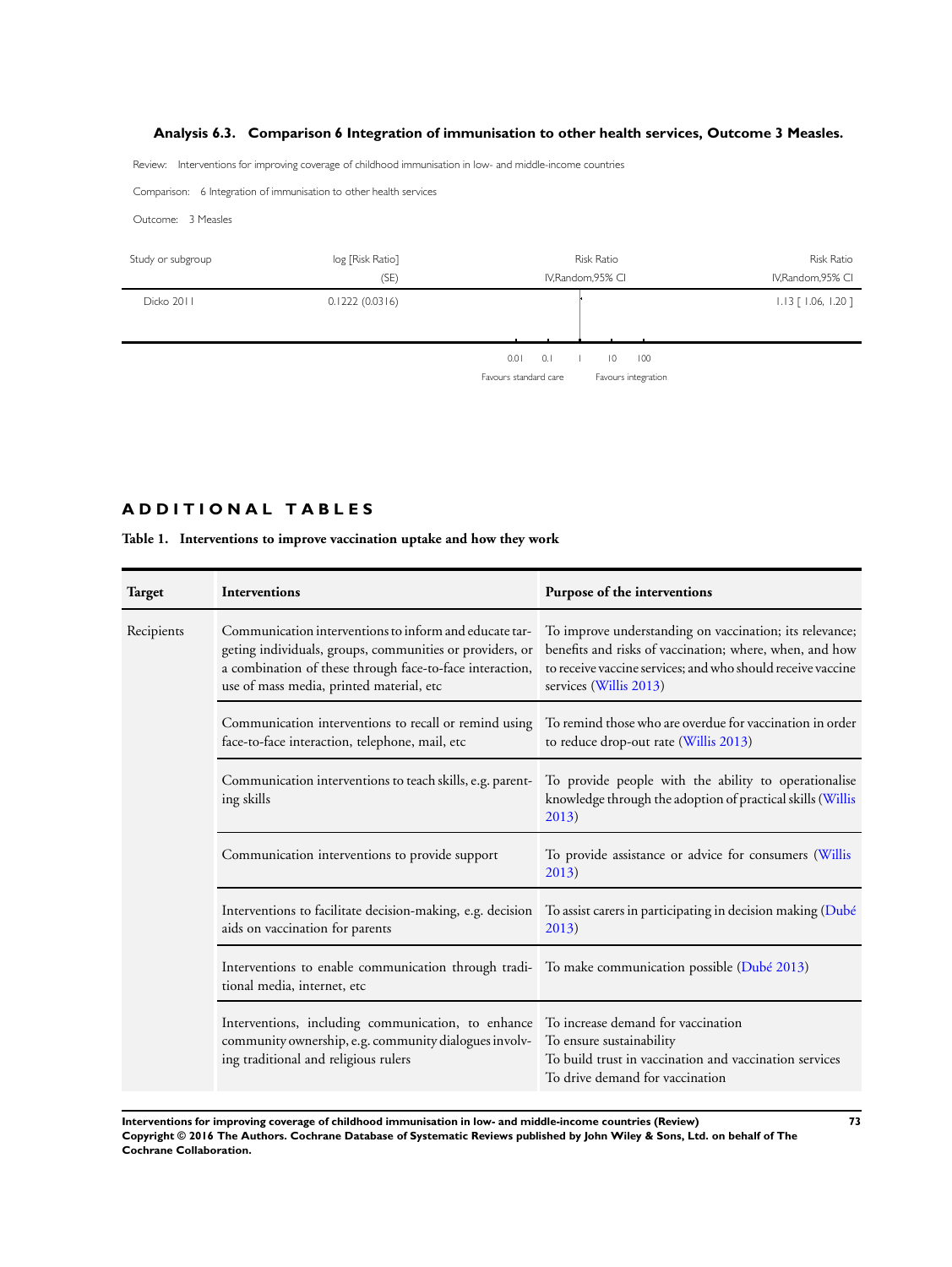**Table 1. Interventions to improve vaccination uptake and how they work** (*Continued)*

|               | Incentives                                                                                                                                                                                          | To reward service uptake; to cover out-of-pocket cost                                                                                                                                                                                                               |
|---------------|-----------------------------------------------------------------------------------------------------------------------------------------------------------------------------------------------------|---------------------------------------------------------------------------------------------------------------------------------------------------------------------------------------------------------------------------------------------------------------------|
| Providers     | Training                                                                                                                                                                                            | To improve knowledge on vaccination, to improve skills,<br>to improve attitudes to clients, to reduce missed oppor-<br>tunities for vaccination                                                                                                                     |
|               | Audit and feedback                                                                                                                                                                                  | To ensure quality and client satisfaction with services                                                                                                                                                                                                             |
|               | Supportive supervision                                                                                                                                                                              | To ensure quality and maintain standards, to reduce<br>missed opportunities for vaccination                                                                                                                                                                         |
|               | Incentives                                                                                                                                                                                          | To boost morale and enhance performance                                                                                                                                                                                                                             |
| Health system | Infrastructural development, e.g. provision of health fa- To ensure access to services<br>cilities, provision of road to improve access to health fa-<br>cilities                                   |                                                                                                                                                                                                                                                                     |
|               | Logistic support                                                                                                                                                                                    | To improve service quality service and so improve utili-<br>sation to ensure availability of services                                                                                                                                                               |
|               | Service delivery, e.g. outreach; home visits; integration of Outreach to improve access to services<br>vaccination with other services; guidelines/protocol for<br>vaccination; increased resources | Home visits to remind parents about vaccination and<br>identify unimmunised children for immunisation<br>Integration to encourage vaccine uptake<br>Guidelines and protocols to ensure quality of services<br>Improved resources to ensure availability of services |
| Policy makers | Advocacy for:<br>development of supporting policies,<br>increased funding of health services                                                                                                        | To promote the development of policies to support vac-<br>cine uptake<br>To increase funding to the health sector                                                                                                                                                   |

## **A P P E N D I C E S**

**Appendix 1. Search strategies**

**CENTRAL, Cochrane Library**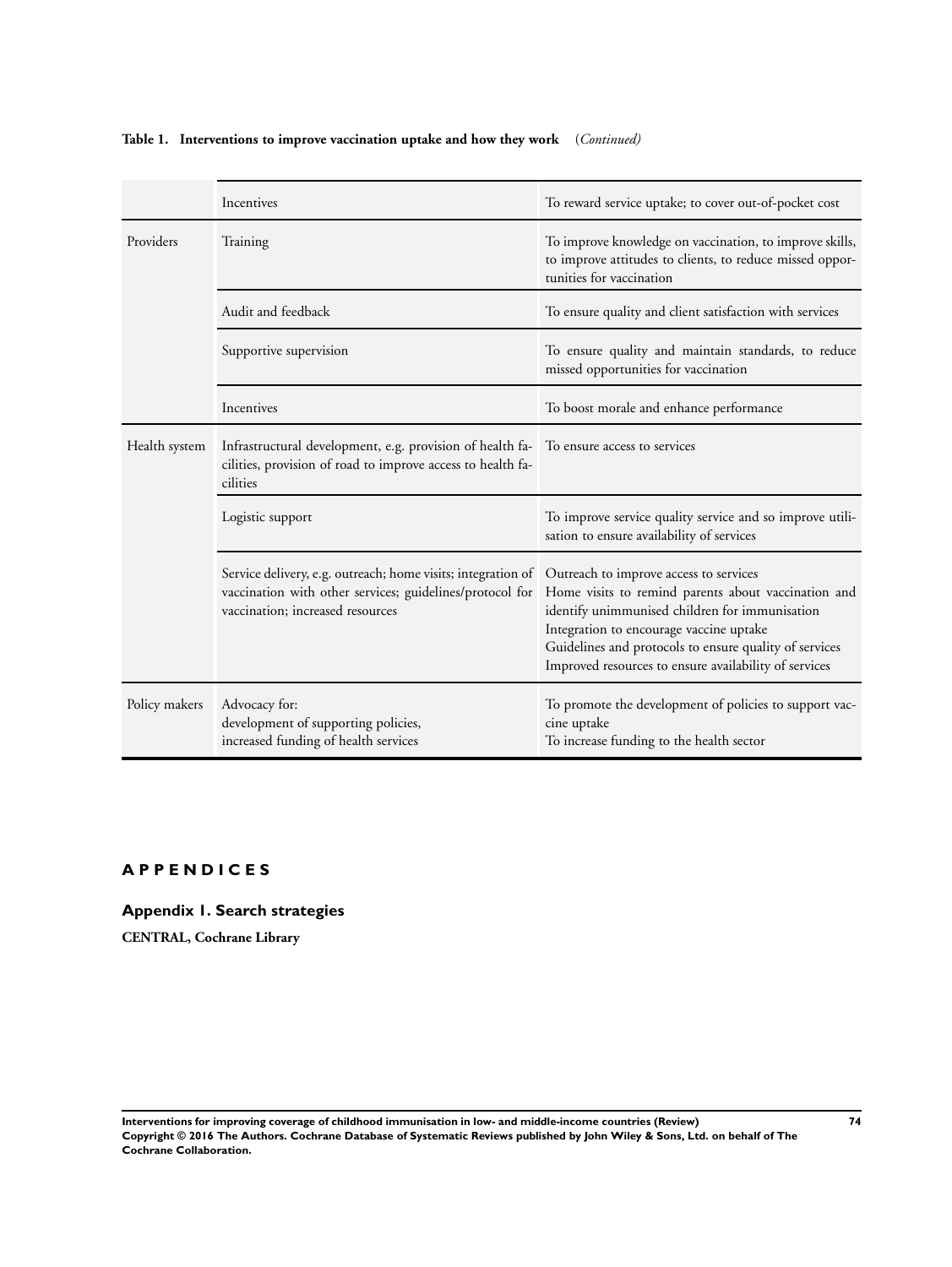| ID  | Search                                                                                                                                                                                                                                                 | Hits  |
|-----|--------------------------------------------------------------------------------------------------------------------------------------------------------------------------------------------------------------------------------------------------------|-------|
| #1  | MeSH descriptor: [Immunization] this term only                                                                                                                                                                                                         | 636   |
| #2  | MeSH descriptor: [Immunization Schedule] this term only                                                                                                                                                                                                | 931   |
| #3  | MeSH descriptor: [Immunization, Secondary] this term only                                                                                                                                                                                              | 756   |
| #4  | MeSH descriptor: [Immunotherapy, Active] this term only                                                                                                                                                                                                | 109   |
| #5  | MeSH descriptor: [Mass Vaccination] this term only                                                                                                                                                                                                     | 76    |
| #6  | MeSH descriptor: [Immunization Programs] this term only                                                                                                                                                                                                | 377   |
| #7  | MeSH descriptor: [Vaccination] this term only                                                                                                                                                                                                          | 2330  |
| #8  | #1 or #2 or #3 or #4 or #5 or #6 or #7                                                                                                                                                                                                                 | 4366  |
| #9  | MeSH descriptor: [Child] explode all trees                                                                                                                                                                                                             | 173   |
| #10 | MeSH descriptor: [Infant] explode all trees                                                                                                                                                                                                            | 14329 |
| #11 | MeSH descriptor: [Mothers] this term only                                                                                                                                                                                                              | 1195  |
| #12 | MeSH descriptor: [Women] this term only                                                                                                                                                                                                                | 253   |
| #13 | MeSH descriptor: [Pregnant Women] this term only                                                                                                                                                                                                       | 122   |
| #14 | #9 or #10 or #11 or #12 or #13                                                                                                                                                                                                                         | 15639 |
| #15 | #8 and #14                                                                                                                                                                                                                                             | 369   |
| #16 | (immunization or immunisation or vaccination) next (pro-<br>gram* or rate* or coverage or adher*):ti                                                                                                                                                   | 309   |
| #17 | (vaccinat* or revaccinat* or immunization or immunisation)<br>near/3 (child* or infant* or newborn* or neonat* or baby or<br>babies or kid or kids or toddler* or woman or women or mother<br>or mothers):ti,ab,kw                                     | 2183  |
| #18 | #15 or #16 or #17                                                                                                                                                                                                                                      | 2485  |
| #19 | (Africa or Asia or Caribbean or "West Indies" or "South Amer- 6277<br>ica" or "Latin America" or "Central America"):ti,ab,kw                                                                                                                           |       |
| #20 | (Afghanistan or Albania or Algeria or Angola or Antigua or<br>Barbuda or Argentina or Armenia or Armenian or Aruba or<br>Azerbaijan or Bahrain or Bangladesh or Barbados or Benin or<br>Byelarus or Byelorussian or Belarus or Belorussian or Belorus- | 13336 |

**Interventions for improving coverage of childhood immunisation in low- and middle-income countries (Review) 75**

**Copyright © 2016 The Authors. Cochrane Database of Systematic Reviews published by John Wiley & Sons, Ltd. on behalf of The Cochrane Collaboration.**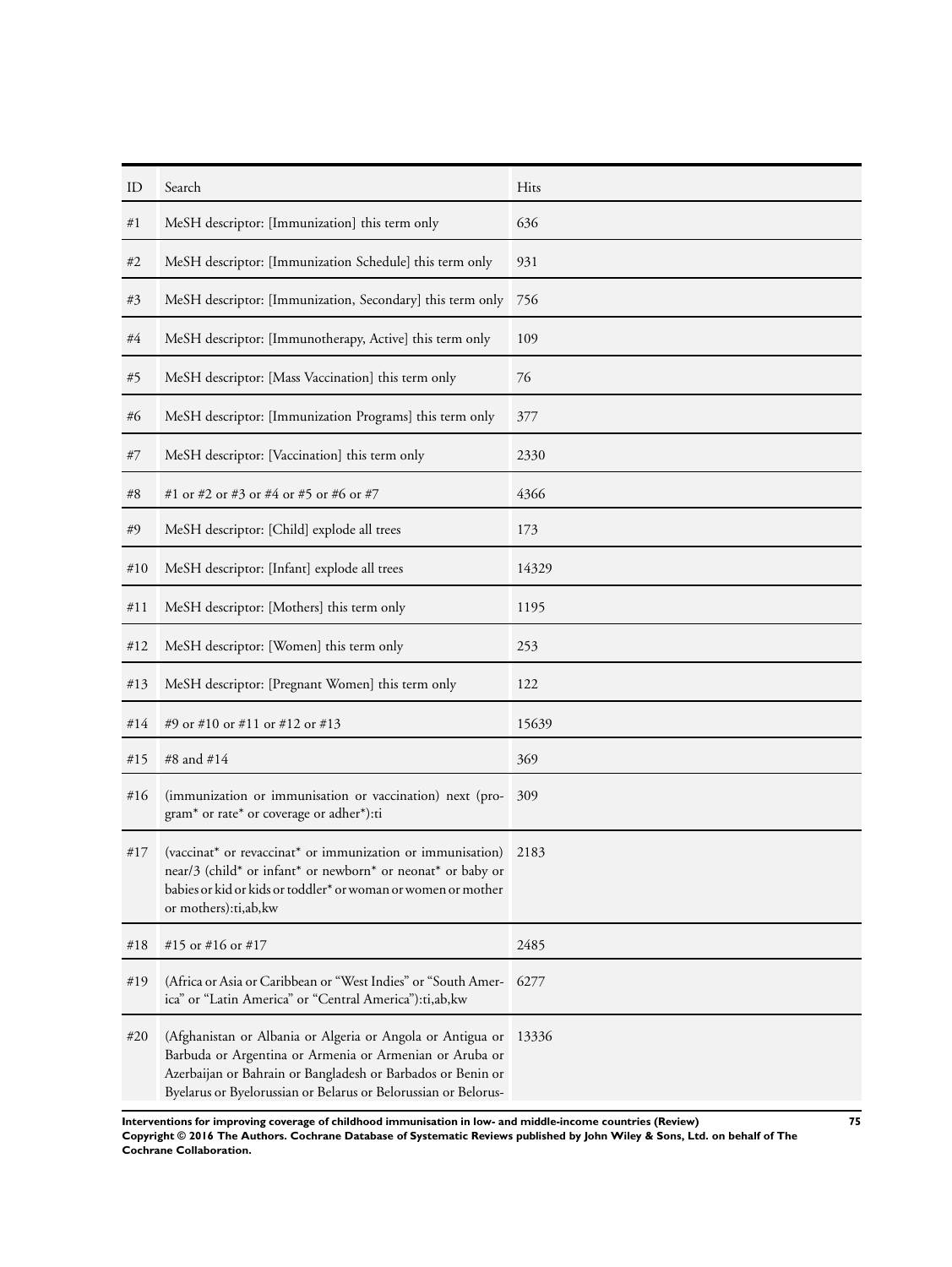sia or Belize or Bhutan or Bolivia or Bosnia or Herzegovina or Hercegovina or Botswana or Brazil or Brasil or Bulgaria or "Burkina Faso" or "Burkina Fasso" or "Upper Volta" or Burundi or Urundi or Cambodia or "Khmer Republic" or Kampuchea or Cameroon or Cameroons or Cameron or Camerons or "Cape Verde" or "Central African Republic" or Chad or Chile or China or Colombia or Comoros or "Comoro Islands" or Comores or Mayotte or Congo or Zaire or "Costa Rica" or "Cote d'Ivoire" or "Ivory Coast" or Croatia or Cuba or Cyprus or Czechoslovakia or "Czech Republic" or Slovakia or "Slovak Republic"):ti,ab,kw

- #21 (Djibouti or "French Somaliland" or Dominica or "Domini-14788 can Republic" or "East Timor" or "East Timur" or "Timor Leste" or Ecuador or Egypt or "United Arab Republic" or "El Salvador" or Eritrea or Estonia or Ethiopia or Fiji or Gabon or "Gabonese Republic" or Gambia or Gaza or Georgia or Georgian or Ghana or "Gold Coast" or Greece or Grenada or Guatemala or Guinea or Guam or Guiana or Guyana or Haiti or Honduras or Hungary or India or Maldives or Indonesia or Iran or Iraq or "Isle of Man" or Jamaica or Jordan or Kazakhstan or Kazakh or Kenya or Kiribati or Korea or Kosovo or Kyrgyzstan or Kirghizia or "Kyrgyz Republic" or Kirghiz or Kirgizstan or "Lao PDR" or Laos or Latvia or Lebanon or Lesotho or Basutoland or Liberia or Libya or Lithuania):ti,ab, kw
- #22 (Macedonia or Madagascar or "Malagasy Republic" or 7142 Malaysia or Malaya or Malay or Sabah or Sarawak or Malawi or Nyasaland or Mali or Malta or "Marshall Islands" or Mauritania or Mauritius or "Agalega Islands" or Mexico or Micronesia or "Middle East" or Moldova or Moldovia or Moldovian or Mongolia or Montenegro or Morocco or Ifni or Mozambique or Myanmar or Myanma or Burma or Namibia or Nepal or "Netherlands Antilles" or "New Caledonia" or Nicaragua or Niger or Nigeria or "Northern Mariana Islands" or Oman or Muscat or Pakistan or Palau or Palestine or Panama or Paraguay or Peru or Philippines or Philipines or Phillipines or Phillippines or Poland or Portugal or "Puerto Rico"):ti,ab,kw
- #23 (Romania or Rumania or Roumania or Russia or Russian or 8710 Rwanda or Ruanda or "Saint Kitts" or "St Kitts" or Nevis or "Saint Lucia" or "St Lucia" or "Saint Vincent" or "St Vincent" or Grenadines or Samoa or "Samoan Islands" or "Navigator Island" or "Navigator Islands" or "Sao Tome" or "Saudi Arabia" or Senegal or Serbia or Montenegro or Seychelles or "Sierra Leone" or Slovenia or "Sri Lanka" or Ceylon or "Solomon Islands" or Somalia or Sudan or Suriname or Surinam or Swaziland or Syria or Tajikistan or Tadzhikistan or Tadjikistan or

**Interventions for improving coverage of childhood immunisation in low- and middle-income countries (Review) 76 Copyright © 2016 The Authors. Cochrane Database of Systematic Reviews published by John Wiley & Sons, Ltd. on behalf of The Cochrane Collaboration.**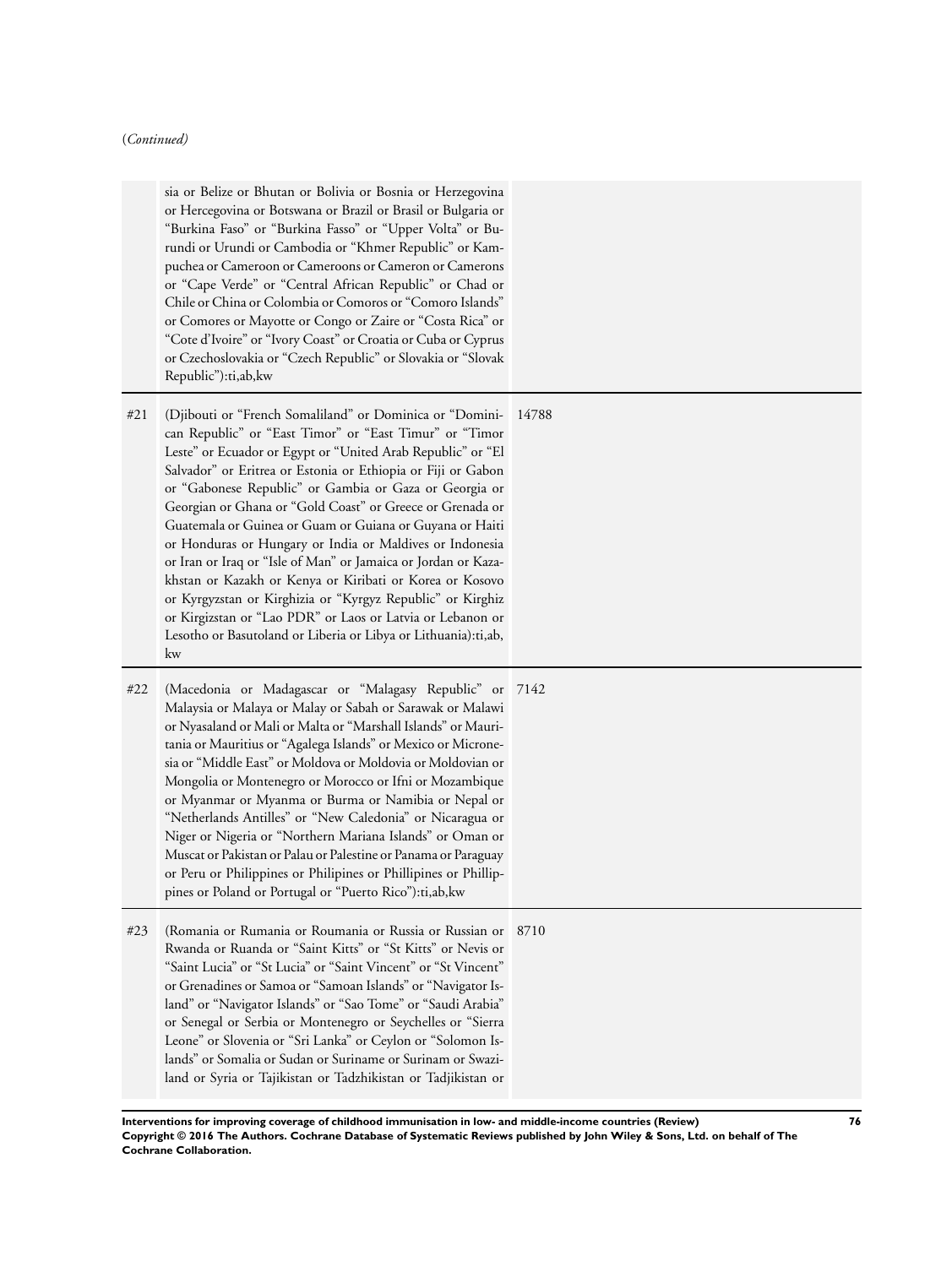|     | Tadzhik or Tanzania or Thailand or Togo or "Togolese Repub-<br>lic" or Tonga or Trinidad or Tobago or Tunisia or Turkey or<br>Turkmenistan or Turkmen or Uganda or Ukraine or Uruguay<br>or USSR or "Soviet Union" or "Union of Soviet Socialist Re-<br>publics" or Uzbekistan or Uzbek or Vanuatu or "New He-<br>brides" or Venezuela or Vietnam or "Viet Nam" or "West Bank"<br>or Yemen or Yugoslavia or Zambia or Zimbabwe or Rhodesia)<br>:ti,ab,kw |      |
|-----|----------------------------------------------------------------------------------------------------------------------------------------------------------------------------------------------------------------------------------------------------------------------------------------------------------------------------------------------------------------------------------------------------------------------------------------------------------|------|
| #24 | (developing or less* next developed or "under developed" or<br>underdeveloped or "middle income" or low* next income or<br>underserved or "under served" or deprived or poor*) next<br>(countr* or nation* or population* or world):ti,ab,kw                                                                                                                                                                                                             | 3803 |
| #25 | (developing or less* next developed or "under developed" or 23<br>underdeveloped or "middle income" or low* next income) next<br>(economy or economies):ti,ab,kw                                                                                                                                                                                                                                                                                         |      |
| #26 | low* next (gdp or gnp or "gross domestic" or "gross national") 33<br>:ti,ab,kw                                                                                                                                                                                                                                                                                                                                                                           |      |
| #27 | (low near/3 middle near/3 countr*):ti,ab, kw                                                                                                                                                                                                                                                                                                                                                                                                             | 391  |
| #28 | (lmic or lmics or "third world" or "lami country" or "lami 92<br>countries"):ti,ab, kw                                                                                                                                                                                                                                                                                                                                                                   |      |
| #29 | ("transitional country" or "transitional countries"):ti,ab,kw                                                                                                                                                                                                                                                                                                                                                                                            | 2    |
| #30 | (#19 or #20 or #21 or #22 or #23 or #24 or #25 or #26 or # 46313<br>27 or #28 or #29)                                                                                                                                                                                                                                                                                                                                                                    |      |
| #31 | $#18$ and $#30$ in Trials                                                                                                                                                                                                                                                                                                                                                                                                                                | 684  |

**MEDLINE In-Process & Other Non-Indexed Citations, MEDLINE Daily and MEDLINE 1946 to Present, Ovid**

| # | <b>Searches</b>          | <b>Results</b> |
|---|--------------------------|----------------|
|   | Immunization/            | 46749          |
| 2 | Immunization Schedule/   | 9187           |
| 3 | Immunization, Secondary/ | 7263           |
| 4 | Immunotherapy, Active/   | 2360           |
|   | Mass Immunization/       | 2518           |

**Interventions for improving coverage of childhood immunisation in low- and middle-income countries (Review) 77 Copyright © 2016 The Authors. Cochrane Database of Systematic Reviews published by John Wiley & Sons, Ltd. on behalf of The Cochrane Collaboration.**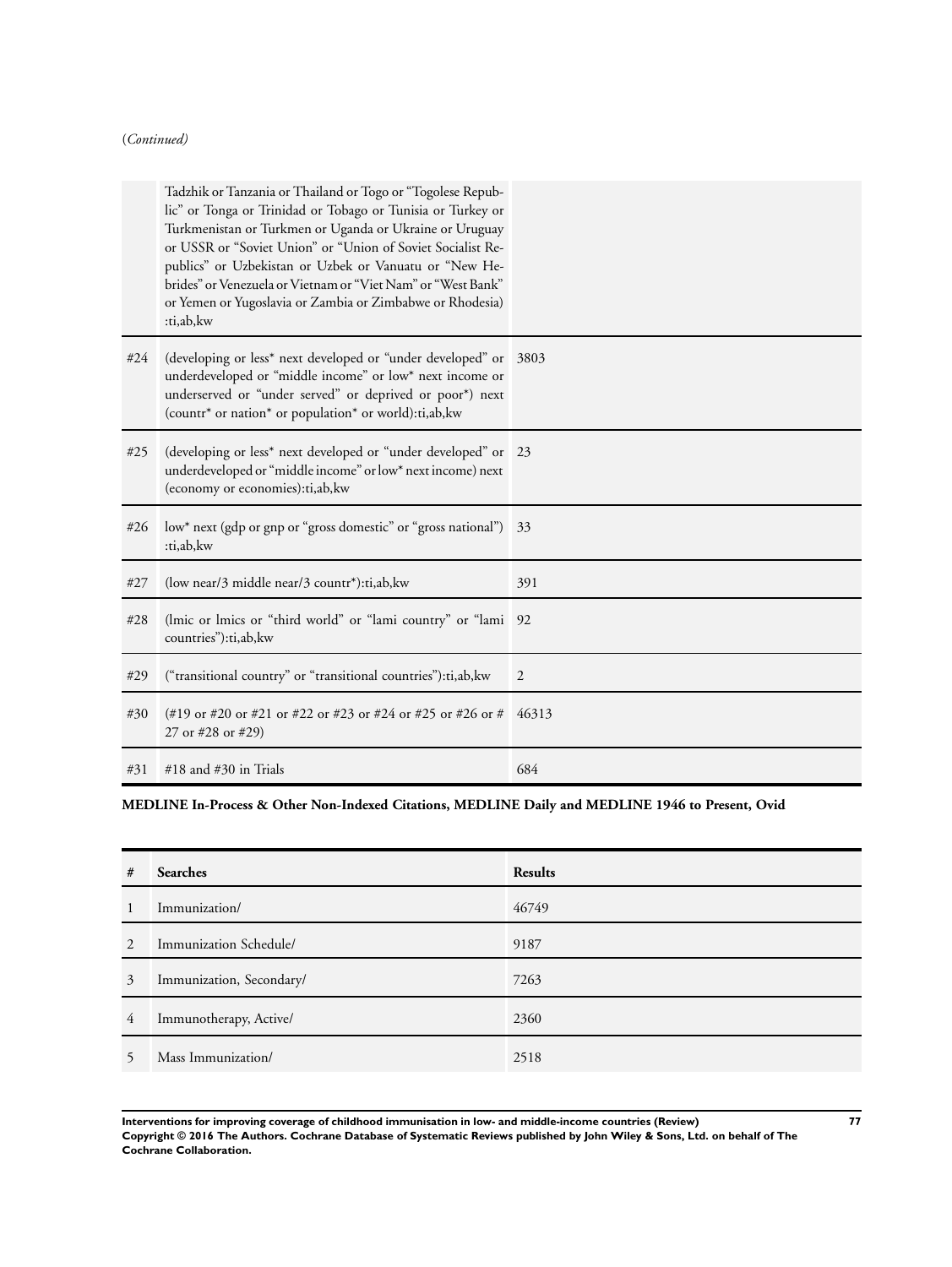| 6  | Immunization Programs/                                                                                                                                                                                                                                                                                                                                                                                                                                                                                                                                                                                                                                                                                                                                                                                                                                                                     | 8340    |
|----|--------------------------------------------------------------------------------------------------------------------------------------------------------------------------------------------------------------------------------------------------------------------------------------------------------------------------------------------------------------------------------------------------------------------------------------------------------------------------------------------------------------------------------------------------------------------------------------------------------------------------------------------------------------------------------------------------------------------------------------------------------------------------------------------------------------------------------------------------------------------------------------------|---------|
| 7  | Vaccination/                                                                                                                                                                                                                                                                                                                                                                                                                                                                                                                                                                                                                                                                                                                                                                                                                                                                               | 68480   |
| 8  | or/1-7                                                                                                                                                                                                                                                                                                                                                                                                                                                                                                                                                                                                                                                                                                                                                                                                                                                                                     | 130272  |
| 9  | exp Child/                                                                                                                                                                                                                                                                                                                                                                                                                                                                                                                                                                                                                                                                                                                                                                                                                                                                                 | 1663903 |
| 10 | exp Infant/                                                                                                                                                                                                                                                                                                                                                                                                                                                                                                                                                                                                                                                                                                                                                                                                                                                                                | 1006268 |
| 11 | Mothers/                                                                                                                                                                                                                                                                                                                                                                                                                                                                                                                                                                                                                                                                                                                                                                                                                                                                                   | 32291   |
| 12 | Women/                                                                                                                                                                                                                                                                                                                                                                                                                                                                                                                                                                                                                                                                                                                                                                                                                                                                                     | 13948   |
| 13 | Pregnant Women/                                                                                                                                                                                                                                                                                                                                                                                                                                                                                                                                                                                                                                                                                                                                                                                                                                                                            | 5684    |
| 14 | $or/9-13$                                                                                                                                                                                                                                                                                                                                                                                                                                                                                                                                                                                                                                                                                                                                                                                                                                                                                  | 2193372 |
| 15 | 8 and 14                                                                                                                                                                                                                                                                                                                                                                                                                                                                                                                                                                                                                                                                                                                                                                                                                                                                                   | 31376   |
| 16 | ((vaccinat* or revaccinat* or immunization or immunisation)<br>adj3 (child* or infant? or newborn? or neonat* or baby or babies<br>or kid? or toddler? or woman or women or mother?)).ti,ab                                                                                                                                                                                                                                                                                                                                                                                                                                                                                                                                                                                                                                                                                                | 16445   |
| 17 | ((immunization or immunisation or vaccination) adj (pro-<br>gram* or rate* or coverage or adher*)).ti                                                                                                                                                                                                                                                                                                                                                                                                                                                                                                                                                                                                                                                                                                                                                                                      | 3812    |
| 18 | 15 or 16 or 17                                                                                                                                                                                                                                                                                                                                                                                                                                                                                                                                                                                                                                                                                                                                                                                                                                                                             | 41477   |
| 19 | Developing Countries.sh, kf.                                                                                                                                                                                                                                                                                                                                                                                                                                                                                                                                                                                                                                                                                                                                                                                                                                                               | 76483   |
| 20 | (Africa or Asia or Caribbean or West Indies or South America 207983<br>or Latin America or Central America).hw,kf,ti,ab,cp                                                                                                                                                                                                                                                                                                                                                                                                                                                                                                                                                                                                                                                                                                                                                                 |         |
| 21 | (Afghanistan or Albania or Algeria or Angola or Antigua or<br>Barbuda or Argentina or Armenia or Armenian or Aruba or<br>Azerbaijan or Bahrain or Bangladesh or Barbados or Benin or<br>Byelarus or Byelorussian or Belarus or Belorussian or Belorus-<br>sia or Belize or Bhutan or Bolivia or Bosnia or Herzegovina<br>or Hercegovina or Botswana or Brazil or Brasil or Bulgaria or<br>Burkina Faso or Burkina Fasso or Upper Volta or Burundi or<br>Urundi or Cambodia or Khmer Republic or Kampuchea or<br>Cameroon or Cameroons or Cameron or Camerons or Cape<br>Verde or Central African Republic or Chad or Chile or China<br>or Colombia or Comoros or Comoro Islands or Comores or<br>Mayotte or Congo or Zaire or Costa Rica or Cote d'Ivoire or<br>Ivory Coast or Croatia or Cuba or Cyprus or Czechoslovakia<br>or Czech Republic or Slovakia or Slovak Republic or Djibouti | 3140964 |

**Interventions for improving coverage of childhood immunisation in low- and middle-income countries (Review) 78 Copyright © 2016 The Authors. Cochrane Database of Systematic Reviews published by John Wiley & Sons, Ltd. on behalf of The Cochrane Collaboration.**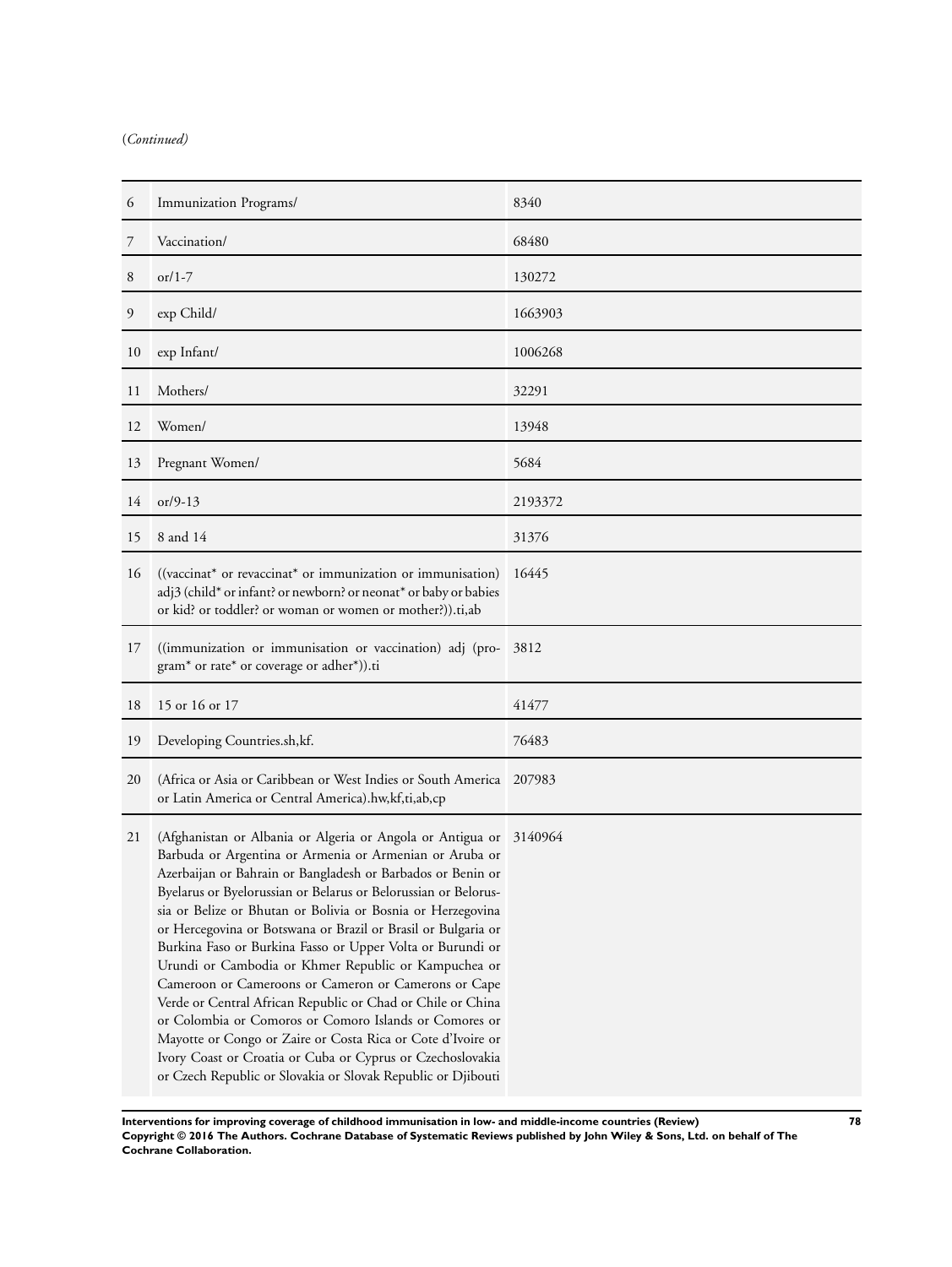or French Somaliland or Dominica or Dominican Republic or East Timor or East Timur or Timor Leste or Ecuador or Egypt or United Arab Republic or El Salvador or Eritrea or Estonia or Ethiopia or Fiji or Gabon or Gabonese Republic or Gambia or Gaza or Georgia Republic or Georgian Republic or Ghana or Gold Coast or Greece or Grenada or Guatemala or Guinea or Guam or Guiana or Guyana or Haiti or Honduras or Hungary or India or Maldives or Indonesia or Iran or Iraq or Isle of Man or Jamaica or Jordan or Kazakhstan or Kazakh or Kenya or Kiribati or Korea or Kosovo or Kyrgyzstan or Kirghizia or Kyrgyz Republic or Kirghiz or Kirgizstan or Lao PDR or Laos or Latvia or Lebanon or Lesotho or Basutoland or Liberia or Libya or Lithuania or Macedonia or Madagascar or Malagasy Republic or Malaysia or Malaya or Malay or Sabah or Sarawak or Malawi or Nyasaland or Mali or Malta or Marshall Islands or Mauritania or Mauritius or Agalega Islands or Mexico or Micronesia or Middle East or Moldova or Moldovia or Moldovian or Mongolia or Montenegro or Morocco or Ifni or Mozambique or Myanmar or Myanma or Burma or Namibia or Nepal or Netherlands Antilles or New Caledonia or Nicaragua or Niger or Nigeria or Northern Mariana Islands or Oman or Muscat or Pakistan or Palau or Palestine or Panama or Paraguay or Peru or Philippines or Philipines or Phillipines or Phillippines or Poland or Portugal or Puerto Rico or Romania or Rumania or Roumania or Russia or Russian or Rwanda or Ruanda or Saint Kitts or St Kitts or Nevis or Saint Lucia or St Lucia or Saint Vincent or St Vincent or Grenadines or Samoa or Samoan Islands or Navigator Island or Navigator Islands or Sao Tome or Saudi Arabia or Senegal or Serbia or Montenegro or Seychelles or Sierra Leone or Slovenia or Sri Lanka or Ceylon or Solomon Islands or Somalia or Sudan or Suriname or Surinam or Swaziland or Syria or Tajikistan or Tadzhikistan or Tadjikistan or Tadzhik or Tanzania or Thailand or Togo or Togolese Republic or Tonga or Trinidad or Tobago or Tunisia or Turkey or Turkmenistan or Turkmen or Uganda or Ukraine or Uruguay or USSR or Soviet Union or Union of Soviet Socialist Republics or Uzbekistan or Uzbek or Vanuatu or New Hebrides or Venezuela or Vietnam or Viet Nam or West Bank or Yemen or Yugoslavia or Zambia or Zimbabwe or Rhodesia) .hw,kf,ti,ab,cp

| 22 | ((developing or less* developed or under developed or under- 68469)<br>developed or middle income or low* income or underserved or<br>under served or deprived or poor*) adj (countr* or nation? or<br>population? or world)).ti,ab |  |
|----|-------------------------------------------------------------------------------------------------------------------------------------------------------------------------------------------------------------------------------------|--|
| 23 | ((developing or less* developed or under developed or under- 343<br>developed or middle income or low* income) adj (economy or<br>economies)).ti,ab                                                                                 |  |

**Interventions for improving coverage of childhood immunisation in low- and middle-income countries (Review) 79 Copyright © 2016 The Authors. Cochrane Database of Systematic Reviews published by John Wiley & Sons, Ltd. on behalf of The Cochrane Collaboration.**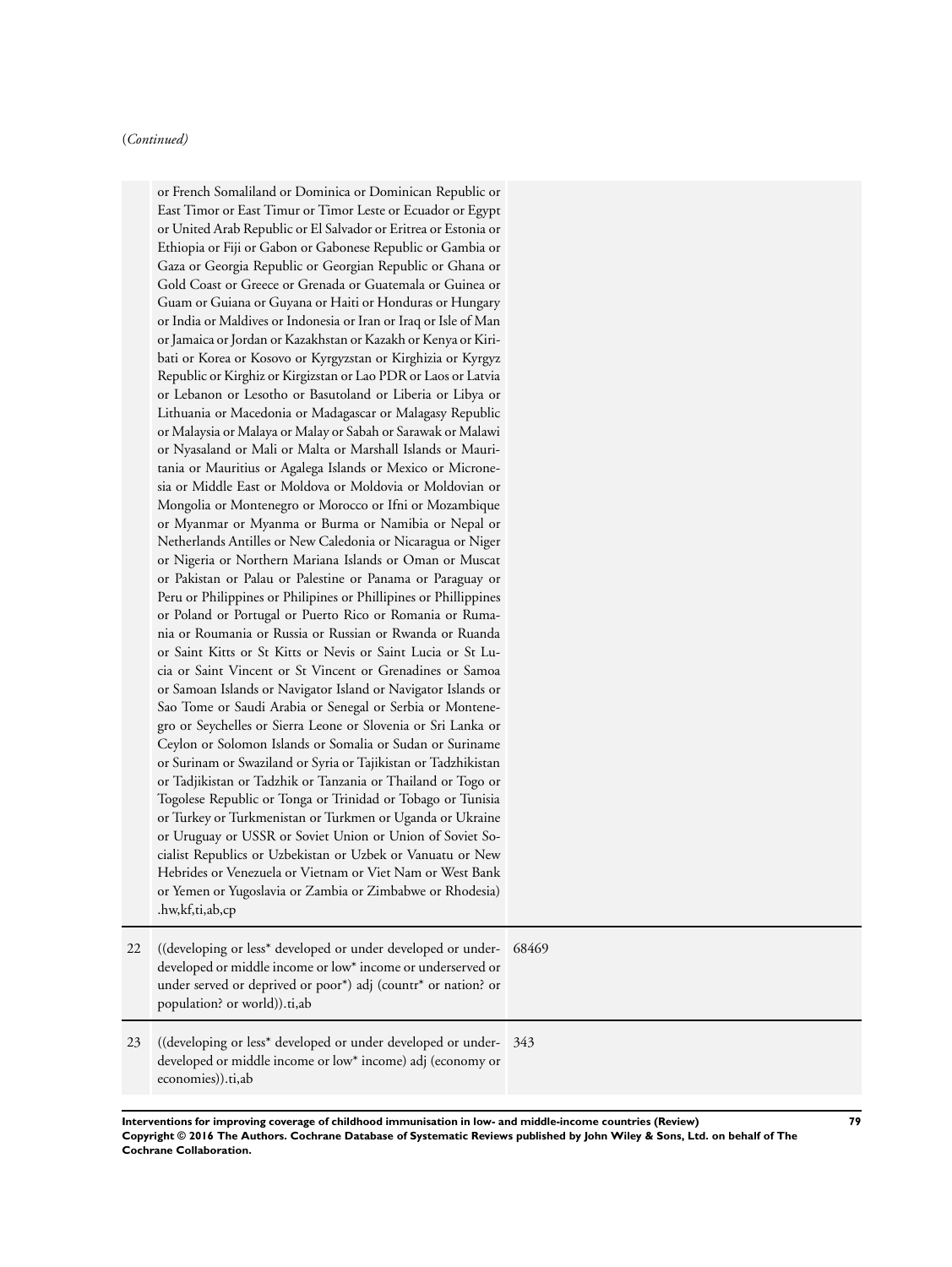| 24 | (low* adj (gdp or gnp or gross domestic or gross national)).ti,<br>ab                                                                                                                                                                                           | 181      |
|----|-----------------------------------------------------------------------------------------------------------------------------------------------------------------------------------------------------------------------------------------------------------------|----------|
| 25 | (low adj3 middle adj3 countr*).ti,ab.                                                                                                                                                                                                                           | 6060     |
| 26 | (lmic or lmics or third world or lami countr*).ti,ab.                                                                                                                                                                                                           | 4111     |
| 27 | transitional countr*.ti,ab.                                                                                                                                                                                                                                     | 125      |
| 28 | $or/19-27$                                                                                                                                                                                                                                                      | 3294625  |
| 29 | 18 and 28                                                                                                                                                                                                                                                       | 13577    |
| 30 | randomized controlled trial.pt.                                                                                                                                                                                                                                 | 416221   |
| 31 | controlled clinical trial.pt.                                                                                                                                                                                                                                   | 90701    |
| 32 | pragmatic clinical trial.pt.                                                                                                                                                                                                                                    | 314      |
| 33 | multicenter study.pt.                                                                                                                                                                                                                                           | 201344   |
| 34 | non-randomized controlled trials as topic/                                                                                                                                                                                                                      | 57       |
| 35 | interrupted time series analysis/                                                                                                                                                                                                                               | 145      |
| 36 | controlled before-after studies/                                                                                                                                                                                                                                | 133      |
| 37 | (randomis* or randomiz* or randomly allocat* or random al-<br>locat*).ti,ab                                                                                                                                                                                     | 464168   |
| 38 | groups.ab.                                                                                                                                                                                                                                                      | 1550431  |
| 39 | (trial or impact or effect or multicenter or multi center or mul- 1074962<br>ticentre or multi centre).ti                                                                                                                                                       |          |
| 40 | (intervention* or controlled or control group? or (before adj5<br>after) or (pre adj5 post) or pretest or pre test or posttest or post<br>test or quasiexperiment* or quasi experiment* or evaluat* or<br>time series or time point? or repeated measur*).ti,ab | 3915143  |
| 41 | $or/30-40$                                                                                                                                                                                                                                                      | 5729695  |
| 42 | exp Animals/                                                                                                                                                                                                                                                    | 20169765 |
| 43 | Humans/                                                                                                                                                                                                                                                         | 15928724 |
| 44 | 42 not (42 and 43)                                                                                                                                                                                                                                              | 4241041  |

**Interventions for improving coverage of childhood immunisation in low- and middle-income countries (Review) 80 Copyright © 2016 The Authors. Cochrane Database of Systematic Reviews published by John Wiley & Sons, Ltd. on behalf of The Cochrane Collaboration.**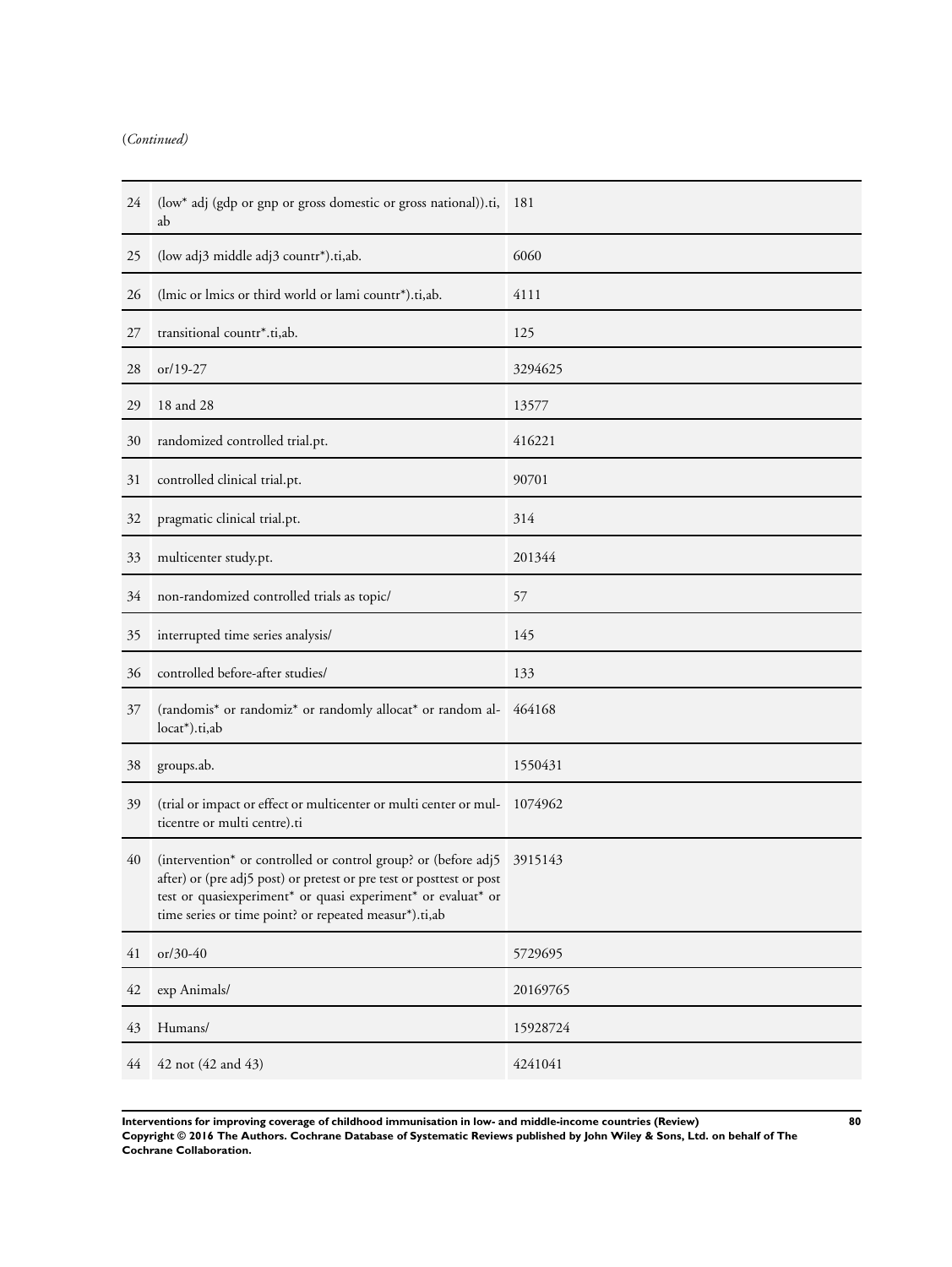| 45 | review.pt.                                   | 2110328 |
|----|----------------------------------------------|---------|
| 46 | meta analysis.pt.                            | 65647   |
| 47 | news.pt.                                     | 176635  |
| 48 | comment.pt.                                  | 663297  |
| 49 | editorial.pt.                                | 401580  |
| 50 | cochrane database of systematic reviews.jn.  | 12225   |
| 51 | comment on.cm.                               | 663297  |
| 52 | (systematic review or literature review).ti. | 73686   |
| 53 | $or/44-52$                                   | 7292678 |
| 54 | 41 not 53                                    | 4229940 |
| 55 | 29 and 54                                    | 4680    |

## **CINAHL, EbscoHost**

| #               | Query                                                                                                                                                                                                                                                                                                                                                                                                                                                                                                                                                                                                                                                                                                                                                                                                                                                                              | <b>Results</b> |
|-----------------|------------------------------------------------------------------------------------------------------------------------------------------------------------------------------------------------------------------------------------------------------------------------------------------------------------------------------------------------------------------------------------------------------------------------------------------------------------------------------------------------------------------------------------------------------------------------------------------------------------------------------------------------------------------------------------------------------------------------------------------------------------------------------------------------------------------------------------------------------------------------------------|----------------|
| S54             | S16 AND S34 AND S52 [Exclude MEDLINE records]                                                                                                                                                                                                                                                                                                                                                                                                                                                                                                                                                                                                                                                                                                                                                                                                                                      | 119            |
| S53             | <b>S16 AND S34 AND S52</b>                                                                                                                                                                                                                                                                                                                                                                                                                                                                                                                                                                                                                                                                                                                                                                                                                                                         | 780            |
| S <sub>52</sub> | S35 OR S36 OR S37 OR S38 OR S39 OR S40 OR S41 OR 940,212<br>\$42 OR \$43 OR \$44 OR \$45 OR \$46 OR \$47 OR \$48 OR<br>S49 OR S50 OR S51                                                                                                                                                                                                                                                                                                                                                                                                                                                                                                                                                                                                                                                                                                                                           |                |
| S51             | TI (randomis* or randomiz* or randomly or trial or effect* or 877,979<br>impact* or intervention* or multicenter or "multi center" or<br>multicentre or "multi centre" or controlled or groups or before<br>N5 after or pre N5 post or ((pretest or "pre test") and (posttest<br>or "post test")) or quasiexperiment* or quasi W0 experiment*<br>or pseudo experiment* or pseudoexperiment* or evaluat* or<br>"time series" or time W0 point* or repeated W0 measur*) OR<br>AB (randomis* or randomiz* or randomly or trial or effect* or<br>impact* or intervention* or multicenter or "multi center" or<br>multicentre or "multi centre" or controlled or groups or before<br>N5 after or pre N5 post or ((pretest or "pre test") and (posttest<br>or "post test")) or quasiexperiment* or quasi W0 experiment*<br>or evaluat* or "time series" or time W0 point* or repeated W0 |                |

**Interventions for improving coverage of childhood immunisation in low- and middle-income countries (Review) 81**

**Copyright © 2016 The Authors. Cochrane Database of Systematic Reviews published by John Wiley & Sons, Ltd. on behalf of The Cochrane Collaboration.**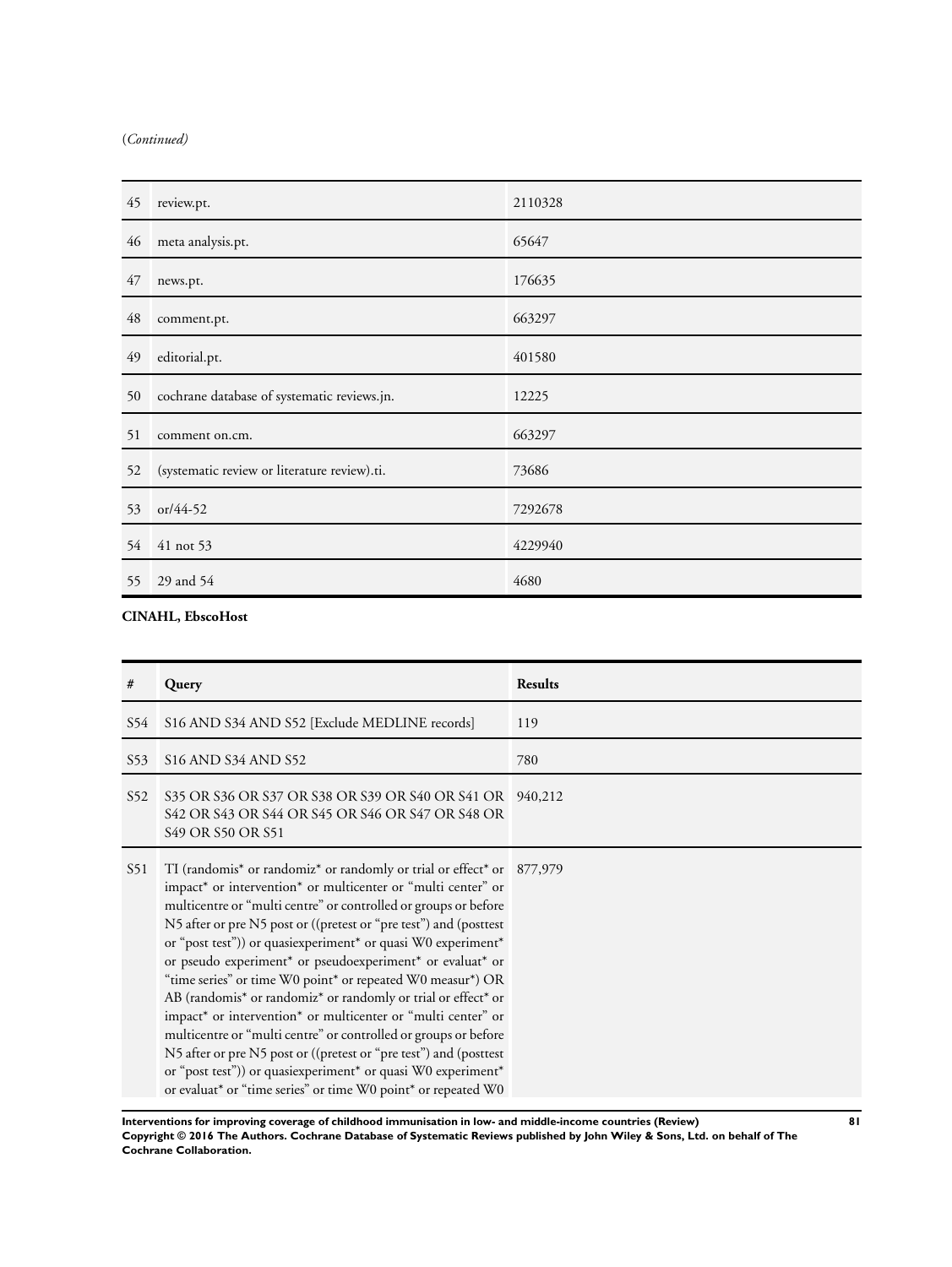|                 | $measure^*)$                                                                                                                           |         |
|-----------------|----------------------------------------------------------------------------------------------------------------------------------------|---------|
| S <sub>50</sub> | (MH "Health Services Research")                                                                                                        | 7,382   |
| S49             | (MH "Experimental Studies+")                                                                                                           | 168,959 |
| S48             | (MH "Time Series")                                                                                                                     | 1,612   |
| S47             | (MH "Multiple Time Series")                                                                                                            | 3       |
| S <sub>46</sub> | (MH "Interrupted Time Series Analysis")                                                                                                | 11      |
| S45             | (MH "Repeated Measures")                                                                                                               | 39,029  |
| S44             | (MH "Multicenter Studies")                                                                                                             | 11,769  |
| S43             | (MH "Quasi-Experimental Studies")                                                                                                      | 7,003   |
| S42             | (MH "Pretest-Posttest Design")                                                                                                         | 26,485  |
| S41             | (MH "Pretest-Posttest Control Group Design")                                                                                           | 403     |
| S <sub>40</sub> | (MH "Nonrandomized Trials")                                                                                                            | 170     |
| S39             | (MH "Intervention Trials")                                                                                                             | 5,990   |
| S38             | (MH "Clinical Trials")                                                                                                                 | 84,421  |
| S37             | (MH "Randomized Controlled Trials")                                                                                                    | 26,420  |
| S36             | PT clinical trial                                                                                                                      | 52,784  |
| S <sub>35</sub> | PT randomized controlled trial                                                                                                         | 30,609  |
| S34             | \$17 OR \$18 OR \$19 OR \$20 OR \$21 OR \$22 OR \$23 OR<br>S24 OR S25 OR S26 OR S27 OR S28 OR S29 OR S30 OR<br>S31 OR S32 OR S33       | 213,994 |
| S33             | TI transitional W0 countr* OR AB transitional W0 countr*                                                                               | 34      |
| S32             | TI ( lmic or lmics or third W0 world or lami W0 countr*)<br>OR AB (Imic or Imics or third W0 world or lami W0 countr*<br>$\mathcal{E}$ | 517     |
| S31             | TI low N3 middle N3 countr* OR AB low N3 middle N3 1,279<br>countr <sup>*</sup>                                                        |         |

**Interventions for improving coverage of childhood immunisation in low- and middle-income countries (Review) 82 Copyright © 2016 The Authors. Cochrane Database of Systematic Reviews published by John Wiley & Sons, Ltd. on behalf of The Cochrane Collaboration.**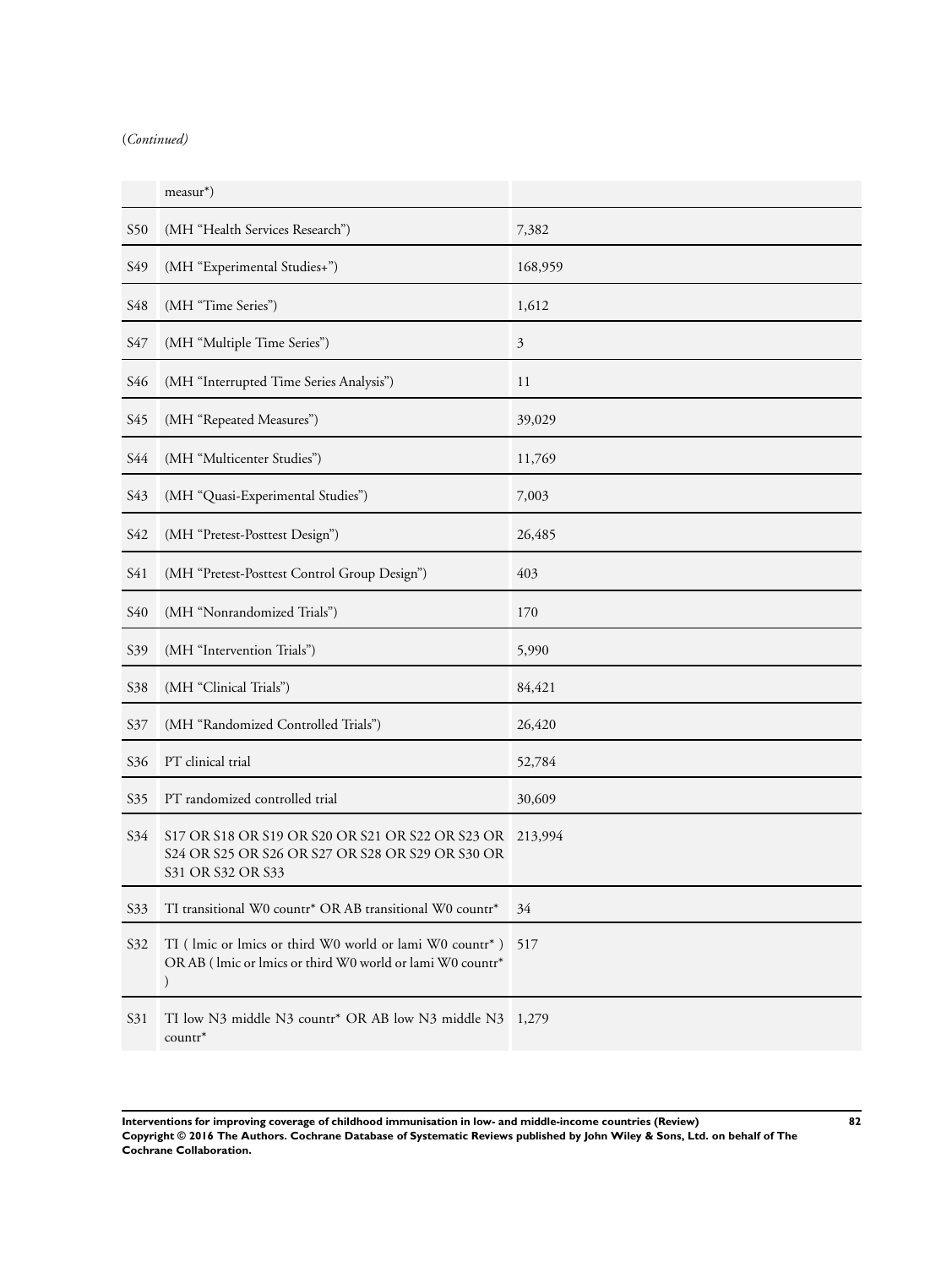| S <sub>30</sub> | TI (low* W0 (gdp or gnp or gross W0 domestic or gross 16<br>W0 national) ) OR AB ( low* W0 (gdp or gnp or gross W0<br>domestic or gross W0 national) )                                                                                                                                                                                                                                                                                                                                                                                                                                                                                                                                                                                                                                                                                                                                                                                                                                                                                                                                                                                                                                                                                                                                                                                                                                                                                                                                                                                                                                                                                                                                                                  |  |
|-----------------|-------------------------------------------------------------------------------------------------------------------------------------------------------------------------------------------------------------------------------------------------------------------------------------------------------------------------------------------------------------------------------------------------------------------------------------------------------------------------------------------------------------------------------------------------------------------------------------------------------------------------------------------------------------------------------------------------------------------------------------------------------------------------------------------------------------------------------------------------------------------------------------------------------------------------------------------------------------------------------------------------------------------------------------------------------------------------------------------------------------------------------------------------------------------------------------------------------------------------------------------------------------------------------------------------------------------------------------------------------------------------------------------------------------------------------------------------------------------------------------------------------------------------------------------------------------------------------------------------------------------------------------------------------------------------------------------------------------------------|--|
| S <sub>29</sub> | TI ((developing or less* W0 developed or under W0 developed 46<br>or underdeveloped or middle W0 income or low* W0 income)<br>W0 (economy or economies) ) OR AB ( (developing or less*<br>W0 developed or under W0 developed or underdeveloped or<br>middle W0 income or low* W0 income) W0 (economy or<br>economies))                                                                                                                                                                                                                                                                                                                                                                                                                                                                                                                                                                                                                                                                                                                                                                                                                                                                                                                                                                                                                                                                                                                                                                                                                                                                                                                                                                                                  |  |
| S <sub>28</sub> | TI ( (developing or less* W0 developed or under W0 devel- 11,124<br>oped or underdeveloped or middle W0 income or low* W0<br>income or underserved or under W0 served or deprived or<br>poor*) W0 (countr* or nation or nations or population* or<br>world or area or areas) ) OR AB ( (developing or less* W0 de-<br>veloped or under W0 developed or underdeveloped or middle<br>W0 income or low* W0 income or underserved or under W0<br>served or deprived or poor*) W0 (countr* or nation or nations<br>or population* or world or area or areas))                                                                                                                                                                                                                                                                                                                                                                                                                                                                                                                                                                                                                                                                                                                                                                                                                                                                                                                                                                                                                                                                                                                                                                |  |
| S <sub>27</sub> | MW (Afghanistan or Bangladesh or Benin or "Burkina Faso" 48,132<br>or Burundi or Cambodia or "Central African Republic" or<br>Chad or Comoros or Congo or "Cote d'Ivoire" or Eritrea or<br>Ethiopia or Gambia or Ghana or Guinea or Haiti or India<br>or Kenya or Korea or Kyrgyz or Kyrgyzstan or Lao or Laos<br>or Liberia or Madagascar or Malawi or Mali or Mauritania or<br>Melanesia or Mongolia or Mozambique or Burma or Myanmar<br>or Nepal or Niger or Nigeria or Pakistan or Rwanda or "Sa-<br>lomon Islands" or "Sao Tome" or Senegal or "Sierra Leone" or<br>Somalia or Sudan or Tajikistan or Tanzania or Timor or Togo<br>or Uganda or Uzbekistan or Vietnam or "Viet Nam" or Yemen<br>or Zambia or Zimbabwe) or TI (Afghanistan or Bangladesh or<br>Benin or "Burkina Faso" or Burundi or Cambodia or "Central<br>African Republic" or Chad or Comoros or Congo or "Cote<br>d'Ivoire" or Eritrea or Ethiopia or Gambia or Ghana or Guinea<br>or Haiti or India or Kenya or Korea or Kyrgyz or Kyrgyzstan<br>or Lao or Laos or Liberia or Madagascar or Malawi or Mali<br>or Mauritania or Melanesia or Mongolia or Mozambique or<br>Burma or Myanmar or Nepal or Niger or Nigeria or Pakistan<br>or Rwanda or "Salomon Islands" or "Sao Tome" or Senegal<br>or "Sierra Leone" or Somalia or Sudan or Tajikistan or Tan-<br>zania or Timor or Togo or Uganda or Uzbekistan or Vietnam<br>or "Viet Nam" or Yemen or Zambia or Zimbabwe ) or AB (<br>Afghanistan or Bangladesh or Benin or "Burkina Faso" or Bu-<br>rundi or Cambodia or "Central African Republic" or Chad or<br>Comoros or Congo or "Cote d'Ivoire" or Eritrea or Ethiopia<br>or Gambia or Ghana or Guinea or Haiti or India or Kenya or |  |

**Interventions for improving coverage of childhood immunisation in low- and middle-income countries (Review) 83 Copyright © 2016 The Authors. Cochrane Database of Systematic Reviews published by John Wiley & Sons, Ltd. on behalf of The Cochrane Collaboration.**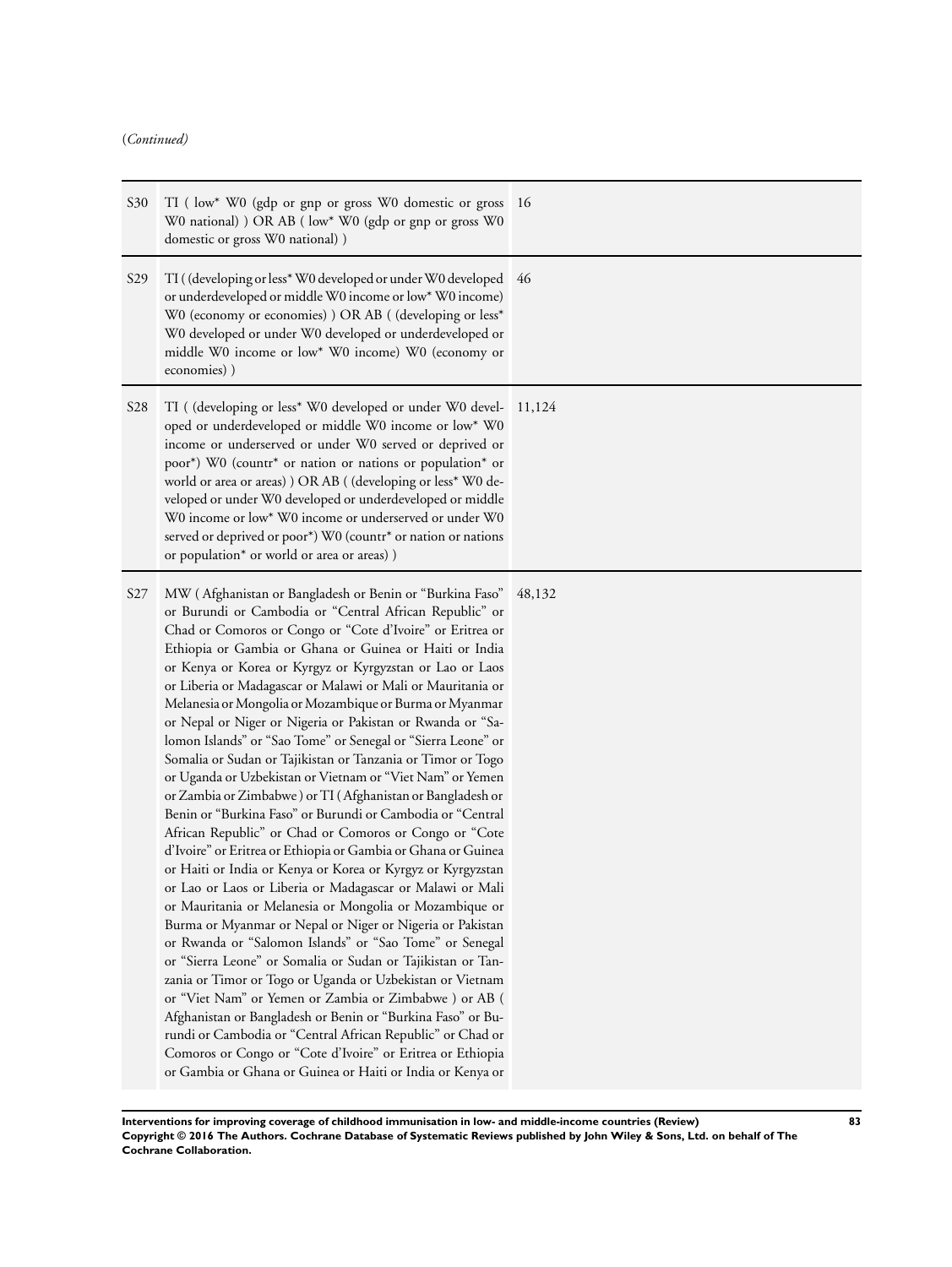Korea or Kyrgyz or Kyrgyzstan or Lao or Laos or Liberia or Madagascar or Malawi or Mali or Mauritania or Melanesia or Mongolia or Mozambique or Burma or Myanmar or Nepal or Niger or Nigeria or Pakistan or Rwanda or "Salomon Islands" or "Sao Tome" or Senegal or "Sierra Leone" or Somalia or Sudan or Tajikistan or Tanzania or Timor or Togo or Uganda or Uzbekistan or Vietnam or "Viet Nam" or Yemen or Zambia or Zimbabwe )

S26 MW ( Albania or Algeria or Angola or Armenia or Azerbaijan 52,828 or Belarus or Bhutan or Bolivia or Bosnia or Herzegovina or "Cape Verde" or Cameroon or China or Colombia or Congo or Cuba or Djibouti or "Dominican Republic" or Ecuador or Egypt or "El Salvador" or Fiji or Gaza or Georgia or Guam or Guatemala or Guyana or Honduras or "Indian Ocean Islands" or Indonesia or Iran or Iraq or Jamaica or Jordan or Kiribati or Lesotho or Macedonia or Maldives or "Marshall Islands" or Micronesia or "Middle East" or Moldova or Morocco or Namibia or Nicaragua or Palestin\* or Paraguay or Peru or Philippines or Samoa or "Sri Lanka" or Suriname or Swaziland or Syria or "Syrian Arab Republic" or Thailand or Tonga or Tunisia or Turkmenistan or Ukraine or Vanuatu or "West Bank" ) or TI ( Albania or Algeria or Angola or Armenia or Azerbaijan or Belarus or Bhutan or Bolivia or Bosnia or Herzegovina or "Cape Verde" or Cameroon or China or Colombia or Congo or Cuba or Djibouti or "Dominican Republic" or Ecuador or Egypt or "El Salvador" or Fiji or Gaza or Georgia or Guam or Guatemala or Guyana or Honduras or "Indian Ocean Islands" or Indonesia or Iran or Iraq or Jamaica or Jordan or Kiribati or Lesotho or Macedonia or Maldives or "Marshall Islands" or Micronesia or "Middle East" or Moldova or Morocco or Namibia or Nicaragua or Palestin\* or Paraguay or Peru or Philippines or Samoa or "Sri Lanka" or Suriname or Swaziland or Syria or "Syrian Arab Republic" or Thailand or Tonga or Tunisia or Turkmenistan or Ukraine or Vanuatu or "West Bank" ) or AB ( Albania or Algeria or Angola or Armenia or Azerbaijan or Belarus or Bhutan or Bolivia or Bosnia or Herzegovina or "Cape Verde" or Cameroon or China or Colombia or Congo or Cuba or Djibouti or "Dominican Republic" or Ecuador or Egypt or "El Salvador" or Fiji or Gaza or Georgia or Guam or Guatemala or Guyana or Honduras or "Indian Ocean Islands" or Indonesia or Iran or Iraq or Jamaica or Jordan or Kiribati or Lesotho or Macedonia or Maldives or "Marshall Islands" or Micronesia or "Middle East" or Moldova or Morocco or Namibia or Nicaragua or Palestin\* or Paraguay or Peru or Philippines or Samoa or "Sri Lanka" or Suriname or Swaziland or Syria or "Syrian Arab Republic" or Thailand or Tonga or Tunisia or Turkmenistan or Ukraine or Vanuatu or "West Bank" )

**Interventions for improving coverage of childhood immunisation in low- and middle-income countries (Review) 84 Copyright © 2016 The Authors. Cochrane Database of Systematic Reviews published by John Wiley & Sons, Ltd. on behalf of The Cochrane Collaboration.**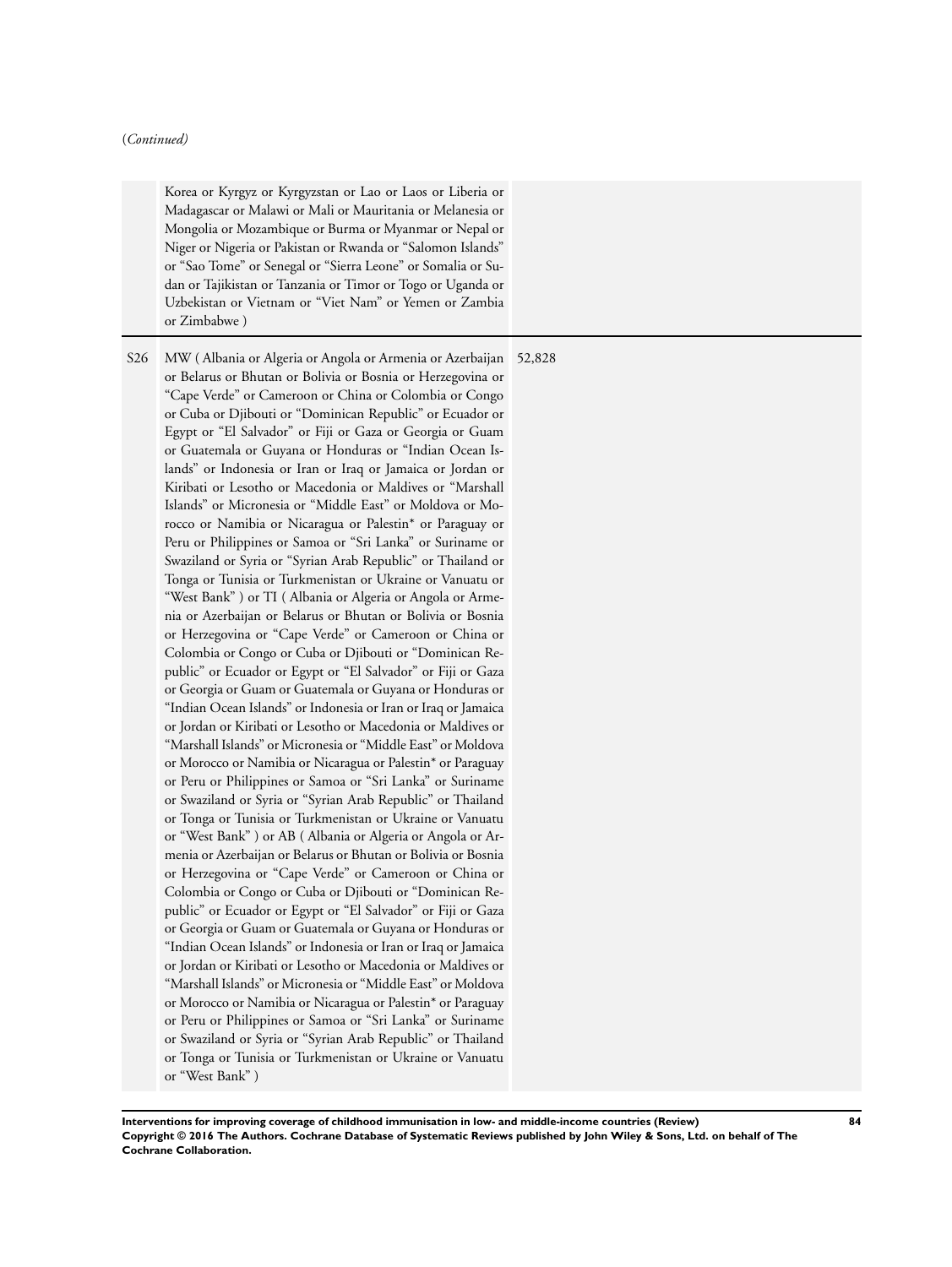| S <sub>25</sub>  | MW ("American Samoa" or Argentina or Belize or Botswana 62,809<br>or Brazil or Brasil or Bulgaria or Chile or Comoros or "Costa<br>Rica" or Croatia or Dominica or Guinea or Gabon or Grenada<br>or Grenadines or Hungary or Kazakhstan or Latvia or Lebanon<br>or Libia or libyan or Libya or Lithuania or Malaysia or Mau-<br>ritius or Mayotte or Mexico or Micronesia or Montenegro or<br>Nevis or "Northern Mariana Islands" or Oman or Palau or<br>Panama or Poland or Romania or Russia or "Russian Federa-<br>tion" or Samoa or "Saint Lucia" or "St Lucia" or "Saint Kitts"<br>or "St Kitts" or "Saint Vincent" or "St Vincent" or Serbia or<br>Seychelles or Slovakia or "Slovak Republic" or "South Africa"<br>or Turkey or Uruguay or Venezuela or Yugoslavia ) or TI (<br>"American Samoa" or Argentina or Belize or Botswana or Brazil<br>or Bulgaria or Chile or Comoros or "Costa Rica" or Croatia or<br>Dominica or Guinea or Gabon or Grenada or Grenadines or<br>Hungary or Kazakhstan or Latvia or Lebanon or Libia or libyan<br>or Libya or Lithuania or Malaysia or Mauritius or Mayotte or<br>Mexico or Micronesia or Montenegro or Nevis or "Northern<br>Mariana Islands" or Oman or Palau or Panama or Poland or<br>Romania or Russia or "Russian Federation" or Samoa or "Saint<br>Lucia" or "St Lucia" or "Saint Kitts" or "St Kitts" or "Saint<br>Vincent" or "St Vincent" or Serbia or Seychelles or Slovakia<br>or "Slovak Republic" or "South Africa" or Turkey or Uruguay<br>or Venezuela or Yugoslavia ) or AB ("American Samoa" or Ar-<br>gentina or Belize or Botswana or Brazil or Bulgaria or Chile or<br>Comoros or "Costa Rica" or Croatia or Dominica or Guinea or<br>Gabon or Grenada or Grenadines or Hungary or Kazakhstan<br>or Latvia or Lebanon or Libia or libyan or Libya or Lithuania<br>or Malaysia or Mauritius or Mayotte or Mexico or Microne-<br>sia or Montenegro or Nevis or "Northern Mariana Islands" or<br>Oman or Palau or Panama or Poland or Romania or Russia or<br>"Russian Federation" or Samoa or "Saint Lucia" or "St Lucia"<br>or "Saint Kitts" or "St Kitts" or "Saint Vincent" or "St Vin-<br>cent" or Serbia or Seychelles or Slovakia or "Slovak Republic"<br>or "South Africa" or Turkey or Uruguay or Venezuela or Yu-<br>goslavia) |        |
|------------------|---------------------------------------------------------------------------------------------------------------------------------------------------------------------------------------------------------------------------------------------------------------------------------------------------------------------------------------------------------------------------------------------------------------------------------------------------------------------------------------------------------------------------------------------------------------------------------------------------------------------------------------------------------------------------------------------------------------------------------------------------------------------------------------------------------------------------------------------------------------------------------------------------------------------------------------------------------------------------------------------------------------------------------------------------------------------------------------------------------------------------------------------------------------------------------------------------------------------------------------------------------------------------------------------------------------------------------------------------------------------------------------------------------------------------------------------------------------------------------------------------------------------------------------------------------------------------------------------------------------------------------------------------------------------------------------------------------------------------------------------------------------------------------------------------------------------------------------------------------------------------------------------------------------------------------------------------------------------------------------------------------------------------------------------------------------------------------------------------------------------------------------------------------------------------------------------------------------------------------------------------------------------------------------------------------------|--------|
| S24              | TI (Africa or Asia or "South America" or "Latin America" or 14,134<br>"Central America" ) or AB ( Africa or Asia or "South America"<br>or "Latin America" or "Central America")                                                                                                                                                                                                                                                                                                                                                                                                                                                                                                                                                                                                                                                                                                                                                                                                                                                                                                                                                                                                                                                                                                                                                                                                                                                                                                                                                                                                                                                                                                                                                                                                                                                                                                                                                                                                                                                                                                                                                                                                                                                                                                                               |        |
| S <sub>23</sub>  | (MH "Asia+")                                                                                                                                                                                                                                                                                                                                                                                                                                                                                                                                                                                                                                                                                                                                                                                                                                                                                                                                                                                                                                                                                                                                                                                                                                                                                                                                                                                                                                                                                                                                                                                                                                                                                                                                                                                                                                                                                                                                                                                                                                                                                                                                                                                                                                                                                                  | 99,994 |
| S <sub>2</sub> 2 | (MH "West Indies+")                                                                                                                                                                                                                                                                                                                                                                                                                                                                                                                                                                                                                                                                                                                                                                                                                                                                                                                                                                                                                                                                                                                                                                                                                                                                                                                                                                                                                                                                                                                                                                                                                                                                                                                                                                                                                                                                                                                                                                                                                                                                                                                                                                                                                                                                                           | 5,217  |
| S <sub>21</sub>  | (MH "South America+")                                                                                                                                                                                                                                                                                                                                                                                                                                                                                                                                                                                                                                                                                                                                                                                                                                                                                                                                                                                                                                                                                                                                                                                                                                                                                                                                                                                                                                                                                                                                                                                                                                                                                                                                                                                                                                                                                                                                                                                                                                                                                                                                                                                                                                                                                         | 25,838 |
| S <sub>20</sub>  | (MH "Latin America")                                                                                                                                                                                                                                                                                                                                                                                                                                                                                                                                                                                                                                                                                                                                                                                                                                                                                                                                                                                                                                                                                                                                                                                                                                                                                                                                                                                                                                                                                                                                                                                                                                                                                                                                                                                                                                                                                                                                                                                                                                                                                                                                                                                                                                                                                          | 1,323  |

**Interventions for improving coverage of childhood immunisation in low- and middle-income countries (Review) 85 Copyright © 2016 The Authors. Cochrane Database of Systematic Reviews published by John Wiley & Sons, Ltd. on behalf of The Cochrane Collaboration.**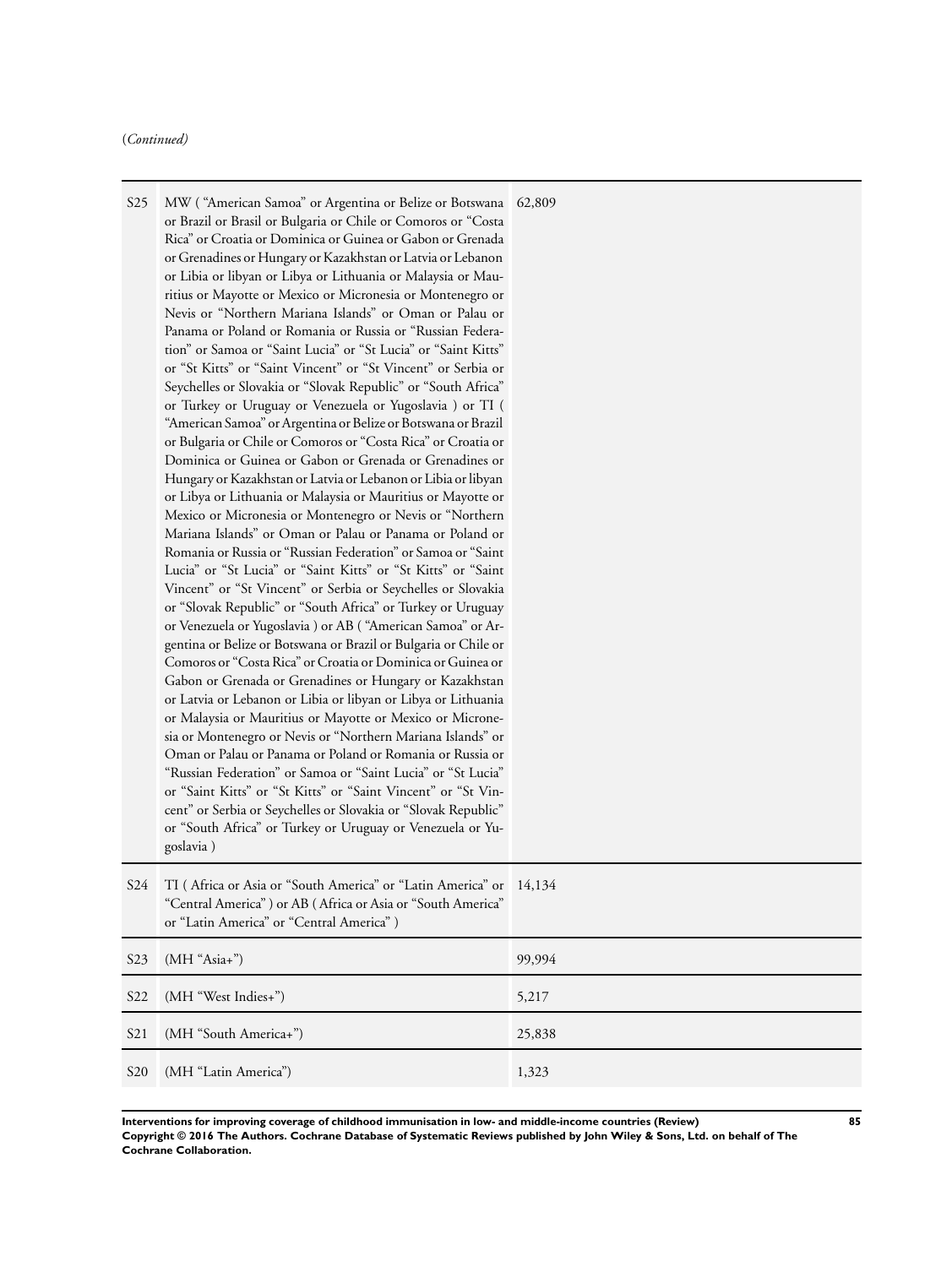| S <sub>19</sub> | (MH "Central America+")                                                                                                                                                                                                                                                                                                                                                                                                       | 2,168   |
|-----------------|-------------------------------------------------------------------------------------------------------------------------------------------------------------------------------------------------------------------------------------------------------------------------------------------------------------------------------------------------------------------------------------------------------------------------------|---------|
| S <sub>18</sub> | (MH "Africa+")                                                                                                                                                                                                                                                                                                                                                                                                                | 32,362  |
| S <sub>17</sub> | (MH "Developing Countries")                                                                                                                                                                                                                                                                                                                                                                                                   | 8,973   |
| S <sub>16</sub> | S13 OR S14 OR S15                                                                                                                                                                                                                                                                                                                                                                                                             | 8,805   |
| S <sub>15</sub> | TI (immunization or immunisation or vaccination) W0 (pro- 1,249<br>gram* or rate* or coverage or adher*)                                                                                                                                                                                                                                                                                                                      |         |
| <b>S14</b>      | TI ((vaccinat* or revaccinat* or immunization or immunisa-<br>tion) N3 (child* or infant or infants or newborn or neonat* or<br>baby or babies or kid or kids or toddler* or woman or women<br>or mother*) ) OR AB ((vaccinat* or revaccinat* or immuniza-<br>tion or immunisation) N3 (child* or infant or infants or new-<br>born or neonat* or baby or babies or kid or kids or toddler*<br>or woman or women or mother*)) | 3,345   |
| S <sub>13</sub> | <b>S5 AND S12</b>                                                                                                                                                                                                                                                                                                                                                                                                             | 6,586   |
| S <sub>12</sub> | S6 OR S7 OR S8 OR S9 OR S10 OR S11                                                                                                                                                                                                                                                                                                                                                                                            | 320,243 |
| <b>S11</b>      | (MH "Expectant Mothers")                                                                                                                                                                                                                                                                                                                                                                                                      | 2,193   |
| S <sub>10</sub> | (MH "Women")                                                                                                                                                                                                                                                                                                                                                                                                                  | 11,013  |
| S <sub>9</sub>  | (MH "Mothers")                                                                                                                                                                                                                                                                                                                                                                                                                | 13,932  |
| S <sub>8</sub>  | (MH "Infant, Newborn")                                                                                                                                                                                                                                                                                                                                                                                                        | 65,336  |
| S7              | (MH "Infant")                                                                                                                                                                                                                                                                                                                                                                                                                 | 83,244  |
| S <sub>6</sub>  | (MH "Child")                                                                                                                                                                                                                                                                                                                                                                                                                  | 220,709 |
| S <sub>5</sub>  | S1 or S2 or S3 or S4                                                                                                                                                                                                                                                                                                                                                                                                          | 18,740  |
| S4              | (MH "Immunization Programs")                                                                                                                                                                                                                                                                                                                                                                                                  | 3,081   |
| S3              | (MH "Immunotherapy")                                                                                                                                                                                                                                                                                                                                                                                                          | 2,729   |
| $\sqrt{S2}$     | (MH "Immunization Schedule")                                                                                                                                                                                                                                                                                                                                                                                                  | 1,940   |
| S1              | (MH "Immunization")                                                                                                                                                                                                                                                                                                                                                                                                           | 12,688  |

## **EMBASE (Ovid)**

**Interventions for improving coverage of childhood immunisation in low- and middle-income countries (Review) 86 Copyright © 2016 The Authors. Cochrane Database of Systematic Reviews published by John Wiley & Sons, Ltd. on behalf of The Cochrane Collaboration.**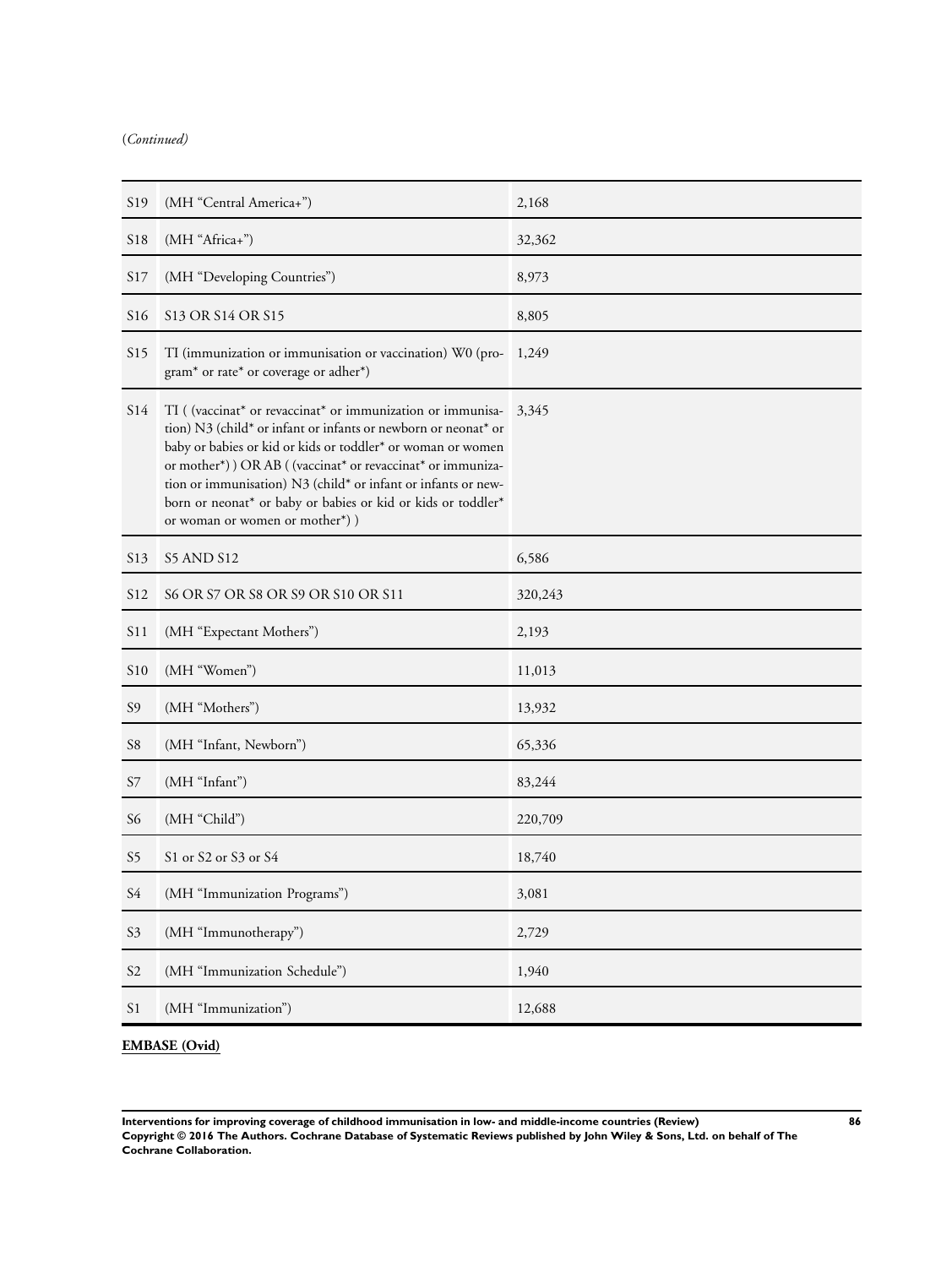| #  | <b>Searches</b>                                                                                    | <b>Results</b> |
|----|----------------------------------------------------------------------------------------------------|----------------|
| 1  | Immunization/                                                                                      | 75,652         |
| 2  | Active Immunization/                                                                               | 6595           |
| 3  | Mass Immunization/                                                                                 | 2421           |
| 4  | Vaccination/                                                                                       | 96,045         |
| 5  | Revaccination/                                                                                     | 1059           |
| 6  | (vaccinat\$ or revaccinat\$ or immunization or immunisation<br>or immunotherapy).tw                | 226,888        |
| 7  | $or/1-6$                                                                                           | 289,620        |
| 8  | Tetanus Prophylaxis/                                                                               | 1259           |
| 9  | <b>BCG</b> Vaccination/                                                                            | 7072           |
| 10 | Measles Vaccination/                                                                               | 2189           |
| 11 | $or/8-10$                                                                                          | 10,339         |
| 12 | Tetanus Toxoid/                                                                                    | 10,548         |
| 13 | Diphtheria Toxoid/                                                                                 | 2535           |
| 14 | Diphtheria Toxoid crm197/                                                                          | 216            |
| 15 | Diphtheria Tetanus Toxoid/                                                                         | 427            |
| 16 | <b>BCG</b> Vaccine/                                                                                | 27,645         |
| 17 | Diphtheria Pertussis Poliomyelitis Tetanus Haemophilus In-<br>fluenzae Type B Hepatitis B Vaccine/ | 380            |
| 18 | Diphtheria Pertussis Poliomyelitis Tetanus Vaccine/                                                | 393            |
| 19 | Diphtheria Pertussis Tetanus Haemophilus Influenzae Type B 158<br>Hepatitis B Vaccine/             |                |
| 20 | Diphtheria Pertussis Tetanus Haemophilus Influenzae Type B 464<br>Vaccine/                         |                |
| 21 | Diphtheria Pertussis Tetanus Vaccine/                                                              | 6524           |
| 22 | Diphtheria Poliomyelitis Tetanus Vaccine/                                                          | 74             |

**Interventions for improving coverage of childhood immunisation in low- and middle-income countries (Review) 87**

**Copyright © 2016 The Authors. Cochrane Database of Systematic Reviews published by John Wiley & Sons, Ltd. on behalf of The Cochrane Collaboration.**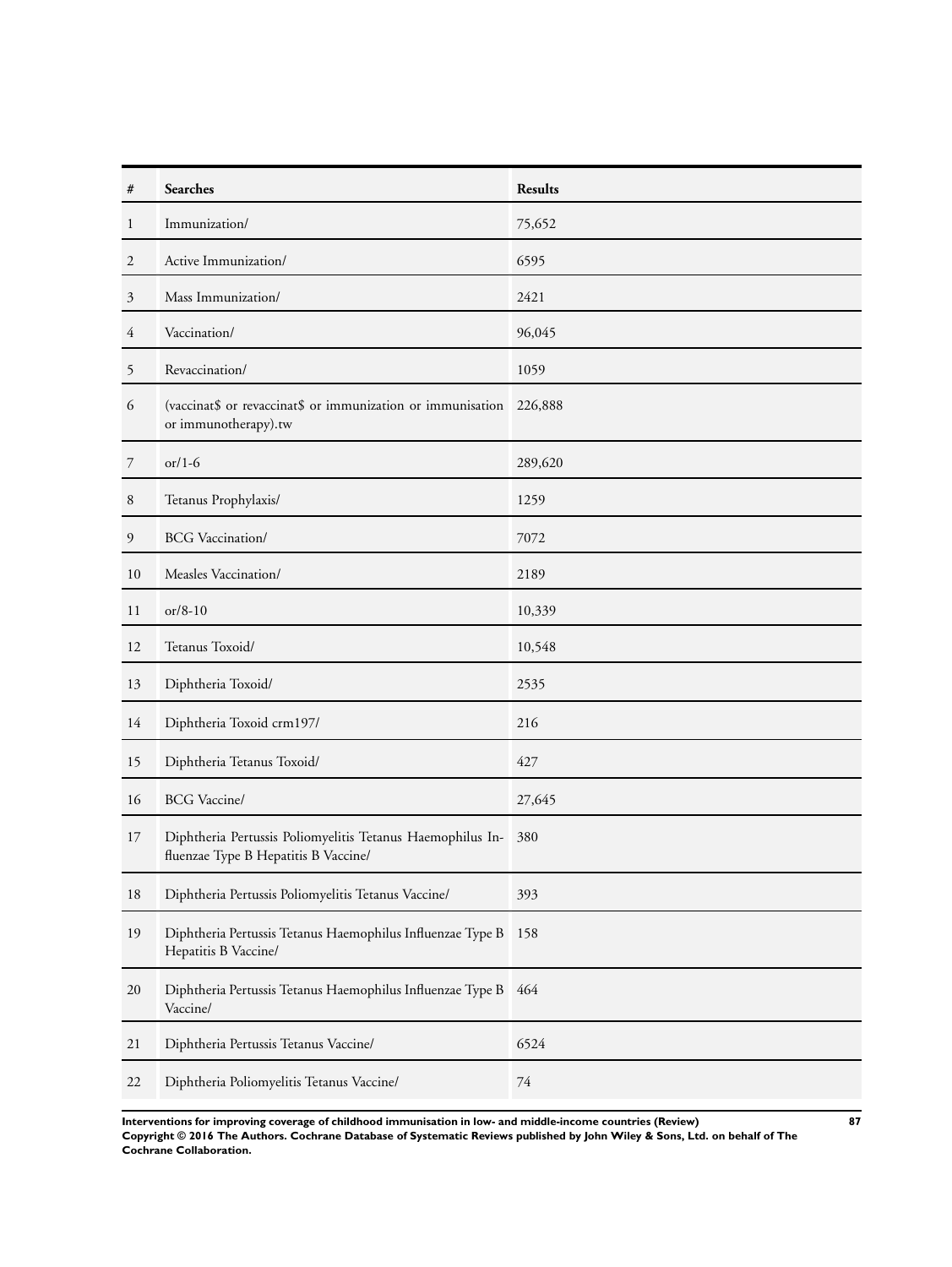| 23 | Diphtheria Tetanus Vaccine/                                                                                                                                                                    | 675    |
|----|------------------------------------------------------------------------------------------------------------------------------------------------------------------------------------------------|--------|
| 24 | Diphtheria Vaccine/                                                                                                                                                                            | 1902   |
| 25 | Haemophilus Influenzae Type B Hepatitis B Vaccine/                                                                                                                                             | 230    |
| 26 | Haemophilus Influenzae Type B Vaccine/                                                                                                                                                         | 4269   |
| 27 | Haemophilus Influenzae Vaccine/                                                                                                                                                                | 944    |
| 28 | Haemophilus Vaccine/                                                                                                                                                                           | 764    |
| 29 | Pertussis Vaccine/                                                                                                                                                                             | 6378   |
| 30 | Triple Vaccine/                                                                                                                                                                                | 715    |
| 31 | Hepatitis a Hepatitis B Vaccine/                                                                                                                                                               | 502    |
| 32 | Hepatitis B Vaccine/                                                                                                                                                                           | 15,773 |
| 33 | Hepatitis Vaccine/                                                                                                                                                                             | 2126   |
| 34 | Recombinant Hepatitis B Vaccine/                                                                                                                                                               | 1776   |
| 35 | Measles Mumps Rubella Vaccine/                                                                                                                                                                 | 5594   |
| 36 | Measles Mumps Vaccine/                                                                                                                                                                         | 102    |
| 37 | Measles Rubella Vaccine/                                                                                                                                                                       | 100    |
| 38 | Measles Vaccine/                                                                                                                                                                               | 7860   |
| 39 | Mumps Vaccine/                                                                                                                                                                                 | 2031   |
| 40 | Rubella Vaccine/                                                                                                                                                                               | 3477   |
| 41 | Chickenpox Measles Mumps Rubella Vaccine/                                                                                                                                                      | 219    |
| 42 | Poliomyelitis Vaccine/                                                                                                                                                                         | 7207   |
| 43 | Oral Poliomyelitis Vaccine/                                                                                                                                                                    | 4250   |
| 44 | ((tetanus or diphtheria) adj toxoid).tw.                                                                                                                                                       | 5484   |
| 45 | ((tetanus or diphtheria? or pertussis or whooping cough or<br>measles or mumps or rubella? or rubeola or mmr or polio\$ or<br>tuberculosis or tuberculoses or bcg or calmette\$ or hepatitis b | 17,760 |

**Interventions for improving coverage of childhood immunisation in low- and middle-income countries (Review) 88**

**Copyright © 2016 The Authors. Cochrane Database of Systematic Reviews published by John Wiley & Sons, Ltd. on behalf of The Cochrane Collaboration.**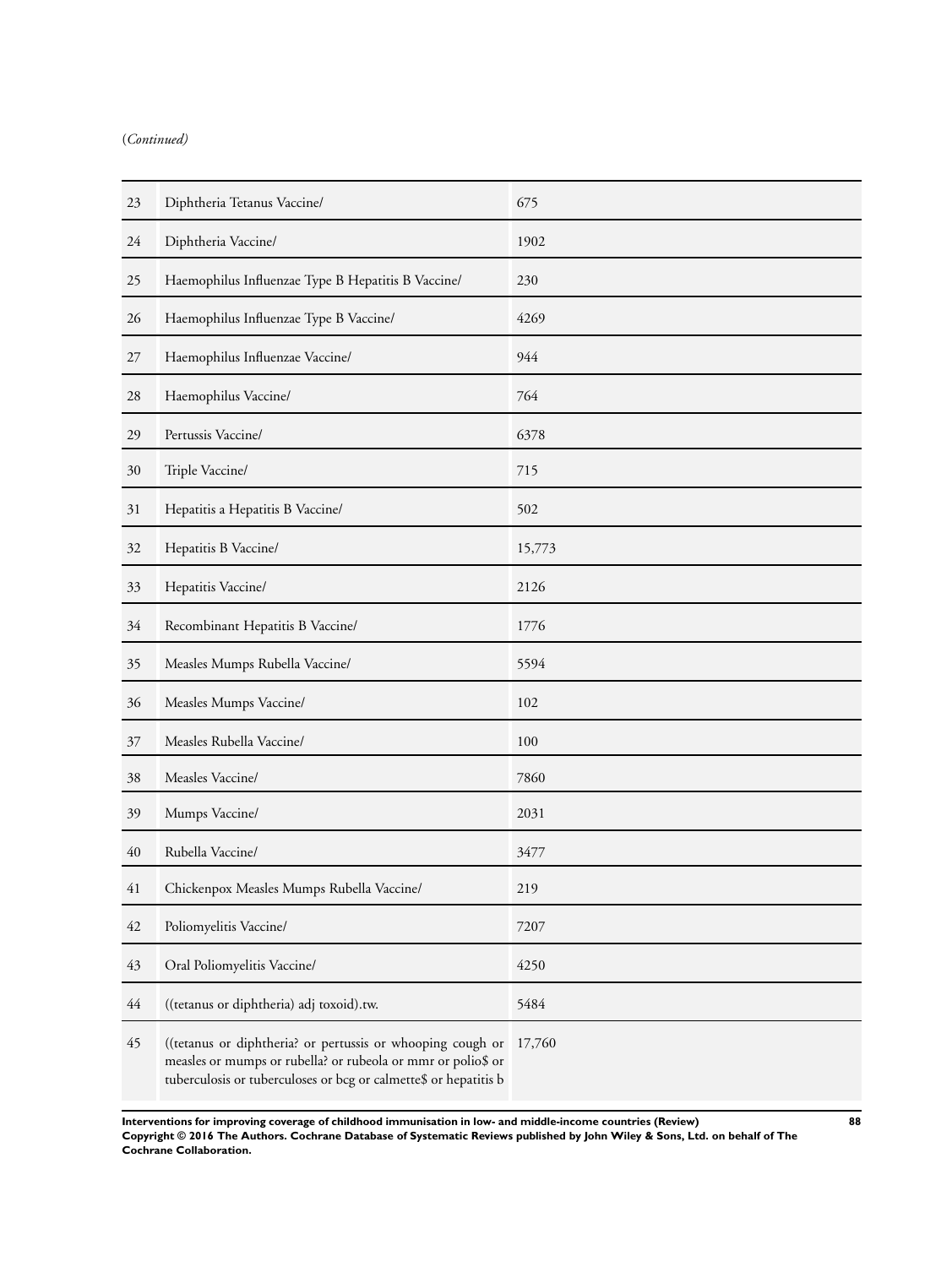|    | or haemophilus or triple) adj vaccine?).tw                                                                                                                                                                                                      |           |
|----|-------------------------------------------------------------------------------------------------------------------------------------------------------------------------------------------------------------------------------------------------|-----------|
| 46 | or/12-45                                                                                                                                                                                                                                        | 86,597    |
| 47 | Tetanus/                                                                                                                                                                                                                                        | 12,351    |
| 48 | Diphtheria/                                                                                                                                                                                                                                     | 9102      |
| 49 | Measles/                                                                                                                                                                                                                                        | 15,582    |
| 50 | Mumps/                                                                                                                                                                                                                                          | 5967      |
| 51 | Rubella/                                                                                                                                                                                                                                        | 9019      |
| 52 | Pertussis/                                                                                                                                                                                                                                      | 10,521    |
| 53 | Poliomyelitis/                                                                                                                                                                                                                                  | 18,525    |
| 54 | Tuberculosis/                                                                                                                                                                                                                                   | 89,886    |
| 55 | Lung Tuberculosis/                                                                                                                                                                                                                              | 63,542    |
| 56 | Mycobacterium Tuberculosis/                                                                                                                                                                                                                     | 48,597    |
| 57 | Hepatitis B/                                                                                                                                                                                                                                    | 69,010    |
| 58 | Chronic Hepatitis/                                                                                                                                                                                                                              | 21,541    |
| 59 | Haemophilus Influenzae/                                                                                                                                                                                                                         | 18,964    |
| 60 | Haemophilus Influenzae Type B/                                                                                                                                                                                                                  | 3868      |
| 61 | (tetanus or diphtheria? or measles or rubella? or rubeola or<br>mumps or epidemic parotit\$ or pertussis or whooping cough<br>or polio\$ or infantile paralysis or tuberculosis or tuberculoses<br>or hepatitis b or haemophilus influenza?).tw | 333,094   |
| 62 | $or/47-61$                                                                                                                                                                                                                                      | 440,846   |
| 63 | exp Child/                                                                                                                                                                                                                                      | 2,005,016 |
| 64 | exp Newborn/                                                                                                                                                                                                                                    | 450,384   |
| 65 | Child Care/                                                                                                                                                                                                                                     | 30,274    |
| 66 | (child\$ or infant? or newborn? or neonat\$ or baby or babies<br>or kid? or toddler?).tw                                                                                                                                                        | 1,614,491 |

**Interventions for improving coverage of childhood immunisation in low- and middle-income countries (Review) 89 Copyright © 2016 The Authors. Cochrane Database of Systematic Reviews published by John Wiley & Sons, Ltd. on behalf of The Cochrane Collaboration.**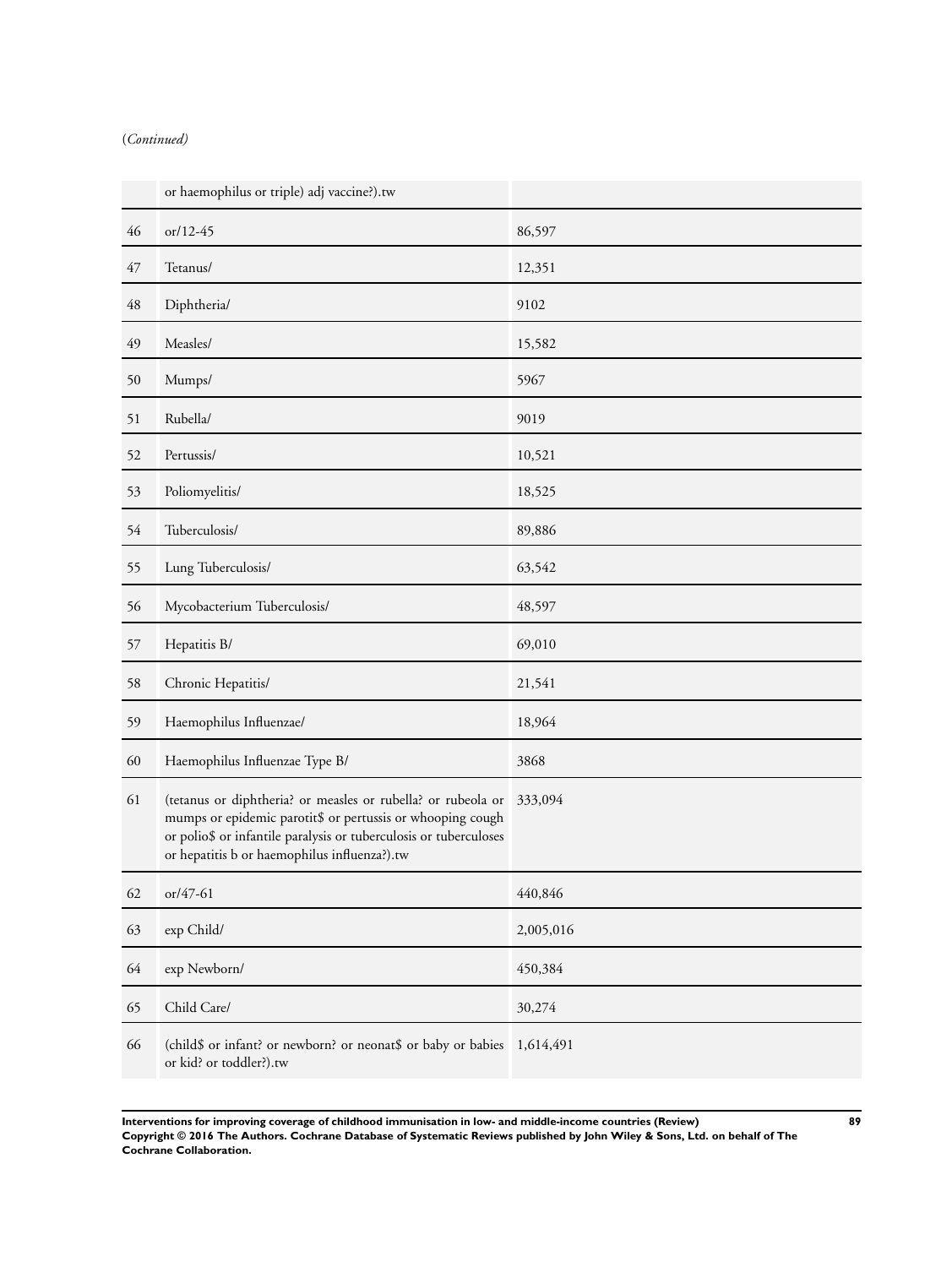| 67 | $or/63-66$                                                                                                                                                                                                                                                                                                                                                                                                                                                                                                   | 2,499,583 |
|----|--------------------------------------------------------------------------------------------------------------------------------------------------------------------------------------------------------------------------------------------------------------------------------------------------------------------------------------------------------------------------------------------------------------------------------------------------------------------------------------------------------------|-----------|
| 68 | 7 and (Tetanus/ or tetanus.tw.)                                                                                                                                                                                                                                                                                                                                                                                                                                                                              | 10,450    |
| 69 | Tetanus Toxoid/ or Tetanus Prophylaxis/ or (tetanus toxoid or 13,141<br>tetanus vaccin\$ or tetanus prophylaxis).tw                                                                                                                                                                                                                                                                                                                                                                                          |           |
| 70 | $or/68-69$                                                                                                                                                                                                                                                                                                                                                                                                                                                                                                   | 18,159    |
| 71 | exp Mother/                                                                                                                                                                                                                                                                                                                                                                                                                                                                                                  | 86,127    |
| 72 | Female/                                                                                                                                                                                                                                                                                                                                                                                                                                                                                                      | 5,983,316 |
| 73 | (woman or women or mother? or female?).tw.                                                                                                                                                                                                                                                                                                                                                                                                                                                                   | 1,819,414 |
| 74 | $or/71-73$                                                                                                                                                                                                                                                                                                                                                                                                                                                                                                   | 6,295,611 |
| 75 | 70 and 74                                                                                                                                                                                                                                                                                                                                                                                                                                                                                                    | 5326      |
| 76 | Developing Country.sh.                                                                                                                                                                                                                                                                                                                                                                                                                                                                                       | 75,918    |
| 77 | (Africa or Asia or Caribbean or West Indies or South America 227,844<br>or Latin America or Central America).hw,ti,ab,cp                                                                                                                                                                                                                                                                                                                                                                                     |           |
| 78 | (Afghanistan or Albania or Algeria or Angola or Antigua or<br>Barbuda or Argentina or Armenia or Armenian or Aruba or<br>Azerbaijan or Bahrain or Bangladesh or Barbados or Benin or<br>Byelarus or Byelorussian or Belarus or Belorussian or Belorus-<br>sia or Belize or Bhutan or Bolivia or Bosnia or Herzegovina<br>or Hercegovina or Botswana or Brazil or Brasil or Bulgaria or<br>Burkina Faso or Burkina Fasso or Upper Volta or Burundi or<br>Urundi or Cambodia or Khmer Republic or Kampuchea or | 2,838,905 |

**Interventions for improving coverage of childhood immunisation in low- and middle-income countries (Review) 90 Copyright © 2016 The Authors. Cochrane Database of Systematic Reviews published by John Wiley & Sons, Ltd. on behalf of The Cochrane Collaboration.**

Cameroon or Cameroons or Cameron or Camerons or Cape Verde or Central African Republic or Chad or Chile or China or Colombia or Comoros or Comoro Islands or Comores or Mayotte or Congo or Zaire or Costa Rica or Cote d'Ivoire or Ivory Coast or Croatia or Cuba or Cyprus or Czechoslovakia or Czech Republic or Slovakia or Slovak Republic or Djibouti or French Somaliland or Dominica or Dominican Republic or East Timor or East Timur or Timor Leste or Ecuador or Egypt or United Arab Republic or El Salvador or Eritrea or Estonia or Ethiopia or Fiji or Gabon or Gabonese Republic or Gambia or Gaza or Georgia Republic or Georgian Republic or Ghana or Gold Coast or Greece or Grenada or Guatemala or Guinea or Guam or Guiana or Guyana or Haiti or Honduras or Hungary or India or Maldives or Indonesia or Iran or Iraq or Isle of Man or Jamaica or Jordan or Kazakhstan or Kazakh or Kenya or Kiribati or Korea or Kosovo or Kyrgyzs-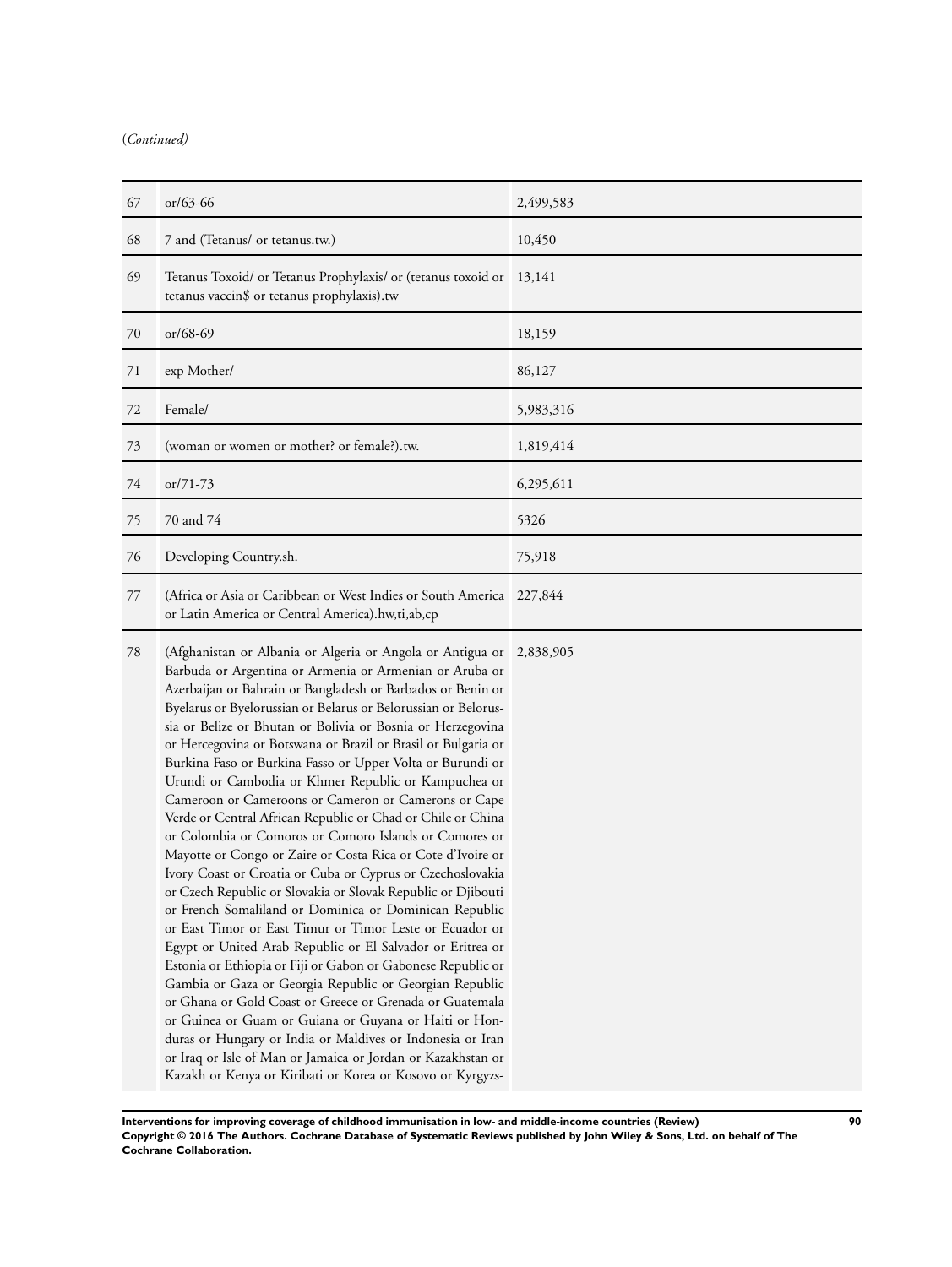|    | tan or Kirghizia or Kyrgyz Republic or Kirghiz or Kirgizstan<br>or Lao PDR or Laos or Latvia or Lebanon or Lesotho or Ba-<br>sutoland or Liberia or Libya or Lithuania or Macedonia or<br>Madagascar or Malagasy Republic or Malaysia or Malaya or<br>Malay or Sabah or Sarawak or Malawi or Nyasaland or Mali<br>or Malta or Marshall Islands or Mauritania or Mauritius or<br>Agalega Islands or Mexico or Micronesia or Middle East or<br>Moldova or Moldovia or Moldovian or Mongolia or Mon-<br>tenegro or Morocco or Ifni or Mozambique or Myanmar or<br>Myanma or Burma or Namibia or Nepal or Netherlands An-<br>tilles or New Caledonia or Nicaragua or Niger or Nigeria or<br>Northern Mariana Islands or Oman or Muscat or Pakistan or<br>Palau or Palestine or Panama or Paraguay or Peru or Philip-<br>pines or Philipines or Phillipines or Phillippines or Poland or<br>Portugal or Puerto Rico or Romania or Rumania or Roumania<br>or Russia or Russian or Rwanda or Ruanda or Saint Kitts or St<br>Kitts or Nevis or Saint Lucia or St Lucia or Saint Vincent or St<br>Vincent or Grenadines or Samoa or Samoan Islands or Navi-<br>gator Island or Navigator Islands or Sao Tome or Saudi Ara-<br>bia or Senegal or Serbia or Montenegro or Seychelles or Sierra<br>Leone or Slovenia or Sri Lanka or Ceylon or Solomon Islands<br>or Somalia or Sudan or Suriname or Surinam or Swaziland or<br>Syria or Tajikistan or Tadzhikistan or Tadjikistan or Tadzhik or<br>Tanzania or Thailand or Togo or Togolese Republic or Tonga<br>or Trinidad or Tobago or Tunisia or Turkey or Turkmenistan<br>or Turkmen or Uganda or Ukraine or Uruguay or USSR or<br>Soviet Union or Union of Soviet Socialist Republics or Uzbek-<br>istan or Uzbek or Vanuatu or New Hebrides or Venezuela or<br>Vietnam or Viet Nam or West Bank or Yemen or Yugoslavia<br>or Zambia or Zimbabwe or Rhodesia).hw,ti,ab,cp |      |
|----|----------------------------------------------------------------------------------------------------------------------------------------------------------------------------------------------------------------------------------------------------------------------------------------------------------------------------------------------------------------------------------------------------------------------------------------------------------------------------------------------------------------------------------------------------------------------------------------------------------------------------------------------------------------------------------------------------------------------------------------------------------------------------------------------------------------------------------------------------------------------------------------------------------------------------------------------------------------------------------------------------------------------------------------------------------------------------------------------------------------------------------------------------------------------------------------------------------------------------------------------------------------------------------------------------------------------------------------------------------------------------------------------------------------------------------------------------------------------------------------------------------------------------------------------------------------------------------------------------------------------------------------------------------------------------------------------------------------------------------------------------------------------------------------------------------------------------------------------------------------------------------------------------------------------|------|
| 79 | ((developing or less* developed or under developed or under- 68,123<br>developed or middle income or low* income or underserved<br>or under served or deprived or poor*) adj (countr* or nation?<br>or population? or world)).ti,ab                                                                                                                                                                                                                                                                                                                                                                                                                                                                                                                                                                                                                                                                                                                                                                                                                                                                                                                                                                                                                                                                                                                                                                                                                                                                                                                                                                                                                                                                                                                                                                                                                                                                                  |      |
| 80 | ((developing or less* developed or under developed or under- 351<br>developed or middle income or low* income) adj (economy<br>or economies)).ti,ab                                                                                                                                                                                                                                                                                                                                                                                                                                                                                                                                                                                                                                                                                                                                                                                                                                                                                                                                                                                                                                                                                                                                                                                                                                                                                                                                                                                                                                                                                                                                                                                                                                                                                                                                                                  |      |
| 81 | (low* adj (gdp or gnp or gross domestic or gross national)).ti,<br>ab                                                                                                                                                                                                                                                                                                                                                                                                                                                                                                                                                                                                                                                                                                                                                                                                                                                                                                                                                                                                                                                                                                                                                                                                                                                                                                                                                                                                                                                                                                                                                                                                                                                                                                                                                                                                                                                | 187  |
| 82 | (low adj3 middle adj3 countr*).ti,ab.                                                                                                                                                                                                                                                                                                                                                                                                                                                                                                                                                                                                                                                                                                                                                                                                                                                                                                                                                                                                                                                                                                                                                                                                                                                                                                                                                                                                                                                                                                                                                                                                                                                                                                                                                                                                                                                                                | 4139 |
| 83 | (lmic or lmics or third world or lami countr*).ti,ab.                                                                                                                                                                                                                                                                                                                                                                                                                                                                                                                                                                                                                                                                                                                                                                                                                                                                                                                                                                                                                                                                                                                                                                                                                                                                                                                                                                                                                                                                                                                                                                                                                                                                                                                                                                                                                                                                | 3741 |
| 84 | transitional countr*.ti,ab.                                                                                                                                                                                                                                                                                                                                                                                                                                                                                                                                                                                                                                                                                                                                                                                                                                                                                                                                                                                                                                                                                                                                                                                                                                                                                                                                                                                                                                                                                                                                                                                                                                                                                                                                                                                                                                                                                          | 138  |
|    |                                                                                                                                                                                                                                                                                                                                                                                                                                                                                                                                                                                                                                                                                                                                                                                                                                                                                                                                                                                                                                                                                                                                                                                                                                                                                                                                                                                                                                                                                                                                                                                                                                                                                                                                                                                                                                                                                                                      |      |

**Interventions for improving coverage of childhood immunisation in low- and middle-income countries (Review) 91 Copyright © 2016 The Authors. Cochrane Database of Systematic Reviews published by John Wiley & Sons, Ltd. on behalf of The Cochrane Collaboration.**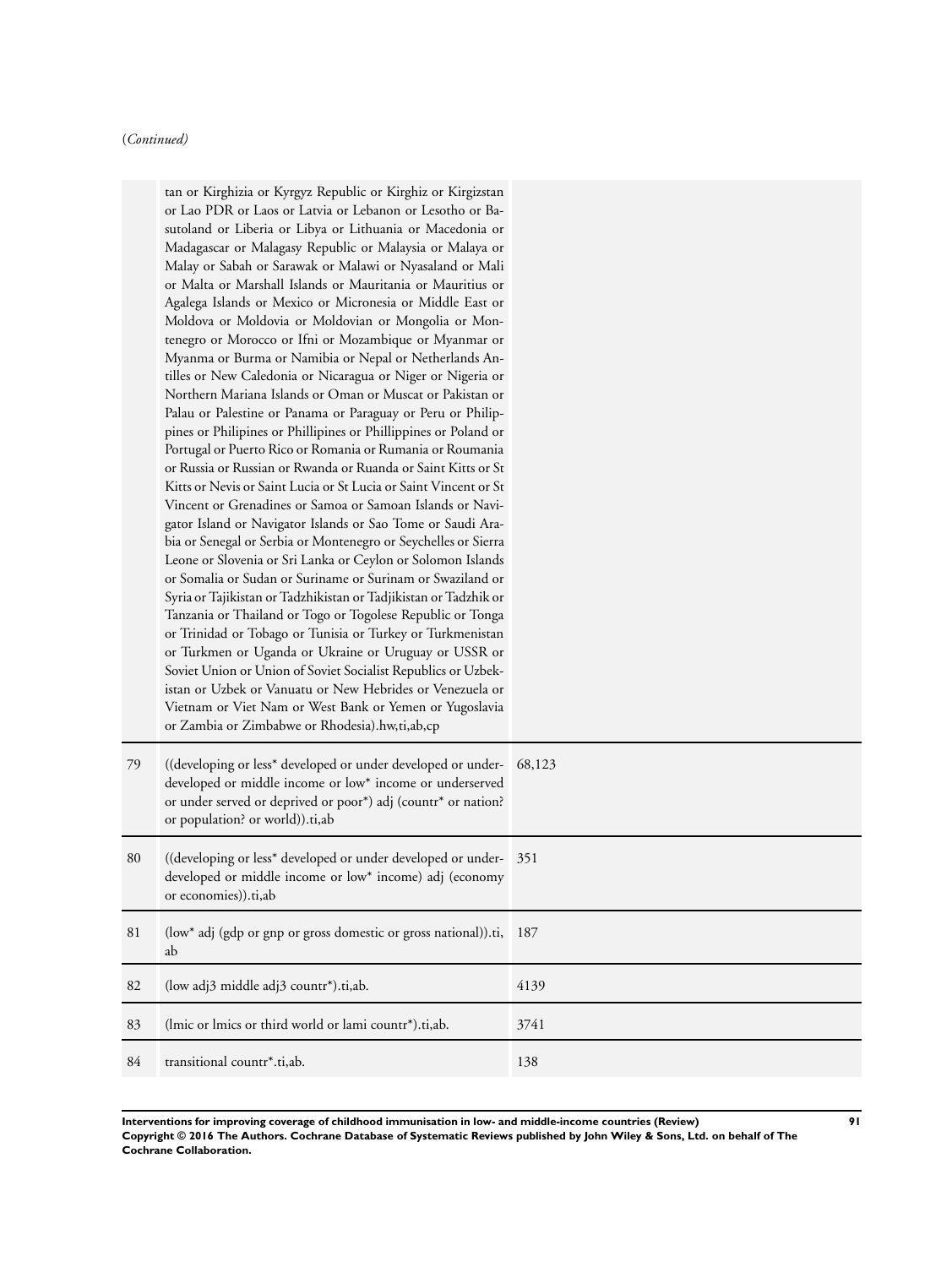| 85  | or/76-84                                                                                                                                                                                                                                                                                                     | 3,019,888 |
|-----|--------------------------------------------------------------------------------------------------------------------------------------------------------------------------------------------------------------------------------------------------------------------------------------------------------------|-----------|
| 86  | Randomized Controlled Trial/                                                                                                                                                                                                                                                                                 | 348,266   |
| 87  | Controlled Clinical Trial/                                                                                                                                                                                                                                                                                   | 386,406   |
| 88  | Quasi Experimental Study/                                                                                                                                                                                                                                                                                    | 2013      |
| 89  | Pretest Posttest Control Group Design/                                                                                                                                                                                                                                                                       | 206       |
| 90  | Time Series Analysis/                                                                                                                                                                                                                                                                                        | 14,239    |
| 91  | Experimental Design/                                                                                                                                                                                                                                                                                         | 10,019    |
| 92  | Multicenter Study/                                                                                                                                                                                                                                                                                           | 109,759   |
| 93  | (randomis* or randomiz* or randomly or random allocat*).ti,<br>ab                                                                                                                                                                                                                                            | 727,521   |
| 94  | groups.ab.                                                                                                                                                                                                                                                                                                   | 1,698,086 |
| 95  | (trial or multicentre or multicenter or multi centre or multi 192,503<br>center).ti                                                                                                                                                                                                                          |           |
| 96  | (intervention* or controlled or control group or compare or<br>compared or (before adj5 after) or (pre adj5 post) or pretest or<br>pre test or posttest or post test or quasiexperiment* or quasi<br>experiment* or evaluat* or effect or impact or time series or<br>time point? or repeated measur*).ti,ab | 8,028,793 |
| 97  | or/86-96                                                                                                                                                                                                                                                                                                     | 8,766,538 |
| 98  | (systematic review or literature review).ti.                                                                                                                                                                                                                                                                 | 62,313    |
| 99  | "cochrane database of systematic reviews".jn.                                                                                                                                                                                                                                                                | 3777      |
| 100 | Nonhuman/                                                                                                                                                                                                                                                                                                    | 4,359,920 |
| 101 | or/98-100                                                                                                                                                                                                                                                                                                    | 4,424,301 |
| 102 | 97 not 101                                                                                                                                                                                                                                                                                                   | 6,927,465 |
| 103 | 7 and 62 and 67 and 85 and 102                                                                                                                                                                                                                                                                               | 4433      |
| 104 | 11 and 67 and 85 and 102                                                                                                                                                                                                                                                                                     | 865       |
| 105 | 46 and 67 and 85 and 102                                                                                                                                                                                                                                                                                     | 4231      |

**Interventions for improving coverage of childhood immunisation in low- and middle-income countries (Review) 92 Copyright © 2016 The Authors. Cochrane Database of Systematic Reviews published by John Wiley & Sons, Ltd. on behalf of The Cochrane Collaboration.**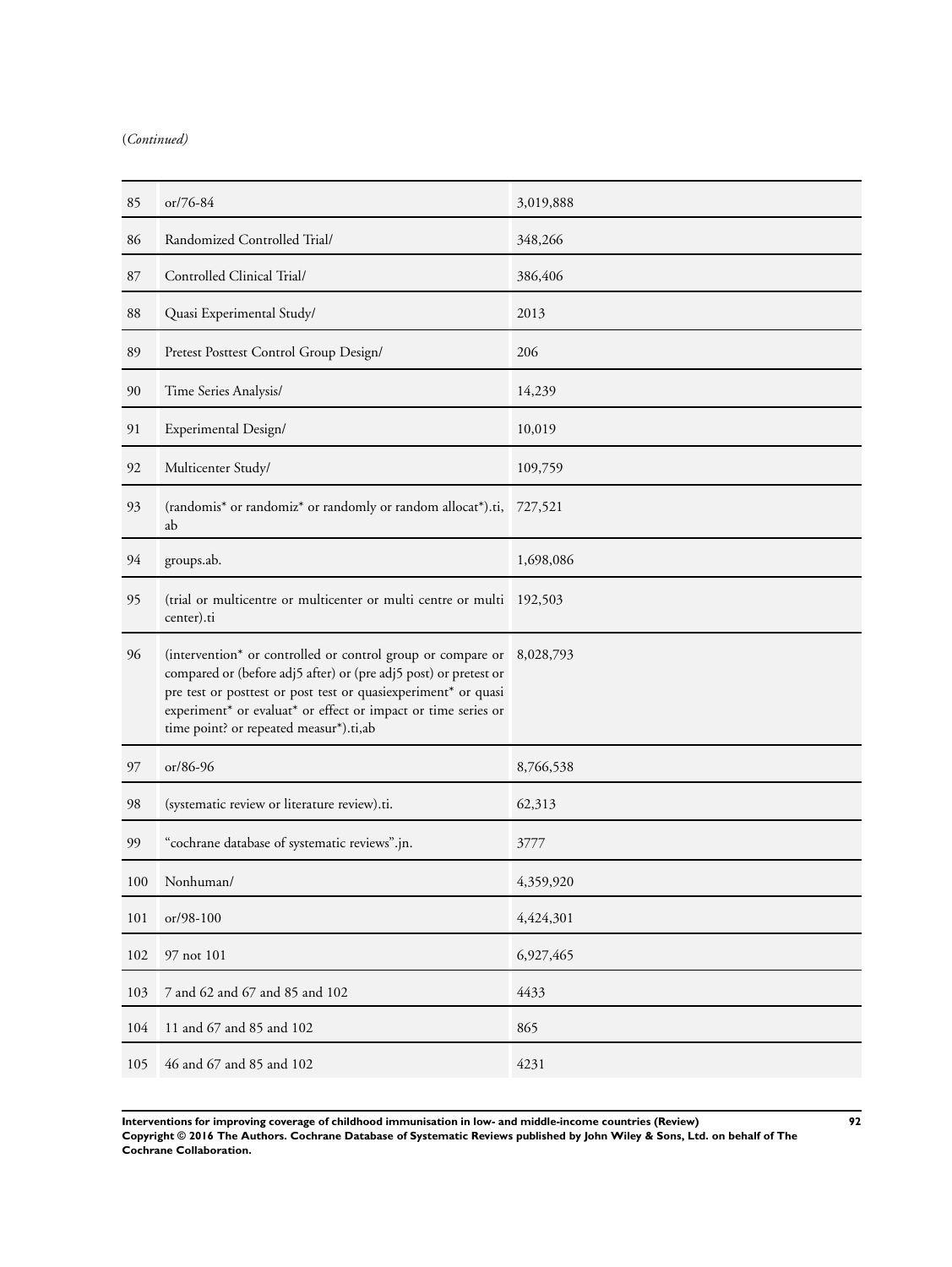| 106 | 103 or $104$ or $105$ | 5462 |
|-----|-----------------------|------|
| 107 | limit 106 to embase   | 4043 |

#### **Sociological Abstracts (ProQuest)**

ALL(vaccination or vaccine or vaccines or immunization) AND

ALL(child\* or infant\* or newborn or neonat\* or baby or babies or kid or kids or toddler\* or mother\* or woman or women or female) **LILACS (VHL)**

(immunization or inmunizacion or imunizacao or vaccination or vacunacion or vacinacao or vaccine or vaccines or vacuna or vacunas or vacina or vacinas) **AND** (tetanus or tetanico or diphtheria or difterico or pertussis or "whooping cough" or tosferina or "tos ferina" or "tos convulsa" or "tosse convulsa" or coqueluche or measles or sarampion or sarampo or mumps or paperas or caxumba or rubella or rubeola or mmr or polio\* or tubercul\* or "mycobacterium bovis" or bcg or calmette\* or hepatitis or hepatite or haemophilus) **AND** (child or children or infant or infants or newborn or neonat\* or baby or babies or kid or kids or toddler\* or nino or ninos or crianca or criancas or lactante\* or lactente\* or "recien nacido" or "recien nacidos" or "recem nascido" or "recem nascidos") **AND** (randomi\* or randomly or azar or acaso or control\* or intervention\* or evaluat\* or effect\* or impact or impacts or intervencion\* or intervencao\* or evaluar or evaluacion or avaliacao or efecto or efectos or efeito or efeitos or impacto or impactos or "serie de tiempo" or "series de tiempo" or "serie de tempo" or "series de tempo" or "serie temporal" or "series temporal" or "serie temporales" or "series temporales" or "serie temporais" or "series temporais" or "puntos de tiempo" or "pontos de tiempo" or "puntos de tempo" or "puntos de tempo" or "puntos temporales" or "pontos temporales" or "punto temporais" or "ponto temporais" or "medida repetida" or "medida repetidas" or "medidas repetida" or "medidas repetidas" or "medicion repetida" or "medicion repetidas" or "mediciones repetida" or "mediciones repetidas")

### **W H A T ' S N E W**

Last assessed as up-to-date: 5 July 2016.

| Date | Event                                                           | Description                                                                                                                                               |
|------|-----------------------------------------------------------------|-----------------------------------------------------------------------------------------------------------------------------------------------------------|
|      | 22 June 2016 New citation required and conclusions have changed | Eight new studies were added to this update and the conclu-<br>sions have changed                                                                         |
|      | 22 June 2016 New search has been performed                      | This is the first update of the Cochrane review published<br>in 2011. We conducted a new search and updated other<br>content. New authors were also added |

**Interventions for improving coverage of childhood immunisation in low- and middle-income countries (Review) 93 Copyright © 2016 The Authors. Cochrane Database of Systematic Reviews published by John Wiley & Sons, Ltd. on behalf of The Cochrane Collaboration.**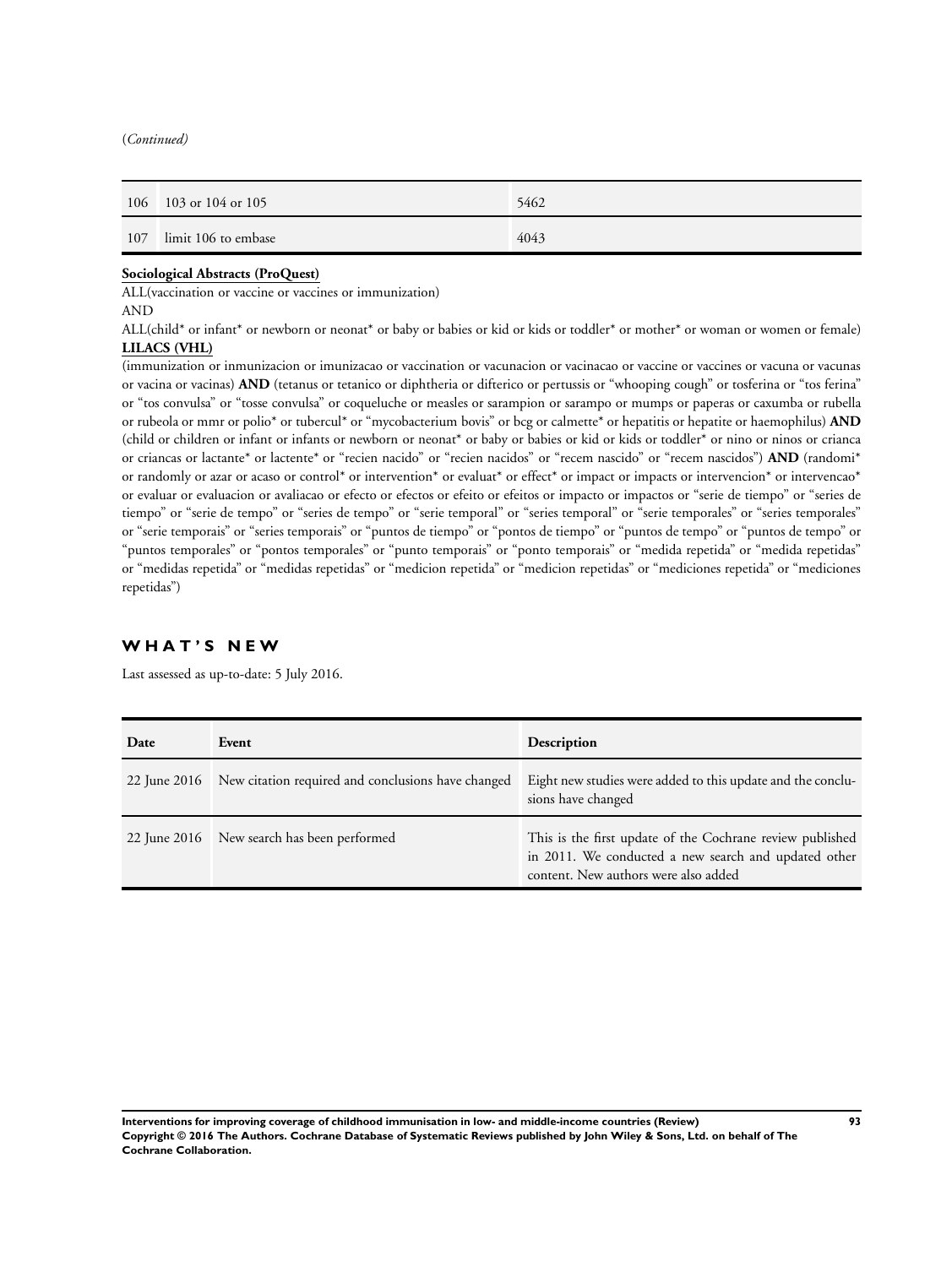## **C O N T R I B U T I O N S O F A U T H O R S**

AO: screening, data extraction, analysis, and write up. CW: screening, data extraction, analysis, and write up. CO: screening and data extraction. CN: screening. OO: screening. MM: review of the update. All authors read and approved the final version for submission.

# **D E C L A R A T I O N S O F I N T E R E S T**

Angela Oyo-Ita: none known. Charles S Wiysonge: none known. Chioma Oringanje: none known. Chukwuemeka E Nwachukwu: none known. Olabisi Oduwole: none known. Martin M Meremikwu: none known.

# **S O U R C E S O F S U P P O R T**

### **Internal sources**

• Vaccines for Africa Initiative, University of Cape Town (CW), South Africa.

#### **External sources**

- Norwegian Agency for Development Cooperation (Norad), Norway.
- Research Council of Norway, Norway.

# **D I F F E R E N C E S B E T W E E N P R O T O C O L A N D R E V I E W**

We have changed the first primary outcome from 'Number of children aged two years fully immunised per vaccine' in the previous version of this review to the first primary outcome 'Proportion of children who received DTP3 by one year of age' in this present review. The latter is a widely accepted standard measure of a childhood immunisation programme's ability to reach the target population.